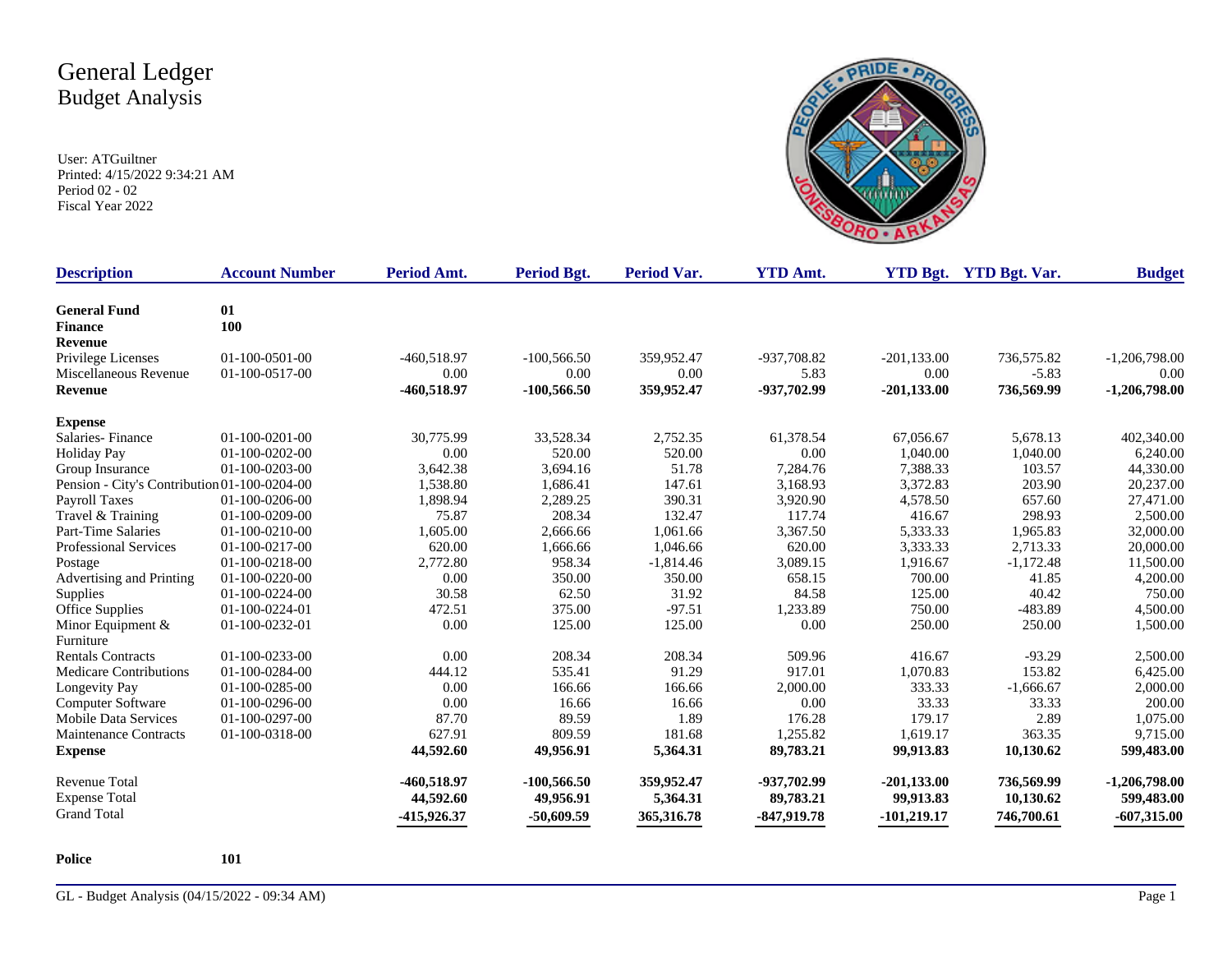| <b>Description</b>                           | <b>Account Number</b> | Period Amt.  | <b>Period Bgt.</b> | Period Var.   | <b>YTD Amt.</b> |               | YTD Bgt. YTD Bgt. Var. | <b>Budget</b>   |
|----------------------------------------------|-----------------------|--------------|--------------------|---------------|-----------------|---------------|------------------------|-----------------|
| Revenue                                      |                       |              |                    |               |                 |               |                        |                 |
| FingerprintBackground<br>Reports             | 01-101-0512-00        | $-128.00$    | $-500.00$          | $-372.00$     | $-369.00$       | $-1,000.00$   | $-631.00$              | $-6,000.00$     |
| Miscellaneous Revenue                        | 01-101-0517-00        | $-11,811.84$ | $-10.676.00$       | 1,135.84      | $-30,955.28$    | $-21,352.00$  | 9,603.28               | $-128.112.00$   |
| Misc. Police False Alarms                    | 01-101-0518-00        | $-275.00$    | -250.00            | 25.00         | $-400.00$       | $-500.00$     | $-100.00$              | $-3,000.00$     |
| Police Training Revenue                      | 01-101-0560-00        | 0.00         | $-666.66$          | $-666.66$     | 0.00            | $-1,333.33$   | $-1,333.33$            | $-8,000.00$     |
| Property Tax - LOPFI                         | 01-101-0564-00        | $-7,283.78$  | $-58,333.34$       | $-51,049.56$  | $-100,307.58$   | $-116,666.67$ | $-16,359.09$           | $-700,000.00$   |
| 10% of Fines - LOPFI Police 01-101-0566-00   |                       | $-7,249.05$  | $-7,916.66$        | $-667.61$     | $-13,762.60$    | $-15,833.33$  | $-2,070.73$            | $-95,000.00$    |
| Act 1274 Child Seat Law                      | 01-101-0584-00        | $-106.26$    | $-58.34$           | 47.92         | $-193.92$       | $-116.67$     | 77.25                  | $-700.00$       |
| <b>Accident Reports</b>                      | 01-101-0585-00        | $-7,520.00$  | $-11,079.00$       | $-3,559.00$   | $-10,872.00$    | $-22,158.00$  | $-11,286.00$           | $-132,948.00$   |
| Revenue                                      |                       | -34,373.93   | $-89,480.00$       | $-55,106.07$  | $-156,860.38$   | $-178,960.00$ | $-22,099.62$           | $-1,073,760.00$ |
| <b>Expense</b>                               |                       |              |                    |               |                 |               |                        |                 |
| Salaries-Police                              | $01-101-0201-00$      | 591,073.50   | 658,875.41         | 67,801.91     | 1,173,684.45    | 1,317,750.83  | 144,066.38             | 7,906,505.00    |
| <b>Holiday Pay</b>                           | 01-101-0202-00        | 144.91       | 742.84             | 597.93        | 144.91          | 1,485.67      | 1,340.76               | 8,914.00        |
| Group Insurance                              | 01-101-0203-00        | 103,742.39   | 112,187.50         | 8,445.11      | 205,525.04      | 224,375.00    | 18,849.96              | 1,346,250.00    |
| Pension - City's Contribution 01-101-0204-00 |                       | 1,284.49     | 1,733.34           | 448.85        | 2,704.60        | 3,466.67      | 762.07                 | 20,800.00       |
| LOPFI - City's Contribution 01-101-0205-00   |                       | 158,655.43   | 162,724.00         | 4,068.57      | 314,112.34      | 325,448.00    | 11,335.66              | 1,952,688.00    |
| LOPFI - SIT Credit                           | 01-101-0205-01        | 0.00         | $-65,637.91$       | $-65,637.91$  | 0.00            | $-131,275.83$ | $-131,275.83$          | $-787,655.00$   |
| Payroll Taxes                                | 01-101-0206-00        | 2,760.53     | 3,287.50           | 526.97        | 5,461.82        | 6,575.00      | 1,113.18               | 39,450.00       |
| Uniforms                                     | 01-101-0207-00        | 10,471.49    | 7,083.34           | $-3,388.15$   | 22,144.66       | 14,166.67     | $-7,977.99$            | 85,000.00       |
| Laundry & Cleaning                           | 01-101-0208-00        | 1,643.86     | 2,916.66           | 1,272.80      | 2,665.71        | 5,833.33      | 3,167.62               | 35,000.00       |
| Travel & Training                            | 01-101-0209-00        | 5.848.58     | 13,973.66          | 8,125.08      | 12,917.46       | 27,947.33     | 15,029.87              | 167,684.00      |
| Part-Time Salaries                           | 01-101-0210-00        | 3,251.00     | 4,000.00           | 749.00        | 5,742.00        | 8,000.00      | 2,258.00               | 48,000.00       |
| <b>Overtime Salaries</b>                     | $01-101-0211-00$      | 23,002.40    | 10,416.66          | $-12,585.74$  | 32,474.13       | 20,833.33     | $-11,640.80$           | 125,000.00      |
| Reimbursable Overtime                        | 01-101-0211-01        | 22,921.51    | 8,333.34           | $-14,588.17$  | 33,273.22       | 16,666.67     | $-16,606,55$           | 100,000.00      |
| Telephone Expense                            | 01-101-0213-00        | 0.00         | 3,630.00           | 3,630.00      | 2,722.52        | 7,260.00      | 4,537.48               | 43,560.00       |
| Insurance and Licenses                       | 01-101-0215-00        | 597.81       | 6,500.00           | 5,902.19      | 77,053.45       | 13,000.00     | $-64,053.45$           | 78,000.00       |
| <b>Earned Benefits Payout</b>                | 01-101-0216-00        | 36,243.99    | 12,500.00          | $-23,743.99$  | 36,243.99       | 25,000.00     | $-11,243.99$           | 150,000.00      |
| Professional Services                        | 01-101-0217-00        | 4,293.02     | 2,833.34           | $-1,459.68$   | 12,616.00       | 5,666.67      | $-6,949.33$            | 34,000.00       |
| Postage                                      | 01-101-0218-00        | 73.05        | 214.59             | 141.54        | 132.12          | 429.17        | 297.05                 | 2,575.00        |
| Advertising and Printing                     | 01-101-0220-00        | 36.89        | 500.00             | 463.11        | 368.90          | 1,000.00      | 631.10                 | 6,000.00        |
| <b>Equipment Maintenance</b>                 | 01-101-0222-00        | 0.00         | 971.66             | 971.66        | 119.35          | 1,943.33      | 1,823.98               | 11,660.00       |
| Auto Expense                                 | 01-101-0223-00        | 12,443.86    | 8,083.34           | $-4,360.52$   | 27,100.98       | 16,166.67     | $-10,934.31$           | 97,000.00       |
| Supplies                                     | 01-101-0224-00        | 10,202.40    | 14,237.59          | 4,035.19      | 23,169.54       | 28,475.17     | 5,305.63               | 170,851.00      |
| Office Supplies                              | 01-101-0224-01        | 1,402.22     | 875.00             | $-527.22$     | 1,546.75        | 1,750.00      | 203.25                 | 10,500.00       |
| Fuel                                         | 01-101-0225-00        | 34,902.82    | 31,250.00          | $-3,652.82$   | 65,364.41       | 62,500.00     | $-2,864.41$            | 375,000.00      |
| Dues & Subscriptions                         | 01-101-0228-00        | 1,675.36     | 2,450.00           | 774.64        | 7,113.81        | 4,900.00      | $-2,213.81$            | 29,400.00       |
| <b>Community Outreach</b>                    | 01-101-0230-00        | 201.86       | 1,062.50           | 860.64        | 5,371.53        | 2,125.00      | $-3,246.53$            | 12,750.00       |
| <b>Fixed Assets</b>                          | 01-101-0232-00        | 0.00         | 22,864.09          | 22,864.09     | 145,810.08      | 45,728.17     | $-100,081.91$          | 274,369.00      |
| Minor Equipment &<br>Furniture               | 01-101-0232-01        | 3,106.66     | 9,958.59           | 6,851.93      | 10,487.94       | 19,917.17     | 9,429.23               | 119,503.00      |
| <b>Rentals Contracts</b>                     | 01-101-0233-00        | 9,177.20     | 6,130.00           | $-3,047.20$   | 16,223.61       | 12,260.00     | $-3,963.61$            | 73,560.00       |
| UnemploymentWkms.Comp.01-101-0279-00         |                       | 0.00         | 11,541.66          | 11,541.66     | 124,938.72      | 23,083.33     | $-101,855.39$          | 138,500.00      |
| <b>Medicare Contributions</b>                | 01-101-0284-00        | 8,313.48     | 9,950.84           | 1,637.36      | 16,238.64       | 19,901.67     | 3,663.03               | 119,410.00      |
| Longevity Pay                                | 01-101-0285-00        | 0.00         | 3,916.66           | 3,916.66      | 44,000.00       | 7,833.33      | $-36,166.67$           | 47,000.00       |
| Computer Software                            | 01-101-0296-00        | 808.33       | 6,438.84           | 5,630.51      | 11,876.87       | 12,877.67     | 1,000.80               | 77,266.00       |
| <b>Mobile Data Services</b>                  | 01-101-0297-00        | 2,250.92     | 10,416.66          | 8,165.74      | 11,730.21       | 20,833.33     | 9,103.12               | 125,000.00      |
| <b>Maintenance Contracts</b>                 | 01-101-0318-00        | 149,003.04   | 48,291.66          | $-100,711.38$ | 149,003.04      | 96,583.33     | $-52,419.71$           | 579,500.00      |
| GL - Budget Analysis (04/15/2022 - 09:34 AM) |                       |              |                    |               |                 |               |                        | Page 2          |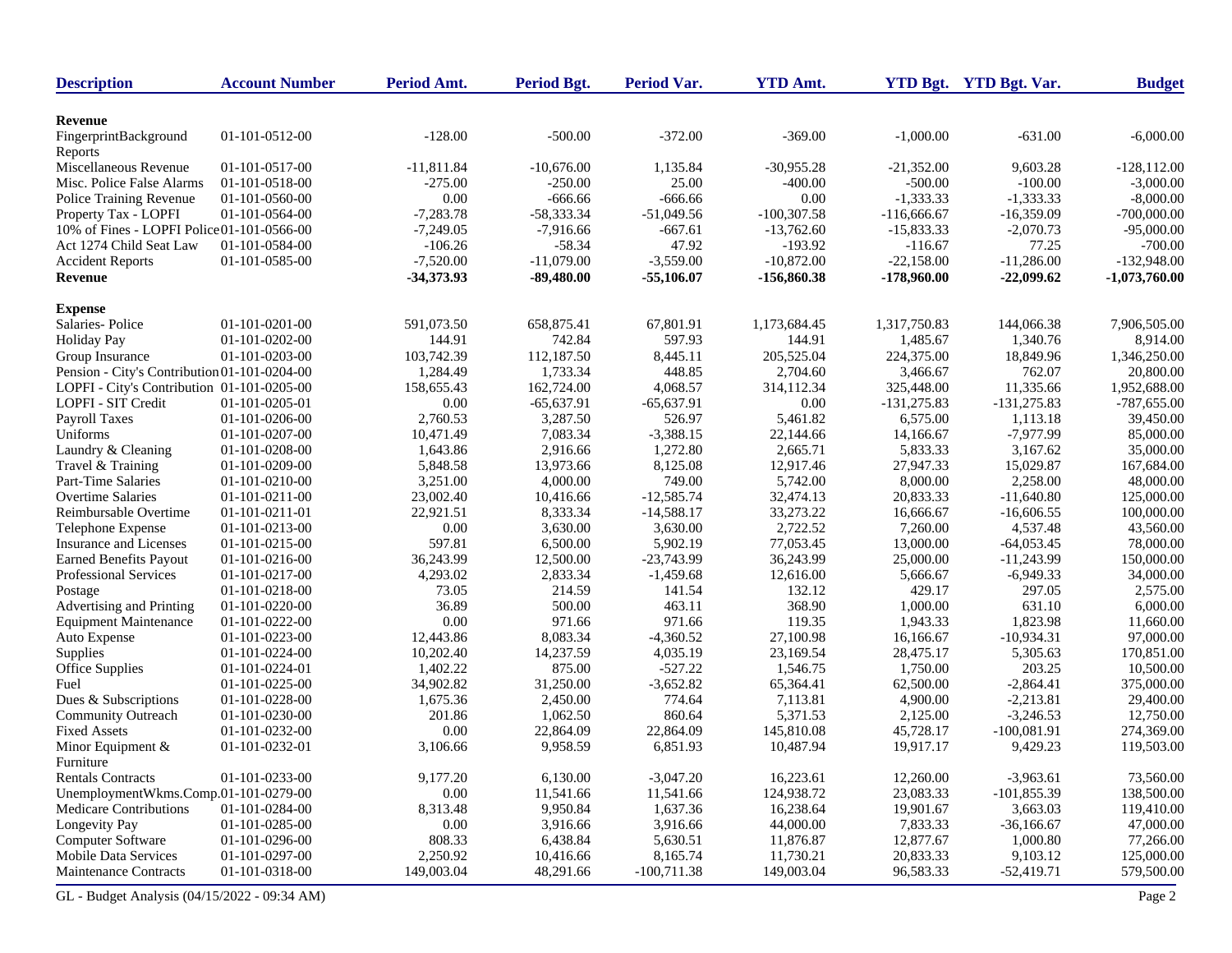| <b>Description</b>                                                 | <b>Account Number</b>            | Period Amt.                                  | <b>Period Bgt.</b>                           | Period Var.                                   | <b>YTD Amt.</b>                             |                                               | YTD Bgt. YTD Bgt. Var.                     | <b>Budget</b>                                     |
|--------------------------------------------------------------------|----------------------------------|----------------------------------------------|----------------------------------------------|-----------------------------------------------|---------------------------------------------|-----------------------------------------------|--------------------------------------------|---------------------------------------------------|
| <b>Buy Money</b><br>Grants Match-BPVs<br><b>Expense</b>            | 01-101-0333-00<br>01-101-2300-01 | 0.00<br>0.00<br>1,199,533.00                 | 1,250.00<br>3,839.59<br>1,140,342.95         | 1,250.00<br>3,839.59<br>$-59,190.05$          | 0.00<br>0.00<br>2,600,082.80                | 2,500.00<br>7,679.17<br>2,280,685.85          | 2,500.00<br>7,679.17<br>-319,396.95        | 15,000.00<br>46,075.00<br>13,684,115.00           |
| <b>Revenue Total</b><br><b>Expense Total</b><br><b>Grand Total</b> |                                  | $-34,373.93$<br>1,199,533.00<br>1,165,159.07 | $-89,480.00$<br>1,140,342.95<br>1,050,862.95 | $-55,106.07$<br>$-59,190.05$<br>$-114,296.12$ | -156,860.38<br>2,600,082.80<br>2,443,222.42 | $-178,960.00$<br>2,280,685.85<br>2,101,725.85 | $-22,099.62$<br>-319,396.95<br>-341,496.57 | $-1,073,760.00$<br>13,684,115.00<br>12,610,355.00 |
| <b>Fire</b>                                                        | 102                              |                                              |                                              |                                               |                                             |                                               |                                            |                                                   |
| Revenue                                                            |                                  |                                              |                                              |                                               |                                             |                                               |                                            |                                                   |
| Miscellaneous Revenue                                              | 01-102-0517-00                   | $-1,374.84$                                  | 0.00                                         | 1,374.84                                      | $-4,387.07$                                 | 0.00                                          | 4,387.07                                   | 0.00                                              |
| <b>CWL Fire Truck</b><br>Contribution                              | 01-102-0557-00                   | 0.00                                         | $-41,666.66$                                 | $-41,666.66$                                  | 0.00                                        | $-83,333.33$                                  | $-83,333.33$                               | $-500,000.00$                                     |
| Property Tax - LOPFI                                               | 01-102-0564-00                   | $-7,283.78$                                  | -58,333.34                                   | $-51,049.56$                                  | $-100,307.58$                               | $-116,666.67$                                 | $-16,359.09$                               | $-700,000.00$                                     |
| CWL - Fire Truck                                                   | 01-102-0569-00                   | $-1,753.16$                                  | $-1,753.16$                                  | 0.00                                          | $-3,506.32$                                 | $-3,506.33$                                   | $-0.01$                                    | $-21,038.00$                                      |
| <b>CWL Fire Hydrant</b><br>Maintenance                             | 01-102-0593-01                   | 0.00                                         | $-5,000.00$                                  | $-5,000.00$                                   | $-60,000.00$                                | $-10,000.00$                                  | 50,000.00                                  | $-60,000.00$                                      |
| Revenue                                                            |                                  | $-10,411.78$                                 | $-106,753.16$                                | $-96,341.38$                                  | $-168,200.97$                               | $-213,506.33$                                 | $-45,305.36$                               | $-1,281,038.00$                                   |
| <b>Expense</b>                                                     |                                  |                                              |                                              |                                               |                                             |                                               |                                            |                                                   |
| Salaries-Fire                                                      | $01-102-0201-00$                 | 534,299.39                                   | 579,191.41                                   | 44,892.02                                     | 1,062,446.48                                | 1,158,382.83                                  | 95,936.35                                  | 6,950,297.00                                      |
| <b>Holiday Pay</b>                                                 | 01-102-0202-00                   | 0.00                                         | 41.25                                        | 41.25                                         | 0.00                                        | 82.50                                         | 82.50                                      | 495.00                                            |
| Group Insurance                                                    | 01-102-0203-00                   | 90,494.47                                    | 92,127.09                                    | 1,632.62                                      | 181,733.43                                  | 184,254.17                                    | 2,520.74                                   | 1,105,525.00                                      |
| Pension - City's Contribution 01-102-0204-00                       |                                  | 73.23                                        | 80.00                                        | 6.77                                          | 144.38                                      | 160.00                                        | 15.62                                      | 960.00                                            |
| LOPFI - City's Contribution 01-102-0205-00                         |                                  | 230,479.89                                   | 240,492.91                                   | 10,013.02                                     | 467,865.09                                  | 480,985.83                                    | 13,120.74                                  | 2,885,915.00                                      |
| LOPFI - SIT Credit                                                 | 01-102-0205-01                   | 0.00                                         | $-86,141.66$                                 | $-86,141.66$                                  | 0.00                                        | $-172,283.33$                                 | $-172,283.33$                              | $-1,033,700.00$                                   |
| Payroll Taxes                                                      | 01-102-0206-00                   | 194.55                                       | 245.25                                       | 50.70                                         | 370.03                                      | 490.50                                        | 120.47                                     | 2,943.00                                          |
| Uniforms                                                           | 01-102-0207-00                   | 3,771.08                                     | 3,500.00                                     | $-271.08$                                     | 5,265.48                                    | 7,000.00                                      | 1,734.52                                   | 42,000.00                                         |
| Laundry & Cleaning                                                 | 01-102-0208-00                   | 584.03                                       | 1,000.00                                     | 415.97                                        | 875.39                                      | 2,000.00                                      | 1,124.61                                   | 12,000.00                                         |
| Travel & Training                                                  | 01-102-0209-00                   | 400.00                                       | 3,833.34                                     | 3,433.34                                      | 400.00                                      | 7,666.67                                      | 7,266.67                                   | 46,000.00                                         |
| Part-Time Salaries                                                 | 01-102-0210-00                   | 1,102.50                                     | 1,250.00                                     | 147.50                                        | 1,967.00                                    | 2,500.00                                      | 533.00                                     | 15,000.00                                         |
| <b>Overtime Salaries</b>                                           | 01-102-0211-00                   | 15,532.82                                    | 12,500.00                                    | $-3,032.82$                                   | 22,934.65                                   | 25,000.00                                     | 2,065.35                                   | 150,000.00                                        |
| Insurance and Licenses                                             | 01-102-0215-00                   | 0.00                                         | 6,841.66                                     | 6,841.66                                      | 82,076.24                                   | 13,683.33                                     | $-68,392.91$                               | 82,100.00                                         |
| <b>Earned Benefits Payout</b>                                      | 01-102-0216-00                   | 0.00                                         | 8,333.34                                     | 8,333.34                                      | 0.00                                        | 16,666.67                                     | 16,666.67                                  | 100,000.00                                        |
| Professional Services                                              | 01-102-0217-00                   | 13.95                                        | 4,083.34                                     | 4,069.39                                      | 342.95                                      | 8,166.67                                      | 7,823.72                                   | 49,000.00                                         |
| Postage<br>Advertising and Printing                                | 01-102-0218-00<br>01-102-0220-00 | 0.00<br>0.00                                 | 83.34<br>166.66                              | 83.34<br>166.66                               | 69.78<br>529.04                             | 166.67<br>333.33                              | 96.89<br>$-195.71$                         | 1,000.00<br>2,000.00                              |
| Maintenance Bldg & Grns.                                           | 01-102-0221-00                   | 59.35                                        | 1,250.00                                     | 1,190.65                                      | 59.35                                       | 2,500.00                                      | 2,440.65                                   | 15,000.00                                         |
| <b>Equipment Maintenance</b>                                       | 01-102-0222-00                   | 447.88                                       | 2,750.00                                     | 2,302.12                                      | 1,291.53                                    | 5,500.00                                      | 4,208.47                                   | 33,000.00                                         |
| Auto Expense                                                       | 01-102-0223-00                   | 12,975.13                                    | 8,333.34                                     | $-4,641.79$                                   | 28,863.71                                   | 16,666.67                                     | $-12,197.04$                               | 100,000.00                                        |
| Supplies                                                           | 01-102-0224-00                   | 3,801.07                                     | 1,875.00                                     | $-1,926.07$                                   | 5,528.41                                    | 3,750.00                                      | $-1,778.41$                                | 22,500.00                                         |
| <b>Office Supplies</b>                                             | 01-102-0224-01                   | 334.83                                       | 250.00                                       | $-84.83$                                      | 581.09                                      | 500.00                                        | $-81.09$                                   | 3,000.00                                          |
| Fuel                                                               | 01-102-0225-00                   | 6,561.97                                     | 7,083.34                                     | 521.37                                        | 13,756.97                                   | 14,166.67                                     | 409.70                                     | 85,000.00                                         |
| Dues & Subscriptions                                               | 01-102-0228-00                   | 2,447.49                                     | 666.66                                       | $-1,780.83$                                   | 2,467.47                                    | 1,333.33                                      | $-1,134.14$                                | 8,000.00                                          |
| <b>Fixed Assets</b>                                                | 01-102-0232-00                   | 0.00                                         | 66,250.00                                    | 66,250.00                                     | 665,248.00                                  | 132,500.00                                    | $-532,748.00$                              | 795,000.00                                        |
| Minor Equipment &                                                  | 01-102-0232-01                   | 488.22                                       | 5,666.66                                     | 5,178.44                                      | 22,166.52                                   | 11,333.33                                     | $-10,833.19$                               | 68,000.00                                         |
| Furniture                                                          |                                  |                                              |                                              |                                               |                                             |                                               |                                            |                                                   |
| <b>Rentals Contracts</b>                                           | 01-102-0233-00                   | 11.06                                        | 216.66                                       | 205.60                                        | 89.40                                       | 433.33                                        | 343.93                                     | 2,600.00                                          |
| GL - Budget Analysis (04/15/2022 - 09:34 AM)                       |                                  |                                              |                                              |                                               |                                             |                                               |                                            | Page 3                                            |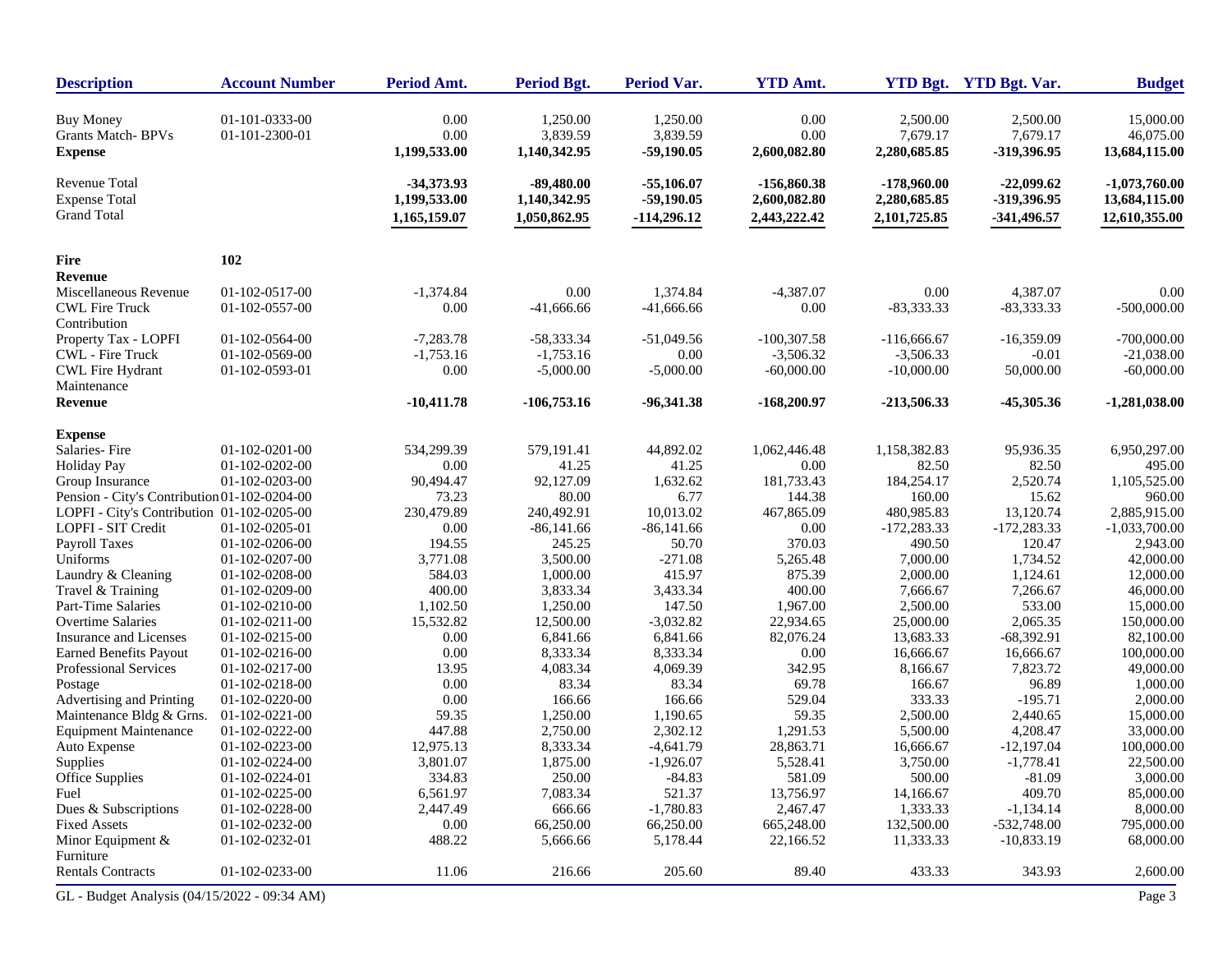| <b>Description</b>                         | <b>Account Number</b>  | Period Amt.  | <b>Period Bgt.</b> | <b>Period Var.</b> | <b>YTD Amt.</b> |               | YTD Bgt. YTD Bgt. Var. | <b>Budget</b>   |
|--------------------------------------------|------------------------|--------------|--------------------|--------------------|-----------------|---------------|------------------------|-----------------|
| UnemploymentWkms.Comp.01-102-0279-00       |                        | 0.00         | 17,233.34          | 17,233.34          | 189,010.93      | 34,466.67     | $-154,544.26$          | 206,800.00      |
| <b>Medicare Contributions</b>              | 01-102-0284-00         | 6,617.19     | 8,654.41           | 2,037.22           | 13,653.04       | 17,308.83     | 3,655.79               | 103,853.00      |
| Longevity Pay                              | 01-102-0285-00         | 0.00         | 3,875.00           | 3,875.00           | 46,500.00       | 7,750.00      | $-38,750.00$           | 46,500.00       |
| Mobile Data Services                       | 01-102-0297-00         | 40.01        | 650.00             | 609.99             | 627.12          | 1,300.00      | 672.88                 | 7,800.00        |
| <b>Maintenance Contracts</b>               | 01-102-0318-00         | 0.00         | 3,416.66           | 3,416.66           | 14,157.76       | 6,833.33      | $-7,324.43$            | 41,000.00       |
| <b>CWL Fire Hydrant</b>                    | 01-102-0593-00         | 0.00         | 125.00             | 125.00             | 0.00            | 250.00        | 250.00                 | 1,500.00        |
| Maintenance                                |                        |              |                    |                    |                 |               |                        |                 |
| <b>Expense</b>                             |                        | 910,730.11   | 995,924.00         | 85,193.89          | 2,831,021.24    | 1,991,848.00  | $-839,173.24$          | 11,951,088.00   |
| <b>Revenue Total</b>                       |                        | $-10,411,78$ | $-106,753.16$      | $-96,341.38$       | $-168,200.97$   | $-213,506.33$ | -45,305.36             | $-1,281,038.00$ |
| <b>Expense Total</b>                       |                        | 910,730.11   | 995,924.00         | 85,193.89          | 2,831,021.24    | 1,991,848.00  | -839,173.24            | 11,951,088.00   |
| <b>Grand Total</b>                         |                        | 900,318.33   | 889,170.84         | $-11,147.49$       | 2,662,820.27    | 1,778,341.67  | $-884,478.60$          | 10,670,050.00   |
| <b>SROs</b>                                | 103                    |              |                    |                    |                 |               |                        |                 |
| <b>Revenue</b>                             |                        |              |                    |                    |                 |               |                        |                 |
| SRO Reimbursement -<br>Schools             | 01-103-0551-00         | 0.00         | $-74,387.41$       | $-74,387.41$       | $-236, 138.30$  | $-148,774.83$ | 87,363.47              | $-892,649.00$   |
| <b>Revenue</b>                             |                        | 0.00         | $-74,387.41$       | $-74,387.41$       | $-236,138.30$   | $-148,774.83$ | 87,363.47              | $-892,649.00$   |
| <b>Expense</b>                             |                        |              |                    |                    |                 |               |                        |                 |
| Salaries- SROs                             | $01 - 103 - 0201 - 00$ | 48,034.78    | 52,029.16          | 3,994.38           | 98,165.39       | 104,058.33    | 5,892.94               | 624,350.00      |
| Group Insurance                            | 01-103-0203-00         | 9,412.62     | 9,168.75           | $-243.87$          | 19,447.61       | 18,337.50     | $-1,110.11$            | 110,025.00      |
| LOPFI - City's Contribution 01-103-0205-00 |                        | 11,288.19    | 12,266.00          | 977.81             | 23,538.87       | 24,532.00     | 993.13                 | 147,192.00      |
| <b>Earned Benefits Payout</b>              | 01-103-0216-00         | 0.00         | 0.00               | 0.00               | 498.97          | 0.00          | -498.97                | 0.00            |
| Medicare Contributions                     | 01-103-0284-00         | 573.67       | 756.84             | 183.17             | 1,204.31        | 1,513.67      | 309.36                 | 9,082.00        |
| Longevity Pay                              | 01-103-0285-00         | 0.00         | 166.66             | 166.66             | 2,000.00        | 333.33        | $-1,666.67$            | 2,000.00        |
| <b>Expense</b>                             |                        | 69,309.26    | 74,387.41          | 5,078.15           | 144,855.15      | 148,774.83    | 3,919.68               | 892,649.00      |
| <b>Revenue Total</b>                       |                        | 0.00         | $-74.387.41$       | $-74,387.41$       | $-236,138.30$   | $-148,774.83$ | 87.363.47              | -892,649.00     |
| <b>Expense Total</b>                       |                        | 69,309.26    | 74,387.41          | 5,078.15           | 144,855.15      | 148,774.83    | 3,919.68               | 892,649.00      |
| <b>Grand Total</b>                         |                        | 69,309.26    | 0.00               | $-69,309.26$       | $-91,283.15$    | 0.00          | 91,283.15              | 0.00            |
| <b>Inspections</b><br>Revenue              | 104                    |              |                    |                    |                 |               |                        |                 |
| <b>Electrical Permits</b>                  | 01-104-0502-00         | $-29,385.53$ | $-10,416.66$       | 18,968.87          | $-38,206.90$    | $-20,833.33$  | 17,373.57              | $-125,000.00$   |
| <b>Plumbing Permits</b>                    | 01-104-0503-00         | $-29,954.55$ | $-12,486.59$       | 17,467.96          | $-35,760.05$    | $-24,973.17$  | 10,786.88              | $-149,839.00$   |
| <b>Building Permits</b>                    | 01-104-0504-00         | $-25,716.29$ | $-45,419.75$       | $-19,703.46$       | $-91,210.38$    | $-90,839.50$  | 370.88                 | $-545,037.00$   |
| <b>HVAC Permits</b>                        | 01-104-0506-00         | $-3,899.01$  | $-8,333.34$        | $-4,434.33$        | $-12,332.11$    | $-16,666.67$  | $-4,334.56$            | $-100,000.00$   |
| <b>Demolition Permits</b>                  | 01-104-0514-00         | 0.00         | $-416.66$          | $-416.66$          | 0.00            | $-833.33$     | $-833.33$              | $-5,000.00$     |
| Cert of Occupancy Permits                  | 01-104-0527-00         | $-1,000.00$  | $-975.66$          | 24.34              | $-1,950.00$     | $-1,951.33$   | $-1.33$                | $-11,708.00$    |
| Revenue                                    |                        | -89,955.38   | $-78,048.66$       | 11,906.72          | -179,459.44     | $-156,097.33$ | 23,362.11              | -936,584.00     |
| <b>Expense</b>                             |                        |              |                    |                    |                 |               |                        |                 |
| Salaries-Inspections                       | 01-104-0201-00         | 21,635.01    | 23,595.50          | 1,960.49           | 42,759.41       | 47,191.00     | 4,431.59               | 283,146.00      |
| <b>Holiday Pay</b>                         | 01-104-0202-00         | 0.00         | 368.66             | 368.66             | 0.00            | 737.33        | 737.33                 | 4,424.00        |
| Group Insurance                            | 01-104-0203-00         | 4,525.64     | 4,589.16           | 63.52              | 9,051.28        | 9,178.33      | 127.05                 | 55,070.00       |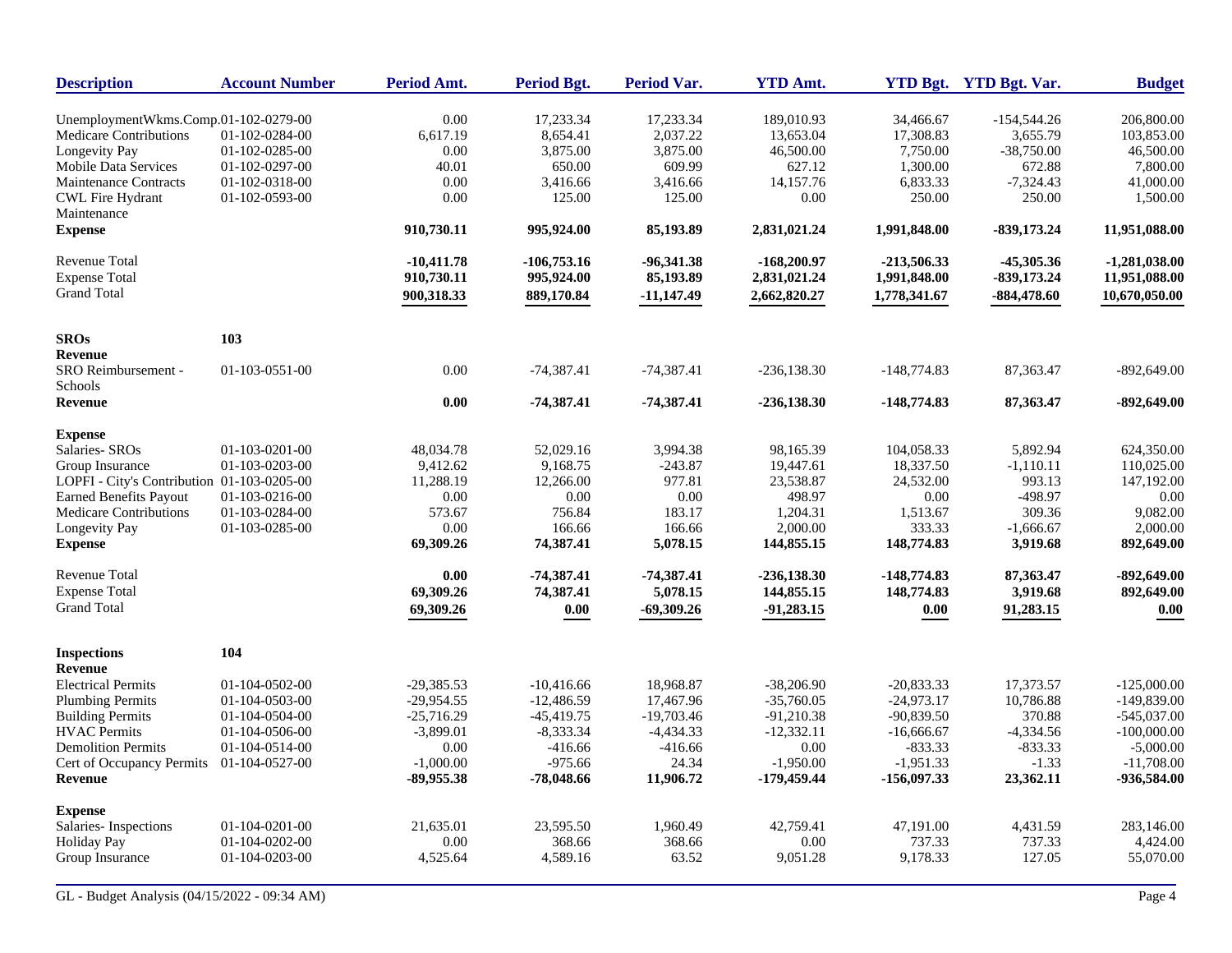| <b>Description</b>                           | <b>Account Number</b> | Period Amt.  | <b>Period Bgt.</b> | <b>Period Var.</b> | <b>YTD Amt.</b> |               | YTD Bgt. YTD Bgt. Var. | <b>Budget</b> |
|----------------------------------------------|-----------------------|--------------|--------------------|--------------------|-----------------|---------------|------------------------|---------------|
| Pension - City's Contribution 01-104-0204-00 |                       | 940.11       | 1,079.34           | 139.23             | 1,858.07        | 2,158.67      | 300.60                 | 12.952.00     |
| Payroll Taxes                                | 01-104-0206-00        | 1,209.79     | 1,485.75           | 275.96             | 2,393.14        | 2,971.50      | 578.36                 | 17,829.00     |
| Uniforms                                     | 01-104-0207-00        | 117.18       | 125.00             | 7.82               | 117.18          | 250.00        | 132.82                 | 1,500.00      |
| Travel & Training                            | 01-104-0209-00        | 0.00         | 208.34             | 208.34             | 0.00            | 416.67        | 416.67                 | 2,500.00      |
| Telephone Expense                            | 01-104-0213-00        | 0.00         | 237.50             | 237.50             | $-384.83$       | 475.00        | 859.83                 | 2,850.00      |
| Insurance and Licenses                       | 01-104-0215-00        | 0.00         | 125.00             | 125.00             | 1,175.63        | 250.00        | $-925.63$              | 1,500.00      |
| Auto Expense                                 | 01-104-0223-00        | 52.19        | 416.66             | 364.47             | 104.38          | 833.33        | 728.95                 | 5,000.00      |
| Supplies                                     | 01-104-0224-00        | 0.00         | 62.50              | 62.50              | 0.00            | 125.00        | 125.00                 | 750.00        |
| Office Supplies                              | 01-104-0224-01        | 30.96        | 83.34              | 52.38              | 30.96           | 166.67        | 135.71                 | 1,000.00      |
| Fuel                                         | 01-104-0225-00        | 785.68       | 916.66             | 130.98             | 1,708.01        | 1,833.33      | 125.32                 | 11,000.00     |
| Dues & Subscriptions                         | 01-104-0228-00        | 0.00         | 100.00             | 100.00             | 0.00            | 200.00        | 200.00                 | 1,200.00      |
| Minor Equipment &                            | 01-104-0232-01        | 0.00         | 83.34              | 83.34              | 0.00            | 166.67        | 166.67                 | 1,000.00      |
| Furniture                                    |                       |              |                    |                    |                 |               |                        |               |
| Medicare Contributions                       | 01-104-0284-00        | 282.94       | 347.41             | 64.47              | 559.69          | 694.83        | 135.14                 | 4,169.00      |
| <b>Mobile Data Services</b>                  | 01-104-0297-00        | 200.44       | 208.34             | 7.90               | 402.92          | 416.67        | 13.75                  | 2,500.00      |
| <b>Expense</b>                               |                       | 29,779.94    | 34,032.50          | 4,252.56           | 59,775.84       | 68,065.00     | 8,289.16               | 408,390.00    |
| Revenue Total                                |                       | -89.955.38   | -78,048.66         | 11,906.72          | -179,459.44     | $-156,097.33$ | 23,362.11              | -936,584.00   |
| <b>Expense Total</b>                         |                       | 29,779.94    | 34,032.50          | 4,252.56           | 59,775.84       | 68,065.00     | 8,289.16               | 408,390.00    |
| <b>Grand Total</b>                           |                       | $-60,175.44$ | $-44,016.16$       | 16,159.28          | $-119,683.60$   | $-88,032.33$  | 31,651.27              | $-528,194.00$ |
|                                              | 105                   |              |                    |                    |                 |               |                        |               |
| <b>Animal Control</b>                        |                       |              |                    |                    |                 |               |                        |               |
| <b>Revenue</b>                               |                       |              |                    |                    |                 |               |                        |               |
| Dog Recovery                                 | 01-105-0513-00        | $-1,716.00$  | $-3,696.66$        | $-1,980.66$        | $-6,491.00$     | $-7,393.33$   | $-902.33$              | $-44,360.00$  |
| Revenue                                      |                       | $-1,716.00$  | $-3,696.66$        | $-1,980.66$        | $-6,491.00$     | $-7,393.33$   | $-902.33$              | $-44,360.00$  |
| <b>Expense</b>                               |                       |              |                    |                    |                 |               |                        |               |
| Salaries- Animal Control                     | 01-105-0201-00        | 23,858.46    | 33,722.75          | 9,864.29           | 50,522.45       | 67,445.50     | 16,923.05              | 404,673.00    |
| Holiday Pay                                  | 01-105-0202-00        | 367.64       | 522.34             | 154.70             | 367.64          | 1,044.67      | 677.03                 | 6,268.00      |
| Group Insurance                              | 01-105-0203-00        | 1,626.02     | 2,879.16           | 1,253.14           | 4,845.40        | 5,758.33      | 912.93                 | 34,550.00     |
| Pension - City's Contribution 01-105-0204-00 |                       | 274.15       | 567.66             | 293.51             | 530.51          | 1,135.33      | 604.82                 | 6,812.00      |
| Payroll Taxes                                | 01-105-0206-00        | 1,841.67     | 2,378.91           | 537.24             | 3,663.51        | 4,757.83      | 1,094.32               | 28,547.00     |
| Uniforms                                     | 01-105-0207-00        | 411.69       | 583.34             | 171.65             | 818.69          | 1,166.67      | 347.98                 | 7,000.00      |
| Part-Time Salaries                           | 01-105-0210-00        | 2,920.00     | 3,750.00           | 830.00             | 5,233.00        | 7,500.00      | 2,267.00               | 45,000.00     |
| <b>Overtime Salaries</b>                     | $01-105-0211-00$      | 402.41       | 208.34             | $-194.07$          | 402.41          | 416.67        | 14.26                  | 2,500.00      |
| Telephone Expense                            | 01-105-0213-00        | 0.00         | 25.41              | 25.41              | 0.00            | 50.83         | 50.83                  | 305.00        |
| Insurance and Licenses                       | 01-105-0215-00        | 0.00         | 541.66             | 541.66             | 6,042.58        | 1,083.33      | $-4,959.25$            | 6,500.00      |
| <b>Earned Benefits Payout</b>                | 01-105-0216-00        | 3,047.28     | 416.66             | $-2,630.62$        | 3,047.28        | 833.33        | $-2,213.95$            | 5,000.00      |
| Professional Services                        | 01-105-0217-00        | 3,055.58     | 2,083.34           | $-972.24$          | 5,473.96        | 4,166.67      | $-1,307.29$            | 25,000.00     |
| Advertising and Printing                     | 01-105-0220-00        | 0.00         | 83.34              | 83.34              | 0.00            | 166.67        | 166.67                 | 1,000.00      |
| Maintenance Bldg & Grns.                     | 01-105-0221-00        | 0.00         | 83.34              | 83.34              | 0.00            | 166.67        | 166.67                 | 1,000.00      |
| <b>Equipment Maintenance</b>                 | 01-105-0222-00        | 0.00         | 166.66             | 166.66             | 0.00            | 333.33        | 333.33                 | 2,000.00      |
| Auto Expense                                 | 01-105-0223-00        | 1,914.87     | 1,125.00           | $-789.87$          | 2,279.14        | 2,250.00      | $-29.14$               | 13,500.00     |
| Supplies                                     | 01-105-0224-00        | 9,285.18     | 4,666.66           | $-4,618.52$        | 10,690.59       | 9,333.33      | $-1,357.26$            | 56,000.00     |
| Office Supplies                              | 01-105-0224-01        | 319.38       | 104.16             | $-215.22$          | 319.38          | 208.33        | $-111.05$              | 1,250.00      |
| Fuel                                         | 01-105-0225-00        | 2,057.80     | 2,000.00           | $-57.80$           | 3,809.49        | 4,000.00      | 190.51                 | 24,000.00     |
| Minor Equipment &<br>Furniture               | 01-105-0232-01        | 2,086.52     | 183.34             | $-1,903.18$        | 2,086.52        | 366.67        | $-1,719.85$            | 2,200.00      |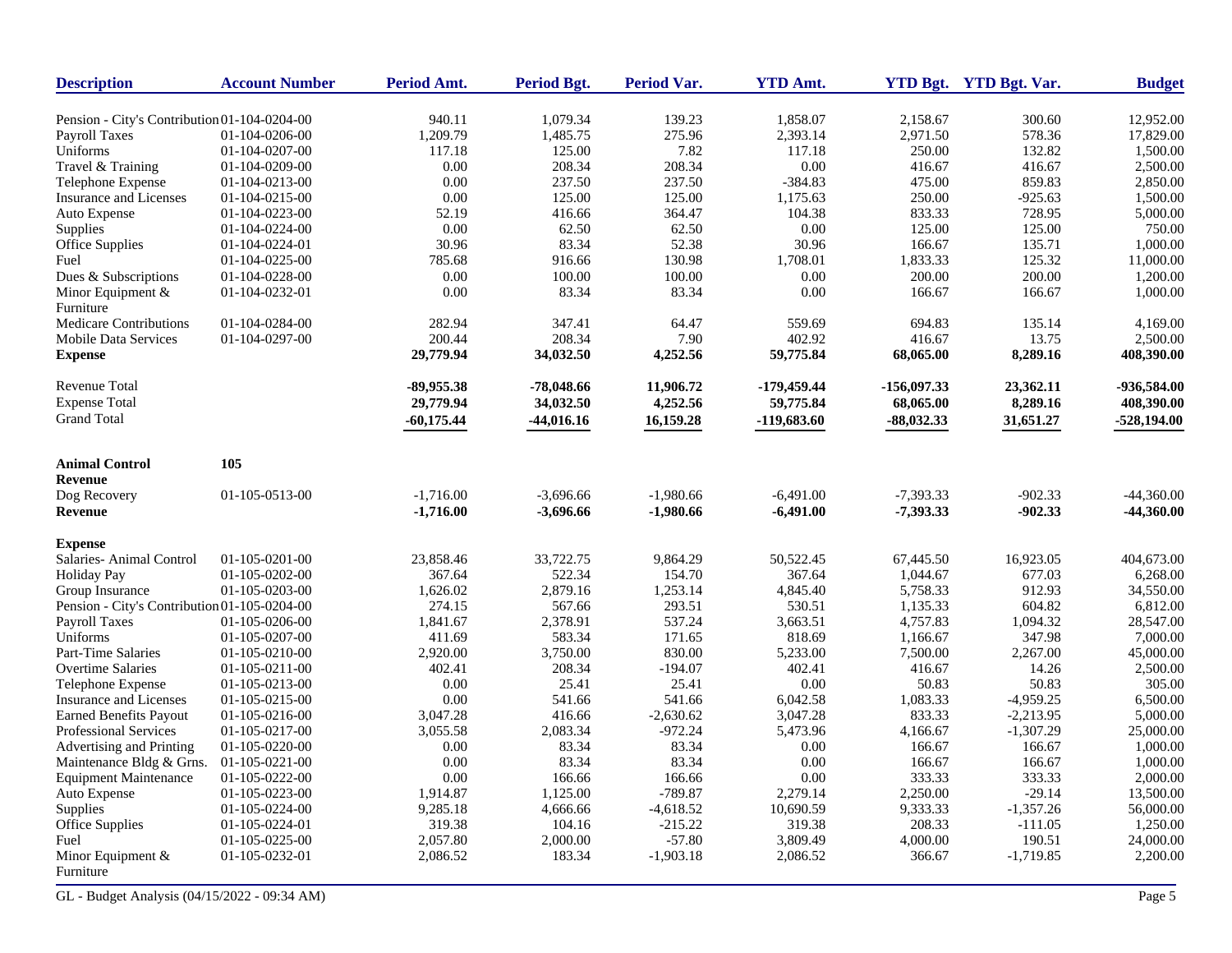| <b>Description</b>                           | <b>Account Number</b> | Period Amt. | <b>Period Bgt.</b> | <b>Period Var.</b> | <b>YTD Amt.</b> |             | YTD Bgt. YTD Bgt. Var. | <b>Budget</b> |
|----------------------------------------------|-----------------------|-------------|--------------------|--------------------|-----------------|-------------|------------------------|---------------|
| <b>Rentals Contracts</b>                     | 01-105-0233-00        | 0.00        | 250.00             | 250.00             | 103.17          | 500.00      | 396.83                 | 3,000.00      |
| UnemploymentWkms.Comp.01-105-0279-00         |                       | 0.00        | 331.25             | 331.25             | 3,607.92        | 662.50      | $-2,945.42$            | 3,975.00      |
| Medicare Contributions                       | 01-105-0284-00        | 430.72      | 556.34             | 125.62             | 856.79          | 1,112.67    | 255.88                 | 6,676.00      |
| Longevity Pay                                | 01-105-0285-00        | 0.00        | 166.66             | 166.66             | 2,000.00        | 333.33      | $-1,666.67$            | 2,000.00      |
| Computer Software                            | 01-105-0296-00        | 0.00        | 250.00             | 250.00             | 0.00            | 500.00      | 500.00                 | 3,000.00      |
| <b>Mobile Data Services</b>                  | 01-105-0297-00        | 0.00        | 291.66             | 291.66             | 288.61          | 583.33      | 294.72                 | 3,500.00      |
| <b>Expense</b>                               |                       | 53,899.37   | 57,937.98          | 4,038.61           | 106,989.04      | 115,875.99  | 8,886.95               | 695,256.00    |
| <b>Revenue Total</b>                         |                       | $-1,716.00$ | $-3,696.66$        | $-1,980.66$        | $-6,491.00$     | $-7,393.33$ | $-902.33$              | $-44,360.00$  |
| <b>Expense Total</b>                         |                       | 53,899.37   | 57,937.98          | 4,038.61           | 106,989.04      | 115,875.99  | 8,886.95               | 695,256.00    |
| <b>Grand Total</b>                           |                       | 52,183.37   | 54,241.32          | 2,057.95           | 100,498.04      | 108,482.66  | 7,984.62               | 650,896.00    |
| <b>City Clerk</b>                            | 106                   |             |                    |                    |                 |             |                        |               |
| <b>Expense</b>                               |                       |             |                    |                    |                 |             |                        |               |
| Salaries- City Clerk                         | 01-106-0201-00        | 13,144.12   | 14,239.59          | 1,095.47           | 26,164.86       | 28,479.17   | 2,314.31               | 170,875.00    |
| <b>Holiday Pay</b>                           | 01-106-0202-00        | 0.00        | 111.84             | 111.84             | 0.00            | 223.67      | 223.67                 | 1,342.00      |
| Group Insurance                              | 01-106-0203-00        | 2,047.02    | 2,079.16           | 32.14              | 4,094.04        | 4,158.33    | 64.29                  | 24,950.00     |
| Pension - City's Contribution 01-106-0204-00 |                       | 248.28      | 272.00             | 23.72              | 492.89          | 544.00      | 51.11                  | 3.264.00      |
| Payroll Taxes                                | 01-106-0206-00        | 724.48      | 889.75             | 165.27             | 1,441.31        | 1,779.50    | 338.19                 | 10,677.00     |
| Uniforms                                     | 01-106-0207-00        | 0.00        | 12.50              | 12.50              | 0.00            | 25.00       | 25.00                  | 150.00        |
| Travel & Training                            | 01-106-0209-00        | 25.00       | 250.00             | 225.00             | 25.00           | 500.00      | 475.00                 | 3,000.00      |
| Professional Services                        | 01-106-0217-00        | 0.00        | 500.00             | 500.00             | 0.00            | 1,000.00    | 1,000.00               | 6,000.00      |
| Postage                                      | 01-106-0218-00        | 51.68       | 20.84              | $-30.84$           | 51.68           | 41.67       | $-10.01$               | 250.00        |
| Advertising and Printing                     | 01-106-0220-00        | 0.00        | 20.84              | 20.84              | 0.00            | 41.67       | 41.67                  | 250.00        |
| <b>Equipment Maintenance</b>                 | 01-106-0222-00        | 0.00        | 41.66              | 41.66              | 0.00            | 83.33       | 83.33                  | 500.00        |
| Supplies                                     | 01-106-0224-00        | 0.00        | 41.66              | 41.66              | 0.00            | 83.33       | 83.33                  | 500.00        |
| Office Supplies                              | 01-106-0224-01        | 171.14      | 104.16             | $-66.98$           | 171.14          | 208.33      | 37.19                  | 1,250.00      |
| Dues & Subscriptions                         | 01-106-0228-00        | 44.97       | 166.66             | 121.69             | 89.94           | 333.33      | 243.39                 | 2,000.00      |
| <b>Rentals Contracts</b>                     | 01-106-0233-00        | 0.00        | 104.16             | 104.16             | 31.29           | 208.33      | 177.04                 | 1,250.00      |
| <b>Medicare Contributions</b>                | 01-106-0284-00        | 169.44      | 208.09             | 38.65              | 337.09          | 416.17      | 79.08                  | 2,497.00      |
| Maintenance Contracts                        | 01-106-0318-00        | 0.00        | 2,237.50           | 2,237.50           | 0.00            | 4,475.00    | 4,475.00               | 26,850.00     |
| <b>Expense</b>                               |                       | 16,626.13   | 21,300.41          | 4,674.28           | 32,899.24       | 42,600.83   | 9,701.59               | 255,605.00    |
| <b>Revenue Total</b>                         |                       | 0.00        | 0.00               | 0.00               | 0.00            | 0.00        | 0.00                   | 0.00          |
| <b>Expense Total</b>                         |                       | 16,626.13   | 21,300.41          | 4,674.28           | 32,899.24       | 42,600.83   | 9,701.59               | 255,605.00    |
| <b>Grand Total</b>                           |                       | 16,626.13   | 21,300.41          | 4,674.28           | 32,899.24       | 42,600.83   | 9,701.59               | 255,605.00    |
| <b>City Attorney</b>                         | 107                   |             |                    |                    |                 |             |                        |               |
| <b>Expense</b>                               |                       |             |                    |                    |                 |             |                        |               |
| Salaries- City Attorney                      | 01-107-0201-00        | 20,879.90   | 22,712.91          | 1,833.01           | 41,648.27       | 45.425.83   | 3,777.56               | 272,555.00    |
| <b>Holiday Pay</b>                           | 01-107-0202-00        | 0.00        | 212.41             | 212.41             | 0.00            | 424.83      | 424.83                 | 2,549.00      |
| Group Insurance                              | 01-107-0203-00        | 2,878.36    | 2,920.84           | 42.48              | 5,756.72        | 5,841.67    | 84.95                  | 35,050.00     |
| Pension - City's Contribution 01-107-0204-00 |                       | 551.68      | 595.00             | 43.32              | 1,098.67        | 1,190.00    | 91.33                  | 7,140.00      |
| <b>Payroll Taxes</b>                         | 01-107-0206-00        | 1,189.74    | 1,421.34           | 231.60             | 2,372.57        | 2,842.67    | 470.10                 | 17,056.00     |
| Travel & Training                            | 01-107-0209-00        | 0.00        | 275.00             | 275.00             | 0.00            | 550.00      | 550.00                 | 3,300.00      |
| Professional Services                        | 01-107-0217-00        | 0.00        | 75.00              | 75.00              | $0.00\,$        | 150.00      | 150.00                 | 900.00        |
| Postage                                      | 01-107-0218-00        | 0.00        | 41.66              | 41.66              | 0.00            | 83.33       | 83.33                  | 500.00        |
| GL - Budget Analysis (04/15/2022 - 09:34 AM) |                       |             |                    |                    |                 |             |                        | Page 6        |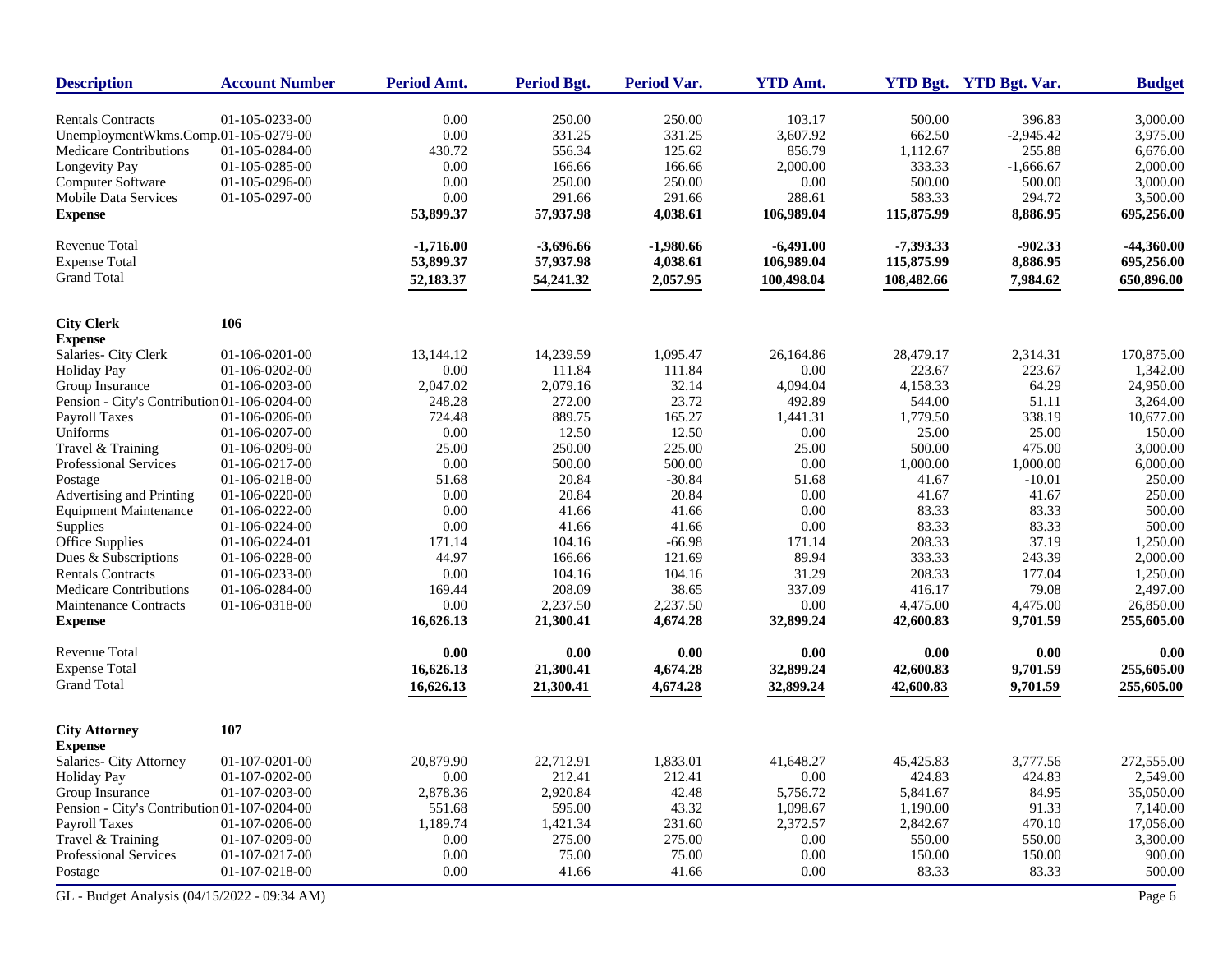| <b>Description</b>                           | <b>Account Number</b> | Period Amt.  | <b>Period Bgt.</b> | Period Var.  | <b>YTD Amt.</b> |              | YTD Bgt. YTD Bgt. Var. | <b>Budget</b>        |
|----------------------------------------------|-----------------------|--------------|--------------------|--------------|-----------------|--------------|------------------------|----------------------|
| Advertising and Printing                     | 01-107-0220-00        | 0.00         | 16.66              | 16.66        | 0.00            | 33.33        | 33.33                  | 200.00               |
| Supplies                                     | 01-107-0224-00        | 40.84        | 100.00             | 59.16        | 217.13          | 200.00       | $-17.13$               | 1,200.00             |
| Office Supplies                              | 01-107-0224-01        | 236.98       | 100.00             | $-136.98$    | 236.98          | 200.00       | $-36.98$               | 1,200.00             |
| Dues & Subscriptions                         | 01-107-0228-00        | 0.00         | 583.34             | 583.34       | 500.00          | 1,166.67     | 666.67                 | 7,000.00             |
| Minor Equipment &                            | 01-107-0232-01        | 0.00         | 166.66             | 166.66       | 0.00            | 333.33       | 333.33                 | 2,000.00             |
| Furniture                                    |                       |              |                    |              |                 |              |                        |                      |
| <b>Rentals Contracts</b>                     | 01-107-0233-00        | 0.00         | 100.00             | 100.00       | 28.35           | 200.00       | 171.65                 | 1,200.00             |
| <b>Medicare Contributions</b>                | 01-107-0284-00        | 278.24       | 332.41             | 54.17        | 554.86          | 664.83       | 109.97                 | 3,989.00             |
| Mobile Data Services                         | 01-107-0297-00        | 0.00         | 125.00             | 125.00       | 202.49          | 250.00       | 47.51                  | 1,500.00             |
| <b>Expense</b>                               |                       | 26,055.74    | 29,778.23          | 3,722.49     | 52,616.04       | 59,556.49    | 6,940.45               | 357,339.00           |
| <b>Revenue Total</b>                         |                       | 0.00         | 0.00               | 0.00         | 0.00            | 0.00         | 0.00                   | 0.00                 |
| <b>Expense Total</b>                         |                       | 26,055.74    | 29,778.23          | 3,722.49     | 52,616.04       | 59,556.49    | 6,940.45               | 357,339.00           |
| <b>Grand Total</b>                           |                       | 26,055.74    | 29,778.23          | 3,722.49     | 52,616.04       | 59,556.49    | 6,940.45               | 357,339.00           |
| <b>Planning</b>                              | 108                   |              |                    |              |                 |              |                        |                      |
| Revenue                                      |                       |              |                    |              |                 |              |                        |                      |
| Misc. MAPCBZA Revenue 01-108-0516-00         |                       | $-1,473.00$  | $-3,148.16$        | $-1,675.16$  | $-3,273.00$     | $-6,296.33$  | $-3,023.33$            | $-37,778.00$         |
| Miscellaneous Revenue                        | 01-108-0517-00        | 0.00         | 0.00               | 0.00         | $-800.00$       | 0.00         | 800.00                 | 0.00                 |
| SFR Planning Review Fee                      | 01-108-0731-00        | $-950.00$    | $-2,540.16$        | $-1,590.16$  | $-1,350.00$     | $-5,080.33$  | $-3,730.33$            | $-30,482.00$         |
| CBP Planning Review Fee                      | 01-108-0732-00        | $-1.450.00$  | $-5,790.75$        | $-4,340.75$  | $-1,300.00$     | $-11,581.50$ | $-10,281.50$           | $-69,489.00$         |
| Subdivision Planning Fee                     | 01-108-0733-00        | $-1,600.00$  | $-3,960.34$        | $-2,360.34$  | $-3,600.00$     | $-7,920.67$  | $-4,320.67$            | $-47,524.00$         |
| Signage Permit Fee                           | 01-108-0734-00        | $-7,293.79$  | $-2,743.66$        | 4,550.13     | $-9,824.14$     | $-5,487.33$  | 4,336.81               | $-32,924.00$         |
| Mapping & Duplicating Fee 01-108-0735-00     |                       | 0.00         | $-450.66$          | $-450.66$    | $-1,000.00$     | $-901.33$    | 98.67                  | $-5,408.00$          |
| Revenue                                      |                       | $-12,766.79$ | $-18,633.73$       | $-5,866.94$  | $-21,147.14$    | $-37,267.49$ | $-16,120.35$           | $-223,605.00$        |
| <b>Expense</b>                               |                       |              |                    |              |                 |              |                        |                      |
| Salaries-Planning                            | 01-108-0201-00        | 19,409.74    | 25,472.00          | 6,062.26     | 42,449.35       | 50,944.00    | 8,494.65               | 305,664.00           |
| <b>Holiday Pay</b>                           | 01-108-0202-00        | 359.15       | 397.50             | 38.35        | 359.15          | 795.00       | 435.85                 | 4,770.00             |
| Group Insurance                              | 01-108-0203-00        | 1,656.24     | 2,916.66           | 1,260.42     | 3,312.48        | 5,833.33     | 2,520.85               | 35,000.00            |
| Pension - City's Contribution 01-108-0204-00 |                       | 691.84       | 977.50             | 285.66       | 1,617.74        | 1,955.00     | 337.26                 | 11,730.00            |
| Payroll Taxes                                | 01-108-0206-00        | 2,407.76     | 1,609.09           | $-798.67$    | 3,857.55        | 3,218.17     | $-639.38$              | 19,309.00            |
| Travel & Training                            | 01-108-0209-00        | 0.00         | 208.34             | 208.34       | 0.00            | 416.67       | 416.67                 | 2,500.00             |
| Telephone Expense                            | 01-108-0213-00        | 0.00         | 137.50             | 137.50       | 87.43           | 275.00       | 187.57                 | 1,650.00             |
| Insurance and Licenses                       | 01-108-0215-00        | 0.00         | 25.00              | 25.00        | 266.33          | 50.00        | $-216.33$              | 300.00               |
| <b>Earned Benefits Payout</b>                | 01-108-0216-00        | 19,721.82    | 0.00               | $-19,721.82$ | 19,721.82       | 0.00         | $-19,721.82$           | 0.00                 |
| Professional Services                        | 01-108-0217-00        | 90.00        | 416.66             | 326.66       | 170.00          | 833.33       | 663.33                 | 5,000.00             |
| Postage                                      | 01-108-0218-00        | 22.14        | 41.66              | 19.52        | 81.38           | 83.33        | 1.95                   | 500.00               |
| Advertising and Printing                     | 01-108-0220-00        | 0.00         | 416.66             | 416.66       | 644.15          | 833.33       | 189.18                 | 5,000.00             |
| Auto Expense                                 | 01-108-0223-00        | 0.00         | 83.34              | 83.34        | 0.00            | 166.67       | 166.67                 | 1,000.00             |
| Supplies                                     | 01-108-0224-00        | 16.82        | 208.34             | 191.52       | 16.82           | 416.67       | 399.85                 | 2,500.00             |
| Office Supplies                              | 01-108-0224-01        | 75.94        | 125.00             | 49.06        | 75.94           | 250.00       | 174.06                 | 1,500.00             |
| Fuel                                         | 01-108-0225-00        | 121.60       | 125.00             | 3.40         | 299.20          | 250.00       | $-49.20$               | 1,500.00             |
| Dues & Subscriptions                         | 01-108-0228-00        | $0.00\,$     | 166.66             | 166.66       | 0.00            | 333.33       | 333.33                 | 2,000.00<br>3,000.00 |
| Minor Equipment &<br>Furniture               | 01-108-0232-01        | 0.00         | 250.00             | 250.00       | 0.00            | 500.00       | 500.00                 |                      |
| <b>Rentals Contracts</b>                     | 01-108-0233-00        | 0.00         | 208.34             | 208.34       | 34.78           | 416.67       | 381.89                 | 2,500.00             |
| <b>Medicare Contributions</b>                | 01-108-0284-00        | 563.10       | 376.25             | $-186.85$    | 902.16          | 752.50       | $-149.66$              | 4,515.00             |
| GL - Budget Analysis (04/15/2022 - 09:34 AM) |                       |              |                    |              |                 |              |                        | Page 7               |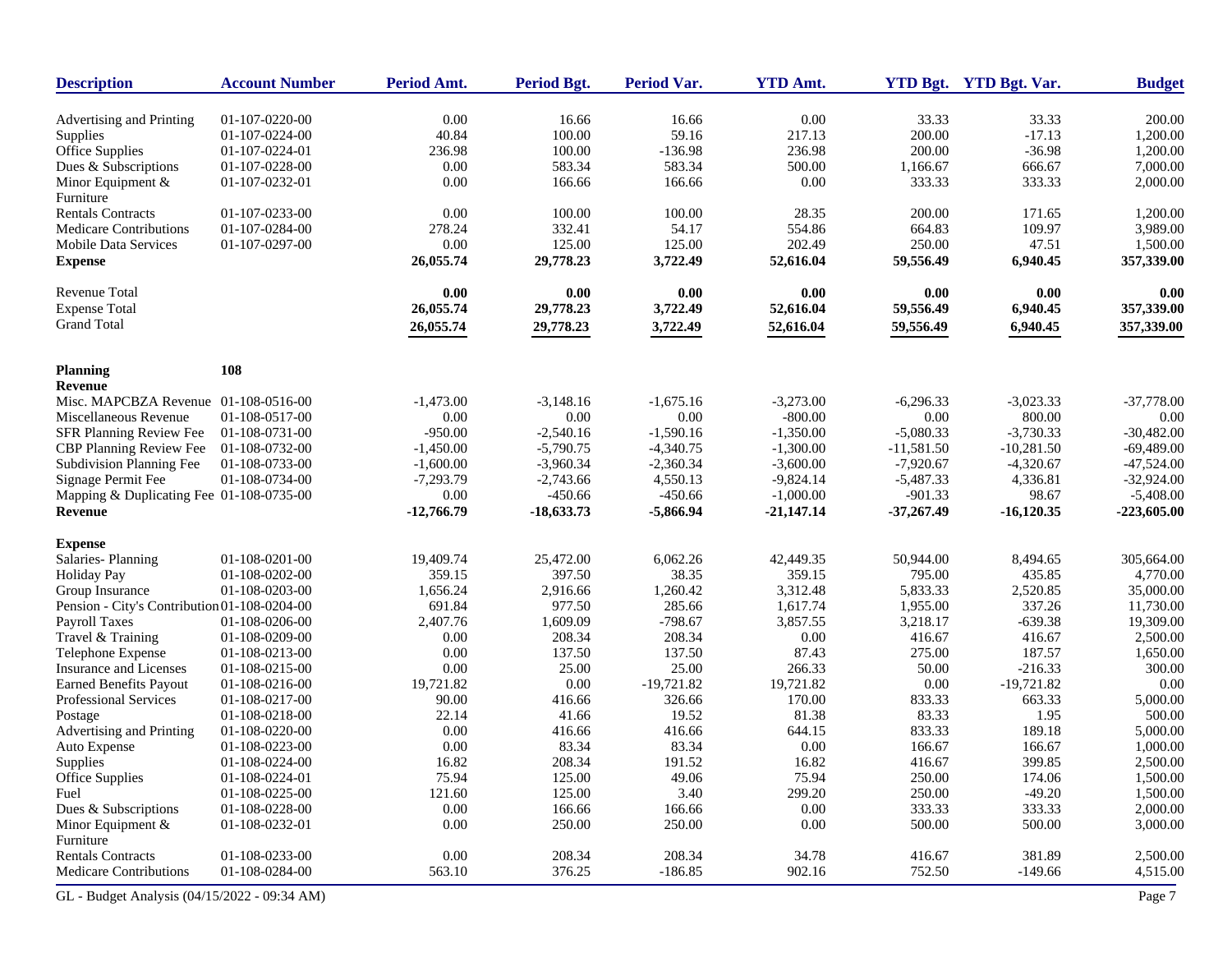| <b>Description</b>                           | <b>Account Number</b> | Period Amt. | <b>Period Bgt.</b> | <b>Period Var.</b> | <b>YTD Amt.</b> |              | YTD Bgt. YTD Bgt. Var. | <b>Budget</b> |
|----------------------------------------------|-----------------------|-------------|--------------------|--------------------|-----------------|--------------|------------------------|---------------|
| Longevity Pay                                | 01-108-0285-00        | 0.00        | 83.34              | 83.34              | 1,000.00        | 166.67       | $-833.33$              | 1,000.00      |
| Computer Software                            | 01-108-0296-00        | 0.00        | 125.00             | 125.00             | 0.00            | 250.00       | 250.00                 | 1,500.00      |
| <b>Mobile Data Services</b>                  | 01-108-0297-00        | 0.00        | 62.50              | 62.50              | 40.04           | 125.00       | 84.96                  | 750.00        |
| <b>Maintenance Contracts</b>                 | 01-108-0318-00        | 0.00        | 13,241.66          | 13,241.66          | 0.00            | 26,483.33    | 26,483.33              | 158,900.00    |
| <b>Expense</b>                               |                       | 45,136.15   | 47,674.00          | 2,537.85           | 74,936.32       | 95,348.00    | 20,411.68              | 572,088.00    |
| Revenue Total                                |                       | -12,766.79  | $-18,633.73$       | $-5,866.94$        | $-21,147.14$    | $-37,267.49$ | $-16,120.35$           | $-223,605.00$ |
| <b>Expense Total</b>                         |                       | 45,136.15   | 47,674.00          | 2,537.85           | 74,936.32       | 95,348.00    | 20,411.68              | 572,088.00    |
| <b>Grand Total</b>                           |                       | 32,369.36   | 29,040.27          | $-3,329.09$        | 53,789.18       | 58,080.51    | 4,291.33               | 348,483.00    |
| <b>Information Systems</b>                   | <b>110</b>            |             |                    |                    |                 |              |                        |               |
| <b>Expense</b>                               |                       |             |                    |                    |                 |              |                        |               |
| Salaries-Info. Systems                       | 01-110-0201-00        | 26,600.74   | 33,091.66          | 6,490.92           | 54,685.83       | 66,183.33    | 11,497.50              | 397,100.00    |
| <b>Holiday Pay</b>                           | 01-110-0202-00        | $0.00\,$    | 515.50             | 515.50             | 0.00            | 1,031.00     | 1,031.00               | 6,186.00      |
| Group Insurance                              | 01-110-0203-00        | 4,128.26    | 4,875.00           | 746.74             | 8,654.26        | 9,750.00     | 1,095.74               | 58,500.00     |
| Pension - City's Contribution 01-110-0204-00 |                       | 1,014.21    | 1,315.84           | 301.63             | 2,142.69        | 2,631.67     | 488.98                 | 15,790.00     |
| Payroll Taxes                                | 01-110-0206-00        | 1,566.32    | 2,109.34           | 543.02             | 3,195.95        | 4,218.67     | 1,022.72               | 25,312.00     |
| Uniforms                                     | 01-110-0207-00        | 0.00        | 66.66              | 66.66              | 0.00            | 133.33       | 133.33                 | 800.00        |
| Travel & Training                            | 01-110-0209-00        | 0.00        | 1,250.00           | 1,250.00           | 0.00            | 2,500.00     | 2,500.00               | 15,000.00     |
| <b>Overtime Salaries</b>                     | 01-110-0211-00        | 312.85      | 416.66             | 103.81             | 312.85          | 833.33       | 520.48                 | 5,000.00      |
| Telephone Expense                            | 01-110-0213-00        | 1,123.16    | 1,500.00           | 376.84             | 2,455.07        | 3,000.00     | 544.93                 | 18,000.00     |
| Insurance and Licenses                       | 01-110-0215-00        | 0.00        | 41.66              | 41.66              | 456.27          | 83.33        | $-372.94$              | 500.00        |
| Professional Services                        | 01-110-0217-00        | 39.95       | 1,333.34           | 1,293.39           | 201.58          | 2,666.67     | 2,465.09               | 16,000.00     |
| Postage                                      | 01-110-0218-00        | 0.00        | 20.84              | 20.84              | 17.32           | 41.67        | 24.35                  | 250.00        |
| Advertising and Printing                     | 01-110-0220-00        | 0.00        | 4.16               | 4.16               | 0.00            | 8.33         | 8.33                   | 50.00         |
| Auto Expense                                 | 01-110-0223-00        | 0.00        | 66.66              | 66.66              | 694.19          | 133.33       | $-560.86$              | 800.00        |
| Supplies                                     | 01-110-0224-00        | 3,491.25    | 1,458.34           | $-2,032.91$        | 3,999.38        | 2,916.67     | $-1,082.71$            | 17,500.00     |
| Office Supplies                              | 01-110-0224-01        | 0.00        | 83.34              | 83.34              | 0.00            | 166.67       | 166.67                 | 1,000.00      |
| Fuel                                         | 01-110-0225-00        | 132.53      | 166.66             | 34.13              | 420.88          | 333.33       | $-87.55$               | 2,000.00      |
| Dues & Subscriptions                         | 01-110-0228-00        | 0.00        | 70.84              | 70.84              | 0.00            | 141.67       | 141.67                 | 850.00        |
| <b>Fixed Assets</b>                          | 01-110-0232-00        | 55,740.17   | 14,725.00          | $-41,015.17$       | 62,086.65       | 29,450.00    | $-32,636.65$           | 176,700.00    |
| Minor Equipment &                            | 01-110-0232-01        | 388.43      | 8,258.25           | 7,869.82           | 388.43          | 16,516.50    | 16,128.07              | 99,099.00     |
| Furniture                                    |                       |             |                    |                    |                 |              |                        |               |
| <b>Medicare Contributions</b>                | 01-110-0284-00        | 366.33      | 493.34             | 127.01             | 747.47          | 986.67       | 239.20                 | 5,920.00      |
| Computer Software                            | 01-110-0296-00        | 0.00        | 17,500.00          | 17,500.00          | 2,395.00        | 35,000.00    | 32,605.00              | 210,000.00    |
| <b>Mobile Data Services</b>                  | 01-110-0297-00        | 0.00        | 83.34              | 83.34              | 62.71           | 166.67       | 103.96                 | 1,000.00      |
| <b>Maintenance Contracts</b>                 | 01-110-0318-00        | 8,570.80    | 9,500.00           | 929.20             | 16,620.80       | 19,000.00    | 2,379.20               | 114,000.00    |
| Dedicated Circuits & Cable 01-110-0320-00    |                       | 12,982.25   | 13,333.34          | 351.09             | 23,411.36       | 26,666.67    | 3,255.31               | 160,000.00    |
| <b>Expense</b>                               |                       | 116,457.25  | 112,279.77         | $-4,177.48$        | 182,948.69      | 224,559.51   | 41,610.82              | 1,347,357.00  |
| <b>Revenue Total</b>                         |                       | 0.00        | 0.00               | 0.00               | 0.00            | 0.00         | 0.00                   | 0.00          |
| <b>Expense Total</b>                         |                       | 116,457.25  | 112,279.77         | $-4,177.48$        | 182,948.69      | 224,559.51   | 41,610.82              | 1,347,357.00  |
| <b>Grand Total</b>                           |                       | 116,457.25  | 112,279.77         | $-4,177.48$        | 182,948.69      | 224,559.51   | 41,610.82              | 1,347,357.00  |
| <b>Human Resources</b>                       | 113                   |             |                    |                    |                 |              |                        |               |
| <b>Expense</b><br>Salaries-Human Resource    | 01-113-0201-00        | 12,193.34   | 13,308.66          | 1,115.32           | 24,198.26       | 26,617.33    | 2,419.07               | 159,704.00    |
| GL - Budget Analysis (04/15/2022 - 09:34 AM) |                       |             |                    |                    |                 |              |                        | Page 8        |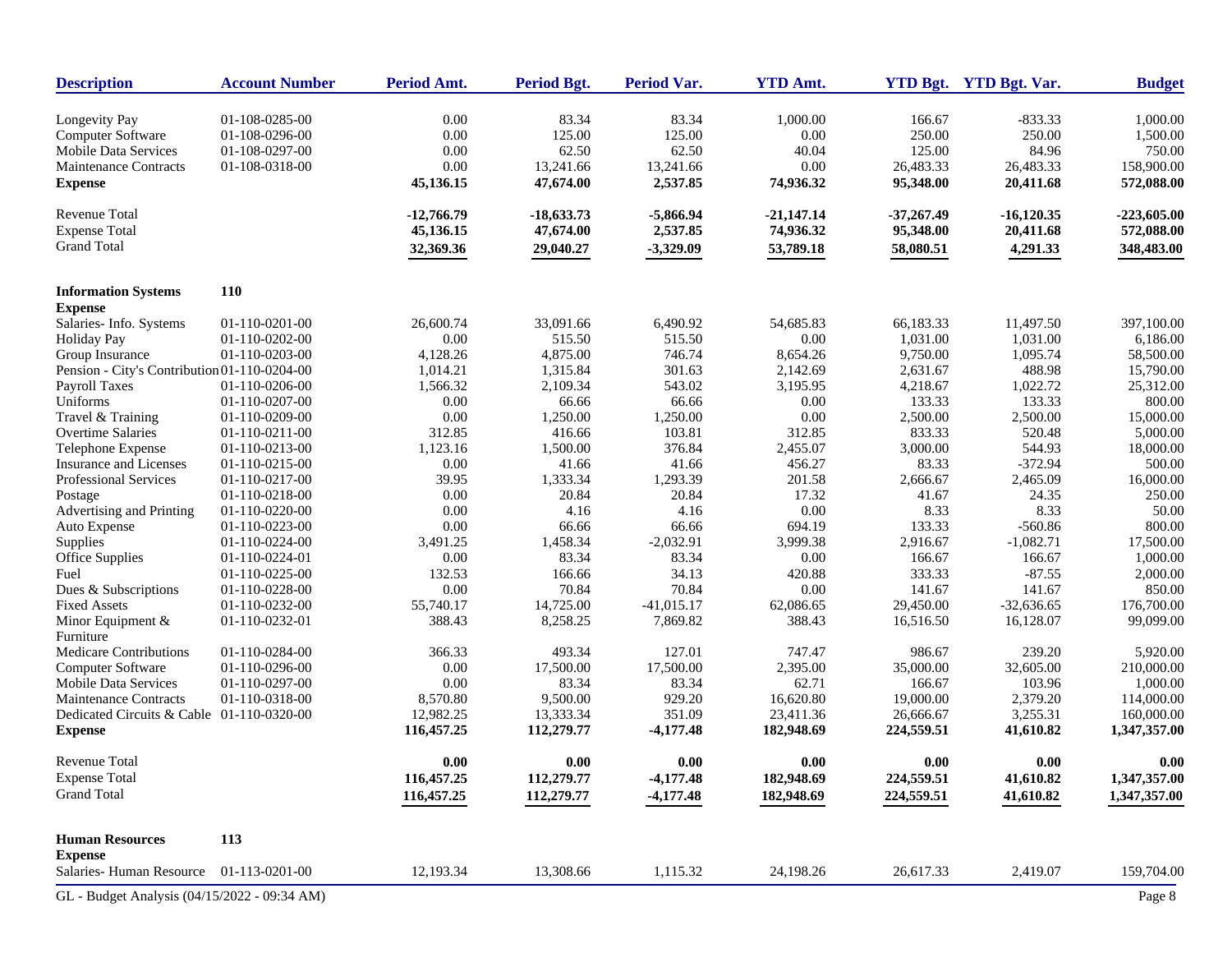| <b>Description</b>                           | <b>Account Number</b> | Period Amt.  | <b>Period Bgt.</b> | Period Var. | <b>YTD Amt.</b> |              | YTD Bgt. YTD Bgt. Var. | <b>Budget</b> |
|----------------------------------------------|-----------------------|--------------|--------------------|-------------|-----------------|--------------|------------------------|---------------|
| <b>Holiday Pay</b>                           | 01-113-0202-00        | 0.00         | 205.50             | 205.50      | 0.00            | 411.00       | 411.00                 | 2,466.00      |
| Group Insurance                              | 01-113-0203-00        | 887.38       | 908.34             | 20.96       | 1,774.76        | 1,816.67     | 41.91                  | 10,900.00     |
| Pension - City's Contribution 01-113-0204-00 |                       | 311.88       | 340.00             | 28.12       | 617.26          | 680.00       | 62.74                  | 4,080.00      |
| <b>Payroll Taxes</b>                         | 01-113-0206-00        | 791.44       | 967.00             | 175.56      | 1,569.35        | 1,934.00     | 364.65                 | 11,604.00     |
| Travel & Training                            | 01-113-0209-00        | 0.00         | 125.00             | 125.00      | 0.00            | 250.00       | 250.00                 | 1,500.00      |
| Part-Time Salaries                           | 01-113-0210-00        | 1,108.00     | 2,083.34           | 975.34      | 2,186.00        | 4,166.67     | 1,980.67               | 25,000.00     |
| Telephone Expense                            | 01-113-0213-00        | 0.00         | 54.16              | 54.16       | 46.11           | 108.33       | 62.22                  | 650.00        |
| Professional Services                        | 01-113-0217-00        | 1,695.00     | 10,000.00          | 8,305.00    | 1,695.00        | 20,000.00    | 18,305.00              | 120,000.00    |
| Postage                                      | 01-113-0218-00        | 0.00         | 41.66              | 41.66       | 11.60           | 83.33        | 71.73                  | 500.00        |
| Advertising and Printing                     | 01-113-0220-00        | 0.00         | 41.66              | 41.66       | 0.00            | 83.33        | 83.33                  | 500.00        |
| Supplies                                     | 01-113-0224-00        | 486.66       | 100.00             | $-386.66$   | 540.88          | 200.00       | $-340.88$              | 1,200.00      |
| <b>Office Supplies</b>                       | 01-113-0224-01        | 61.27        | 100.00             | 38.73       | 308.53          | 200.00       | $-108.53$              | 1,200.00      |
| <b>HR Training Supplies</b>                  | 01-113-0224-02        | 0.00         | 100.00             | 100.00      | 0.00            | 200.00       | 200.00                 | 1,200.00      |
| Fuel                                         | 01-113-0225-00        | 0.00         | 41.66              | 41.66       | 0.00            | 83.33        | 83.33                  | 500.00        |
| Dues & Subscriptions                         | 01-113-0228-00        | 125.00       | 66.66              | $-58.34$    | 155.00          | 133.33       | $-21.67$               | 800.00        |
| <b>Medicare Contributions</b>                | 01-113-0284-00        | 185.09       | 226.16             | 41.07       | 367.02          | 452.33       | 85.31                  | 2,714.00      |
| Computer Software                            | 01-113-0296-00        | 300.00       | 10,416.66          | 10,116.66   | 600.00          | 20,833.33    | 20,233.33              | 125,000.00    |
| Maintenance Contracts                        | 01-113-0318-00        | 0.00         | 166.66             | 166.66      | 0.00            | 333.33       | 333.33                 | 2,000.00      |
| <b>Expense</b>                               |                       | 18,145.06    | 39,293.12          | 21,148.06   | 34,069.77       | 78,586.31    | 44,516.54              | 471,518.00    |
| <b>Revenue Total</b>                         |                       | 0.00         | 0.00               | 0.00        | 0.00            | 0.00         | 0.00                   | 0.00          |
| <b>Expense Total</b>                         |                       | 18,145.06    | 39,293.12          | 21,148.06   | 34,069.77       | 78,586.31    | 44,516.54              | 471,518.00    |
| <b>Grand Total</b>                           |                       | 18,145.06    | 39,293.12          | 21,148.06   | 34,069.77       | 78,586.31    | 44,516.54              | 471,518.00    |
|                                              |                       |              |                    |             |                 |              |                        |               |
| <b>Court Services</b><br><b>Revenue</b>      | 114                   |              |                    |             |                 |              |                        |               |
| <b>Probation Fees Received</b>               | 01-114-0595-00        | $-25,437.00$ | $-22,916.66$       | 2,520.34    | $-55,626.00$    | $-45,833.33$ | 9,792.67               | $-275,000.00$ |
| <b>Revenue</b>                               |                       | $-25,437.00$ | $-22,916.66$       | 2,520.34    | $-55,626.00$    | -45,833.33   | 9,792.67               | -275,000.00   |
| <b>Expense</b>                               |                       |              |                    |             |                 |              |                        |               |
| <b>Salaries- Court Services</b>              | 01-114-0201-00        | 11,585.92    | 12,441.09          | 855.17      | 23,073.79       | 24,882.17    | 1,808.38               | 149,293.00    |
| <b>Holiday Pay</b>                           | 01-114-0202-00        | 0.00         | 193.16             | 193.16      | 0.00            | 386.33       | 386.33                 | 2,318.00      |
| Group Insurance                              | 01-114-0203-00        | 1,652.34     | 1,258.34           | $-394.00$   | 3,304.68        | 2,516.67     | $-788.01$              | 15,100.00     |
| Pension - City's Contribution 01-114-0204-00 |                       | 579.31       | 619.34             | 40.03       | 1,153.71        | 1,238.67     | 84.96                  | 7,432.00      |
| <b>Payroll Taxes</b>                         | 01-114-0206-00        | 673.45       | 793.59             | 120.14      | 1,340.82        | 1,587.17     | 246.35                 | 9,523.00      |
| Uniforms                                     | 01-114-0207-00        | 741.06       | 166.66             | $-574.40$   | 741.06          | 333.33       | $-407.73$              | 2,000.00      |
| Overtime Salaries                            | 01-114-0211-00        | 0.00         | 166.66             | 166.66      | 0.00            | 333.33       | 333.33                 | 2,000.00      |
| Supplies                                     | 01-114-0224-00        | 0.00         | 250.00             | 250.00      | 8.68            | 500.00       | 491.32                 | 3,000.00      |
| Office Supplies                              | 01-114-0224-01        | 34.92        | 166.66             | 131.74      | 34.92           | 333.33       | 298.41                 | 2,000.00      |
| Dues & Subscriptions                         | 01-114-0228-00        | 0.00         | 250.00             | 250.00      | 200.00          | 500.00       | 300.00                 | 3,000.00      |
| Minor Equipment $&$<br>Furniture             | 01-114-0232-01        | 0.00         | 83.34              | 83.34       | 0.00            | 166.67       | 166.67                 | 1,000.00      |
| <b>Rentals Contracts</b>                     | 01-114-0233-00        | 0.00         | 41.66              | 41.66       | 104.77          | 83.33        | $-21.44$               | 500.00        |
| <b>Medicare Contributions</b>                | 01-114-0284-00        | 157.49       | 185.59             | 28.10       | 313.58          | 371.17       | 57.59                  | 2,227.00      |
| Computer Software                            | 01-114-0296-00        | 0.00         | 83.34              | 83.34       | 0.00            | 166.67       | 166.67                 | 1,000.00      |
| Maintenance Contracts                        | 01-114-0318-00        | 0.00         | 41.66              | 41.66       | 0.00            | 83.33        | 83.33                  | 500.00        |
| <b>Expense</b>                               |                       | 15,424.49    | 16,741.09          | 1,316.60    | 30,276.01       | 33,482.17    | 3,206.16               | 200,893.00    |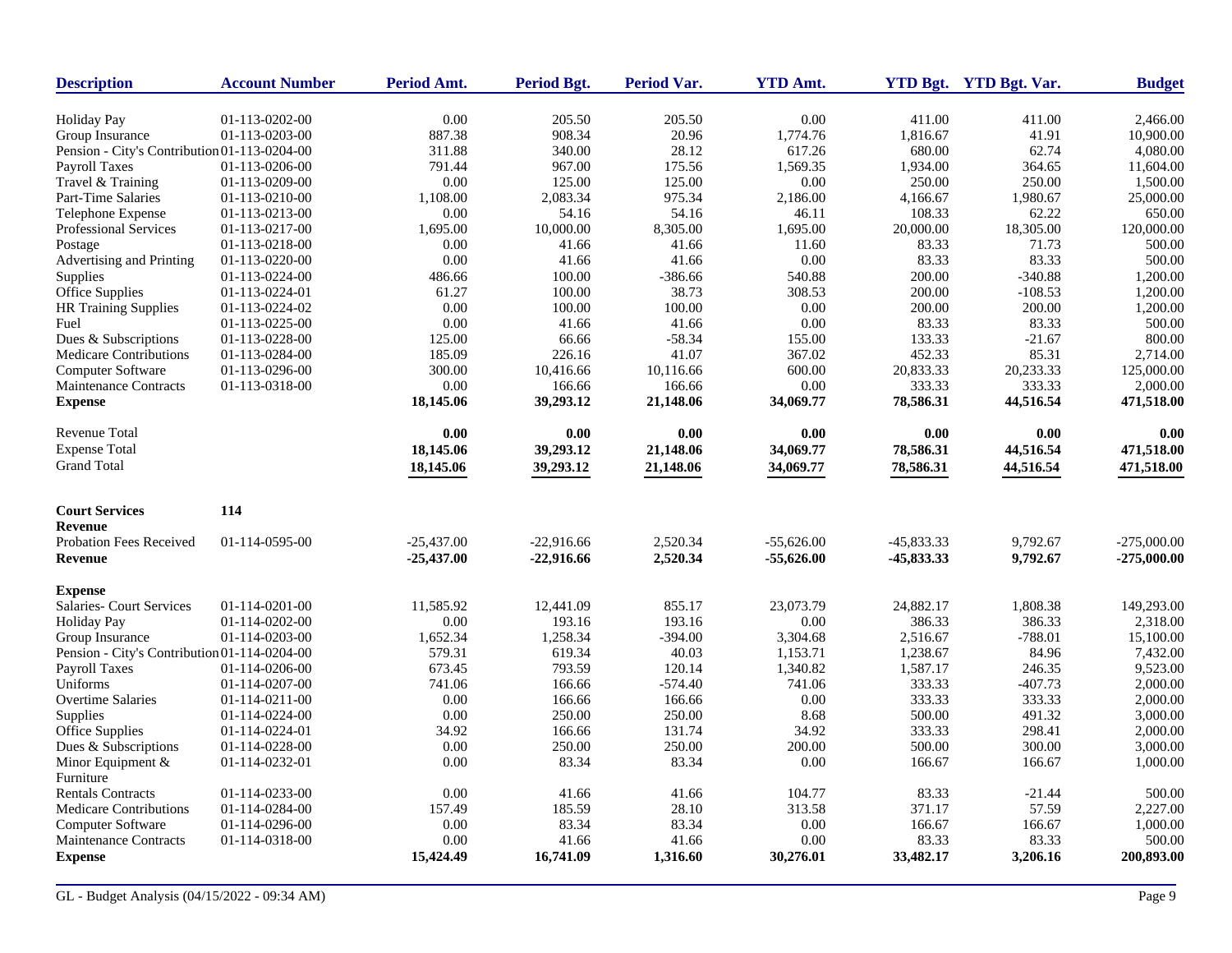| <b>Revenue Total</b><br>$-25,437.00$<br>$-22,916.66$<br>2,520.34<br>$-55,626.00$<br>-45,833.33<br>9,792.67<br><b>Expense Total</b><br>33,482.17<br>15,424.49<br>16,741.09<br>1,316.60<br>30,276.01<br>3,206.16<br><b>Grand Total</b><br>3,836.94<br>-10,012.51<br>$-6,175.57$<br>$-25,349.99$<br>$-12,351.16$<br>12,998.83<br><b>Building Maintenance</b><br>115<br><b>Expense</b><br>Salaries- Building Maint.<br>01-115-0201-00<br>47,692.76<br>52,329.17<br>4,636.41<br>313,975.00<br>23,989.11<br>26,164.59<br>2,175.48<br>01-115-0202-00<br>0.00<br>405.66<br>405.66<br>0.00<br>811.33<br>811.33<br>4,868.00<br><b>Holiday Pay</b><br>32.20<br>5,000.00<br>30,000.00<br>Group Insurance<br>01-115-0203-00<br>2,467.80<br>2,500.00<br>4,935.60<br>64.40<br>Pension - City's Contribution 01-115-0204-00<br>144.00<br>2,139.32<br>298.18<br>14,625.00<br>1,074.75<br>1,218.75<br>2,437.50<br>1,838.50<br>404.52<br>827.87<br>Payroll Taxes<br>01-115-0206-00<br>1,433.98<br>2,849.13<br>3,677.00<br>22,062.00<br>Uniforms<br>01-115-0207-00<br>0.00<br>166.66<br>166.66<br>135.58<br>333.33<br>197.75<br>2,000.00<br>01-115-0209-00<br>0.00<br>83.34<br>83.34<br>0.00<br>166.67<br>166.67<br>1,000.00<br>Travel & Training<br>0.00<br>3,000.00<br>3,000.00<br>0.00<br>6,000.00<br>6,000.00<br>36,000.00<br>Part-Time Salaries<br>01-115-0210-00<br>Overtime Salaries<br>01-115-0211-00<br>0.00<br>83.34<br>83.34<br>0.00<br>166.67<br>166.67<br>1,000.00<br>0.00<br>375.00<br>375.00<br>$-438.96$<br>750.00<br>1,188.96<br>Telephone Expense<br>01-115-0213-00<br>4,500.00<br>833.33<br>Utilities<br>01-115-0214-00<br>1,995.73<br>416.66<br>$-1,579.07$<br>2,827.10<br>$-1,993.77$<br>5,000.00<br>2,341.64<br>1,750.00<br>$-591.64$<br>4,544.48<br>3,500.00<br>$-1,044.48$<br>21,000.00<br>Utilities- City Hall 2nd Floor 01-115-0214-01<br>291.66<br>583.33<br><b>Insurance and Licenses</b><br>01-115-0215-00<br>0.00<br>291.66<br>2,897.49<br>$-2,314.16$<br>3,500.00<br>41.66<br>0.00<br>83.33<br>83.33<br>500.00<br>Professional Services<br>01-115-0217-00<br>0.00<br>41.66<br>7.38<br>3.33<br>$-4.05$<br>20.00<br>Postage<br>01-115-0218-00<br>0.00<br>1.66<br>1.66<br>41.66<br>0.00<br>83.33<br>83.33<br>500.00<br>01-115-0220-00<br>0.00<br>41.66<br>Advertising and Printing<br>6,250.00<br>5,371.00<br>12,500.00<br>11,159.77<br>75,000.00<br>Maintenance Bldg & Grns.<br>01-115-0221-00<br>879.00<br>1,340.23<br>01-115-0221-01<br>6,530.36<br>4,583.34<br>$-1,947.02$<br>13,251.69<br>9,166.67<br>$-4,085.02$<br>55,000.00<br>MB&G - Police<br>MB&G - Fire<br>4,583.34<br>$-2,008.06$<br>11,962.16<br>9,166.67<br>55,000.00<br>01-115-0221-02<br>6,591.40<br>$-2,795.49$<br>MB&G - Street<br>01-115-0221-03<br>903.03<br>833.34<br>$-69.69$<br>1,512.16<br>1,666.67<br>154.51<br>10,000.00<br>MB&G - Sanitation<br>01-115-0221-04<br>898.67<br>833.34<br>$-65.33$<br>1,534.93<br>1,666.67<br>131.74<br>10,000.00<br>MB&G - Parks<br>01-115-0221-05<br>5,000.00<br>723.53<br>7,531.46<br>10,000.00<br>2,468.54<br>60,000.00<br>4,276.47<br>808.41<br>MB&G - Forum<br>01-115-0221-08<br>1,691.59<br>2,500.00<br>2,953.19<br>5,000.00<br>2,046.81<br>30,000.00<br>MB&G - Municipal Center<br>9,999.45<br>12,500.00<br>2,500.55<br>17,061.91<br>25,000.00<br>7,938.09<br>150,000.00<br>01-115-0221-09<br>$-2,260.04$<br>MB&G- Veterans Village<br>$01-115-0221-10$<br>2,260.04<br>0.00<br>3,310.42<br>0.00<br>$-3,310.42$<br>0.00<br>0.00<br>333.33<br><b>Equipment Maintenance</b><br>01-115-0222-00<br>0.00<br>166.66<br>166.66<br>333.33<br>2,000.00<br>Auto Expense<br>01-115-0223-00<br>833.34<br>690.71<br>717.21<br>949.46<br>10,000.00<br>142.63<br>1,666.67<br>01-115-0224-00<br>2,367.27<br>2,533.34<br>166.07<br>4,544.19<br>5,066.67<br>522.48<br>30,400.00<br>Supplies<br>Office Supplies<br>528.58<br>208.34<br>$-320.24$<br>528.58<br>416.67<br>$-111.91$<br>2,500.00<br>01-115-0224-01<br>$-84.08$<br>2,594.54<br>72.13<br>Fuel<br>01-115-0225-00<br>1,417.42<br>1,333.34<br>2,666.67<br>16,000.00<br>01-115-0232-01<br>0.00<br>291.66<br>291.66<br>3,424.26<br>583.33<br>$-2,840.93$<br>Minor Equipment $&$<br>3,500.00<br>Furniture<br>UnemploymentWkms.Comp.01-115-0279-00<br>0.00<br>520.84<br>520.84<br>5,982.29<br>1,041.67<br>$-4,940.62$<br>01-115-0284-00<br>335.38<br>429.91<br>94.53<br>666.33<br>859.83<br>193.50<br><b>Medicare Contributions</b><br><b>Expense</b><br>72,124.30<br>81,779.93<br>9,655.63<br>146,505.43<br>163,559.84<br>17,054.41<br><b>Revenue Total</b><br>0.00<br>0.00<br>0.00<br>0.00<br>0.00<br>0.00<br><b>Expense Total</b><br>72,124.30<br>81,779.93<br>9,655.63<br>146,505.43<br>163,559.84<br>981,359.00<br>17,054.41 | <b>Description</b> | <b>Account Number</b> | Period Amt. | <b>Period Bgt.</b> | <b>Period Var.</b> | <b>YTD Amt.</b> |            | YTD Bgt. YTD Bgt. Var. | <b>Budget</b>                               |
|-------------------------------------------------------------------------------------------------------------------------------------------------------------------------------------------------------------------------------------------------------------------------------------------------------------------------------------------------------------------------------------------------------------------------------------------------------------------------------------------------------------------------------------------------------------------------------------------------------------------------------------------------------------------------------------------------------------------------------------------------------------------------------------------------------------------------------------------------------------------------------------------------------------------------------------------------------------------------------------------------------------------------------------------------------------------------------------------------------------------------------------------------------------------------------------------------------------------------------------------------------------------------------------------------------------------------------------------------------------------------------------------------------------------------------------------------------------------------------------------------------------------------------------------------------------------------------------------------------------------------------------------------------------------------------------------------------------------------------------------------------------------------------------------------------------------------------------------------------------------------------------------------------------------------------------------------------------------------------------------------------------------------------------------------------------------------------------------------------------------------------------------------------------------------------------------------------------------------------------------------------------------------------------------------------------------------------------------------------------------------------------------------------------------------------------------------------------------------------------------------------------------------------------------------------------------------------------------------------------------------------------------------------------------------------------------------------------------------------------------------------------------------------------------------------------------------------------------------------------------------------------------------------------------------------------------------------------------------------------------------------------------------------------------------------------------------------------------------------------------------------------------------------------------------------------------------------------------------------------------------------------------------------------------------------------------------------------------------------------------------------------------------------------------------------------------------------------------------------------------------------------------------------------------------------------------------------------------------------------------------------------------------------------------------------------------------------------------------------------------------------------------------------------------------------------------------------------------------------------------------------------------------------------------------------------------------------------------------------------------------------------------------------------------------------------------------------------------------------------------------------------------------------------------------------------------------------------------------------------------------------------------------------------------------------------------------------------------------------------------------------------------------------------------------------------------------------------------------------------------------------------------------------------------------------------------------------------------------------------------------------------------------------------------------------------------|--------------------|-----------------------|-------------|--------------------|--------------------|-----------------|------------|------------------------|---------------------------------------------|
|                                                                                                                                                                                                                                                                                                                                                                                                                                                                                                                                                                                                                                                                                                                                                                                                                                                                                                                                                                                                                                                                                                                                                                                                                                                                                                                                                                                                                                                                                                                                                                                                                                                                                                                                                                                                                                                                                                                                                                                                                                                                                                                                                                                                                                                                                                                                                                                                                                                                                                                                                                                                                                                                                                                                                                                                                                                                                                                                                                                                                                                                                                                                                                                                                                                                                                                                                                                                                                                                                                                                                                                                                                                                                                                                                                                                                                                                                                                                                                                                                                                                                                                                                                                                                                                                                                                                                                                                                                                                                                                                                                                                                                                                                           |                    |                       |             |                    |                    |                 |            |                        | $-275,000.00$<br>200,893.00<br>$-74,107.00$ |
|                                                                                                                                                                                                                                                                                                                                                                                                                                                                                                                                                                                                                                                                                                                                                                                                                                                                                                                                                                                                                                                                                                                                                                                                                                                                                                                                                                                                                                                                                                                                                                                                                                                                                                                                                                                                                                                                                                                                                                                                                                                                                                                                                                                                                                                                                                                                                                                                                                                                                                                                                                                                                                                                                                                                                                                                                                                                                                                                                                                                                                                                                                                                                                                                                                                                                                                                                                                                                                                                                                                                                                                                                                                                                                                                                                                                                                                                                                                                                                                                                                                                                                                                                                                                                                                                                                                                                                                                                                                                                                                                                                                                                                                                                           |                    |                       |             |                    |                    |                 |            |                        |                                             |
|                                                                                                                                                                                                                                                                                                                                                                                                                                                                                                                                                                                                                                                                                                                                                                                                                                                                                                                                                                                                                                                                                                                                                                                                                                                                                                                                                                                                                                                                                                                                                                                                                                                                                                                                                                                                                                                                                                                                                                                                                                                                                                                                                                                                                                                                                                                                                                                                                                                                                                                                                                                                                                                                                                                                                                                                                                                                                                                                                                                                                                                                                                                                                                                                                                                                                                                                                                                                                                                                                                                                                                                                                                                                                                                                                                                                                                                                                                                                                                                                                                                                                                                                                                                                                                                                                                                                                                                                                                                                                                                                                                                                                                                                                           |                    |                       |             |                    |                    |                 |            |                        |                                             |
|                                                                                                                                                                                                                                                                                                                                                                                                                                                                                                                                                                                                                                                                                                                                                                                                                                                                                                                                                                                                                                                                                                                                                                                                                                                                                                                                                                                                                                                                                                                                                                                                                                                                                                                                                                                                                                                                                                                                                                                                                                                                                                                                                                                                                                                                                                                                                                                                                                                                                                                                                                                                                                                                                                                                                                                                                                                                                                                                                                                                                                                                                                                                                                                                                                                                                                                                                                                                                                                                                                                                                                                                                                                                                                                                                                                                                                                                                                                                                                                                                                                                                                                                                                                                                                                                                                                                                                                                                                                                                                                                                                                                                                                                                           |                    |                       |             |                    |                    |                 |            |                        |                                             |
|                                                                                                                                                                                                                                                                                                                                                                                                                                                                                                                                                                                                                                                                                                                                                                                                                                                                                                                                                                                                                                                                                                                                                                                                                                                                                                                                                                                                                                                                                                                                                                                                                                                                                                                                                                                                                                                                                                                                                                                                                                                                                                                                                                                                                                                                                                                                                                                                                                                                                                                                                                                                                                                                                                                                                                                                                                                                                                                                                                                                                                                                                                                                                                                                                                                                                                                                                                                                                                                                                                                                                                                                                                                                                                                                                                                                                                                                                                                                                                                                                                                                                                                                                                                                                                                                                                                                                                                                                                                                                                                                                                                                                                                                                           |                    |                       |             |                    |                    |                 |            |                        |                                             |
|                                                                                                                                                                                                                                                                                                                                                                                                                                                                                                                                                                                                                                                                                                                                                                                                                                                                                                                                                                                                                                                                                                                                                                                                                                                                                                                                                                                                                                                                                                                                                                                                                                                                                                                                                                                                                                                                                                                                                                                                                                                                                                                                                                                                                                                                                                                                                                                                                                                                                                                                                                                                                                                                                                                                                                                                                                                                                                                                                                                                                                                                                                                                                                                                                                                                                                                                                                                                                                                                                                                                                                                                                                                                                                                                                                                                                                                                                                                                                                                                                                                                                                                                                                                                                                                                                                                                                                                                                                                                                                                                                                                                                                                                                           |                    |                       |             |                    |                    |                 |            |                        |                                             |
|                                                                                                                                                                                                                                                                                                                                                                                                                                                                                                                                                                                                                                                                                                                                                                                                                                                                                                                                                                                                                                                                                                                                                                                                                                                                                                                                                                                                                                                                                                                                                                                                                                                                                                                                                                                                                                                                                                                                                                                                                                                                                                                                                                                                                                                                                                                                                                                                                                                                                                                                                                                                                                                                                                                                                                                                                                                                                                                                                                                                                                                                                                                                                                                                                                                                                                                                                                                                                                                                                                                                                                                                                                                                                                                                                                                                                                                                                                                                                                                                                                                                                                                                                                                                                                                                                                                                                                                                                                                                                                                                                                                                                                                                                           |                    |                       |             |                    |                    |                 |            |                        |                                             |
|                                                                                                                                                                                                                                                                                                                                                                                                                                                                                                                                                                                                                                                                                                                                                                                                                                                                                                                                                                                                                                                                                                                                                                                                                                                                                                                                                                                                                                                                                                                                                                                                                                                                                                                                                                                                                                                                                                                                                                                                                                                                                                                                                                                                                                                                                                                                                                                                                                                                                                                                                                                                                                                                                                                                                                                                                                                                                                                                                                                                                                                                                                                                                                                                                                                                                                                                                                                                                                                                                                                                                                                                                                                                                                                                                                                                                                                                                                                                                                                                                                                                                                                                                                                                                                                                                                                                                                                                                                                                                                                                                                                                                                                                                           |                    |                       |             |                    |                    |                 |            |                        |                                             |
|                                                                                                                                                                                                                                                                                                                                                                                                                                                                                                                                                                                                                                                                                                                                                                                                                                                                                                                                                                                                                                                                                                                                                                                                                                                                                                                                                                                                                                                                                                                                                                                                                                                                                                                                                                                                                                                                                                                                                                                                                                                                                                                                                                                                                                                                                                                                                                                                                                                                                                                                                                                                                                                                                                                                                                                                                                                                                                                                                                                                                                                                                                                                                                                                                                                                                                                                                                                                                                                                                                                                                                                                                                                                                                                                                                                                                                                                                                                                                                                                                                                                                                                                                                                                                                                                                                                                                                                                                                                                                                                                                                                                                                                                                           |                    |                       |             |                    |                    |                 |            |                        |                                             |
|                                                                                                                                                                                                                                                                                                                                                                                                                                                                                                                                                                                                                                                                                                                                                                                                                                                                                                                                                                                                                                                                                                                                                                                                                                                                                                                                                                                                                                                                                                                                                                                                                                                                                                                                                                                                                                                                                                                                                                                                                                                                                                                                                                                                                                                                                                                                                                                                                                                                                                                                                                                                                                                                                                                                                                                                                                                                                                                                                                                                                                                                                                                                                                                                                                                                                                                                                                                                                                                                                                                                                                                                                                                                                                                                                                                                                                                                                                                                                                                                                                                                                                                                                                                                                                                                                                                                                                                                                                                                                                                                                                                                                                                                                           |                    |                       |             |                    |                    |                 |            |                        |                                             |
|                                                                                                                                                                                                                                                                                                                                                                                                                                                                                                                                                                                                                                                                                                                                                                                                                                                                                                                                                                                                                                                                                                                                                                                                                                                                                                                                                                                                                                                                                                                                                                                                                                                                                                                                                                                                                                                                                                                                                                                                                                                                                                                                                                                                                                                                                                                                                                                                                                                                                                                                                                                                                                                                                                                                                                                                                                                                                                                                                                                                                                                                                                                                                                                                                                                                                                                                                                                                                                                                                                                                                                                                                                                                                                                                                                                                                                                                                                                                                                                                                                                                                                                                                                                                                                                                                                                                                                                                                                                                                                                                                                                                                                                                                           |                    |                       |             |                    |                    |                 |            |                        |                                             |
|                                                                                                                                                                                                                                                                                                                                                                                                                                                                                                                                                                                                                                                                                                                                                                                                                                                                                                                                                                                                                                                                                                                                                                                                                                                                                                                                                                                                                                                                                                                                                                                                                                                                                                                                                                                                                                                                                                                                                                                                                                                                                                                                                                                                                                                                                                                                                                                                                                                                                                                                                                                                                                                                                                                                                                                                                                                                                                                                                                                                                                                                                                                                                                                                                                                                                                                                                                                                                                                                                                                                                                                                                                                                                                                                                                                                                                                                                                                                                                                                                                                                                                                                                                                                                                                                                                                                                                                                                                                                                                                                                                                                                                                                                           |                    |                       |             |                    |                    |                 |            |                        |                                             |
|                                                                                                                                                                                                                                                                                                                                                                                                                                                                                                                                                                                                                                                                                                                                                                                                                                                                                                                                                                                                                                                                                                                                                                                                                                                                                                                                                                                                                                                                                                                                                                                                                                                                                                                                                                                                                                                                                                                                                                                                                                                                                                                                                                                                                                                                                                                                                                                                                                                                                                                                                                                                                                                                                                                                                                                                                                                                                                                                                                                                                                                                                                                                                                                                                                                                                                                                                                                                                                                                                                                                                                                                                                                                                                                                                                                                                                                                                                                                                                                                                                                                                                                                                                                                                                                                                                                                                                                                                                                                                                                                                                                                                                                                                           |                    |                       |             |                    |                    |                 |            |                        |                                             |
|                                                                                                                                                                                                                                                                                                                                                                                                                                                                                                                                                                                                                                                                                                                                                                                                                                                                                                                                                                                                                                                                                                                                                                                                                                                                                                                                                                                                                                                                                                                                                                                                                                                                                                                                                                                                                                                                                                                                                                                                                                                                                                                                                                                                                                                                                                                                                                                                                                                                                                                                                                                                                                                                                                                                                                                                                                                                                                                                                                                                                                                                                                                                                                                                                                                                                                                                                                                                                                                                                                                                                                                                                                                                                                                                                                                                                                                                                                                                                                                                                                                                                                                                                                                                                                                                                                                                                                                                                                                                                                                                                                                                                                                                                           |                    |                       |             |                    |                    |                 |            |                        |                                             |
|                                                                                                                                                                                                                                                                                                                                                                                                                                                                                                                                                                                                                                                                                                                                                                                                                                                                                                                                                                                                                                                                                                                                                                                                                                                                                                                                                                                                                                                                                                                                                                                                                                                                                                                                                                                                                                                                                                                                                                                                                                                                                                                                                                                                                                                                                                                                                                                                                                                                                                                                                                                                                                                                                                                                                                                                                                                                                                                                                                                                                                                                                                                                                                                                                                                                                                                                                                                                                                                                                                                                                                                                                                                                                                                                                                                                                                                                                                                                                                                                                                                                                                                                                                                                                                                                                                                                                                                                                                                                                                                                                                                                                                                                                           |                    |                       |             |                    |                    |                 |            |                        |                                             |
|                                                                                                                                                                                                                                                                                                                                                                                                                                                                                                                                                                                                                                                                                                                                                                                                                                                                                                                                                                                                                                                                                                                                                                                                                                                                                                                                                                                                                                                                                                                                                                                                                                                                                                                                                                                                                                                                                                                                                                                                                                                                                                                                                                                                                                                                                                                                                                                                                                                                                                                                                                                                                                                                                                                                                                                                                                                                                                                                                                                                                                                                                                                                                                                                                                                                                                                                                                                                                                                                                                                                                                                                                                                                                                                                                                                                                                                                                                                                                                                                                                                                                                                                                                                                                                                                                                                                                                                                                                                                                                                                                                                                                                                                                           |                    |                       |             |                    |                    |                 |            |                        |                                             |
|                                                                                                                                                                                                                                                                                                                                                                                                                                                                                                                                                                                                                                                                                                                                                                                                                                                                                                                                                                                                                                                                                                                                                                                                                                                                                                                                                                                                                                                                                                                                                                                                                                                                                                                                                                                                                                                                                                                                                                                                                                                                                                                                                                                                                                                                                                                                                                                                                                                                                                                                                                                                                                                                                                                                                                                                                                                                                                                                                                                                                                                                                                                                                                                                                                                                                                                                                                                                                                                                                                                                                                                                                                                                                                                                                                                                                                                                                                                                                                                                                                                                                                                                                                                                                                                                                                                                                                                                                                                                                                                                                                                                                                                                                           |                    |                       |             |                    |                    |                 |            |                        |                                             |
|                                                                                                                                                                                                                                                                                                                                                                                                                                                                                                                                                                                                                                                                                                                                                                                                                                                                                                                                                                                                                                                                                                                                                                                                                                                                                                                                                                                                                                                                                                                                                                                                                                                                                                                                                                                                                                                                                                                                                                                                                                                                                                                                                                                                                                                                                                                                                                                                                                                                                                                                                                                                                                                                                                                                                                                                                                                                                                                                                                                                                                                                                                                                                                                                                                                                                                                                                                                                                                                                                                                                                                                                                                                                                                                                                                                                                                                                                                                                                                                                                                                                                                                                                                                                                                                                                                                                                                                                                                                                                                                                                                                                                                                                                           |                    |                       |             |                    |                    |                 |            |                        |                                             |
|                                                                                                                                                                                                                                                                                                                                                                                                                                                                                                                                                                                                                                                                                                                                                                                                                                                                                                                                                                                                                                                                                                                                                                                                                                                                                                                                                                                                                                                                                                                                                                                                                                                                                                                                                                                                                                                                                                                                                                                                                                                                                                                                                                                                                                                                                                                                                                                                                                                                                                                                                                                                                                                                                                                                                                                                                                                                                                                                                                                                                                                                                                                                                                                                                                                                                                                                                                                                                                                                                                                                                                                                                                                                                                                                                                                                                                                                                                                                                                                                                                                                                                                                                                                                                                                                                                                                                                                                                                                                                                                                                                                                                                                                                           |                    |                       |             |                    |                    |                 |            |                        |                                             |
|                                                                                                                                                                                                                                                                                                                                                                                                                                                                                                                                                                                                                                                                                                                                                                                                                                                                                                                                                                                                                                                                                                                                                                                                                                                                                                                                                                                                                                                                                                                                                                                                                                                                                                                                                                                                                                                                                                                                                                                                                                                                                                                                                                                                                                                                                                                                                                                                                                                                                                                                                                                                                                                                                                                                                                                                                                                                                                                                                                                                                                                                                                                                                                                                                                                                                                                                                                                                                                                                                                                                                                                                                                                                                                                                                                                                                                                                                                                                                                                                                                                                                                                                                                                                                                                                                                                                                                                                                                                                                                                                                                                                                                                                                           |                    |                       |             |                    |                    |                 |            |                        |                                             |
|                                                                                                                                                                                                                                                                                                                                                                                                                                                                                                                                                                                                                                                                                                                                                                                                                                                                                                                                                                                                                                                                                                                                                                                                                                                                                                                                                                                                                                                                                                                                                                                                                                                                                                                                                                                                                                                                                                                                                                                                                                                                                                                                                                                                                                                                                                                                                                                                                                                                                                                                                                                                                                                                                                                                                                                                                                                                                                                                                                                                                                                                                                                                                                                                                                                                                                                                                                                                                                                                                                                                                                                                                                                                                                                                                                                                                                                                                                                                                                                                                                                                                                                                                                                                                                                                                                                                                                                                                                                                                                                                                                                                                                                                                           |                    |                       |             |                    |                    |                 |            |                        |                                             |
|                                                                                                                                                                                                                                                                                                                                                                                                                                                                                                                                                                                                                                                                                                                                                                                                                                                                                                                                                                                                                                                                                                                                                                                                                                                                                                                                                                                                                                                                                                                                                                                                                                                                                                                                                                                                                                                                                                                                                                                                                                                                                                                                                                                                                                                                                                                                                                                                                                                                                                                                                                                                                                                                                                                                                                                                                                                                                                                                                                                                                                                                                                                                                                                                                                                                                                                                                                                                                                                                                                                                                                                                                                                                                                                                                                                                                                                                                                                                                                                                                                                                                                                                                                                                                                                                                                                                                                                                                                                                                                                                                                                                                                                                                           |                    |                       |             |                    |                    |                 |            |                        |                                             |
|                                                                                                                                                                                                                                                                                                                                                                                                                                                                                                                                                                                                                                                                                                                                                                                                                                                                                                                                                                                                                                                                                                                                                                                                                                                                                                                                                                                                                                                                                                                                                                                                                                                                                                                                                                                                                                                                                                                                                                                                                                                                                                                                                                                                                                                                                                                                                                                                                                                                                                                                                                                                                                                                                                                                                                                                                                                                                                                                                                                                                                                                                                                                                                                                                                                                                                                                                                                                                                                                                                                                                                                                                                                                                                                                                                                                                                                                                                                                                                                                                                                                                                                                                                                                                                                                                                                                                                                                                                                                                                                                                                                                                                                                                           |                    |                       |             |                    |                    |                 |            |                        |                                             |
|                                                                                                                                                                                                                                                                                                                                                                                                                                                                                                                                                                                                                                                                                                                                                                                                                                                                                                                                                                                                                                                                                                                                                                                                                                                                                                                                                                                                                                                                                                                                                                                                                                                                                                                                                                                                                                                                                                                                                                                                                                                                                                                                                                                                                                                                                                                                                                                                                                                                                                                                                                                                                                                                                                                                                                                                                                                                                                                                                                                                                                                                                                                                                                                                                                                                                                                                                                                                                                                                                                                                                                                                                                                                                                                                                                                                                                                                                                                                                                                                                                                                                                                                                                                                                                                                                                                                                                                                                                                                                                                                                                                                                                                                                           |                    |                       |             |                    |                    |                 |            |                        |                                             |
|                                                                                                                                                                                                                                                                                                                                                                                                                                                                                                                                                                                                                                                                                                                                                                                                                                                                                                                                                                                                                                                                                                                                                                                                                                                                                                                                                                                                                                                                                                                                                                                                                                                                                                                                                                                                                                                                                                                                                                                                                                                                                                                                                                                                                                                                                                                                                                                                                                                                                                                                                                                                                                                                                                                                                                                                                                                                                                                                                                                                                                                                                                                                                                                                                                                                                                                                                                                                                                                                                                                                                                                                                                                                                                                                                                                                                                                                                                                                                                                                                                                                                                                                                                                                                                                                                                                                                                                                                                                                                                                                                                                                                                                                                           |                    |                       |             |                    |                    |                 |            |                        |                                             |
|                                                                                                                                                                                                                                                                                                                                                                                                                                                                                                                                                                                                                                                                                                                                                                                                                                                                                                                                                                                                                                                                                                                                                                                                                                                                                                                                                                                                                                                                                                                                                                                                                                                                                                                                                                                                                                                                                                                                                                                                                                                                                                                                                                                                                                                                                                                                                                                                                                                                                                                                                                                                                                                                                                                                                                                                                                                                                                                                                                                                                                                                                                                                                                                                                                                                                                                                                                                                                                                                                                                                                                                                                                                                                                                                                                                                                                                                                                                                                                                                                                                                                                                                                                                                                                                                                                                                                                                                                                                                                                                                                                                                                                                                                           |                    |                       |             |                    |                    |                 |            |                        |                                             |
|                                                                                                                                                                                                                                                                                                                                                                                                                                                                                                                                                                                                                                                                                                                                                                                                                                                                                                                                                                                                                                                                                                                                                                                                                                                                                                                                                                                                                                                                                                                                                                                                                                                                                                                                                                                                                                                                                                                                                                                                                                                                                                                                                                                                                                                                                                                                                                                                                                                                                                                                                                                                                                                                                                                                                                                                                                                                                                                                                                                                                                                                                                                                                                                                                                                                                                                                                                                                                                                                                                                                                                                                                                                                                                                                                                                                                                                                                                                                                                                                                                                                                                                                                                                                                                                                                                                                                                                                                                                                                                                                                                                                                                                                                           |                    |                       |             |                    |                    |                 |            |                        |                                             |
|                                                                                                                                                                                                                                                                                                                                                                                                                                                                                                                                                                                                                                                                                                                                                                                                                                                                                                                                                                                                                                                                                                                                                                                                                                                                                                                                                                                                                                                                                                                                                                                                                                                                                                                                                                                                                                                                                                                                                                                                                                                                                                                                                                                                                                                                                                                                                                                                                                                                                                                                                                                                                                                                                                                                                                                                                                                                                                                                                                                                                                                                                                                                                                                                                                                                                                                                                                                                                                                                                                                                                                                                                                                                                                                                                                                                                                                                                                                                                                                                                                                                                                                                                                                                                                                                                                                                                                                                                                                                                                                                                                                                                                                                                           |                    |                       |             |                    |                    |                 |            |                        |                                             |
|                                                                                                                                                                                                                                                                                                                                                                                                                                                                                                                                                                                                                                                                                                                                                                                                                                                                                                                                                                                                                                                                                                                                                                                                                                                                                                                                                                                                                                                                                                                                                                                                                                                                                                                                                                                                                                                                                                                                                                                                                                                                                                                                                                                                                                                                                                                                                                                                                                                                                                                                                                                                                                                                                                                                                                                                                                                                                                                                                                                                                                                                                                                                                                                                                                                                                                                                                                                                                                                                                                                                                                                                                                                                                                                                                                                                                                                                                                                                                                                                                                                                                                                                                                                                                                                                                                                                                                                                                                                                                                                                                                                                                                                                                           |                    |                       |             |                    |                    |                 |            |                        |                                             |
|                                                                                                                                                                                                                                                                                                                                                                                                                                                                                                                                                                                                                                                                                                                                                                                                                                                                                                                                                                                                                                                                                                                                                                                                                                                                                                                                                                                                                                                                                                                                                                                                                                                                                                                                                                                                                                                                                                                                                                                                                                                                                                                                                                                                                                                                                                                                                                                                                                                                                                                                                                                                                                                                                                                                                                                                                                                                                                                                                                                                                                                                                                                                                                                                                                                                                                                                                                                                                                                                                                                                                                                                                                                                                                                                                                                                                                                                                                                                                                                                                                                                                                                                                                                                                                                                                                                                                                                                                                                                                                                                                                                                                                                                                           |                    |                       |             |                    |                    |                 |            |                        |                                             |
|                                                                                                                                                                                                                                                                                                                                                                                                                                                                                                                                                                                                                                                                                                                                                                                                                                                                                                                                                                                                                                                                                                                                                                                                                                                                                                                                                                                                                                                                                                                                                                                                                                                                                                                                                                                                                                                                                                                                                                                                                                                                                                                                                                                                                                                                                                                                                                                                                                                                                                                                                                                                                                                                                                                                                                                                                                                                                                                                                                                                                                                                                                                                                                                                                                                                                                                                                                                                                                                                                                                                                                                                                                                                                                                                                                                                                                                                                                                                                                                                                                                                                                                                                                                                                                                                                                                                                                                                                                                                                                                                                                                                                                                                                           |                    |                       |             |                    |                    |                 |            |                        |                                             |
|                                                                                                                                                                                                                                                                                                                                                                                                                                                                                                                                                                                                                                                                                                                                                                                                                                                                                                                                                                                                                                                                                                                                                                                                                                                                                                                                                                                                                                                                                                                                                                                                                                                                                                                                                                                                                                                                                                                                                                                                                                                                                                                                                                                                                                                                                                                                                                                                                                                                                                                                                                                                                                                                                                                                                                                                                                                                                                                                                                                                                                                                                                                                                                                                                                                                                                                                                                                                                                                                                                                                                                                                                                                                                                                                                                                                                                                                                                                                                                                                                                                                                                                                                                                                                                                                                                                                                                                                                                                                                                                                                                                                                                                                                           |                    |                       |             |                    |                    |                 |            |                        |                                             |
|                                                                                                                                                                                                                                                                                                                                                                                                                                                                                                                                                                                                                                                                                                                                                                                                                                                                                                                                                                                                                                                                                                                                                                                                                                                                                                                                                                                                                                                                                                                                                                                                                                                                                                                                                                                                                                                                                                                                                                                                                                                                                                                                                                                                                                                                                                                                                                                                                                                                                                                                                                                                                                                                                                                                                                                                                                                                                                                                                                                                                                                                                                                                                                                                                                                                                                                                                                                                                                                                                                                                                                                                                                                                                                                                                                                                                                                                                                                                                                                                                                                                                                                                                                                                                                                                                                                                                                                                                                                                                                                                                                                                                                                                                           |                    |                       |             |                    |                    |                 |            |                        |                                             |
|                                                                                                                                                                                                                                                                                                                                                                                                                                                                                                                                                                                                                                                                                                                                                                                                                                                                                                                                                                                                                                                                                                                                                                                                                                                                                                                                                                                                                                                                                                                                                                                                                                                                                                                                                                                                                                                                                                                                                                                                                                                                                                                                                                                                                                                                                                                                                                                                                                                                                                                                                                                                                                                                                                                                                                                                                                                                                                                                                                                                                                                                                                                                                                                                                                                                                                                                                                                                                                                                                                                                                                                                                                                                                                                                                                                                                                                                                                                                                                                                                                                                                                                                                                                                                                                                                                                                                                                                                                                                                                                                                                                                                                                                                           |                    |                       |             |                    |                    |                 |            |                        |                                             |
|                                                                                                                                                                                                                                                                                                                                                                                                                                                                                                                                                                                                                                                                                                                                                                                                                                                                                                                                                                                                                                                                                                                                                                                                                                                                                                                                                                                                                                                                                                                                                                                                                                                                                                                                                                                                                                                                                                                                                                                                                                                                                                                                                                                                                                                                                                                                                                                                                                                                                                                                                                                                                                                                                                                                                                                                                                                                                                                                                                                                                                                                                                                                                                                                                                                                                                                                                                                                                                                                                                                                                                                                                                                                                                                                                                                                                                                                                                                                                                                                                                                                                                                                                                                                                                                                                                                                                                                                                                                                                                                                                                                                                                                                                           |                    |                       |             |                    |                    |                 |            |                        | 6,250.00                                    |
|                                                                                                                                                                                                                                                                                                                                                                                                                                                                                                                                                                                                                                                                                                                                                                                                                                                                                                                                                                                                                                                                                                                                                                                                                                                                                                                                                                                                                                                                                                                                                                                                                                                                                                                                                                                                                                                                                                                                                                                                                                                                                                                                                                                                                                                                                                                                                                                                                                                                                                                                                                                                                                                                                                                                                                                                                                                                                                                                                                                                                                                                                                                                                                                                                                                                                                                                                                                                                                                                                                                                                                                                                                                                                                                                                                                                                                                                                                                                                                                                                                                                                                                                                                                                                                                                                                                                                                                                                                                                                                                                                                                                                                                                                           |                    |                       |             |                    |                    |                 |            |                        | 5,159.00                                    |
|                                                                                                                                                                                                                                                                                                                                                                                                                                                                                                                                                                                                                                                                                                                                                                                                                                                                                                                                                                                                                                                                                                                                                                                                                                                                                                                                                                                                                                                                                                                                                                                                                                                                                                                                                                                                                                                                                                                                                                                                                                                                                                                                                                                                                                                                                                                                                                                                                                                                                                                                                                                                                                                                                                                                                                                                                                                                                                                                                                                                                                                                                                                                                                                                                                                                                                                                                                                                                                                                                                                                                                                                                                                                                                                                                                                                                                                                                                                                                                                                                                                                                                                                                                                                                                                                                                                                                                                                                                                                                                                                                                                                                                                                                           |                    |                       |             |                    |                    |                 |            |                        | 981,359.00                                  |
|                                                                                                                                                                                                                                                                                                                                                                                                                                                                                                                                                                                                                                                                                                                                                                                                                                                                                                                                                                                                                                                                                                                                                                                                                                                                                                                                                                                                                                                                                                                                                                                                                                                                                                                                                                                                                                                                                                                                                                                                                                                                                                                                                                                                                                                                                                                                                                                                                                                                                                                                                                                                                                                                                                                                                                                                                                                                                                                                                                                                                                                                                                                                                                                                                                                                                                                                                                                                                                                                                                                                                                                                                                                                                                                                                                                                                                                                                                                                                                                                                                                                                                                                                                                                                                                                                                                                                                                                                                                                                                                                                                                                                                                                                           |                    |                       |             |                    |                    |                 |            |                        | 0.00                                        |
|                                                                                                                                                                                                                                                                                                                                                                                                                                                                                                                                                                                                                                                                                                                                                                                                                                                                                                                                                                                                                                                                                                                                                                                                                                                                                                                                                                                                                                                                                                                                                                                                                                                                                                                                                                                                                                                                                                                                                                                                                                                                                                                                                                                                                                                                                                                                                                                                                                                                                                                                                                                                                                                                                                                                                                                                                                                                                                                                                                                                                                                                                                                                                                                                                                                                                                                                                                                                                                                                                                                                                                                                                                                                                                                                                                                                                                                                                                                                                                                                                                                                                                                                                                                                                                                                                                                                                                                                                                                                                                                                                                                                                                                                                           |                    |                       |             |                    |                    |                 |            |                        |                                             |
|                                                                                                                                                                                                                                                                                                                                                                                                                                                                                                                                                                                                                                                                                                                                                                                                                                                                                                                                                                                                                                                                                                                                                                                                                                                                                                                                                                                                                                                                                                                                                                                                                                                                                                                                                                                                                                                                                                                                                                                                                                                                                                                                                                                                                                                                                                                                                                                                                                                                                                                                                                                                                                                                                                                                                                                                                                                                                                                                                                                                                                                                                                                                                                                                                                                                                                                                                                                                                                                                                                                                                                                                                                                                                                                                                                                                                                                                                                                                                                                                                                                                                                                                                                                                                                                                                                                                                                                                                                                                                                                                                                                                                                                                                           | <b>Grand Total</b> |                       | 72,124.30   | 81,779.93          | 9,655.63           | 146,505.43      | 163,559.84 | 17,054.41              | 981,359.00                                  |

**Code Enforcement 116**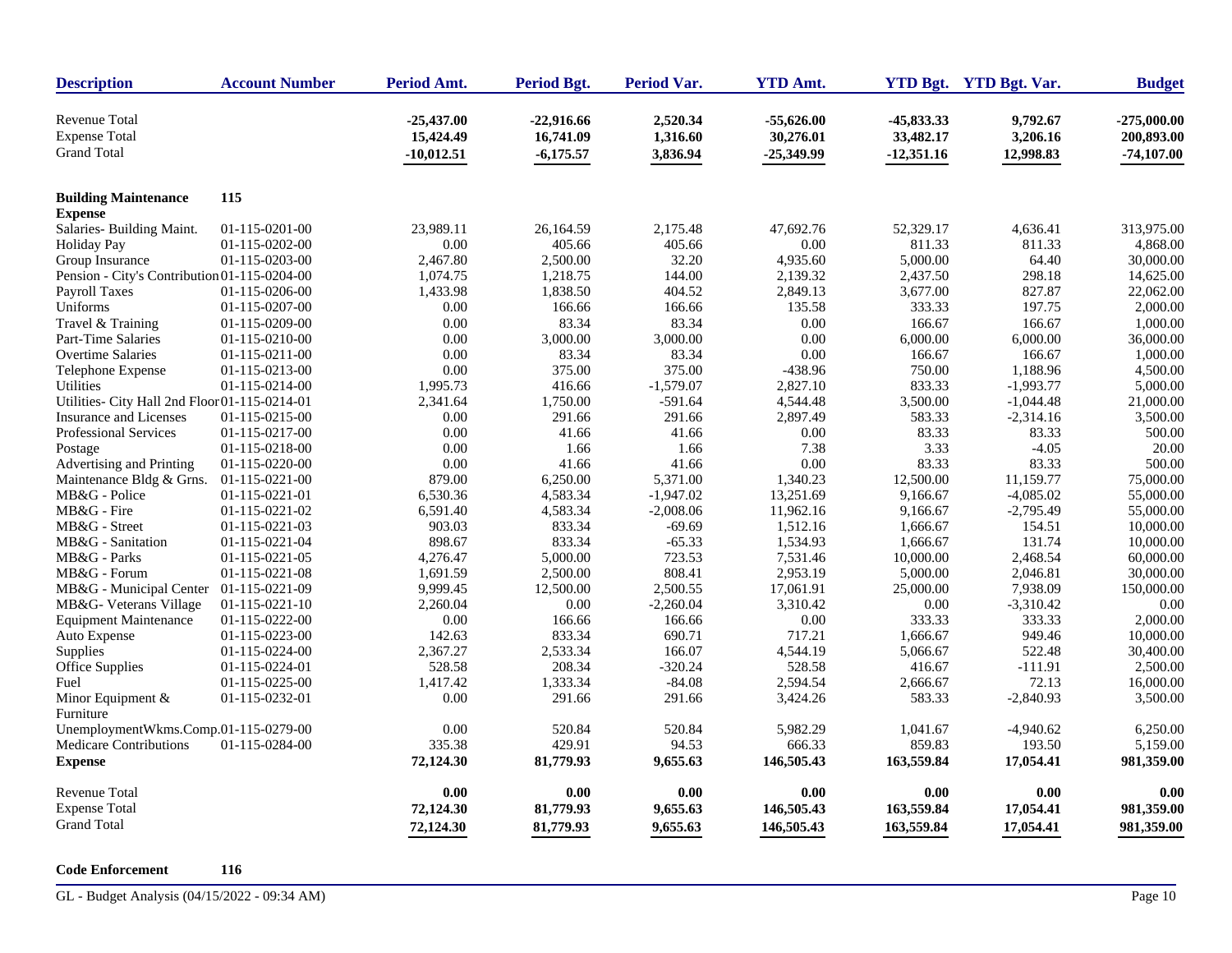| <b>Description</b>                           | <b>Account Number</b> | Period Amt. | <b>Period Bgt.</b> | <b>Period Var.</b> | <b>YTD Amt.</b> |             | YTD Bgt. YTD Bgt. Var. | <b>Budget</b> |
|----------------------------------------------|-----------------------|-------------|--------------------|--------------------|-----------------|-------------|------------------------|---------------|
| Revenue                                      |                       |             |                    |                    |                 |             |                        |               |
| Mowing                                       | 01-116-0571-00        | $-1,670.96$ | $-3,333.34$        | $-1,662.38$        | $-2,360.96$     | $-6,666.67$ | $-4,305.71$            | $-40,000.00$  |
| Revenue                                      |                       | $-1,670.96$ | $-3,333.34$        | $-1,662.38$        | $-2,360.96$     | $-6,666.67$ | $-4,305.71$            | $-40,000.00$  |
|                                              |                       |             |                    |                    |                 |             |                        |               |
| <b>Expense</b>                               |                       |             |                    |                    |                 |             |                        |               |
| Salaries- Code Enforcement 01-116-0201-00    |                       | 21,087.36   | 22,799.41          | 1,712.05           | 38,551.36       | 45,598.83   | 7,047.47               | 273,593.00    |
| <b>Holiday Pay</b>                           | 01-116-0202-00        | 0.00        | 354.50             | 354.50             | 0.00            | 709.00      | 709.00                 | 4,254.00      |
| Group Insurance                              | 01-116-0203-00        | 4,556.06    | 4,054.16           | $-501.90$          | 7,894.84        | 8,108.33    | 213.49                 | 48,650.00     |
| Pension - City's Contribution 01-116-0204-00 |                       | 927.15      | 966.66             | 39.51              | 1,676.20        | 1,933.33    | 257.13                 | 11,600.00     |
| <b>Payroll Taxes</b>                         | 01-116-0206-00        | 1,166.93    | 1,440.25           | 273.32             | 2,148.17        | 2,880.50    | 732.33                 | 17,283.00     |
| Uniforms                                     | 01-116-0207-00        | 100.91      | 266.66             | 165.75             | 907.07          | 533.33      | $-373.74$              | 3,200.00      |
| Travel & Training                            | 01-116-0209-00        | 115.00      | 75.00              | $-40.00$           | 290.00          | 150.00      | $-140.00$              | 900.00        |
| Overtime Salaries                            | 01-116-0211-00        | 0.00        | 83.34              | 83.34              | 0.00            | 166.67      | 166.67                 | 1,000.00      |
| Telephone Expense                            | 01-116-0213-00        | 0.00        | 283.34             | 283.34             | 281.73          | 566.67      | 284.94                 | 3,400.00      |
| Insurance and Licenses                       | 01-116-0215-00        | 0.00        | 108.34             | 108.34             | 1,227.71        | 216.67      | $-1,011.04$            | 1,300.00      |
| Postage                                      | 01-116-0218-00        | 444.00      | 416.66             | $-27.34$           | 444.00          | 833.33      | 389.33                 | 5,000.00      |
| Advertising and Printing                     | 01-116-0220-00        | 0.00        | 83.34              | 83.34              | 1,063.50        | 166.67      | $-896.83$              | 1,000.00      |
| Auto Expense                                 | 01-116-0223-00        | $0.00\,$    | 250.00             | 250.00             | 569.63          | 500.00      | $-69.63$               | 3,000.00      |
| Supplies                                     | 01-116-0224-00        | 579.72      | 666.66             | 86.94              | 2,245.06        | 1,333.33    | $-911.73$              | 8,000.00      |
| Office Supplies                              | 01-116-0224-01        | 34.17       | 133.34             | 99.17              | 34.17           | 266.67      | 232.50                 | 1,600.00      |
| Fuel                                         | 01-116-0225-00        | 1,133.71    | 1,125.00           | $-8.71$            | 2,215.23        | 2,250.00    | 34.77                  | 13,500.00     |
| Minor Equipment &                            | 01-116-0232-01        | 0.00        | 404.16             | 404.16             | 0.00            | 808.33      | 808.33                 | 4,850.00      |
| Furniture                                    |                       |             |                    |                    |                 |             |                        |               |
| <b>Medicare Contributions</b>                | 01-116-0284-00        | 272.91      | 336.84             | 63.93              | 502.40          | 673.67      | 171.27                 | 4,042.00      |
| Computer Software                            | 01-116-0296-00        | 0.00        | 916.66             | 916.66             | 10,121.20       | 1,833.33    | $-8,287.87$            | 11,000.00     |
| <b>Mobile Data Services</b>                  | 01-116-0297-00        | 0.00        | 208.34             | 208.34             | 206.15          | 416.67      | 210.52                 | 2,500.00      |
| Mowing                                       | 01-116-0316-00        | 675.00      | 1,583.34           | 908.34             | 910.00          | 3,166.67    | 2,256.67               | 19,000.00     |
| CondemnationsDemolitions 01-116-0317-00      |                       | 550.00      | 3,333.34           | 2,783.34           | 1,105.00        | 6,666.67    | 5,561.67               | 40,000.00     |
| <b>Expense</b>                               |                       | 31,642.92   | 39,889.34          | 8,246.42           | 72,393.42       | 79,778.67   | 7,385.25               | 478,672.00    |
| Revenue Total                                |                       | $-1,670.96$ | $-3,333.34$        | $-1,662.38$        | $-2,360.96$     | $-6,666.67$ | $-4,305.71$            | $-40,000.00$  |
| <b>Expense Total</b>                         |                       | 31,642.92   | 39,889.34          | 8,246.42           | 72,393.42       | 79,778.67   | 7,385.25               | 478,672.00    |
| <b>Grand Total</b>                           |                       | 29,971.96   | 36,556.00          | 6,584.04           | 70,032.46       | 73,112.00   | 3,079.54               | 438,672.00    |
|                                              |                       |             |                    |                    |                 |             |                        |               |
| <b>Sanitation - Administration118</b>        |                       |             |                    |                    |                 |             |                        |               |
| <b>Expense</b>                               |                       |             |                    |                    |                 |             |                        |               |
| Salaries-Sanitation Admin. 01-118-0201-00    |                       | 9,386.44    | 15,999.91          | 6,613.47           | 18,728.20       | 31,999.83   | 13,271.63              | 191,999.00    |
| <b>Holiday Pay</b>                           | 01-118-0202-00        | 0.00        | 248.25             | 248.25             | 0.00            | 496.50      | 496.50                 | 2,979.00      |
| Group Insurance                              | 01-118-0203-00        | 438.76      | 1,125.00           | 686.24             | 877.52          | 2,250.00    | 1,372.48               | 13,500.00     |
| Pension - City's Contribution 01-118-0204-00 |                       | 469.32      | 714.91             | 245.59             | 986.41          | 1,429.83    | 443.42                 | 8,579.00      |
| <b>Payroll Taxes</b>                         | 01-118-0206-00        | 579.52      | 1,012.50           | 432.98             | 1,218.27        | 2,025.00    | 806.73                 | 12,150.00     |
| Uniforms                                     | 01-118-0207-00        | 7.46        | 0.00               | $-7.46$            | 7.46            | $0.00\,$    | $-7.46$                | 0.00          |
| Travel & Training                            | 01-118-0209-00        | $0.00\,$    | $0.00\,$           | $0.00\,$           | 175.00          | 0.00        | $-175.00$              | 0.00          |
| Telephone Expense                            | 01-118-0213-00        | $0.00\,$    | 229.16             | 229.16             | 76.98           | 458.33      | 381.35                 | 2,750.00      |
| Insurance and Licenses                       | 01-118-0215-00        | 393.60      | 4,250.00           | 3,856.40           | 42,500.99       | 7,848.20    | $-34,652.79$           | 50,024.20     |
| Professional Services                        | 01-118-0217-00        | 60,000.00   | 2,800.00           | $-57,200.00$       | 60,000.00       | 5,600.00    | $-54,400.00$           | 33,600.00     |
| Postage                                      | 01-118-0218-00        | 0.00        | 8.34               | 8.34               | 0.00            | 16.67       | 16.67                  | 100.00        |
| Advertising and Printing                     | 01-118-0220-00        | 0.00        | 33.34              | 33.34              | $0.00\,$        | 66.67       | 66.67                  | 400.00        |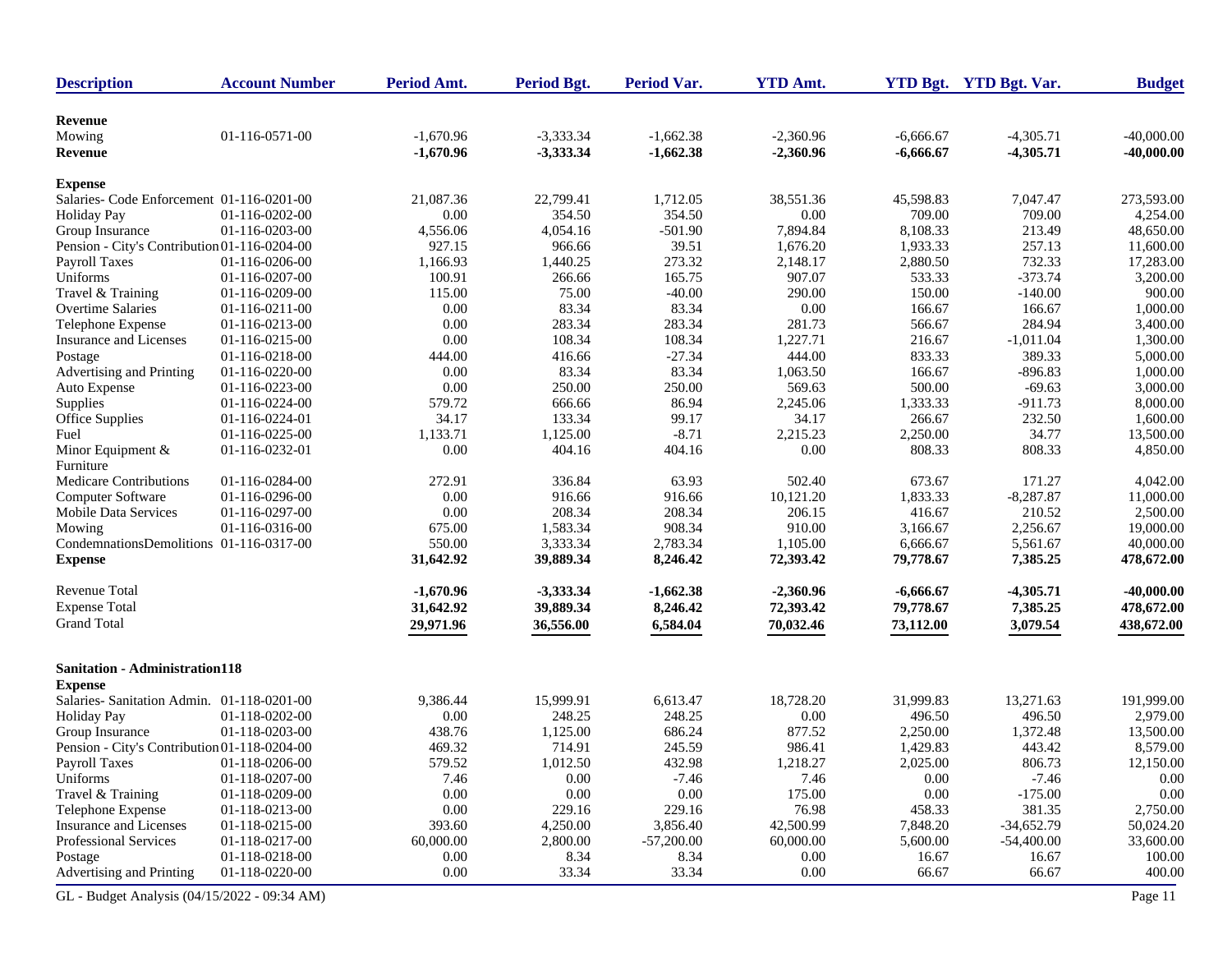| <b>Description</b>                           | <b>Account Number</b> | <b>Period Amt.</b> | <b>Period Bgt.</b> | <b>Period Var.</b> | <b>YTD Amt.</b> |             | YTD Bgt. YTD Bgt. Var. | <b>Budget</b> |
|----------------------------------------------|-----------------------|--------------------|--------------------|--------------------|-----------------|-------------|------------------------|---------------|
| <b>Equipment Maintenance</b>                 | 01-118-0222-00        | 0.00               | 33.34              | 33.34              | 0.00            | 66.67       | 66.67                  | 400.00        |
| Auto Expense                                 | 01-118-0223-00        | 0.00               | 83.34              | 83.34              | 0.00            | 166.67      | 166.67                 | 1,000.00      |
| Supplies                                     | 01-118-0224-00        | 0.00               | 208.34             | 208.34             | 161.98          | 416.67      | 254.69                 | 2,500.00      |
| Office Supplies                              | 01-118-0224-01        | 77.29              | 100.00             | 22.71              | 96.64           | 200.00      | 103.36                 | 1,200.00      |
| Fuel                                         | 01-118-0225-00        | 0.00               | 208.34             | 208.34             | 0.00            | 416.67      | 416.67                 | 2,500.00      |
| Dues & Subscriptions                         | 01-118-0228-00        | 0.00               | 1.66               | 1.66               | 0.00            | 3.33        | 3.33                   | 20.00         |
| Minor Equipment $&$                          | 01-118-0232-01        | 0.00               | 166.66             | 166.66             | 0.00            | 333.33      | 333.33                 | 2,000.00      |
| Furniture                                    |                       |                    |                    |                    |                 |             |                        |               |
| <b>Rentals Contracts</b>                     | 01-118-0233-00        | 0.00               | 83.34              | 83.34              | 50.67           | 166.67      | 116.00                 | 1,000.00      |
| <b>Medicare Contributions</b>                | 01-118-0284-00        | 135.54             | 236.75             | 101.21             | 284.93          | 473.50      | 188.57                 | 2,841.00      |
| Longevity Pay                                | 01-118-0285-00        | 0.00               | 83.34              | 83.34              | 1,000.00        | 166.67      | $-833.33$              | 1,000.00      |
| <b>Expense</b>                               |                       | 71,487.93          | 27,626.52          | $-43,861.41$       | 126,165.05      | 54,601.21   | $-71,563.84$           | 330,542.20    |
| <b>Revenue Total</b>                         |                       | 0.00               | 0.00               | 0.00               | 0.00            | 0.00        | 0.00                   | 0.00          |
| <b>Expense Total</b>                         |                       | 71,487.93          | 27,626.52          | -43,861.41         | 126,165.05      | 54,601.21   | $-71,563.84$           | 330,542.20    |
| <b>Grand Total</b>                           |                       | 71,487.93          | 27,626.52          | $-43,861.41$       | 126,165.05      | 54,601.21   | $-71,563.84$           | 330,542.20    |
| <b>Sanitation - Incinerator</b>              | <b>119</b>            |                    |                    |                    |                 |             |                        |               |
| Revenue                                      |                       |                    |                    |                    |                 |             |                        |               |
| <b>Incinerator Tipping Fees</b>              | 01-119-0523-00        | $-5,136.15$        | $-2,916.66$        | 2,219.49           | $-9,163.94$     | $-5,833.33$ | 3,330.61               | $-35,000.00$  |
| Revenue                                      |                       | $-5,136.15$        | $-2,916.66$        | 2,219.49           | $-9,163.94$     | $-5,833.33$ | 3,330.61               | $-35,000.00$  |
| <b>Expense</b>                               |                       |                    |                    |                    |                 |             |                        |               |
| Salaries-Sanit. Incinerator                  | 01-119-0201-00        | 6,461.35           | 7,833.84           | 1,372.49           | 12,001.25       | 15,667.67   | 3,666.42               | 94,006.00     |
| <b>Holiday Pay</b>                           | 01-119-0202-00        | $0.00\,$           | 120.59             | 120.59             | 0.00            | 241.17      | 241.17                 | 1,447.00      |
| Group Insurance                              | 01-119-0203-00        | 1,634.46           | 1,666.66           | 32.20              | 2,430.58        | 3,333.33    | 902.75                 | 20,000.00     |
| Pension - City's Contribution 01-119-0204-00 |                       | 126.30             | 340.00             | 213.70             | 376.16          | 680.00      | 303.84                 | 4,080.00      |
| <b>Payroll Taxes</b>                         | 01-119-0206-00        | 372.61             | 508.34             | 135.73             | 1,400.88        | 1,016.67    | $-384.21$              | 6,100.00      |
| Uniforms                                     | 01-119-0207-00        | 71.86              | 100.00             | 28.14              | 151.86          | 200.00      | 48.14                  | 1,200.00      |
| Travel & Training                            | 01-119-0209-00        | 800.00             | 166.66             | $-633.34$          | 800.00          | 333.33      | $-466.67$              | 2,000.00      |
| <b>Overtime Salaries</b>                     | 01-119-0211-00        | 680.99             | 166.66             | $-514.33$          | 769.51          | 333.33      | $-436.18$              | 2,000.00      |
| Insurance and Licenses                       | 01-119-0215-00        | 0.00               | 83.34              | 83.34              | 0.00            | 166.67      | 166.67                 | 1,000.00      |
| <b>Earned Benefits Payout</b>                | 01-119-0216-00        | 0.00               | 0.00               | 0.00               | 10,672.48       | 0.00        | $-10,672.48$           | 0.00          |
| <b>Professional Services</b>                 | 01-119-0217-00        | 0.00               | 25.00              | 25.00              | 0.00            | 50.00       | 50.00                  | 300.00        |
| Advertising and Printing                     | 01-119-0220-00        | 0.00               | 100.00             | 100.00             | 0.00            | 200.00      | 200.00                 | 1,200.00      |
| <b>Equipment Maintenance</b>                 | 01-119-0222-00        | 0.00               | 10,833.34          | 10,833.34          | 0.00            | 21,666.67   | 21,666.67              | 130,000.00    |
| Auto Expense                                 | 01-119-0223-00        | 138.34             | 833.34             | 695.00             | 225.48          | 1,666.67    | 1,441.19               | 10,000.00     |
| Supplies                                     | 01-119-0224-00        | 696.06             | 666.66             | $-29.40$           | 1,411.88        | 1,333.33    | $-78.55$               | 8,000.00      |
| Fuel                                         | 01-119-0225-00        | 724.11             | 333.34             | $-390.77$          | 1,276.39        | 666.67      | $-609.72$              | 4,000.00      |
| <b>Fixed Assets</b>                          | 01-119-0232-00        | 0.00               | 11,916.66          | 11,916.66          | 0.00            | 23,833.33   | 23,833.33              | 143,000.00    |
| <b>Rentals Contracts</b>                     | 01-119-0233-00        | 0.00               | 83.34              | 83.34              | 0.00            | 166.67      | 166.67                 | 1,000.00      |
| Medicare Contributions                       | 01-119-0284-00        | 87.14              | 118.84             | 31.70              | 327.62          | 237.67      | $-89.95$               | 1,426.00      |
| Longevity Pay                                | 01-119-0285-00        | 0.00               | 83.34              | 83.34              | 1,000.00        | 166.67      | $-833.33$              | 1,000.00      |
| <b>Expense</b>                               |                       | 11,793.22          | 35,979.95          | 24,186.73          | 32,844.09       | 71,959.85   | 39,115.76              | 431,759.00    |
| <b>Revenue Total</b>                         |                       | $-5,136.15$        | $-2,916.66$        | 2,219.49           | $-9,163.94$     | $-5,833.33$ | 3,330.61               | $-35,000.00$  |
| <b>Expense Total</b>                         |                       | 11,793.22          | 35,979.95          | 24,186.73          | 32,844.09       | 71,959.85   | 39,115.76              | 431,759.00    |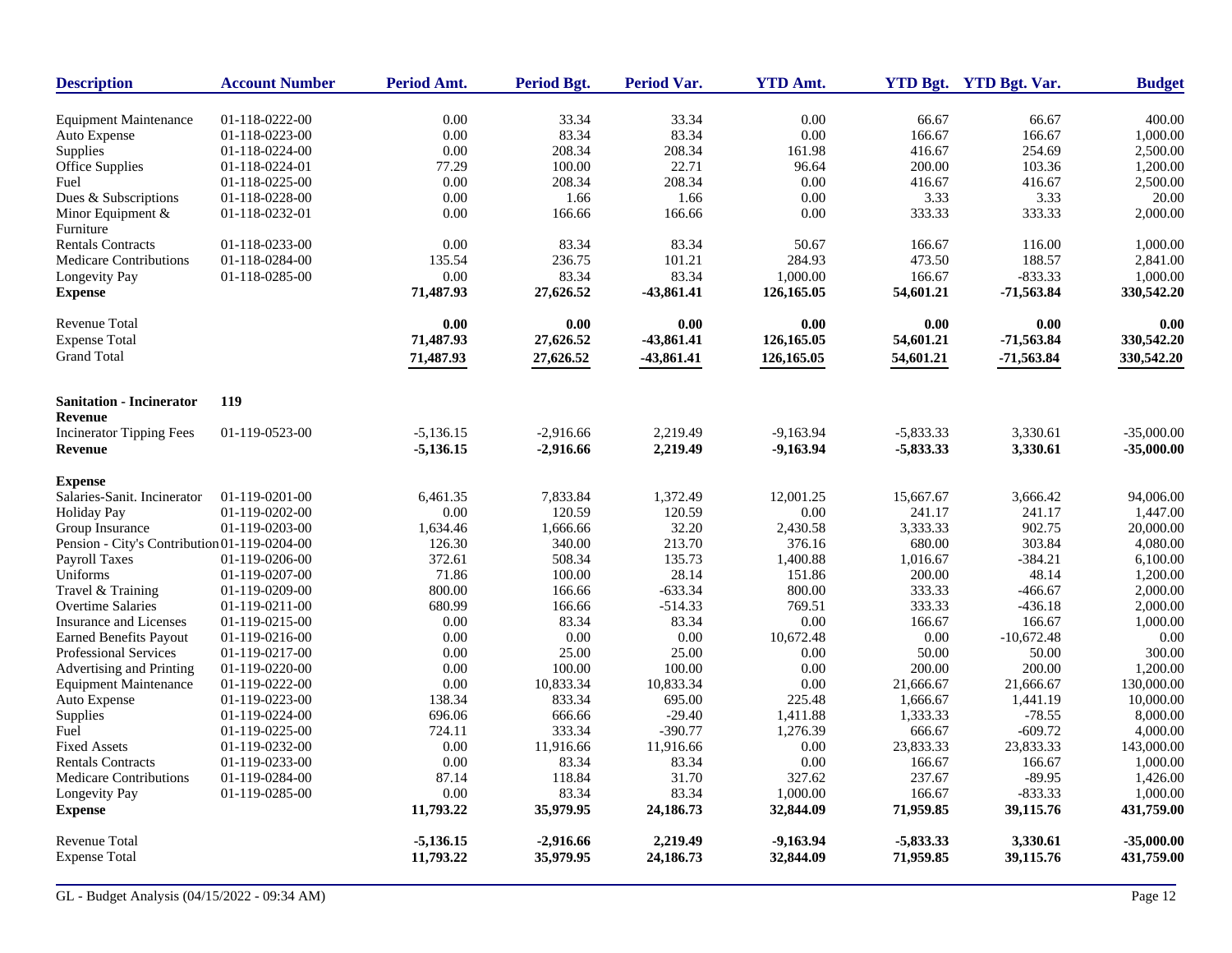| <b>Description</b>                           | <b>Account Number</b> | Period Amt. | <b>Period Bgt.</b> | Period Var.   | <b>YTD Amt.</b> |             | YTD Bgt. YTD Bgt. Var. | <b>Budget</b> |
|----------------------------------------------|-----------------------|-------------|--------------------|---------------|-----------------|-------------|------------------------|---------------|
| <b>Grand Total</b>                           |                       | 6,657.07    | 33,063.29          | 26,406.22     | 23,680.15       | 66,126.52   | 42,446.37              | 396,759.00    |
| <b>Sanitation - Residential</b>              | <b>120</b>            |             |                    |               |                 |             |                        |               |
| Revenue                                      |                       |             |                    |               |                 |             |                        |               |
| Miscellaneous Revenue                        | 01-120-0517-00        | $-212.56$   | 0.00               | 212.56        | $-212.56$       | 0.00        | 212.56                 | 0.00          |
| Sale of City Property                        | 01-120-0592-00        | $-1,465.00$ | $-1,666.66$        | $-201.66$     | $-2,555.00$     | $-3,333.33$ | $-778.33$              | $-20,000.00$  |
| <b>Revenue</b>                               |                       | $-1,677.56$ | $-1,666.66$        | 10.90         | $-2,767.56$     | $-3,333.33$ | $-565.77$              | $-20,000.00$  |
| <b>Expense</b>                               |                       |             |                    |               |                 |             |                        |               |
| Salaries- Sanit. Residential                 | 01-120-0201-00        | 94,729.53   | 106,844.59         | 12,115.06     | 185,365.15      | 213,689.17  | 28,324.02              | 1,282,135.00  |
| <b>Holiday Pay</b>                           | 01-120-0202-00        | 0.00        | 1,646.84           | 1,646.84      | 0.00            | 3,293.67    | 3,293.67               | 19,762.00     |
| Group Insurance                              | 01-120-0203-00        | 18,578.50   | 19,166.66          | 588.16        | 36,706.78       | 38,333.33   | 1,626.55               | 230,000.00    |
| Pension - City's Contribution 01-120-0204-00 |                       | 3,333.62    | 3,359.41           | 25.79         | 7,043.56        | 6,718.83    | $-324.73$              | 40,313.00     |
| Payroll Taxes                                | 01-120-0206-00        | 5,906.01    | 7,175.91           | 1,269.90      | 12,284.83       | 14,351.83   | 2,067.00               | 86,111.00     |
| Uniforms                                     | 01-120-0207-00        | 1,204.10    | 1,250.00           | 45.90         | 2,245.40        | 2,500.00    | 254.60                 | 15,000.00     |
| Travel & Training                            | 01-120-0209-00        | 0.00        | 0.00               | $0.00\,$      | 350.00          | 0.00        | $-350.00$              | 0.00          |
| <b>Part-Time Salaries</b>                    | 01-120-0210-00        | 2,684.00    | 2,083.34           | $-600.66$     | 5,703.72        | 4,166.67    | $-1,537.05$            | 25,000.00     |
| <b>Overtime Salaries</b>                     | 01-120-0211-00        | 5,608.14    | 4,166.66           | $-1,441.48$   | 10,829.41       | 8,333.33    | $-2,496.08$            | 50,000.00     |
| Insurance and Licenses                       | 01-120-0215-00        | 0.00        | 0.00               | $0.00\,$      | 651.80          | 651.80      | 0.00                   | 975.80        |
| <b>Earned Benefits Payout</b>                | 01-120-0216-00        | 0.00        | 583.34             | 583.34        | 0.00            | 1,166.67    | 1,166.67               | 7,000.00      |
| Professional Services                        | 01-120-0217-00        | 47.20       | 83.34              | 36.14         | 162.65          | 166.67      | 4.02                   | 1,000.00      |
| Advertising and Printing                     | 01-120-0220-00        | 0.00        | 16.66              | 16.66         | 0.00            | 33.33       | 33.33                  | 200.00        |
| <b>Equipment Maintenance</b>                 | 01-120-0222-00        | 0.00        | 250.00             | 250.00        | 0.00            | 500.00      | 500.00                 | 3,000.00      |
| Auto Expense                                 | 01-120-0223-00        | 9,244.11    | 16,666.66          | 7,422.55      | 26,215.86       | 33,333.33   | 7,117.47               | 200,000.00    |
| Supplies                                     | 01-120-0224-00        | 1,726.06    | 16,666.66          | 14,940.60     | 35,706.83       | 33,333.33   | $-2,373.50$            | 200,000.00    |
| Fuel                                         | 01-120-0225-00        | 30,666.94   | 18,333.34          | $-12,333.60$  | 42,486.24       | 36,666.67   | $-5,819.57$            | 220,000.00    |
| <b>Fixed Assets</b>                          | 01-120-0232-00        | 0.00        | 12,500.00          | 12,500.00     | 0.00            | 25,000.00   | 25,000.00              | 150,000.00    |
| Minor Equipment &<br>Furniture               | 01-120-0232-01        | 0.00        | 416.66             | 416.66        | 0.00            | 833.33      | 833.33                 | 5,000.00      |
| <b>Rentals Contracts</b>                     | 01-120-0233-00        | 0.00        | 166.66             | 166.66        | 331.85          | 333.33      | 1.48                   | 2,000.00      |
| UnemploymentWkms.Comp.01-120-0279-00         |                       | 0.00        | 6,895.84           | 6,895.84      | 75,163.02       | 13,791.67   | $-61,371.35$           | 82,750.00     |
| Medicare Contributions                       | 01-120-0284-00        | 1,381.21    | 1,678.25           | 297.04        | 2,873.03        | 3,356.50    | 483.47                 | 20,139.00     |
| Longevity Pay                                | 01-120-0285-00        | 0.00        | 1,000.00           | 1,000.00      | 12,000.00       | 2,000.00    | $-10,000.00$           | 12,000.00     |
| <b>Tipping Fees</b>                          | 01-120-0290-00        | 132,211.09  | 135,416.66         | 3,205.57      | 267,924.34      | 270,833.33  | 2,908.99               | 1,625,000.00  |
| <b>Interest Expense</b>                      | 01-120-0756-00        | 4,026.87    | 2,479.16           | $-1,547.71$   | 4,991.16        | 4,958.33    | $-32.83$               | 29,750.00     |
| Principal Payment                            | 01-120-0756-01        | 47,760.33   | 31,641.00          | $-16, 119.33$ | 60,936.57       | 63,282.00   | 2,345.43               | 379,692.00    |
| <b>Expense</b>                               |                       | 359,107.71  | 390,487.64         | 31,379.93     | 789,972.20      | 781,627.12  | $-8,345.08$            | 4,686,827.80  |
| Revenue Total                                |                       | $-1,677.56$ | $-1,666.66$        | 10.90         | $-2,767.56$     | $-3,333.33$ | $-565.77$              | $-20,000.00$  |
| <b>Expense Total</b>                         |                       | 359,107.71  | 390,487.64         | 31,379.93     | 789,972.20      | 781,627.12  | $-8,345.08$            | 4,686,827.80  |
| <b>Grand Total</b>                           |                       | 357,430.15  | 388,820.98         | 31,390.83     | 787,204.64      | 778,293.79  | $-8,910.85$            | 4,666,827.80  |
| <b>Sanitation - Recycling</b>                | 121                   |             |                    |               |                 |             |                        |               |
| Revenue                                      |                       |             |                    |               |                 |             |                        |               |
| <b>Recycling Proceeds</b>                    | 01-121-0525-00        | $-8,296.44$ | $-3,155.34$        | 5,141.10      | $-11,615.41$    | $-6,310.67$ | 5,304.74               | $-37,864.00$  |
| Sale of City Property                        | 01-121-0592-00        | $-650.00$   | $-721.91$          | $-71.91$      | $-1,425.00$     | $-1,443.83$ | $-18.83$               | $-8,663.00$   |
| Revenue                                      |                       | $-8,946.44$ | $-3,877.25$        | 5,069.19      | $-13,040.41$    | $-7,754.50$ | 5,285.91               | $-46,527.00$  |
| GL - Budget Analysis (04/15/2022 - 09:34 AM) |                       |             |                    |               |                 |             |                        | Page 13       |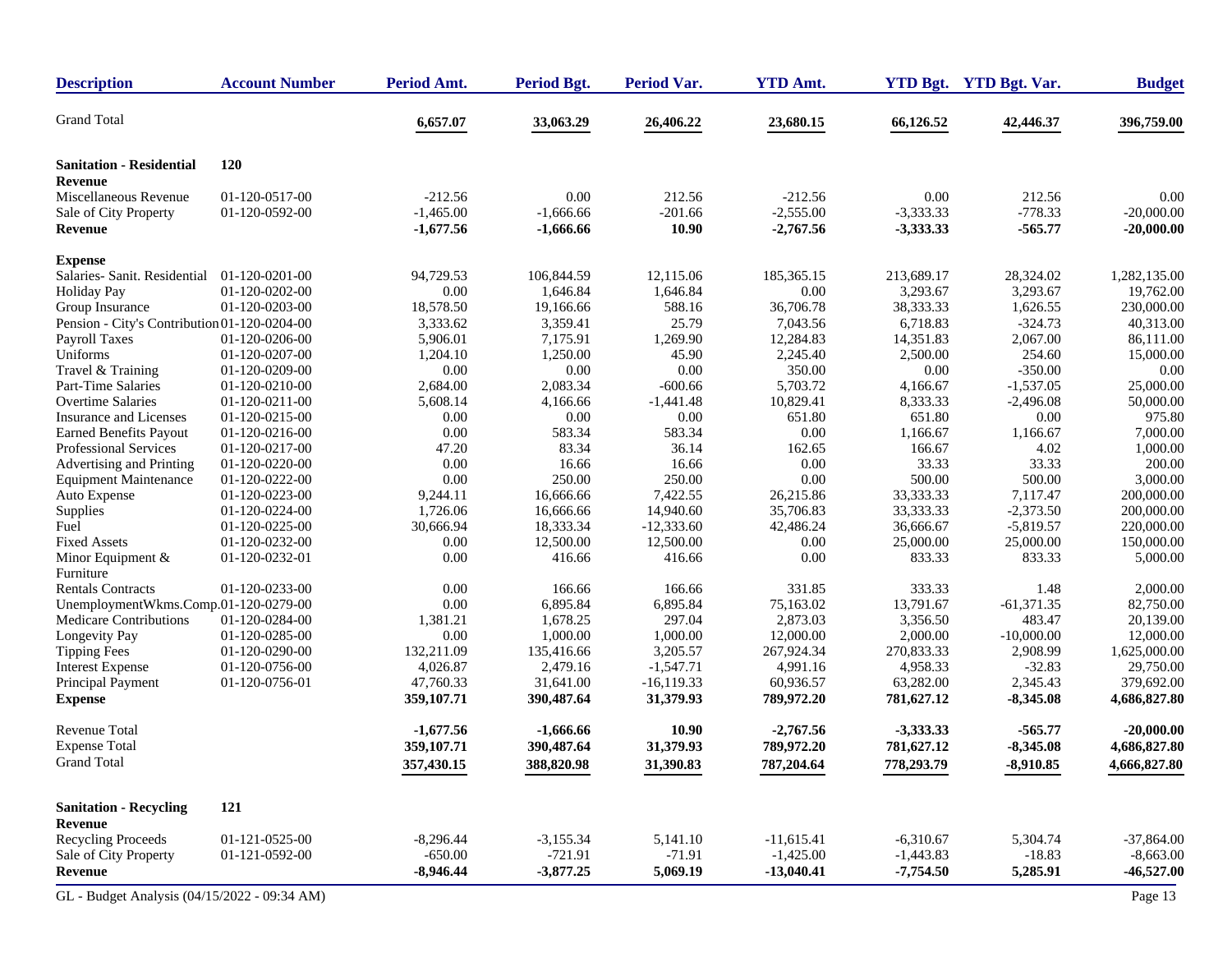| <b>Description</b>                           | <b>Account Number</b> | Period Amt.      | <b>Period Bgt.</b> | Period Var.    | <b>YTD Amt.</b>    |                    | YTD Bgt. YTD Bgt. Var. | <b>Budget</b> |
|----------------------------------------------|-----------------------|------------------|--------------------|----------------|--------------------|--------------------|------------------------|---------------|
|                                              |                       |                  |                    |                |                    |                    |                        |               |
| <b>Expense</b>                               |                       |                  |                    |                |                    |                    |                        |               |
| Salaries-Sanitation                          | 01-121-0201-00        | 5,474.53         | 5,924.84           | 450.31         | 10,873.79          | 11,849.67          | 975.88                 | 71,098.00     |
| Recycling                                    |                       |                  |                    |                |                    |                    |                        |               |
| <b>Holiday Pay</b>                           | 01-121-0202-00        | 0.00             | 92.16              | 92.16          | 0.00               | 184.33             | 184.33                 | 1,106.00      |
| Group Insurance                              | 01-121-0203-00        | 806.08<br>275.68 | 833.34<br>297.50   | 27.26<br>21.82 | 1,612.16<br>566.79 | 1,666.67<br>595.00 | 54.51<br>28.21         | 10,000.00     |
| Pension - City's Contribution 01-121-0204-00 |                       |                  | 375.34             | 53.27          |                    | 750.67             | 87.41                  | 3,570.00      |
| Payroll Taxes                                | 01-121-0206-00        | 322.07           |                    |                | 663.26             |                    |                        | 4,504.00      |
| Uniforms                                     | 01-121-0207-00        | 60.00            | 66.66              | 6.66           | 140.00             | 133.33             | $-6.67$                | 800.00        |
| <b>Overtime Salaries</b>                     | 01-121-0211-00        | 38.99            | 41.66              | 2.67           | 461.93             | 83.33              | $-378.60$              | 500.00        |
| Advertising and Printing                     | 01-121-0220-00        | 0.00             | 25.00              | 25.00          | 0.00               | 50.00              | 50.00                  | 300.00        |
| <b>Equipment Maintenance</b>                 | 01-121-0222-00        | 0.00             | 25.00              | 25.00          | 0.00               | 50.00              | 50.00                  | 300.00        |
| Auto Expense                                 | 01-121-0223-00        | 716.73           | 1,250.00           | 533.27         | 2,039.78           | 2,500.00           | 460.22                 | 15,000.00     |
| Supplies                                     | 01-121-0224-00        | 732.65           | 625.00             | $-107.65$      | 1,269.13           | 1,250.00           | $-19.13$               | 7,500.00      |
| Fuel                                         | 01-121-0225-00        | 2,796.67         | 1,958.34           | $-838.33$      | 3,864.91           | 3,916.67           | 51.76                  | 23,500.00     |
| <b>Fixed Assets</b>                          | 01-121-0232-00        | 0.00             | 12,500.00          | 12,500.00      | 0.00               | 25,000.00          | 25,000.00              | 150,000.00    |
| <b>Rentals Contracts</b>                     | 01-121-0233-00        | 0.00             | 16.66              | 16.66          | 331.85             | 33.33              | $-298.52$              | 200.00        |
| Medicare Contributions                       | 01-121-0284-00        | 75.32            | 87.75              | 12.43          | 155.12             | 175.50             | 20.38                  | 1,053.00      |
| <b>Tipping Fees</b>                          | 01-121-0290-00        | 1,452.10         | 1,250.00           | $-202.10$      | 3,242.12           | 2,500.00           | $-742.12$              | 15,000.00     |
| <b>Recycling Processing</b>                  | 01-121-0291-00        | 6,163.96         | 8,333.34           | 2,169.38       | 14,589.36          | 16,666.67          | 2,077.31               | 100,000.00    |
| <b>Expense</b>                               |                       | 18,914.78        | 33,702.59          | 14,787.81      | 39,810.20          | 67,405.17          | 27,594.97              | 404,431.00    |
| <b>Revenue Total</b>                         |                       | $-8,946.44$      | $-3,877.25$        | 5,069.19       | $-13,040.41$       | $-7,754.50$        | 5,285.91               | $-46,527.00$  |
| <b>Expense Total</b>                         |                       | 18,914.78        | 33,702.59          | 14,787.81      | 39,810.20          | 67,405.17          | 27,594.97              | 404,431.00    |
| <b>Grand Total</b>                           |                       | 9,968.34         | 29,825.34          | 19,857.00      | 26,769.79          | 59,650.67          | 32,880.88              | 357,904.00    |
| <b>Parks - Administration</b>                | 123                   |                  |                    |                |                    |                    |                        |               |
| Revenue                                      |                       |                  |                    |                |                    |                    |                        |               |
| Miscellaneous Revenue                        | 01-123-0517-00        | 1,191.82         | 0.00               | $-1,191.82$    | $-26.62$           | 0.00               | 26.62                  | 0.00          |
| Revenue                                      |                       | 1,191.82         | 0.00               | $-1,191.82$    | $-26.62$           | 0.00               | 26.62                  | 0.00          |
|                                              |                       |                  |                    |                |                    |                    |                        |               |
| <b>Expense</b><br>Salaries-Parks             | 01-123-0201-00        | 14,741.20        | 17,608.66          | 2,867.46       | 28,218.99          | 35,217.33          | 6,998.34               | 211,304.00    |
|                                              | 01-123-0202-00        |                  | 272.84             | 272.84         |                    |                    |                        | 3,274.00      |
| <b>Holiday Pay</b>                           |                       | 0.00             |                    |                | 0.00               | 545.67             | 545.67                 |               |
| Group Insurance                              | 01-123-0203-00        | 887.38           | 1,958.34           | 1,070.96       | 1,774.76           | 3,916.67           | 2,141.91               | 23,500.00     |
| Pension - City's Contribution 01-123-0204-00 |                       | 675.28           | 833.34             | 158.06         | 1,349.17           | 1,666.67           | 317.50                 | 10,000.00     |
| Payroll Taxes                                | 01-123-0206-00        | 911.24           | 1,186.09           | 274.85         | 1,749.39           | 2,372.17           | 622.78                 | 14,233.00     |
| Uniforms                                     | 01-123-0207-00        | 0.00             | 41.66              | 41.66          | 0.00               | 83.33              | 83.33                  | 500.00        |
| Travel & Training                            | 01-123-0209-00        | 0.00             | 208.34             | 208.34         | 0.00               | 416.67             | 416.67                 | 2,500.00      |
| Part-Time Salaries                           | 01-123-0210-00        | 325.00           | 1,250.00           | 925.00         | 734.50             | 2,500.00           | 1,765.50               | 15,000.00     |
| Telephone Expense                            | 01-123-0213-00        | 0.00             | 1,041.66           | 1,041.66       | 115.99             | 2,083.33           | 1,967.34               | 12,500.00     |
| Insurance and Licenses                       | 01-123-0215-00        | 0.00             | 6,166.66           | 6,166.66       | 68,390.00          | 12,333.33          | $-56,056.67$           | 74,000.00     |
| Professional Services                        | 01-123-0217-00        | 0.00             | 125.00             | 125.00         | 21.20              | 250.00             | 228.80                 | 1,500.00      |
| Postage                                      | 01-123-0218-00        | 0.00             | 20.84              | 20.84          | 0.00               | 41.67              | 41.67                  | 250.00        |
| Advertising and Printing                     | 01-123-0220-00        | 0.00             | 166.66             | 166.66         | 185.90             | 333.33             | 147.43                 | 2,000.00      |
| Maintenance Bldg & Grns.                     | 01-123-0221-00        | 0.00             | 208.34             | 208.34         | 57.51              | 416.67             | 359.16                 | 2,500.00      |
| Auto Expense                                 | 01-123-0223-00        | 318.28           | 166.66             | $-151.62$      | 318.28             | 333.33             | 15.05                  | 2,000.00      |
| Supplies                                     | 01-123-0224-00        | $0.00\,$         | 416.66             | 416.66         | 243.90             | 833.33             | 589.43                 | 5,000.00      |
| GL - Budget Analysis (04/15/2022 - 09:34 AM) |                       |                  |                    |                |                    |                    |                        | Page 14       |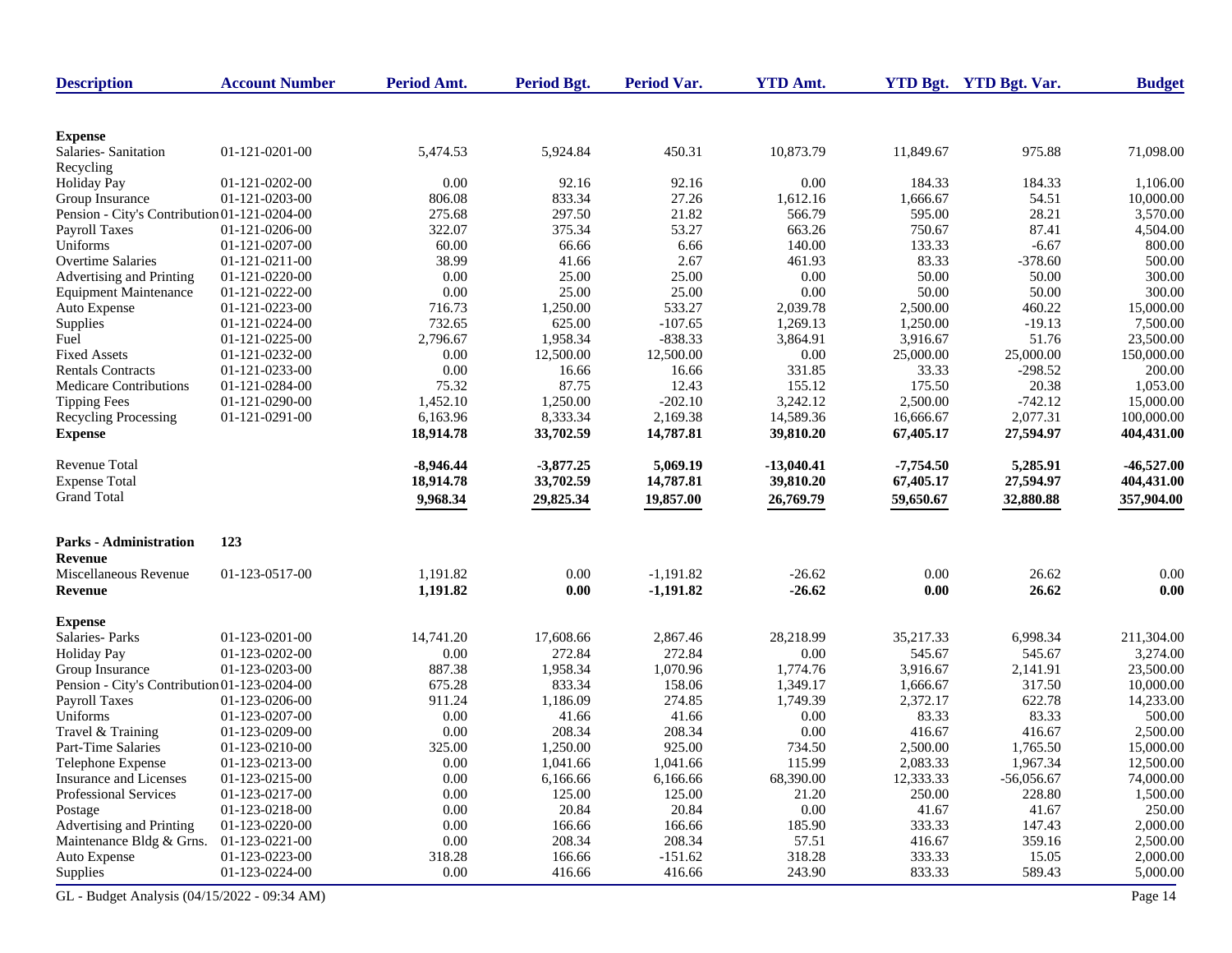| <b>Description</b>                           | <b>Account Number</b> | Period Amt. | <b>Period Bgt.</b> | <b>Period Var.</b> | <b>YTD Amt.</b> |              | YTD Bgt. YTD Bgt. Var. | <b>Budget</b> |
|----------------------------------------------|-----------------------|-------------|--------------------|--------------------|-----------------|--------------|------------------------|---------------|
| <b>Office Supplies</b>                       | 01-123-0224-01        | 26.46       | 166.66             | 140.20             | 55.69           | 333.33       | 277.64                 | 2,000.00      |
| Fuel                                         | 01-123-0225-00        | 961.32      | 833.34             | $-127.98$          | 1,729.61        | 1,666.67     | $-62.94$               | 10,000.00     |
| Dues & Subscriptions                         | 01-123-0228-00        | 0.00        | 62.50              | 62.50              | 0.00            | 125.00       | 125.00                 | 750.00        |
| Minor Equipment &                            | 01-123-0232-01        | 0.00        | 62.50              | 62.50              | 0.00            | 125.00       | 125.00                 | 750.00        |
| Furniture                                    |                       |             |                    |                    |                 |              |                        |               |
| <b>Rentals Contracts</b>                     | 01-123-0233-00        | 0.00        | 62.50              | 62.50              | 96.13           | 125.00       | 28.87                  | 750.00        |
| UnemploymentWkms.Comp.01-123-0279-00         |                       | 0.00        | 2,166.66           | 2,166.66           | 29,814.25       | 4,333.33     | $-25,480.92$           | 26,000.00     |
| <b>Medicare Contributions</b>                | 01-123-0284-00        | 213.12      | 277.34             | 64.22              | 409.12          | 554.67       | 145.55                 | 3,328.00      |
| Computer Software                            | 01-123-0296-00        | 0.00        | 2,083.34           | 2,083.34           | 0.00            | 4,166.67     | 4,166.67               | 25,000.00     |
| Mobile Data Services                         | 01-123-0297-00        | 62.66       | 108.34             | 45.68              | 162.95          | 216.67       | 53.72                  | 1,300.00      |
| <b>Maintenance Contracts</b>                 | 01-123-0318-00        | 0.00        | 208.34             | 208.34             | 0.00            | 416.67       | 416.67                 | 2,500.00      |
| <b>Expense</b>                               |                       | 19,121.94   | 37,703.27          | 18,581.33          | 135,427.34      | 75,406.51    | $-60,020.83$           | 452,439.00    |
| <b>Revenue Total</b>                         |                       | 1,191.82    | 0.00               | $-1,191.82$        | $-26.62$        | 0.00         | 26.62                  | 0.00          |
| <b>Expense Total</b>                         |                       | 19,121.94   | 37,703.27          | 18,581.33          | 135,427.34      | 75,406.51    | $-60,020.83$           | 452,439.00    |
| <b>Grand Total</b>                           |                       | 20,313.76   | 37,703.27          | 17,389.51          | 135,400.72      | 75,406.51    | $-59,994.21$           | 452,439.00    |
|                                              |                       |             |                    |                    |                 |              |                        |               |
| <b>Parks - Softball</b><br><b>Revenue</b>    | 124                   |             |                    |                    |                 |              |                        |               |
| SS-Youth Leage                               | 01-124-0619-00        | 0.00        | $-3,750.00$        | $-3,750.00$        | 0.00            | $-7,500.00$  | $-7,500.00$            | $-45,000.00$  |
| Concessions                                  |                       |             |                    |                    |                 |              |                        |               |
| SS-Youth Tournament                          | 01-124-0619-01        | 0.00        | $-6,250.00$        | $-6,250.00$        | 0.00            | $-12,500.00$ | $-12,500.00$           | $-75,000.00$  |
| Concession                                   |                       |             |                    |                    |                 |              |                        |               |
| SS-Adult League                              | 01-124-0619-02        | 0.00        | $-1,000.00$        | $-1,000.00$        | 0.00            | $-2,000.00$  | $-2,000.00$            | $-12,000.00$  |
| Concessions                                  |                       |             |                    |                    |                 |              |                        |               |
| SS-Adult Tournament                          | 01-124-0619-03        | 0.00        | $-2,090.50$        | $-2,090.50$        | 0.00            | $-4,181.00$  | $-4,181.00$            | $-25,086.00$  |
| Concession                                   |                       |             |                    |                    |                 |              |                        |               |
| SS-Sponsorships                              | 01-124-0640-00        | $-800.00$   | $-1,137.50$        | $-337.50$          | $-800.00$       | $-2,275.00$  | $-1,475.00$            | $-13,650.00$  |
| <b>SS-League Entry Fees</b>                  | 01-124-0641-00        | $-8,180.00$ | $-5,862.09$        | 2,317.91           | $-9,455.00$     | $-11,724.17$ | $-2,269.17$            | $-70,345.00$  |
| SS-Tournament Entry Fees                     | 01-124-0641-01        | 0.00        | $-2,083.34$        | $-2,083.34$        | 0.00            | $-4,166.67$  | $-4,166.67$            | $-25,000.00$  |
| <b>SS-Gate Fees</b>                          | 01-124-0646-00        | 0.00        | $-1,666.66$        | $-1,666.66$        | 0.00            | $-3,333.33$  | $-3,333.33$            | $-20,000.00$  |
| SS-Field Rental                              | 01-124-0648-00        | 0.00        | $-274.75$          | $-274.75$          | 0.00            | $-549.50$    | $-549.50$              | $-3,297.00$   |
| <b>Revenue</b>                               |                       | $-8,980.00$ | $-24,114.84$       | $-15,134.84$       | $-10,255.00$    | $-48,229.67$ | $-37,974.67$           | -289,378.00   |
| <b>Expense</b>                               |                       |             |                    |                    |                 |              |                        |               |
| Salaries-Softball                            | 01-124-0201-00        | 7,335.68    | 10,409.41          | 3,073.73           | 14,581.92       | 20,818.83    | 6,236.91               | 124,913.00    |
| <b>Holiday Pay</b>                           | 01-124-0202-00        | 0.00        | 160.84             | 160.84             | 0.00            | 321.67       | 321.67                 | 1,930.00      |
| Group Insurance                              | 01-124-0203-00        | 1,224.28    | 1,916.66           | 692.38             | 2,448.56        | 3,833.33     | 1,384.77               | 23,000.00     |
| Pension - City's Contribution 01-124-0204-00 |                       | 214.54      | 312.50             | 97.96              | 424.62          | 625.00       | 200.38                 | 3,750.00      |
| <b>Payroll Taxes</b>                         | 01-124-0206-00        | 768.51      | 1,611.16           | 842.65             | 1,491.63        | 3,222.33     | 1,730.70               | 19,334.00     |
| Uniforms                                     | 01-124-0207-00        | 59.68       | 62.50              | 2.82               | 601.14          | 125.00       | $-476.14$              | 750.00        |
| Travel & Training                            | 01-124-0209-00        | 0.00        | 62.50              | 62.50              | 185.00          | 125.00       | $-60.00$               | 750.00        |
| Part-Time Salaries                           | 01-124-0210-00        | 5,532.50    | 14,583.34          | 9,050.84           | 10,422.00       | 29,166.67    | 18,744.67              | 175,000.00    |
| <b>Overtime Salaries</b>                     | 01-124-0211-00        | 0.00        | 833.34             | 833.34             | 0.00            | 1,666.67     | 1,666.67               | 10,000.00     |
| Telephone Expense                            | 01-124-0213-00        | 0.00        | 90.00              | 90.00              | 103.14          | 180.00       | 76.86                  | 1,080.00      |
| Insurance and Licenses                       | 01-124-0215-00        | 0.00        | 208.34             | 208.34             | 0.00            | 416.67       | 416.67                 | 2,500.00      |
| Professional Services                        | 01-124-0217-00        | 13.95       | 20.84              | 6.89               | 13.95           | 41.67        | 27.72                  | 250.00        |
| Postage                                      | 01-124-0218-00        | 0.00        | 16.66              | 16.66              | 0.00            | 33.33        | 33.33                  | 200.00        |
| GL - Budget Analysis (04/15/2022 - 09:34 AM) |                       |             |                    |                    |                 |              |                        | Page 15       |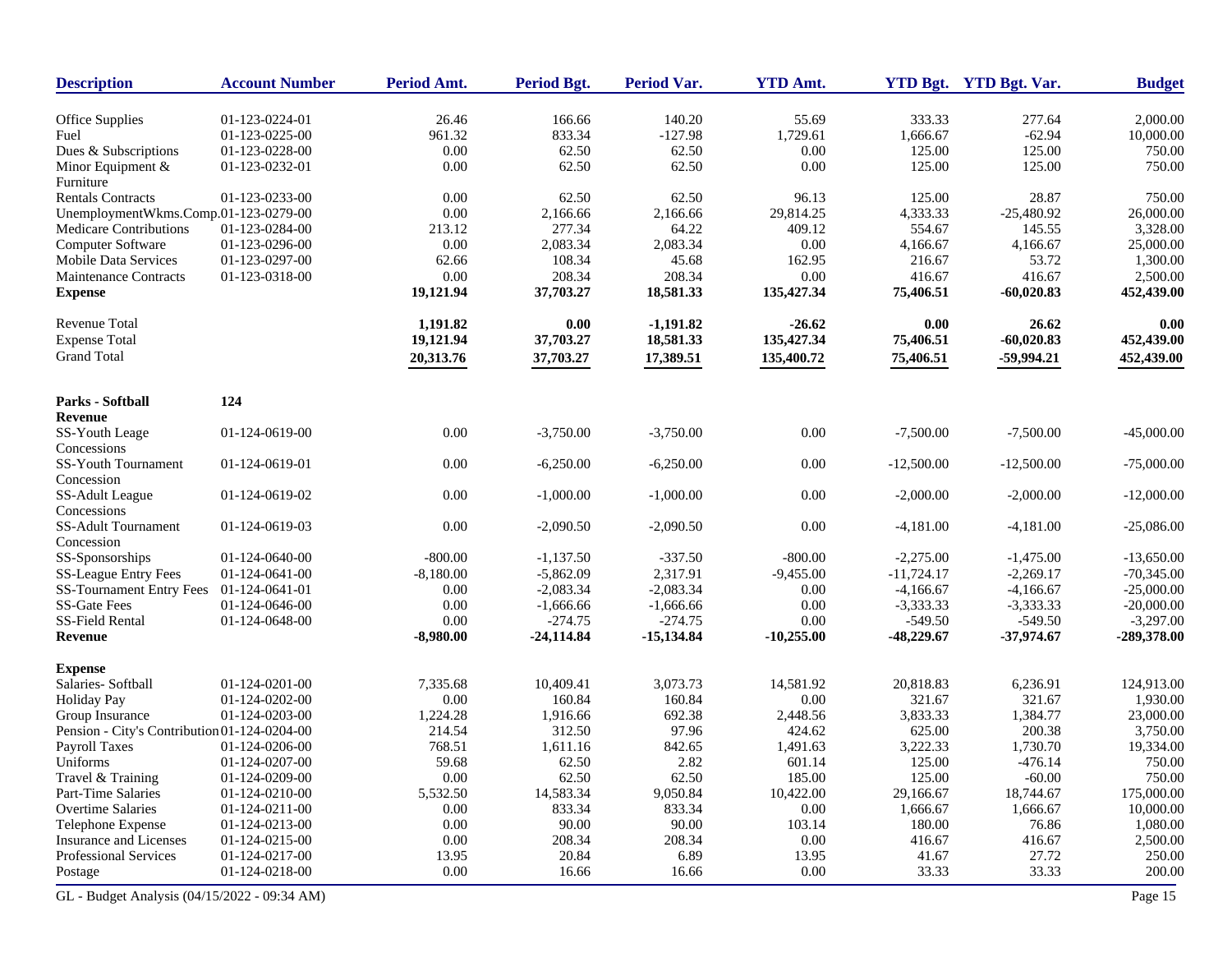| <b>Description</b>                           | <b>Account Number</b> | Period Amt. | Period Bgt.  | Period Var.  | <b>YTD Amt.</b> |              | YTD Bgt. YTD Bgt. Var. | <b>Budget</b> |
|----------------------------------------------|-----------------------|-------------|--------------|--------------|-----------------|--------------|------------------------|---------------|
| Advertising and Printing                     | 01-124-0220-00        | 0.00        | 250.00       | 250.00       | 0.00            | 500.00       | 500.00                 | 3,000.00      |
| Maintenance Bldg & Grns.                     | 01-124-0221-00        | 5,213.43    | 4,166.66     | $-1,046.77$  | 7,317.99        | 8,333.33     | 1,015.34               | 50,000.00     |
| <b>Equipment Maintenance</b>                 | 01-124-0222-00        | 0.00        | 500.00       | 500.00       | 331.70          | 1,000.00     | 668.30                 | 6,000.00      |
| Auto Expense                                 | 01-124-0223-00        | 481.99      | 208.34       | $-273.65$    | 544.81          | 416.67       | $-128.14$              | 2,500.00      |
| Supplies                                     | 01-124-0224-00        | 19.27       | 2,916.66     | 2,897.39     | 749.22          | 5,833.33     | 5,084.11               | 35,000.00     |
| Office Supplies                              | 01-124-0224-01        | 0.00        | 83.34        | 83.34        | 0.00            | 166.67       | 166.67                 | 1,000.00      |
| Fuel                                         | 01-124-0225-00        | 159.45      | 541.66       | 382.21       | 462.47          | 1,083.33     | 620.86                 | 6,500.00      |
| Dues & Subscriptions                         | 01-124-0228-00        | 1,080.00    | 416.66       | $-663.34$    | 1,080.00        | 833.33       | $-246.67$              | 5,000.00      |
| <b>Fixed Assets</b>                          | 01-124-0232-00        | $0.00\,$    | 3,208.34     | 3,208.34     | 0.00            | 6,416.67     | 6,416.67               | 38,500.00     |
| Minor Equipment &                            | 01-124-0232-01        | 0.00        | 475.00       | 475.00       | 0.00            | 950.00       | 950.00                 | 5,700.00      |
| Furniture                                    |                       |             |              |              |                 |              |                        |               |
| <b>Rentals Contracts</b>                     | 01-124-0233-00        | 6,006.38    | 625.00       | $-5,381.38$  | 6,088.89        | 1,250.00     | $-4,838.89$            | 7,500.00      |
| <b>Contract Labor</b>                        | 01-124-0236-00        | 0.00        | 6,250.00     | 6,250.00     | 0.00            | 12,500.00    | 12,500.00              | 75,000.00     |
| Concessions- Cost of Goods 01-124-0280-00    |                       | 0.00        | 7,083.34     | 7,083.34     | 0.00            | 14,166.67    | 14,166.67              | 85,000.00     |
| Dry Goods- Cost of Goods                     | 01-124-0281-00        | 0.00        | 20.84        | 20.84        | 0.00            | 41.67        | 41.67                  | 250.00        |
| TShirt Cost-Sold in                          | 01-124-0282-00        | 0.00        | 416.66       | 416.66       | 0.00            | 833.33       | 833.33                 | 5,000.00      |
| Concession                                   |                       |             |              |              |                 |              |                        |               |
| <b>Medicare Contributions</b>                |                       | 179.73      | 256.00       |              |                 | 512.00       | 163.15                 |               |
|                                              | 01-124-0284-00        |             |              | 76.27        | 348.85          |              |                        | 3,072.00      |
| <b>Mobile Data Services</b>                  | 01-124-0297-00        | 0.00        | 12.50        | 12.50        | 0.00            | 25.00        | 25.00                  | 150.00        |
| <b>Expense</b>                               |                       | 28,289.39   | 57,719.09    | 29,429.70    | 47,195.89       | 115,438.17   | 68,242.28              | 692,629.00    |
| <b>Revenue Total</b>                         |                       | $-8.980.00$ | $-24,114.84$ | $-15,134.84$ | $-10,255.00$    | $-48,229.67$ | $-37,974.67$           | -289,378.00   |
| <b>Expense Total</b>                         |                       | 28,289.39   | 57,719.09    | 29,429.70    | 47,195.89       | 115,438.17   | 68,242.28              | 692,629.00    |
| <b>Grand Total</b>                           |                       | 19,309.39   | 33,604.25    | 14,294.86    | 36,940.89       | 67,208.50    | 30,267.61              | 403,251.00    |
|                                              |                       |             |              |              |                 |              |                        |               |
| <b>Parks - Cemetery Care</b>                 | 125                   |             |              |              |                 |              |                        |               |
| <b>Revenue</b>                               |                       |             |              |              |                 |              |                        |               |
| <b>Burial Permits</b>                        | 01-125-0505-00        | $-1,912.50$ | $-2,916.66$  | $-1,004.16$  | $-5,020.00$     | $-5,833.33$  | $-813.33$              | $-35,000.00$  |
| Revenue                                      |                       | $-1,912.50$ | $-2,916.66$  | $-1,004.16$  | $-5,020.00$     | $-5,833.33$  | $-813.33$              | $-35,000.00$  |
| <b>Expense</b>                               |                       |             |              |              |                 |              |                        |               |
| Salaries- Cemetery                           | 01-125-0201-00        | 7,296.19    | 10,415.09    | 3,118.90     | 14,619.22       | 20,830.17    | 6,210.95               | 124,981.00    |
| <b>Holiday Pay</b>                           | 01-125-0202-00        | $0.00\,$    | 161.34       | 161.34       | 0.00            | 322.67       | 322.67                 | 1,936.00      |
| Group Insurance                              | 01-125-0203-00        | 1,648.28    | 2,341.66     | 693.38       | 3,296.56        | 4,683.33     | 1,386.77               | 28,100.00     |
| Pension - City's Contribution 01-125-0204-00 |                       | 0.00        | 83.34        | 83.34        | 0.00            | 166.67       | 166.67                 | 1,000.00      |
| Payroll Taxes                                | 01-125-0206-00        | 641.44      | 1,094.84     | 453.40       | 1,307.72        | 2,189.67     | 881.95                 | 13,138.00     |
| Uniforms                                     | 01-125-0207-00        | 49.93       | 125.00       | 75.07        | 961.34          | 250.00       | $-711.34$              | 1,500.00      |
| Part-Time Salaries                           | 01-125-0210-00        | 3,643.44    | 6,666.66     | 3,023.22     | 7,853.44        | 13,333.33    | 5,479.89               | 80,000.00     |
| Overtime Salaries                            | 01-125-0211-00        | 197.27      | 416.66       | 219.39       | 201.77          | 833.33       | 631.56                 | 5,000.00      |
| Telephone Expense                            | 01-125-0213-00        | 0.00        | 45.84        | 45.84        | 124.16          | 91.67        | $-32.49$               | 550.00        |
| Insurance and Licenses                       | 01-125-0215-00        | 192.40      | 433.34       | 240.94       | 5,127.51        | 866.67       | $-4,260.84$            | 5,200.00      |
| Professional Services                        | 01-125-0217-00        | $0.00\,$    | 10.00        | 10.00        | $0.00\,$        | 20.00        | 20.00                  | 120.00        |
| Advertising and Printing                     | 01-125-0220-00        | 0.00        | 8.34         | 8.34         | 0.00            | 16.67        | 16.67                  | $100.00\,$    |
| Maintenance Bldg & Grns.                     | 01-125-0221-00        | $0.00\,$    | 375.00       | 375.00       | $0.00\,$        | 750.00       | 750.00                 | 4,500.00      |
| <b>Equipment Maintenance</b>                 | 01-125-0222-00        | 530.71      | 291.66       | $-239.05$    | 1,114.00        | 583.33       | $-530.67$              | 3,500.00      |
| Auto Expense                                 | 01-125-0223-00        | 36.28       | 833.34       | 797.06       | 327.81          | 1,666.67     | 1,338.86               | 10,000.00     |
| Supplies                                     | 01-125-0224-00        | 535.89      | 666.66       | 130.77       | 1,822.79        | 1,333.33     | $-489.46$              | 8,000.00      |
| Office Supplies                              | 01-125-0224-01        | $0.00\,$    | 41.66        | 41.66        | 0.00            | 83.33        | 83.33                  | 500.00        |
|                                              |                       |             |              |              |                 |              |                        |               |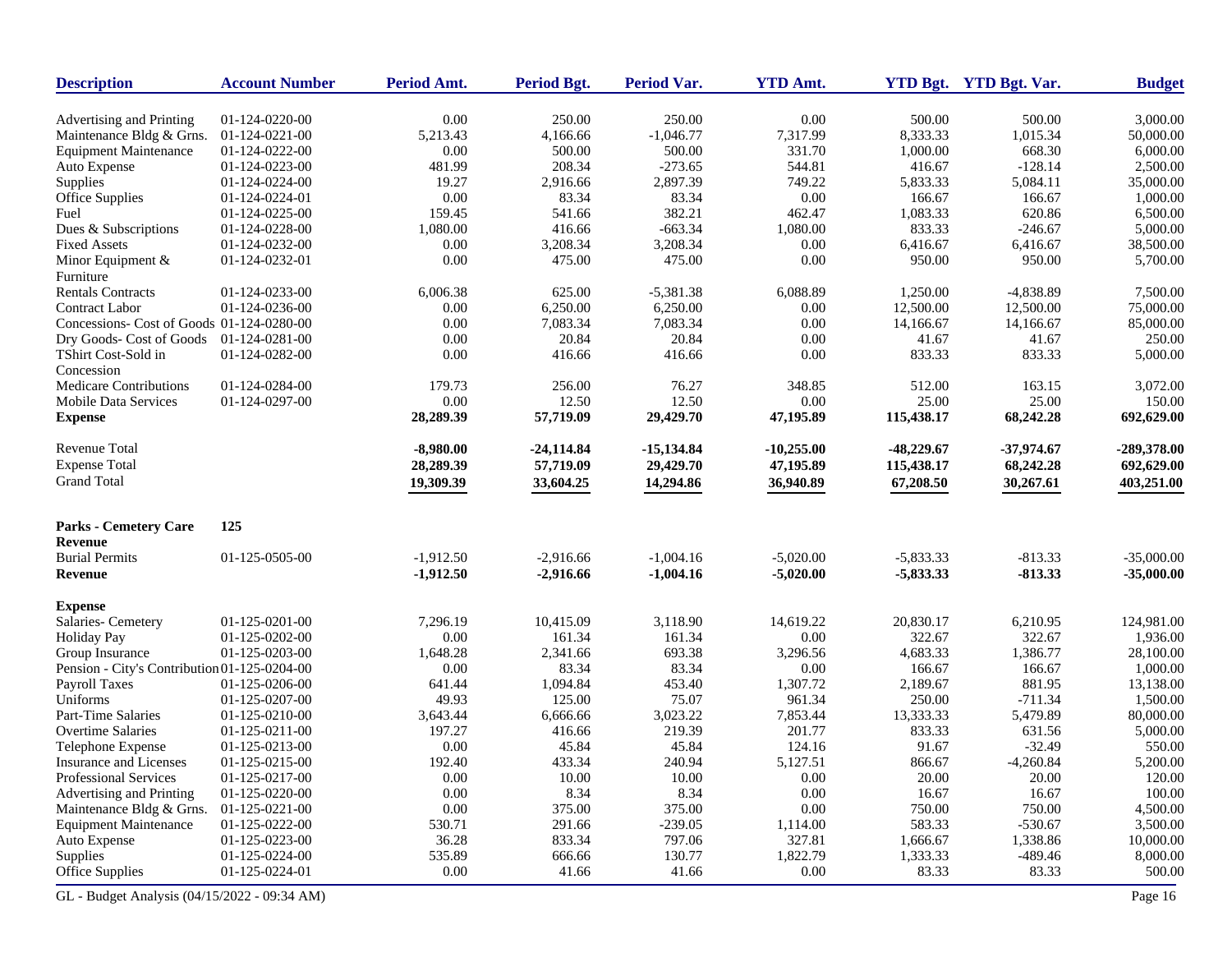| <b>Description</b>                                                         | <b>Account Number</b> | Period Amt.  | <b>Period Bgt.</b> | <b>Period Var.</b> | <b>YTD Amt.</b>       |                         | YTD Bgt. YTD Bgt. Var. | <b>Budget</b>      |
|----------------------------------------------------------------------------|-----------------------|--------------|--------------------|--------------------|-----------------------|-------------------------|------------------------|--------------------|
| Fuel                                                                       | 01-125-0225-00        | 898.83       | 1,458.34           | 559.51             | 1,838.37              | 2,916.67                | 1,078.30               | 17,500.00          |
| Dues & Subscriptions                                                       | 01-125-0228-00        | 0.00         | 4.16               | 4.16               | 0.00                  | 8.33                    | 8.33                   | 50.00              |
| Minor Equipment &                                                          | 01-125-0232-01        | 0.00         | 188.34             | 188.34             | 0.00                  | 376.67                  | 376.67                 | 2,260.00           |
| Furniture                                                                  |                       |              |                    |                    |                       |                         |                        |                    |
| UnemploymentWkms.Comp.01-125-0279-00                                       |                       | 0.00         | 485.41             | 485.41             | 5,087.29              | 970.83                  | $-4,116.46$            | 5,825.00           |
| Medicare Contributions                                                     | 01-125-0284-00        | 150.01       | 256.00             | 105.99             | 305.85                | 512.00                  | 206.15                 | 3,072.00           |
| Mobile Data Services                                                       | 01-125-0297-00        | 0.00         | 16.66              | 16.66              | 0.00                  | 33.33                   | 33.33                  | 200.00             |
| <b>Expense</b>                                                             |                       | 15,820.67    | 26,419.34          | 10,598.67          | 43,987.83             | 52,838.67               | 8,850.84               | 317,032.00         |
| <b>Revenue Total</b>                                                       |                       | $-1,912.50$  | $-2,916.66$        | $-1,004.16$        | $-5,020.00$           | $-5,833.33$             | $-813.33$              | $-35,000.00$       |
| <b>Expense Total</b>                                                       |                       | 15,820.67    | 26,419.34          | 10,598.67          | 43,987.83             | 52,838.67               | 8,850.84               | 317,032.00         |
| <b>Grand Total</b>                                                         |                       | 13,908.17    | 23,502.68          | 9,594.51           | 38,967.83             | 47,005.34               | 8,037.51               | 282,032.00         |
| Parks - Winter                                                             | 126                   |              |                    |                    |                       |                         |                        |                    |
| Wonderland<br>Revenue                                                      |                       |              |                    |                    |                       |                         |                        |                    |
| <b>WWL-Skating Rink</b>                                                    | 01-126-0619-00        | 0.00         | $-125.00$          | $-125.00$          | $-14.00$              | $-250.00$               | $-236.00$              | $-1,500.00$        |
| Concession                                                                 |                       |              |                    |                    |                       |                         |                        |                    |
| <b>WWL-Skating Rink</b>                                                    | 01-126-0646-00        | 0.00         | $-683.16$          | $-683.16$          | $-110.00$             | $-1,366.33$             | $-1,256.33$            | $-8,198.00$        |
| Admissions                                                                 |                       |              |                    |                    |                       |                         |                        |                    |
| WWL-Skating Rink Rental                                                    | 01-126-0648-00        | 0.00         | $-125.00$          | $-125.00$          | 0.00                  | $-250.00$               | $-250.00$              | $-1,500.00$        |
| Revenue                                                                    |                       | 0.00         | $-933.16$          | $-933.16$          | $-124.00$             | $-1,866.33$             | $-1,742.33$            | $-11,198.00$       |
| <b>Expense</b>                                                             |                       |              |                    |                    |                       |                         |                        |                    |
| Payroll Taxes                                                              | 01-126-0206-00        | 0.00         | 51.66              | 51.66              | 175.47                | 103.33                  | $-72.14$               | 620.00             |
| Part-Time Salaries                                                         | 01-126-0210-00        | 0.00         | 833.34             | 833.34             | 2,829.75              | 1,666.67                | $-1,163.08$            | 10,000.00          |
| <b>Overtime Salaries</b>                                                   | 01-126-0211-00        | 0.00         | 20.84              | 20.84              | 0.00                  | 41.67                   | 41.67                  | 250.00             |
| <b>Professional Services</b>                                               | 01-126-0217-00        | 0.00         | 0.00               | 0.00               | 535.00                | 0.00                    | $-535.00$              | 0.00               |
| Advertising and Printing                                                   | 01-126-0220-00        | 0.00         | 125.00             | 125.00             | 0.00                  | 250.00                  | 250.00                 | 1,500.00           |
| Maintenance Bldg & Grns.                                                   | 01-126-0221-00        | 0.00         | 125.00             | 125.00             | 631.56                | 250.00                  | $-381.56$              | 1,500.00           |
| <b>Equipment Maintenance</b>                                               | 01-126-0222-00        | 0.00         | 41.66              | 41.66              | 0.00                  | 83.33                   | 83.33                  | 500.00             |
| Supplies                                                                   | 01-126-0224-00        | 194.26       | 125.00             | $-69.26$           | 1,783.20              | 250.00                  | $-1,533.20$            | 1,500.00           |
| Concessions- Cost of Goods 01-126-0280-00<br><b>Medicare Contributions</b> |                       | 0.00<br>0.00 | 166.66<br>12.09    | 166.66<br>12.09    | 0.00<br>41.06         | 333.33<br>24.17         | 333.33<br>$-16.89$     | 2,000.00<br>145.00 |
| <b>Expense</b>                                                             | 01-126-0284-00        | 194.26       | 1,501.25           | 1,306.99           | 5,996.04              | 3,002.50                | $-2,993.54$            | 18,015.00          |
| <b>Revenue Total</b>                                                       |                       | 0.00         | $-933.16$          | $-933.16$          |                       |                         | $-1,742.33$            | $-11,198.00$       |
| <b>Expense Total</b>                                                       |                       | 194.26       |                    | 1,306.99           | $-124.00$<br>5,996.04 | $-1,866.33$<br>3,002.50 |                        |                    |
| <b>Grand Total</b>                                                         |                       |              | 1,501.25           |                    |                       |                         | $-2,993.54$            | 18,015.00          |
|                                                                            |                       | 194.26       | 568.09             | 373.83             | 5,872.04              | 1,136.17                | $-4,735.87$            | 6,817.00           |
| <b>Parks - Urban Parks</b>                                                 | 127                   |              |                    |                    |                       |                         |                        |                    |
| <b>Expense</b>                                                             |                       |              |                    |                    |                       |                         |                        |                    |
| Salaries- Urban Parks                                                      | 01-127-0201-00        | 12,647.62    | 13,758.34          | 1,110.72           | 24,866.18             | 27,516.67               | 2,650.49               | 165,100.00         |
| <b>Holiday Pay</b>                                                         | 01-127-0202-00        | $0.00\,$     | 213.16             | 213.16             | 0.00                  | 426.33                  | 426.33                 | 2,558.00           |
| Group Insurance                                                            | 01-127-0203-00        | 1,666.84     | 1,708.34           | 41.50              | 3,702.00              | 3,416.67                | $-285.33$              | 20,500.00          |
| Pension - City's Contribution 01-127-0204-00                               |                       | 215.26       | 225.00             | 9.74               | 419.40                | 450.00                  | 30.60                  | 2,700.00           |
| Payroll Taxes                                                              | 01-127-0206-00        | 1,229.47     | 1,323.41           | 93.94              | 2,563.91              | 2,646.83                | 82.92                  | 15,881.00          |
| GL - Budget Analysis (04/15/2022 - 09:34 AM)                               |                       |              |                    |                    |                       |                         |                        | Page 17            |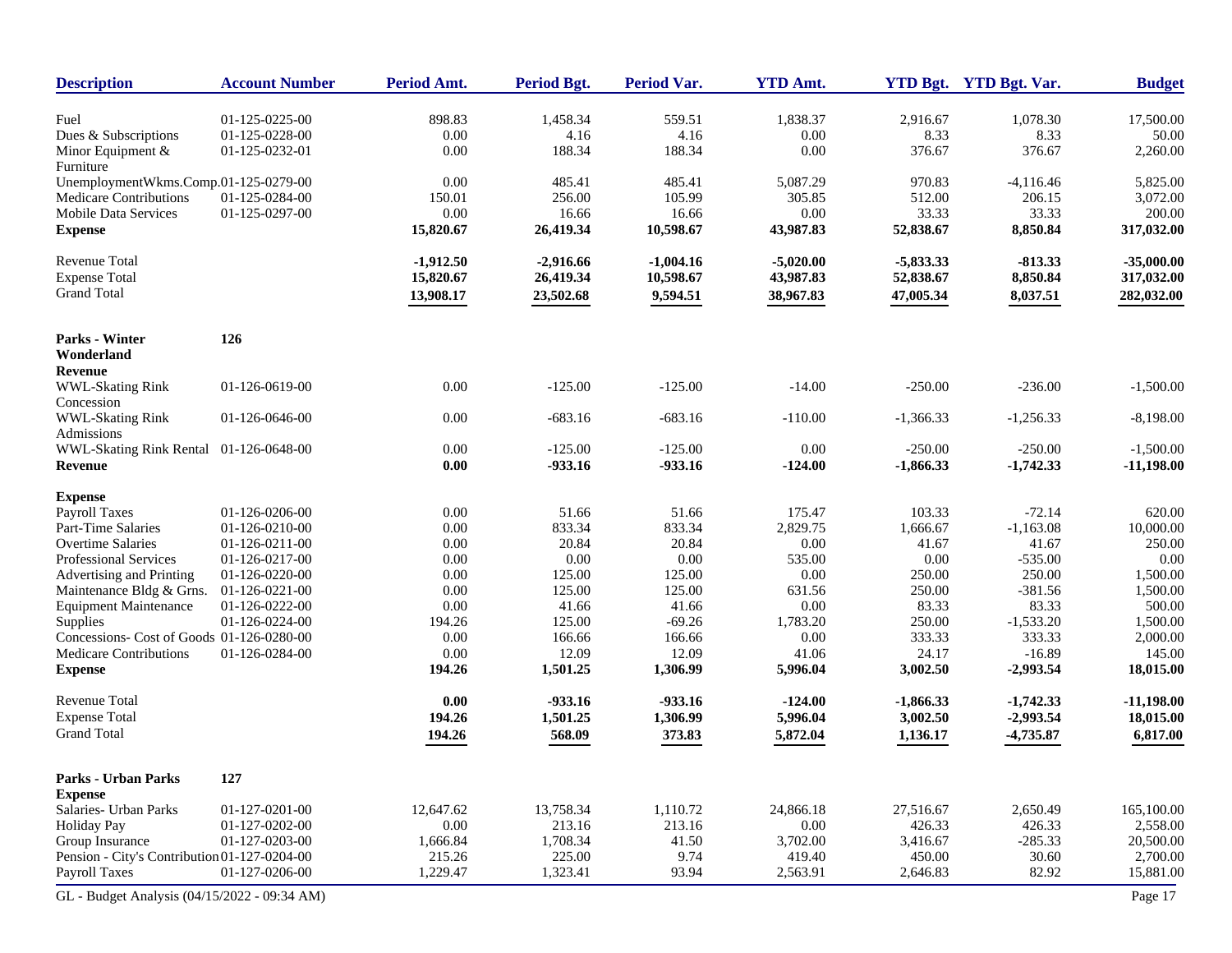| <b>Description</b>                           | <b>Account Number</b> | Period Amt.    | <b>Period Bgt.</b> | Period Var.    | <b>YTD Amt.</b> |              | YTD Bgt. YTD Bgt. Var. | <b>Budget</b>        |
|----------------------------------------------|-----------------------|----------------|--------------------|----------------|-----------------|--------------|------------------------|----------------------|
| Uniforms                                     | 01-127-0207-00        | 143.12         | 166.66             | 23.54          | 617.44          | 333.33       | $-284.11$              | 2,000.00             |
| Travel & Training                            | 01-127-0209-00        | $0.00\,$       | 25.00              | 25.00          | 0.00            | 50.00        | 50.00                  | 300.00               |
| Part-Time Salaries                           | 01-127-0210-00        | 7,860.30       | 6,666.66           | $-1,193.64$    | 16,878.87       | 13,333.33    | $-3,545.54$            | 80,000.00            |
| <b>Overtime Salaries</b>                     | 01-127-0211-00        | 59.01          | 625.00             | 565.99         | 232.27          | 1,250.00     | 1,017.73               | 7,500.00             |
| <b>Insurance and Licenses</b>                | 01-127-0215-00        | 0.00           | 4.16               | 4.16           | 0.00            | 8.33         | 8.33                   | 50.00                |
| Professional Services                        | 01-127-0217-00        | 0.00           | 8.34               | 8.34           | 0.00            | 16.67        | 16.67                  | 100.00               |
| Postage                                      | 01-127-0218-00        | 0.00           | 20.84              | 20.84          | 0.00            | 41.67        | 41.67                  | 250.00               |
| Advertising and Printing                     | 01-127-0220-00        | 0.00           | 125.00             | 125.00         | 478.13          | 250.00       | $-228.13$              | 1,500.00             |
| Maintenance Bldg & Grns.                     | 01-127-0221-00        | 557.04         | 2,500.00           | 1,942.96       | 846.68          | 5,000.00     | 4,153.32               | 30,000.00            |
| <b>Equipment Maintenance</b>                 | 01-127-0222-00        | 0.00           | 1,000.00           | 1,000.00       | 113.87          | 2,000.00     | 1,886.13               | 12,000.00            |
| Auto Expense                                 | 01-127-0223-00        | 1,024.59       | 666.66             | $-357.93$      | 1,213.57        | 1,333.33     | 119.76                 | 8,000.00             |
| Supplies                                     | 01-127-0224-00        | 1,840.09       | 2,083.34           | 243.25         | 2,435.46        | 4,166.67     | 1,731.21               | 25,000.00            |
| <b>Office Supplies</b>                       | 01-127-0224-01        | 0.00           | 125.00             | 125.00         | 0.00            | 250.00       | 250.00                 | 1,500.00             |
| Fuel                                         | 01-127-0225-00        | 1,028.82       | 1,458.34           | 429.52         | 1,880.80        | 2,916.67     | 1,035.87               | 17,500.00            |
| <b>Fixed Assets</b>                          | 01-127-0232-00        | 0.00           | 7,000.00           | 7,000.00       | 0.00            | 14,000.00    | 14,000.00              | 84,000.00            |
| Minor Equipment &<br>Furniture               | 01-127-0232-01        | 627.49         | 334.16             | $-293.33$      | 627.49          | 668.33       | 40.84                  | 4,010.00             |
|                                              |                       |                |                    |                | 599.67          | 619.00       |                        |                      |
| Medicare Contributions                       | 01-127-0284-00        | 287.56<br>0.00 | 309.50<br>83.34    | 21.94<br>83.34 | 1,000.00        | 166.67       | 19.33<br>$-833.33$     | 3,714.00<br>1,000.00 |
| Longevity Pay<br><b>Expense</b>              | 01-127-0285-00        | 29,187.21      | 40,430.25          | 11,243.04      | 58,475.74       | 80,860.50    | 22,384.76              | 485,163.00           |
| <b>Revenue Total</b>                         |                       |                |                    |                |                 |              |                        |                      |
|                                              |                       | $0.00\,$       | 0.00               | $0.00\,$       | 0.00            | $0.00\,$     | 0.00                   | 0.00                 |
| <b>Expense Total</b>                         |                       | 29,187.21      | 40,430.25          | 11,243.04      | 58,475.74       | 80,860.50    | 22,384.76              | 485,163.00           |
| <b>Grand Total</b>                           |                       | 29,187.21      | 40,430.25          | 11,243.04      | 58,475.74       | 80,860.50    | 22,384.76              | 485,163.00           |
| <b>Parks - Craighead Forest</b> 128          |                       |                |                    |                |                 |              |                        |                      |
| Park                                         |                       |                |                    |                |                 |              |                        |                      |
| Revenue                                      |                       |                |                    |                |                 |              |                        |                      |
| CFP-Miscellaneous Revenue 01-128-0517-00     |                       | 0.00           | 0.00               | 0.00           | $-296.86$       | 0.00         | 296.86                 | 0.00                 |
| <b>Pavilion Rentals</b>                      | 01-128-0623-00        | $-1,160.00$    | $-2,369.50$        | $-1,209.50$    | $-2,220.00$     | $-4,739.00$  | $-2,519.00$            | $-28,434.00$         |
| Campground Fees                              | 01-128-0624-00        | $-6,394.15$    | $-8,332.34$        | $-1,938.19$    | $-15,901.70$    | $-16,664.67$ | $-762.97$              | -99,988.00           |
| Revenue                                      |                       | $-7,554.15$    | $-10,701.84$       | $-3,147.69$    | $-18,418.56$    | $-21,403.67$ | $-2,985.11$            | -128,422.00          |
| <b>Expense</b>                               |                       |                |                    |                |                 |              |                        |                      |
| Salaries- CFP                                | 01-128-0201-00        | 13,133.60      | 13,906.16          | 772.56         | 26,063.00       | 27,812.33    | 1,749.33               | 166,874.00           |
| <b>Holiday Pay</b>                           | 01-128-0202-00        | 0.00           | 215.59             | 215.59         | 0.00            | 431.17       | 431.17                 | 2,587.00             |
| Group Insurance                              | 01-128-0203-00        | 2,418.34       | 2,500.00           | 81.66          | 2,434.50        | 5,000.00     | 2,565.50               | 30,000.00            |
| Pension - City's Contribution 01-128-0204-00 |                       | 466.33         | 475.00             | 8.67           | 1,034.63        | 950.00       | $-84.63$               | 5,700.00             |
| Payroll Taxes                                | 01-128-0206-00        | 927.64         | 1,348.25           | 420.61         | 1,979.67        | 2,696.50     | 716.83                 | 16,179.00            |
| Uniforms                                     | 01-128-0207-00        | 173.36         | 291.66             | 118.30         | 346.72          | 583.33       | 236.61                 | 3,500.00             |
| Travel & Training                            | 01-128-0209-00        | 0.00           | 25.00              | 25.00          | 0.00            | 50.00        | 50.00                  | 300.00               |
| Part-Time Salaries                           | 01-128-0210-00        | 2,274.25       | 7,083.34           | 4,809.09       | 4,028.75        | 14,166.67    | 10,137.92              | 85,000.00            |
| Overtime Salaries                            | 01-128-0211-00        | 227.38         | 375.00             | 147.62         | 861.97          | 750.00       | $-111.97$              | 4,500.00             |
| Telephone Expense                            | 01-128-0213-00        | 0.00           | 91.66              | 91.66          | 0.00            | 183.33       | 183.33                 | 1,100.00             |
| Insurance and Licenses                       | 01-128-0215-00        | $0.00\,$       | 8.34               | 8.34           | 0.00            | 16.67        | 16.67                  | 100.00               |
| Advertising and Printing                     | 01-128-0220-00        | 688.16         | 125.00             | $-563.16$      | 2,257.60        | 250.00       | $-2,007.60$            | 1,500.00             |
| Maintenance Bldg & Grns.                     | 01-128-0221-00        | 0.00           | 2,083.34           | 2,083.34       | 11,495.58       | 4,166.67     | $-7,328.91$            | 25,000.00            |
| <b>Equipment Maintenance</b>                 | 01-128-0222-00        | 34.03          | 708.34             | 674.31         | 358.08          | 1,416.67     | 1,058.59               | 8,500.00             |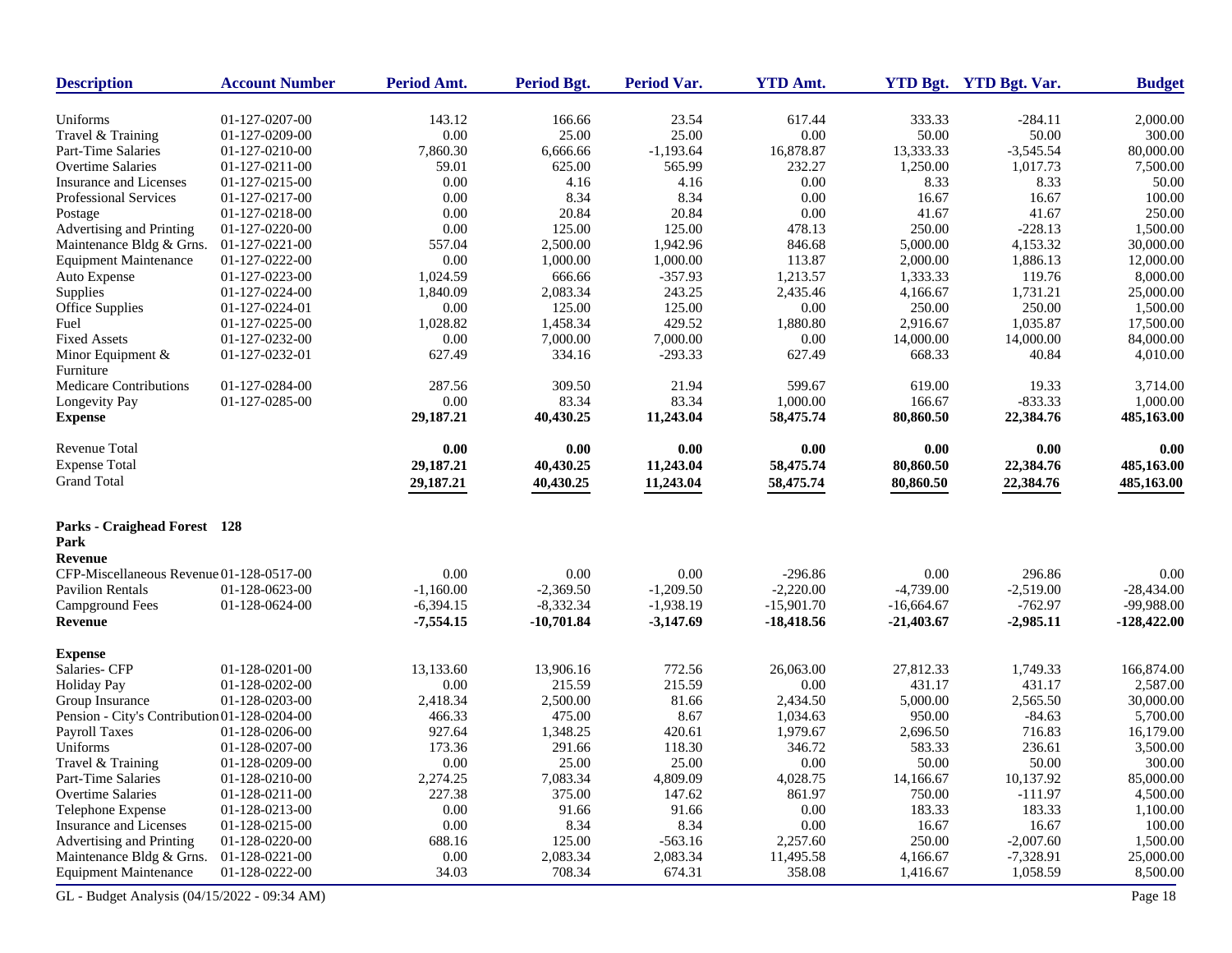| <b>Description</b>                           | <b>Account Number</b> | <b>Period Amt.</b> | Period Bgt.  | <b>Period Var.</b> | <b>YTD Amt.</b> |              | YTD Bgt. YTD Bgt. Var. | <b>Budget</b> |
|----------------------------------------------|-----------------------|--------------------|--------------|--------------------|-----------------|--------------|------------------------|---------------|
|                                              | 01-128-0223-00        | 1,061.80           | 333.34       | $-728.46$          | 1,481.21        | 666.67       | $-814.54$              | 4,000.00      |
| Auto Expense<br>Supplies                     | 01-128-0224-00        | 1,876.98           | 1,666.66     | $-210.32$          | 3,312.25        | 3,333.33     | 21.08                  | 20,000.00     |
| Office Supplies                              | 01-128-0224-01        | $0.00\,$           | 83.34        | 83.34              | 0.00            | 166.67       | 166.67                 | 1,000.00      |
| Fuel                                         | 01-128-0225-00        | 803.61             | 833.34       | 29.73              | 1,490.51        | 1,666.67     | 176.16                 | 10,000.00     |
| Dues & Subscriptions                         | 01-128-0228-00        | 0.00               | 0.00         | 0.00               | 63.12           | 0.00         | $-63.12$               | 0.00          |
| <b>Fixed Assets</b>                          | 01-128-0232-00        | 0.00               | 4,583.34     | 4,583.34           | 0.00            | 9,166.67     | 9,166.67               | 55,000.00     |
| Minor Equipment $&$                          | 01-128-0232-01        | 0.00               | 1,145.84     | 1,145.84           | 0.00            | 2,291.67     | 2,291.67               | 13,750.00     |
| Furniture                                    |                       |                    |              |                    |                 |              |                        |               |
| Medicare Contributions                       | 01-128-0284-00        | 216.96             | 315.34       | 98.38              | 463.01          | 630.67       | 167.66                 | 3,784.00      |
| Longevity Pay                                | 01-128-0285-00        | 0.00               | 166.66       | 166.66             | 2,000.00        | 333.33       | $-1,666.67$            | 2,000.00      |
| Mobile Data Services                         | 01-128-0297-00        | 0.00               | 0.00         | 0.00               | 82.46           | 0.00         | $-82.46$               | 0.00          |
| <b>Expense</b>                               |                       | 24,302.44          | 38,364.54    | 14,062.10          | 59,753.06       | 76,729.02    | 16,975.96              | 460,374.00    |
| Revenue Total                                |                       | $-7,554.15$        | $-10,701.84$ | $-3,147.69$        | -18,418.56      | $-21,403.67$ | $-2,985.11$            | -128,422.00   |
| <b>Expense Total</b>                         |                       | 24,302.44          | 38,364.54    | 14,062.10          | 59,753.06       | 76,729.02    | 16,975.96              | 460,374.00    |
| <b>Grand Total</b>                           |                       | 16,748.29          | 27,662.70    | 10,914.41          | 41,334.50       | 55,325.35    | 13,990.85              | 331,952.00    |
| <b>Parks - Joe Mack</b>                      | 129                   |                    |              |                    |                 |              |                        |               |
| <b>Campbell Park</b><br>Revenue              |                       |                    |              |                    |                 |              |                        |               |
| Joe Mack Campbell Park                       | 01-129-0632-00        | $-1,885.00$        | $-1,403.50$  | 481.50             | $-6,935.00$     | $-2,807.00$  | 4,128.00               | $-16,842.00$  |
| Revenue                                      |                       |                    |              |                    |                 |              |                        |               |
| JMC-Sponsorships                             | 01-129-0640-00        | 0.00               | $-16,666.66$ | $-16,666.66$       | $-5,000.00$     | -33,333.33   | $-28,333.33$           | $-200,000.00$ |
| Revenue                                      |                       | $-1,885.00$        | $-18,070.16$ | $-16,185.16$       | $-11,935.00$    | $-36,140.33$ | $-24,205.33$           | $-216,842.00$ |
| <b>Expense</b>                               |                       |                    |              |                    |                 |              |                        |               |
| Salaries- JMC                                | 01-129-0201-00        | 10,184.92          | 11,096.34    | 911.42             | 20,132.95       | 22,192.67    | 2,059.72               | 133,156.00    |
| <b>Holiday Pay</b>                           | 01-129-0202-00        | 0.00               | 171.66       | 171.66             | 0.00            | 343.33       | 343.33                 | 2,060.00      |
| Group Insurance                              | 01-129-0203-00        | 1,202.82           | 841.66       | $-361.16$          | 2,400.84        | 1,683.33     | $-717.51$              | 10,100.00     |
| Pension - City's Contribution 01-129-0204-00 |                       | 460.62             | 491.66       | 31.04              | 911.17          | 983.33       | 72.16                  | 5,900.00      |
| <b>Payroll Taxes</b>                         | 01-129-0206-00        | 867.89             | 1,176.50     | 308.61             | 1,705.41        | 2,353.00     | 647.59                 | 14,118.00     |
| Uniforms                                     | 01-129-0207-00        | 73.08              | 333.34       | 260.26             | 232.91          | 666.67       | 433.76                 | 4,000.00      |
| Travel & Training                            | 01-129-0209-00        | 0.00               | 25.00        | 25.00              | 0.00            | 50.00        | 50.00                  | 300.00        |
| Part-Time Salaries                           | 01-129-0210-00        | 4,178.82           | 7,083.34     | 2,904.52           | 8,143.99        | 14,166.67    | 6,022.68               | 85,000.00     |
| Overtime Salaries                            | 01-129-0211-00        | 43.87              | 625.00       | 581.13             | 48.37           | 1,250.00     | 1,201.63               | 7,500.00      |
| Telephone Expense                            | 01-129-0213-00        | 0.00               | 0.00         | 0.00               | 123.08          | 0.00         | $-123.08$              | 0.00          |
| <b>Insurance and Licenses</b>                | 01-129-0215-00        | 0.00               | 41.66        | 41.66              | 0.00            | 83.33        | 83.33                  | 500.00        |
| Professional Services                        | 01-129-0217-00        | 0.00               | 20.84        | 20.84              | 0.00            | 41.67        | 41.67                  | 250.00        |
| Advertising and Printing                     | 01-129-0220-00        | 0.00               | 62.50        | 62.50              | 0.00            | 125.00       | 125.00                 | 750.00        |
| Maintenance Bldg & Grns.                     | 01-129-0221-00        | 538.81             | 3,750.00     | 3,211.19           | 1,020.11        | 7,500.00     | 6,479.89               | 45,000.00     |
| <b>Equipment Maintenance</b>                 | 01-129-0222-00        | 205.99             | 1,666.66     | 1,460.67           | 518.60          | 3,333.33     | 2,814.73               | 20,000.00     |
| Auto Expense                                 | 01-129-0223-00        | 876.79             | 375.00       | $-501.79$          | 3,002.96        | 750.00       | $-2,252.96$            | 4,500.00      |
| Supplies                                     | 01-129-0224-00        | 708.54             | 2,333.34     | 1,624.80           | 2,067.64        | 4,666.67     | 2,599.03               | 28,000.00     |
| Office Supplies                              | 01-129-0224-01        | 0.00               | 20.84        | 20.84              | 0.00            | 41.67        | 41.67                  | 250.00        |
| Fuel                                         | 01-129-0225-00        | 233.33             | 708.34       | 475.01             | 590.67          | 1,416.67     | 826.00                 | 8,500.00      |
| <b>Fixed Assets</b>                          | 01-129-0232-00        | 0.00               | 10,875.00    | 10,875.00          | 0.00            | 21,750.00    | 21,750.00              | 130,500.00    |
| Minor Equipment $&$<br>Furniture             | 01-129-0232-01        | 0.00               | 1,386.66     | 1,386.66           | 3,251.76        | 2,773.33     | -478.43                | 16,640.00     |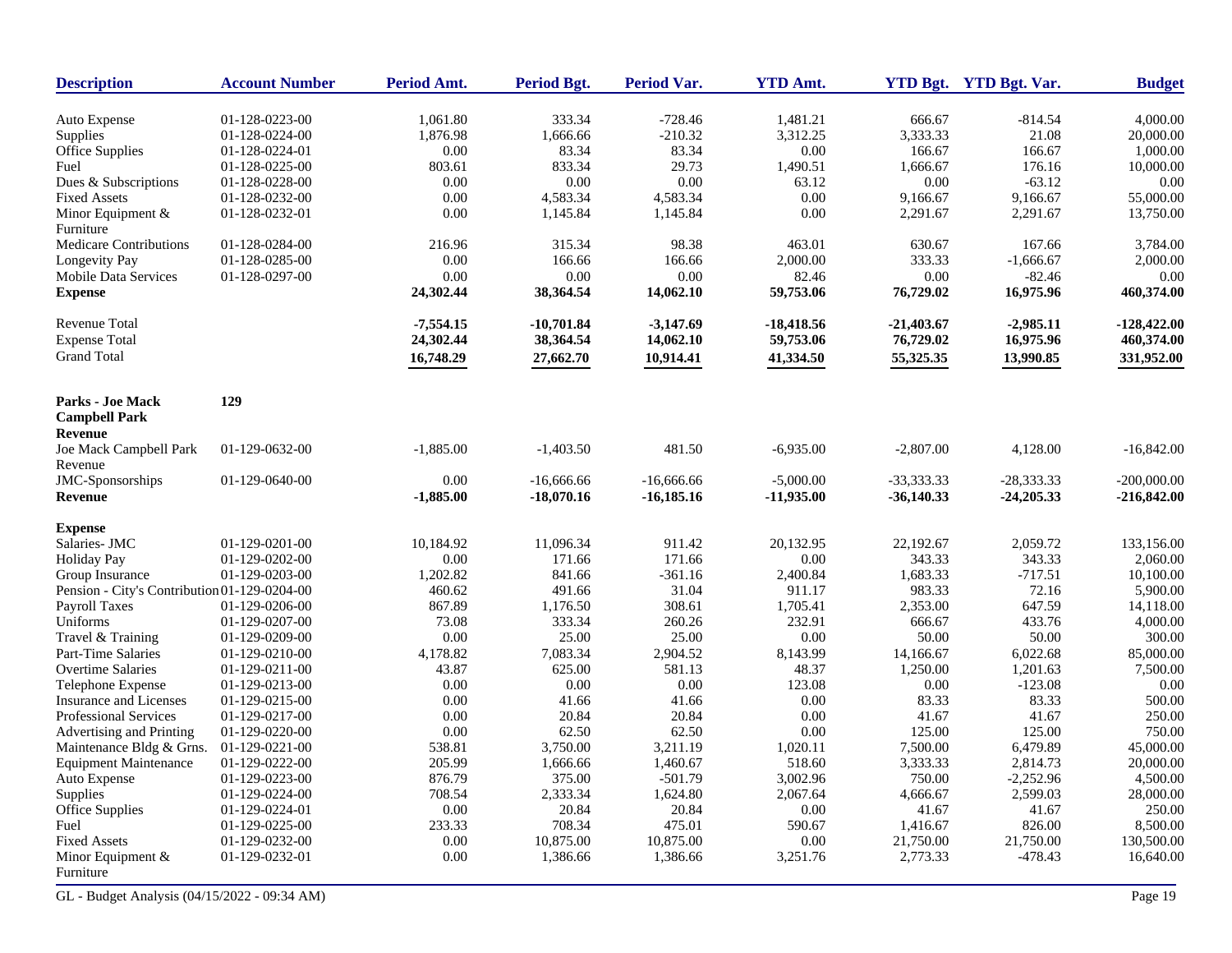| <b>Description</b>                           | <b>Account Number</b> | Period Amt.        | Period Bgt.           | Period Var.              | <b>YTD Amt.</b>    |                         | YTD Bgt. YTD Bgt. Var.    | <b>Budget</b>            |
|----------------------------------------------|-----------------------|--------------------|-----------------------|--------------------------|--------------------|-------------------------|---------------------------|--------------------------|
| <b>RentalsContracts</b>                      | 01-129-0233-00        | 10.85              | 41.66                 | 30.81                    | 21.70              | 83.33                   | 61.63                     | 500.00                   |
| <b>Medicare Contributions</b>                | 01-129-0284-00        | 202.97             | 275.16                | 72.19                    | 398.85             | 550.33                  | 151.48                    | 3,302.00                 |
| <b>Mobile Data Services</b>                  | 01-129-0297-00        | 0.00               | 41.66                 | 41.66                    | 10.02              | 83.33                   | 73.31                     | 500.00                   |
| <b>Expense</b>                               |                       | 19,789.30          | 43,443.82             | 23,654.52                | 44,581.03          | 86,887.66               | 42,306.63                 | 521,326.00               |
| <b>Revenue Total</b>                         |                       | $-1,885.00$        | $-18,070.16$          | $-16,185.16$             | $-11,935.00$       | $-36,140.33$            | $-24,205.33$              | $-216,842.00$            |
| <b>Expense Total</b>                         |                       | 19,789.30          | 43,443.82             | 23,654.52                | 44,581.03          | 86,887.66               | 42,306.63                 | 521,326.00               |
| <b>Grand Total</b>                           |                       | 17,904.30          | 25,373.66             | 7,469.36                 | 32,646.03          | 50,747.33               | 18,101.30                 | 304,484.00               |
| <b>Outside Agencies</b>                      | <b>130</b>            |                    |                       |                          |                    |                         |                           |                          |
| Revenue                                      |                       |                    |                       |                          |                    |                         |                           |                          |
| <b>BBQ</b> Fest Revenue                      | 01-130-0335-01        | 0.00               | $-9,166.66$           | $-9,166.66$              | 0.00               | $-18,333.33$            | $-18,333.33$              | $-110,000.00$            |
| Revenue                                      |                       | 0.00               | $-9,166.66$           | $-9,166.66$              | 0.00               | -18,333.33              | $-18,333.33$              | $-110,000.00$            |
| <b>Expense</b>                               |                       |                    |                       |                          |                    |                         |                           |                          |
| <b>Industrial Development</b>                | 01-130-0293-00        | 0.00               | 13,937.50             | 13,937.50                | 0.00               | 27,875.00               | 27,875.00                 | 167,250.00               |
| <b>Airport Improvements</b>                  | 01-130-0294-00        | 0.00               | 5,833.34              | 5,833.34                 | 0.00               | 11,666.67               | 11,666.67                 | 70,000.00                |
| Craighead District Court                     | 01-130-0300-00        | 159,126.30         | 50,000.00             | $-109, 126.30$           | 159,126.30         | 100,000.00              | $-59,126.30$              | 600,000.00               |
| <b>DAV</b>                                   | 01-130-0321-00        | 0.00               | 416.66                | 416.66                   | 0.00               | 833.33                  | 833.33                    | 5,000.00                 |
| Contribution to MPO                          | 01-130-0331-00        | 0.00               | 2,293.75              | 2,293.75                 | 28,644.04          | 4,587.50                | $-24,056.54$              | 27,525.00                |
| <b>BBQ</b> Fest Expense<br><b>Expense</b>    | 01-130-0335-00        | 0.00<br>159,126.30 | 9,166.66<br>81,647.91 | 9,166.66<br>$-77,478.39$ | 0.00<br>187,770.34 | 18,333.33<br>163,295.83 | 18,333.33<br>$-24,474.51$ | 110,000.00<br>979,775.00 |
|                                              |                       |                    |                       |                          |                    |                         |                           |                          |
| <b>Revenue Total</b>                         |                       | 0.00               | $-9,166.66$           | $-9,166.66$              | 0.00               | $-18,333.33$            | $-18,333.33$              | $-110,000.00$            |
| <b>Expense Total</b>                         |                       | 159,126.30         | 81,647.91             | $-77,478.39$             | 187,770.34         | 163,295.83              | $-24,474.51$              | 979,775.00               |
| <b>Grand Total</b>                           |                       | 159,126.30         | 72,481.25             | $-86,645.05$             | 187,770.34         | 144,962.50              | $-42,807.84$              | 869,775.00               |
| <b>Mayor's Office</b>                        | 131                   |                    |                       |                          |                    |                         |                           |                          |
| <b>Expense</b>                               |                       |                    |                       |                          |                    |                         |                           |                          |
| Salaries-Mayor's Office                      | 01-131-0201-00        | 30,699.79          | 35,824.50             | 5,124.71                 | 61,308.54          | 71,649.00               | 10,340.46                 | 429,894.00               |
| <b>Holiday Pay</b>                           | 01-131-0202-00        | 0.00               | 388.66                | 388.66                   | 0.00               | 777.33                  | 777.33                    | 4,664.00                 |
| Group Insurance                              | 01-131-0203-00        | 3,684.28           | 2,958.34              | $-725.94$                | 7,368.56           | 5,916.67                | $-1,451.89$               | 35,500.00                |
| Pension - City's Contribution 01-131-0204-00 |                       | 311.34             | 487.09                | 175.75                   | 617.84             | 974.17                  | 356.33                    | 5,845.00                 |
| Payroll Taxes                                | 01-131-0206-00        | 1,800.25           | 2,245.00              | 444.75                   | 3,583.46           | 4,490.00                | 906.54                    | 26,940.00                |
| Travel & Training                            | 01-131-0209-00        | 471.36             | 833.34                | 361.98                   | 661.35             | 1,666.67                | 1,005.32                  | 10,000.00                |
| <b>Overtime Salaries</b>                     | 01-131-0211-00        | 183.78             | 0.00                  | $-183.78$                | 183.78             | 0.00                    | $-183.78$                 | 0.00                     |
| Mayor's Expense                              | 01-131-0212-00        | 1,049.69           | 1,500.00              | 450.31                   | 1,649.07           | 3,000.00                | 1,350.93                  | 18,000.00                |
| Telephone Expense                            | 01-131-0213-00        | 0.00               | 150.00                | 150.00                   | 143.40             | 300.00                  | 156.60                    | 1,800.00                 |
| Insurance and Licenses                       | 01-131-0215-00        | 0.00               | 62.50                 | 62.50                    | 564.07             | 125.00                  | $-439.07$                 | 750.00                   |
| Professional Services                        | 01-131-0217-00        | 2,500.00           | 1,666.66              | $-833.34$                | 2,500.00           | 3,333.33                | 833.33                    | 20,000.00                |
| Postage                                      | 01-131-0218-00        | 0.00               | 83.34                 | 83.34                    | 0.00               | 166.67                  | 166.67                    | 1,000.00                 |
| Advertising and Printing                     | 01-131-0220-00        | 28.03              | 166.66                | 138.63                   | 28.03              | 333.33                  | 305.30                    | 2,000.00                 |
| Auto Expense                                 | 01-131-0223-00        | 5.70               | 125.00                | 119.30                   | 5.70               | 250.00                  | 244.30                    | 1,500.00                 |
| Supplies                                     | 01-131-0224-00        | 422.72             | 375.00                | $-47.72$                 | 994.26             | 750.00                  | $-244.26$                 | 4,500.00                 |
| Office Supplies                              | 01-131-0224-01        | 20.60              | 250.00                | 229.40                   | 785.68             | 500.00                  | $-285.68$                 | 3,000.00                 |
| Fuel                                         | 01-131-0225-00        | 398.31             | 666.66                | 268.35                   | 658.23             | 1,333.33                | 675.10                    | 8,000.00                 |
| Dues & Subscriptions                         | 01-131-0228-00        | 64.95              | 833.34                | 768.39                   | 64.95              | 1,666.67                | 1,601.72                  | 10,000.00                |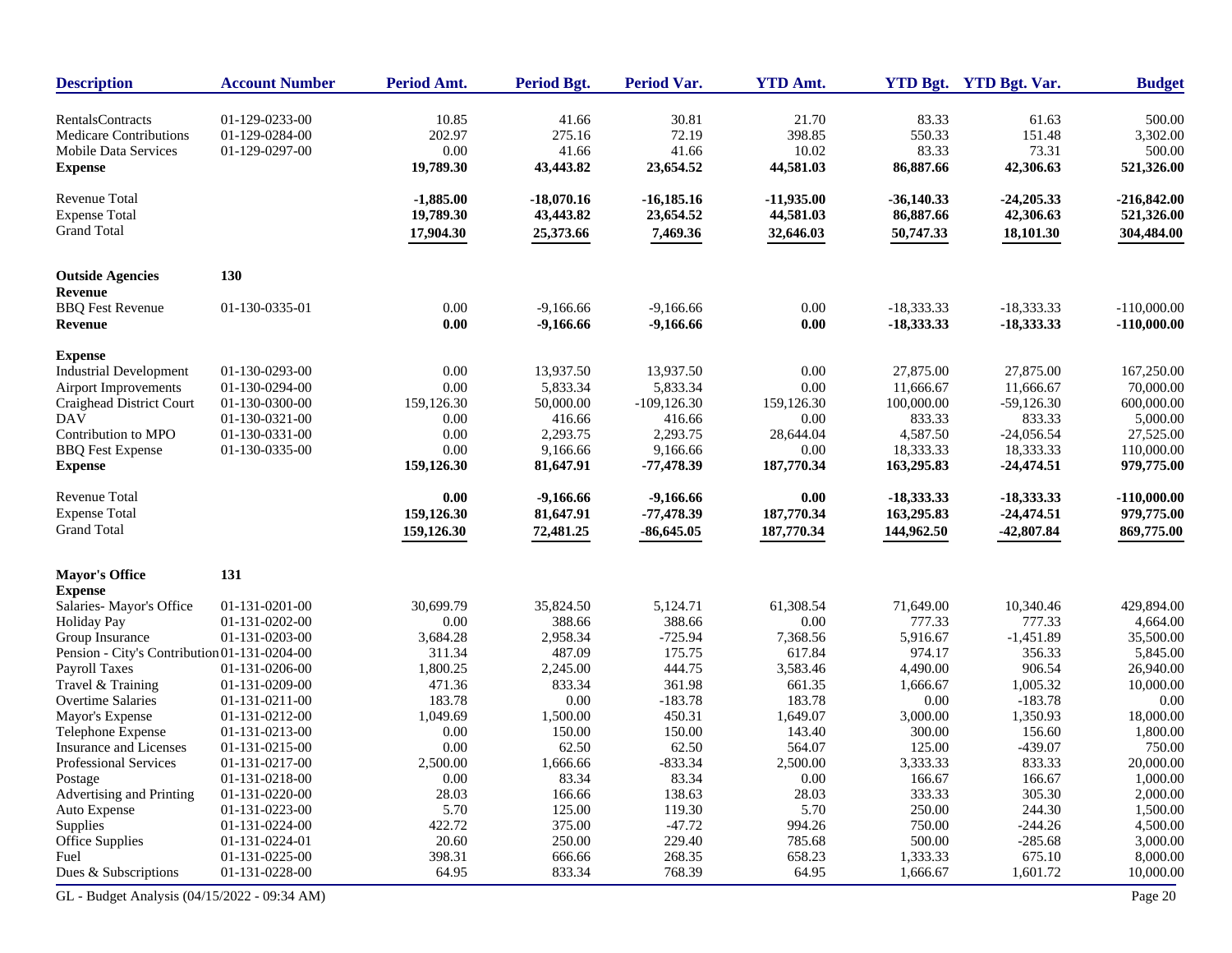| <b>Description</b>                           | <b>Account Number</b> | Period Amt.  | <b>Period Bgt.</b> | <b>Period Var.</b> | <b>YTD Amt.</b> |               | YTD Bgt. YTD Bgt. Var. | <b>Budget</b>   |
|----------------------------------------------|-----------------------|--------------|--------------------|--------------------|-----------------|---------------|------------------------|-----------------|
| Minor Equipment $&$<br>Furniture             | 01-131-0232-01        | 0.00         | 125.00             | 125.00             | 681.36          | 250.00        | $-431.36$              | 1,500.00        |
| <b>Rentals Contracts</b>                     | 01-131-0233-00        | 0.00         | 208.34             | 208.34             | 106.70          | 416.67        | 309.97                 | 2,500.00        |
| <b>Medicare Contributions</b>                | 01-131-0284-00        | 421.03       | 525.00             | 103.97             | 838.09          | 1,050.00      | 211.91                 | 6,300.00        |
| Computer Software                            | 01-131-0296-00        | 0.00         | 20.84              | 20.84              | 0.00            | 41.67         | 41.67                  | 250.00          |
| <b>Mobile Data Services</b>                  | 01-131-0297-00        | 0.00         | 41.66              | 41.66              | 0.00            | 83.33         | 83.33                  | 500.00          |
| <b>Expense</b>                               |                       | 42,061.83    | 49,536.93          | 7,475.10           | 82,743.07       | 99,073.84     | 16,330.77              | 594,443.00      |
| <b>Revenue Total</b>                         |                       | 0.00         | 0.00               | 0.00               | 0.00            | 0.00          | 0.00                   | 0.00            |
| <b>Expense Total</b>                         |                       | 42,061.83    | 49,536.93          | 7,475.10           | 82,743.07       | 99,073.84     | 16,330.77              | 594,443.00      |
| <b>Grand Total</b>                           |                       | 42,061.83    | 49,536.93          | 7,475.10           | 82,743.07       | 99,073.84     | 16,330.77              | 594,443.00      |
| Council                                      | 132                   |              |                    |                    |                 |               |                        |                 |
| <b>Expense</b>                               |                       |              |                    |                    |                 |               |                        |                 |
| Salaries- Council                            | 01-132-0201-00        | 9,800.40     | 9,996.50           | 196.10             | 19,600.80       | 19,993.00     | 392.20                 | 119,958.00      |
| Group Insurance                              | 01-132-0203-00        | 7,400.98     | 7,500.00           | 99.02              | 14,801.96       | 15,000.00     | 198.04                 | 90,000.00       |
| Payroll Taxes                                | 01-132-0206-00        | 390.48       | 619.75             | 229.27             | 780.96          | 1,239.50      | 458.54                 | 7,437.00        |
| Travel & Training                            | 01-132-0209-00        | $-185.00$    | 666.66             | 851.66             | $-185.00$       | 1,333.33      | 1,518.33               | 8,000.00        |
| Telephone Expense                            | 01-132-0213-00        | 0.00         | 83.34              | 83.34              | 75.90           | 166.67        | 90.77                  | 1,000.00        |
| Advertising and Printing                     | 01-132-0220-00        | 0.00         | 83.34              | 83.34              | 0.00            | 166.67        | 166.67                 | 1,000.00        |
| <b>Medicare Contributions</b>                | 01-132-0284-00        | 91.34        | 144.91             | 53.57              | 182.68          | 289.83        | 107.15                 | 1,739.00        |
| <b>Mobile Data Services</b>                  | 01-132-0297-00        | 0.00         | 108.34             | 108.34             | 97.04           | 216.67        | 119.63                 | 1,300.00        |
| <b>Expense</b>                               |                       | 17,498.20    | 19,202.84          | 1,704.64           | 35,354.34       | 38,405.67     | 3,051.33               | 230,434.00      |
| <b>Revenue Total</b>                         |                       | 0.00         | 0.00               | 0.00               | 0.00            | 0.00          | 0.00                   | 0.00            |
| <b>Expense Total</b>                         |                       | 17,498.20    | 19,202.84          | 1,704.64           | 35,354.34       | 38,405.67     | 3,051.33               | 230,434.00      |
| <b>Grand Total</b>                           |                       | 17,498.20    | 19,202.84          | 1,704.64           | 35,354.34       | 38,405.67     | 3,051.33               | 230,434.00      |
| Jail                                         | 133                   |              |                    |                    |                 |               |                        |                 |
| <b>Expense</b>                               |                       |              |                    |                    |                 |               |                        |                 |
| Professional Services                        | 01-133-0217-00        | 240.00       | 166.66             | $-73.34$           | 390.00          | 333.33        | $-56.67$               | 2,000.00        |
| Jail Fees                                    | 01-133-0229-00        | 207,092.38   | 227,925.75         | 20,833.37          | 414,184.76      | 455,851.50    | 41,666.74              | 2,735,109.00    |
| <b>Expense</b>                               |                       | 207,332.38   | 228,092.41         | 20,760.03          | 414,574.76      | 456,184.83    | 41,610.07              | 2,737,109.00    |
| <b>Revenue Total</b>                         |                       | 0.00         | 0.00               | 0.00               | 0.00            | 0.00          | 0.00                   | 0.00            |
| <b>Expense Total</b>                         |                       | 207,332.38   | 228,092.41         | 20,760.03          | 414,574.76      | 456,184.83    | 41,610.07              | 2,737,109.00    |
| <b>Grand Total</b>                           |                       | 207,332.38   | 228,092.41         | 20,760.03          | 414,574.76      | 456,184.83    | 41,610.07              | 2,737,109.00    |
| <b>General Admin</b>                         | 134                   |              |                    |                    |                 |               |                        |                 |
| Revenue                                      |                       |              |                    |                    |                 |               |                        |                 |
| Civil Court Costs                            | 01-134-0507-00        | $-20,854.64$ | $-18,750.00$       | 2,104.64           | $-41,176.69$    | $-37,500.00$  | 3,676.69               | $-225,000.00$   |
| Fines                                        | 01-134-0508-00        | $-55,712.62$ | $-79.166.66$       | $-23,454.04$       | $-105,450.12$   | $-158,333.33$ | $-52,883.21$           | $-950,000.00$   |
| <b>State Turnback Funds</b>                  | 01-134-0510-00        | $-75,785.70$ | $-72,141.83$       | 3,643.87           | $-229,981.12$   | $-217,668.06$ | 12,313.06              | $-1,097,774.00$ |
| City Property Tax                            | 01-134-0511-00        | 0.00         | 0.00               | 0.00               | 0.00            | 0.00          | 0.00                   | 0.00            |
| <b>Interest Earned</b>                       | 01-134-0515-00        | $-5,774.56$  | $-8,666.66$        | $-2,892.10$        | $-12,513.42$    | $-17,333.33$  | $-4,819.91$            | $-104,000.00$   |
| Miscellaneous Revenue                        | 01-134-0517-00        | $-250.00$    | 0.00               | 250.00             | $-1,250.00$     | 0.00          | 1,250.00               | 0.00            |
| GL - Budget Analysis (04/15/2022 - 09:34 AM) |                       |              |                    |                    |                 |               |                        | Page 21         |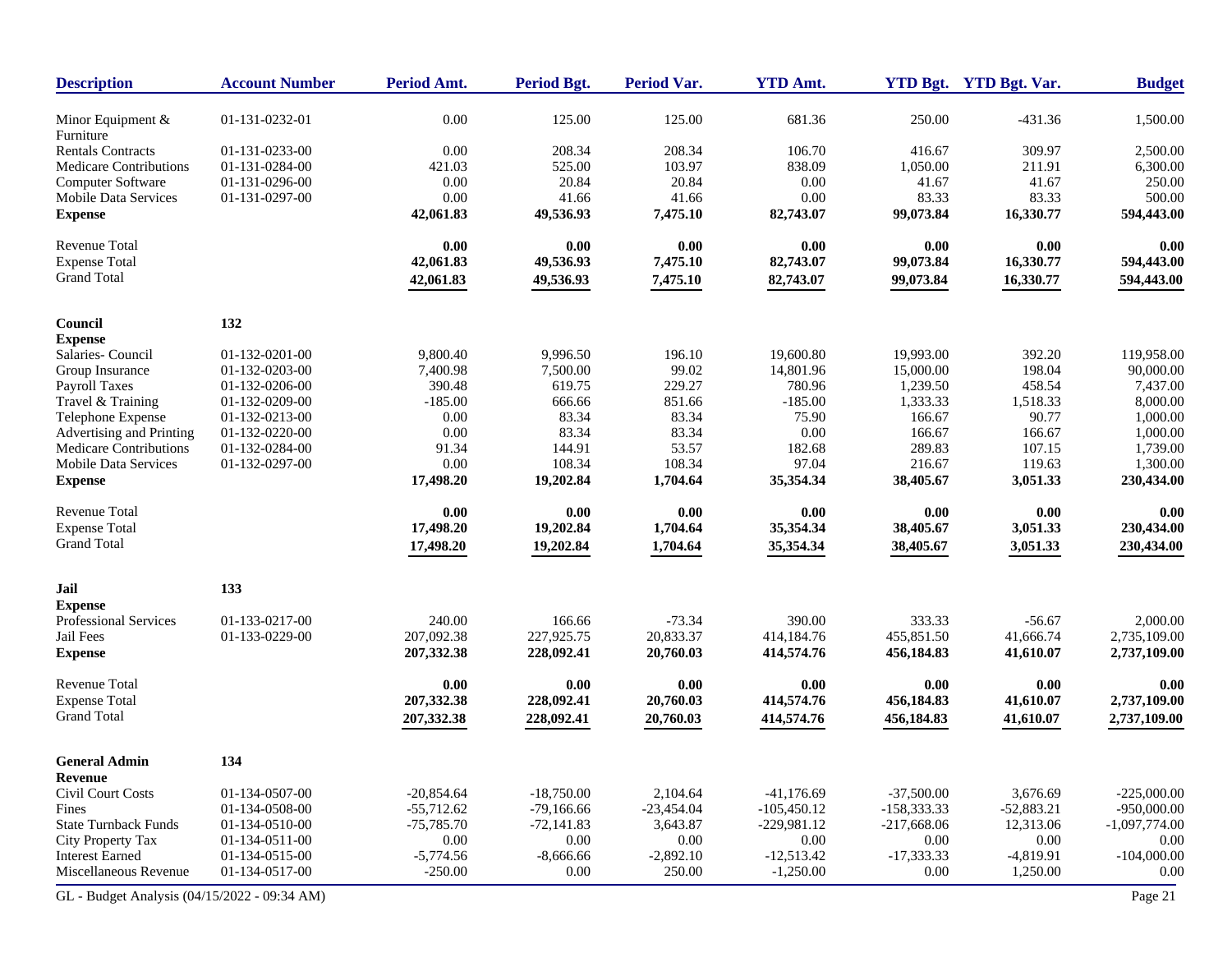| <b>Description</b>                           | <b>Account Number</b> | Period Amt.     | <b>Period Bgt.</b> | <b>Period Var.</b> | <b>YTD Amt.</b> |                 | YTD Bgt. YTD Bgt. Var. | <b>Budget</b>    |
|----------------------------------------------|-----------------------|-----------------|--------------------|--------------------|-----------------|-----------------|------------------------|------------------|
| Misc. Mun. Court Receipts                    | 01-134-0519-00        | $-225.00$       | $-583.34$          | $-358.34$          | $-482.50$       | $-1,166.67$     | $-684.17$              | $-7,000.00$      |
| Domestic Refuse                              | 01-134-0521-00        | $-264.74$       | $-333.34$          | $-68.60$           | $-533.82$       | $-666.67$       | $-132.85$              | $-4,000.00$      |
| Municipal Center Leases                      | 01-134-0524-00        | $-10,608.00$    | $-11,778.00$       | $-1,170.00$        | $-23,556.00$    | $-23,556.00$    | 0.00                   | $-141,336.00$    |
| <b>Tower Rentals</b>                         | 01-134-0528-00        | $-2,100.00$     | $-525.00$          | 1,575.00           | $-3,150.00$     | $-1,050.00$     | 2,100.00               | $-6,300.00$      |
| <b>County Sales Tax</b>                      | 01-134-0547-00        | $-1,937,110.43$ | $-1,770,860.83$    | 166,249.60         | -3,593,376.65   | $-3,257,035.26$ | 336, 341. 39           | $-18,473,077.00$ |
| City Sales Tax                               | 01-134-0549-00        | $-2,423,246.98$ | $-2,280,014.06$    | 143,232.92         | $-4,464,175.55$ | $-4,166,152.94$ | 298,022.61             | $-23,338,642.00$ |
| Craighead County Court<br>Rental             | 01-134-0552-00        | 0.00            | $-2,335.16$        | $-2,335.16$        | $-14,011.22$    | $-4,670.33$     | 9,340.89               | $-28,022.00$     |
| Franchise Tax Revenue                        | 01-134-0555-00        | $-333,741.52$   | $-125,000.00$      | 208,741.52         | $-446,335.85$   | $-250,000.00$   | 196,335.85             | $-1,500,000.00$  |
| Liab Ins Equip Act<br>27-22-101              | 01-134-0559-00        | $-9,753.74$     | $-9,166.66$        | 587.08             | $-16,650.82$    | $-18,333.33$    | $-1,682.51$            | $-110,000.00$    |
| Alcohol Beverage Tax                         | 01-134-0583-00        | $-47,754.97$    | $-45,404.34$       | 2,350.63           | $-104,511.23$   | $-90,808.67$    | 13,702.56              | $-544,852.00$    |
| District Court Jail                          | 01-134-0597-00        | $-9,529.08$     | $-7,977.91$        | 1,551.17           | $-18,413.73$    | $-15,955.83$    | 2,457.90               | $-95,735.00$     |
| Defrayment                                   |                       |                 |                    |                    |                 |                 |                        |                  |
| Revenue                                      |                       | -4,932,711.98   | -4,432,703.79      | 500,008.19         | $-9,075,568.72$ | $-8,260,230.42$ | 815,338.30             | $-46,625,738.00$ |
| <b>Expense</b>                               |                       |                 |                    |                    |                 |                 |                        |                  |
| <b>Bank Service Charge</b>                   | 01-134-0200-00        | 2,133.56        | 1,750.00           | $-383.56$          | 5,319.15        | 3,500.00        | $-1.819.15$            | 21,000.00        |
| Group Insurance                              | 01-134-0203-00        | 0.00            | 166.66             | 166.66             | 0.00            | 333.33          | 333.33                 | 2,000.00         |
| Telephone Expense                            | 01-134-0213-00        | 197.50          | 208.34             | 10.84              | 395.00          | 416.67          | 21.67                  | 2,500.00         |
| Insurance and Licenses                       | 01-134-0215-00        | 0.00            | 10,166.66          | 10,166.66          | 53,375.16       | 20,333.33       | $-33,041.83$           | 122,000.00       |
| <b>Earned Benefits Payout</b>                | 01-134-0216-00        | 0.00            | 6,250.00           | 6,250.00           | 0.00            | 12,500.00       | 12,500.00              | 75,000.00        |
| Professional Services                        | 01-134-0217-00        | 10,756.10       | 5,000.00           | $-5,756.10$        | 10,756.10       | 10,000.00       | $-756.10$              | 60,000.00        |
| <b>Mosquito Control Services</b>             | 01-134-0226-00        | 37,833.33       | 37,833.34          | $0.01\,$           | 75,666.66       | 75,666.67       | $0.01\,$               | 454,000.00       |
| Dues & Subscriptions                         | 01-134-0228-00        | 103,760.32      | 8,646.75           | $-95,113.57$       | 103,760.32      | 17,293.50       | $-86,466.82$           | 103,761.00       |
| UnemploymentWkms.Comp.01-134-0279-00         |                       | 0.00            | 3,020.84           | 3,020.84           | 29,953.96       | 6,041.67        | $-23,912.29$           | 36,250.00        |
| <b>Elected Retirement</b>                    | 01-134-0295-00        | 8,604.79        | 8,604.84           | 0.05               | 17,209.58       | 17,209.67       | 0.09                   | 103,258.00       |
| <b>Tornado Sirens Annual</b><br>Maint.       | 01-134-0322-00        | 17,531.43       | 1,583.34           | $-15,948.09$       | 17,752.77       | 3,166.67        | $-14,586.10$           | 19,000.00        |
| <b>Expense</b>                               |                       | 180,817.03      | 83,230.77          | $-97,586.26$       | 314,188.70      | 166,461.51      | $-147,727.19$          | 998,769.00       |
| <b>Revenue Total</b>                         |                       | -4,932,711.98   | -4,432,703.79      | 500,008.19         | $-9,075,568.72$ | $-8,260,230.42$ | 815,338.30             | $-46,625,738.00$ |
| <b>Expense Total</b>                         |                       | 180,817.03      | 83,230.77          | $-97,586.26$       | 314,188.70      | 166,461.51      | $-147,727.19$          | 998,769.00       |
| <b>Grand Total</b>                           |                       | -4,751,894.95   | -4,349,473.02      | 402,421.93         | $-8,761,380.02$ | $-8,093,768.91$ | 667,611.11             | -45,626,969.00   |
| Parks - Miracle League                       | 135                   |                 |                    |                    |                 |                 |                        |                  |
| Revenue                                      |                       |                 |                    |                    |                 |                 |                        |                  |
| ML-Youth League<br>Concessions               | 01-135-0619-00        | 0.00            | $-83.34$           | $-83.34$           | 0.00            | $-166.67$       | $-166.67$              | $-1,000.00$      |
| ML-Sponsorships                              | 01-135-0640-00        | 0.00            | $-583.34$          | $-583.34$          | 0.00            | $-1.166.67$     | $-1.166.67$            | $-7,000.00$      |
| <b>ML-League Entry Fees</b>                  | 01-135-0641-00        | $-50.00$        | $-125.00$          | $-75.00$           | $-50.00$        | $-250.00$       | $-200.00$              | $-1,500.00$      |
| ${\bf Revenue}$                              |                       | $-50.00$        | $-791.68$          | $-741.68$          | $-50.00$        | $-1,583.34$     | $-1,533.34$            | $-9,500.00$      |
| <b>Expense</b>                               |                       |                 |                    |                    |                 |                 |                        |                  |
| <b>Payroll Taxes</b>                         | 01-135-0206-00        | 258.86          | 180.84             | $-78.02$           | 476.73          | 361.67          | $-115.06$              | 2,170.00         |
| Travel & Training                            | 01-135-0209-00        | 0.00            | 41.66              | 41.66              | $0.00\,$        | 83.33           | 83.33                  | 500.00           |
| Part-Time Salaries                           | 01-135-0210-00        | 4,174.99        | 2,916.66           | $-1,258.33$        | 7,689.11        | 5,833.33        | $-1,855.78$            | 35,000.00        |
| <b>Overtime Salaries</b>                     | 01-135-0211-00        | 0.00            | 12.50              | 12.50              | $0.00\,$        | 25.00           | 25.00                  | 150.00           |
| GL - Budget Analysis (04/15/2022 - 09:34 AM) |                       |                 |                    |                    |                 |                 |                        | Page 22          |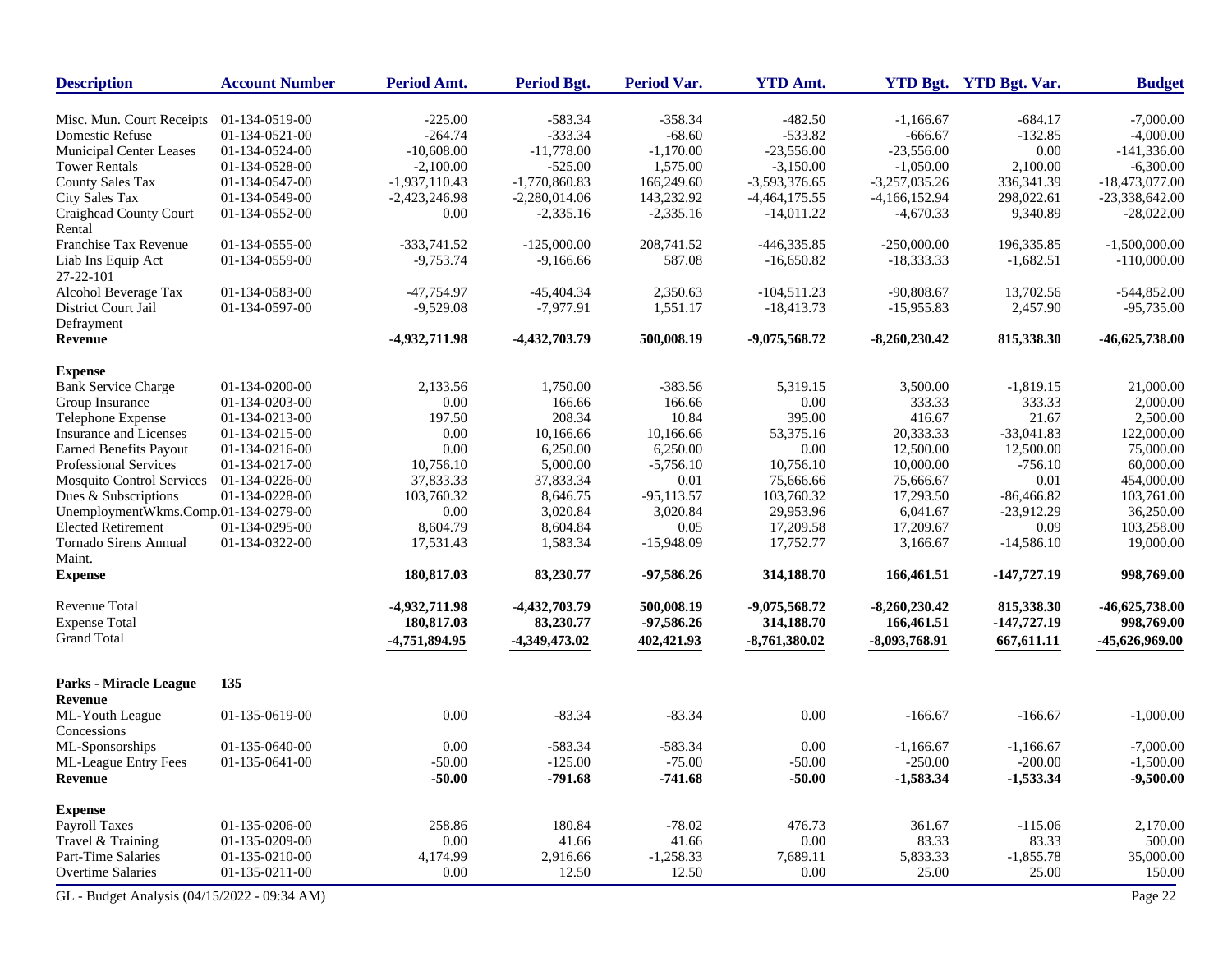| <b>Description</b>                           | <b>Account Number</b> | Period Amt. | <b>Period Bgt.</b> | <b>Period Var.</b> | <b>YTD Amt.</b> |             | YTD Bgt. YTD Bgt. Var. | <b>Budget</b> |
|----------------------------------------------|-----------------------|-------------|--------------------|--------------------|-----------------|-------------|------------------------|---------------|
| Insurance and Licenses                       | 01-135-0215-00        | 0.00        | 166.66             | 166.66             | 1,944.57        | 333.33      | $-1,611.24$            | 2,000.00      |
| Advertising and Printing                     | 01-135-0220-00        | 0.00        | 83.34              | 83.34              | $0.00\,$        | 166.67      | 166.67                 | 1,000.00      |
| Maintenance Bldg & Grns.                     | 01-135-0221-00        | 0.00        | 416.66             | 416.66             | 57.51           | 833.33      | 775.82                 | 5,000.00      |
| <b>Equipment Maintenance</b>                 | 01-135-0222-00        | 0.00        | 83.34              | 83.34              | 0.00            | 166.67      | 166.67                 | 1,000.00      |
| Supplies                                     | 01-135-0224-00        | 0.00        | 666.66             | 666.66             | $0.00\,$        | 1,333.33    | 1,333.33               | 8,000.00      |
| Office Supplies                              | 01-135-0224-01        | 0.00        | 20.84              | 20.84              | 0.00            | 41.67       | 41.67                  | 250.00        |
| Dues & Subscriptions                         | 01-135-0228-00        | 0.00        | 83.34              | 83.34              | 0.00            | 166.67      | 166.67                 | 1,000.00      |
| Concessions- Cost of Goods 01-135-0280-00    |                       | 0.00        | 250.00             | 250.00             | 0.00            | 500.00      | 500.00                 | 3,000.00      |
| <b>Medicare Contributions</b>                | 01-135-0284-00        | 60.54       | 42.25              | $-18.29$           | 111.49          | 84.50       | $-26.99$               | 507.00        |
| <b>Expense</b>                               |                       | 4,494.39    | 4,964.75           | 470.36             | 10,279.41       | 9,929.50    | $-349.91$              | 59,577.00     |
| Revenue Total                                |                       | $-50.00$    | $-791.68$          | $-741.68$          | $-50.00$        | $-1,583.34$ | $-1,533.34$            | $-9,500.00$   |
| <b>Expense Total</b>                         |                       | 4,494.39    | 4,964.75           | 470.36             | 10,279.41       | 9,929.50    | $-349.91$              | 59,577.00     |
| <b>Grand Total</b>                           |                       | 4,444.39    | 4,173.07           | $-271.32$          | 10,229.41       | 8,346.16    | $-1,883.25$            | 50,077.00     |
|                                              |                       |             |                    |                    |                 |             |                        |               |
| <b>Parks - Community</b>                     | 136                   |             |                    |                    |                 |             |                        |               |
| <b>Centers</b>                               |                       |             |                    |                    |                 |             |                        |               |
| <b>Revenue</b>                               |                       |             |                    |                    |                 |             |                        |               |
| Miscellaneous Revenue                        | 01-136-0517-00        | $-591.95$   | 0.00               | 591.95             | $-591.95$       | 0.00        | 591.95                 | 0.00          |
| E.B. Watson Center Revenue01-136-0621-00     |                       | $-600.00$   | $-500.00$          | 100.00             | $-1,360.00$     | $-1,000.00$ | 360.00                 | $-6,000.00$   |
| Earl Bell Center Revenue                     | 01-136-0622-00        | $-20.00$    | $-666.66$          | $-646.66$          | $-570.00$       | $-1,333.33$ | $-763.33$              | $-8,000.00$   |
| Allen Park Revenue                           | 01-136-0625-00        | $-230.00$   | $-916.66$          | $-686.66$          | $-130.00$       | $-1,833.33$ | $-1,703.33$            | $-11,000.00$  |
| Parker Park Revenue                          | 01-136-0626-00        | $-620.00$   | $-930.59$          | $-310.59$          | $-1,740.00$     | $-1,861.17$ | $-121.17$              | $-11,167.00$  |
| <b>Tennis Court Fees</b>                     | 01-136-0628-00        | 0.00        | $-41.66$           | $-41.66$           | 0.00            | $-83.33$    | $-83.33$               | $-500.00$     |
| <b>Contract Instructor Fees</b>              | 01-136-0630-00        | $-80.00$    | $-166.66$          | $-86.66$           | $-175.00$       | $-333.33$   | $-158.33$              | $-2,000.00$   |
| Revenue                                      |                       | $-2,141.95$ | $-3,222.23$        | $-1,080.28$        | $-4,566.95$     | $-6,444.49$ | $-1,877.54$            | $-38,667.00$  |
| <b>Expense</b>                               |                       |             |                    |                    |                 |             |                        |               |
| Salaries-Community<br>Centers                | 01-136-0201-00        | 3,741.14    | 3,795.59           | 54.45              | 7,078.27        | 7,591.17    | 512.90                 | 45,547.00     |
| <b>Holiday Pay</b>                           | 01-136-0202-00        | 0.00        | 58.41              | 58.41              | 0.00            | 116.83      | 116.83                 | 701.00        |
| Group Insurance                              | 01-136-0203-00        | 402.54      | 416.66             | 14.12              | 805.08          | 833.33      | 28.25                  | 5,000.00      |
| Pension - City's Contribution 01-136-0204-00 |                       | 187.06      | 166.66             | $-20.40$           | 428.92          | 333.33      | $-95.59$               | 2,000.00      |
| Payroll Taxes                                | 01-136-0206-00        | 925.97      | 977.75             | 51.78              | 1,953.83        | 1,955.50    | 1.67                   | 11,733.00     |
| Uniforms                                     | 01-136-0207-00        | 18.12       | 166.66             | 148.54             | 40.77           | 333.33      | 292.56                 | 2,000.00      |
| Part-Time Salaries                           | 01-136-0210-00        | 11,393.25   | 11,666.66          | 273.41             | 23,333.00       | 23,333.33   | 0.33                   | 140,000.00    |
| <b>Overtime Salaries</b>                     | 01-136-0211-00        | 0.00        | 125.00             | 125.00             | 0.00            | 250.00      | 250.00                 | 1,500.00      |
| Insurance and Licenses                       | 01-136-0215-00        | 0.00        | 125.00             | 125.00             | 0.00            | 250.00      | 250.00                 | 1,500.00      |
| Professional Services                        | 01-136-0217-00        | 0.00        | 16.66              | 16.66              | 0.00            | 33.33       | 33.33                  | 200.00        |
| Maintenance Bldg & Grns.                     | 01-136-0221-00        | 48.17       | 1,250.00           | 1,201.83           | 48.17           | 2,500.00    | 2,451.83               | 15,000.00     |
| <b>Equipment Maintenance</b>                 | 01-136-0222-00        | 0.00        | 125.00             | 125.00             | 0.00            | 250.00      | 250.00                 | 1,500.00      |
| Auto Expense                                 | 01-136-0223-00        | 191.99      | 83.34              | $-108.65$          | 790.57          | 166.67      | $-623.90$              | 1,000.00      |
| Supplies                                     | 01-136-0224-00        | 1,795.32    | 2,916.66           | 1,121.34           | 5,128.53        | 5,833.33    | 704.80                 | 35,000.00     |
| Office Supplies                              | 01-136-0224-01        | 492.82      | 125.00             | $-367.82$          | 512.34          | 250.00      | $-262.34$              | 1,500.00      |
| <b>Fixed Assets</b>                          | 01-136-0232-00        | 0.00        | 1,666.66           | 1,666.66           | 0.00            | 3,333.33    | 3,333.33               | 20,000.00     |
| Minor Equipment &                            | 01-136-0232-01        | 0.00        | 733.34             | 733.34             | 1,041.25        | 1,466.67    | 425.42                 | 8,800.00      |
| Furniture                                    |                       |             |                    |                    |                 |             |                        |               |
| Medicare Contributions                       | 01-136-0284-00        | 216.57      | 222.25             | 5.68               | 456.96          | 444.50      | $-12.46$               | 2,667.00      |
| GL - Budget Analysis (04/15/2022 - 09:34 AM) |                       |             |                    |                    |                 |             |                        | Page 23       |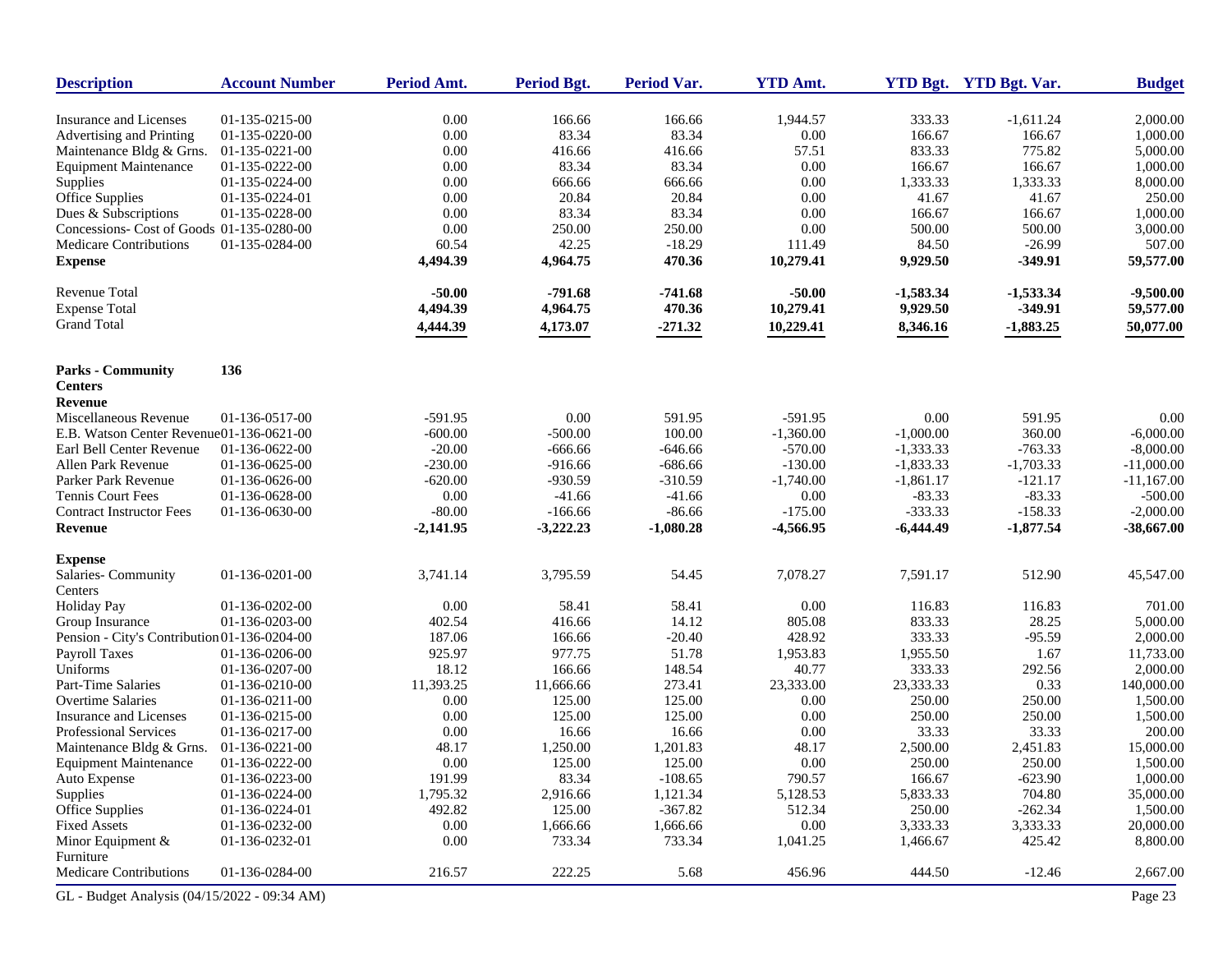| <b>Description</b>                                                 | <b>Account Number</b> | Period Amt.                           | <b>Period Bgt.</b>                    | <b>Period Var.</b>                  | <b>YTD Amt.</b>                     |                                       | YTD Bgt. YTD Bgt. Var.              | <b>Budget</b>                            |
|--------------------------------------------------------------------|-----------------------|---------------------------------------|---------------------------------------|-------------------------------------|-------------------------------------|---------------------------------------|-------------------------------------|------------------------------------------|
| Longevity Pay<br><b>Expense</b>                                    | 01-136-0285-00        | 0.00<br>19,412.95                     | 125.00<br>24,762.30                   | 125.00<br>5,349.35                  | 1.500.00<br>43,117.69               | 250.00<br>49,524.65                   | $-1,250.00$<br>6,406.96             | 1,500.00<br>297,148.00                   |
| <b>Revenue Total</b><br><b>Expense Total</b><br><b>Grand Total</b> |                       | $-2,141.95$<br>19,412.95<br>17,271.00 | $-3,222.23$<br>24,762.30<br>21,540.07 | $-1,080.28$<br>5,349.35<br>4,269.07 | -4,566.95<br>43,117.69<br>38,550.74 | $-6,444.49$<br>49,524.65<br>43,080.16 | $-1,877.54$<br>6,406.96<br>4,529.42 | $-38,667.00$<br>297,148.00<br>258,481.00 |
| <b>Parks - Shooting Complex 137</b>                                |                       |                                       |                                       |                                     |                                     |                                       |                                     |                                          |
| Revenue                                                            |                       |                                       |                                       |                                     |                                     |                                       |                                     |                                          |
| SR-Concessions                                                     | 01-137-0619-00        | 0.00                                  | $-1,666.66$                           | $-1,666.66$                         | 0.00                                | $-3,333.33$                           | $-3,333.33$                         | $-20,000,00$                             |
| SR-Sponsorship                                                     | 01-137-0640-00        | 0.00                                  | $-5,000.00$                           | $-5,000.00$                         | 0.00                                | $-10,000.00$                          | $-10,000.00$                        | $-60,000.00$                             |
| SR-Membership Fees                                                 | 01-137-0641-00        | $-3,200.00$                           | $-11,666.66$                          | $-8,466.66$                         | $-5,600.00$                         | $-23,333.33$                          | $-17,733.33$                        | $-140,000.00$                            |
| <b>SR-</b> Merchandise Fees<br><b>Revenue</b>                      | 01-137-0641-01        | $-3,730.00$<br>$-6,930.00$            | $-3,333.34$<br>-21,666.66             | 396.66<br>-14,736.66                | $-6,513.00$<br>$-12,113.00$         | $-6,666.67$<br>-43,333.33             | $-153.67$<br>$-31,220.33$           | $-40,000.00$<br>$-260,000.00$            |
| <b>Expense</b>                                                     |                       |                                       |                                       |                                     |                                     |                                       |                                     |                                          |
| Salaries-Shooting Complex 01-137-0201-00                           |                       | 2,832.30                              | 8,565.84                              | 5,733.54                            | 4,248.45                            | 17,131.67                             | 12,883.22                           | 102,790.00                               |
| <b>Holiday Pay</b>                                                 | 01-137-0202-00        | $0.00\,$                              | 131.84                                | 131.84                              | 0.00                                | 263.67                                | 263.67                              | 1,582.00                                 |
| Group Insurance                                                    | 01-137-0203-00        | 397.74                                | 2,000.00                              | 1,602.26                            | 795.48                              | 4,000.00                              | 3,204.52                            | 24,000.00                                |
| Pension - City's Contribution 01-137-0204-00                       |                       | 0.00                                  | 433.34                                | 433.34                              | 0.00                                | 866.67                                | 866.67                              | 5,200.00                                 |
| Payroll Taxes                                                      | 01-137-0206-00        | 904.54                                | 1,094.66                              | 190.12                              | 1,625.35                            | 2,189.33                              | 563.98                              | 13,136.00                                |
| Uniforms                                                           | 01-137-0207-00        | 125.81                                | 208.34                                | 82.53                               | 125.81                              | 416.67                                | 290.86                              | 2,500.00                                 |
| Travel & Training                                                  | 01-137-0209-00        | 0.00                                  | 208.34                                | 208.34                              | 0.00                                | 416.67                                | 416.67                              | 2,500.00                                 |
| Part-Time Salaries                                                 | 01-137-0210-00        | 11,919.53                             | 8,333.34                              | $-3,586.19$                         | 22,292.08                           | 16,666.67                             | $-5,625.41$                         | 100,000.00                               |
| <b>Overtime Salaries</b>                                           | 01-137-0211-00        | 0.00                                  | 625.00                                | 625.00                              | 0.00                                | 1,250.00                              | 1,250.00                            | 7,500.00                                 |
| Telephone Expense                                                  | 01-137-0213-00        | 0.00                                  | 95.00                                 | 95.00                               | 36.60                               | 190.00                                | 153.40                              | 1,140.00                                 |
| Insurance and Licenses                                             | 01-137-0215-00        | 0.00                                  | 0.00                                  | 0.00                                | 4,620.00                            | 0.00                                  | $-4,620.00$                         | 0.00                                     |
| Professional Services                                              | 01-137-0217-00        | 0.00                                  | 41.66                                 | 41.66                               | 0.00                                | 83.33                                 | 83.33                               | 500.00                                   |
| Postage                                                            | 01-137-0218-00        | 58.00                                 | 20.84                                 | $-37.16$                            | 58.00                               | 41.67                                 | $-16.33$                            | 250.00                                   |
| Advertising and Printing                                           | 01-137-0220-00        | 0.00                                  | 208.34                                | 208.34                              | 74.75                               | 416.67                                | 341.92                              | 2,500.00                                 |
| Maintenance Bldg & Grns.                                           | 01-137-0221-00        | 759.52                                | 4,166.66                              | 3,407.14                            | 759.52                              | 8,333.33                              | 7,573.81                            | 50,000.00                                |
| <b>Equipment Maintenance</b>                                       | 01-137-0222-00        | 0.00                                  | 500.00                                | 500.00                              | 0.00                                | 1,000.00                              | 1,000.00                            | 6,000.00                                 |
| Auto Expense                                                       | 01-137-0223-00        | 0.00                                  | 208.34                                | 208.34                              | 0.00                                | 416.67                                | 416.67                              | 2,500.00                                 |
| Supplies                                                           | 01-137-0224-00        | 2,782.30                              | 10,833.34                             | 8,051.04                            | 6,093.58                            | 21,666.67                             | 15,573.09                           | 130,000.00                               |
| Office Supplies                                                    | 01-137-0224-01        | 0.00                                  | 125.00                                | 125.00                              | 770.69                              | 250.00                                | $-520.69$                           | 1,500.00                                 |
| Fuel                                                               | 01-137-0225-00        | 248.71                                | 500.00                                | 251.29                              | 248.71                              | 1,000.00                              | 751.29                              | 6,000.00                                 |
| Dues & Subscriptions                                               | 01-137-0228-00        | 0.00                                  | 208.34                                | 208.34                              | 0.00                                | 416.67                                | 416.67                              | 2,500.00                                 |
| <b>Fixed Assets</b>                                                | 01-137-0232-00        | 0.00                                  | 19,416.66                             | 19,416.66                           | 0.00                                | 38,833.33                             | 38,833.33                           | 233,000.00                               |
| Minor Equipment $\&$<br>Furniture                                  | 01-137-0232-01        | 0.00                                  | 833.34                                | 833.34                              | 0.00                                | 1,666.67                              | 1,666.67                            | 10,000.00                                |
| <b>RentalsContracts</b>                                            | 01-137-0233-00        | 542.50                                | 416.66                                | $-125.84$                           | 1,229.77                            | 833.33                                | $-396.44$                           | 5,000.00                                 |
| <b>Medicare Contributions</b>                                      | 01-137-0284-00        | 211.56                                | 256.00                                | 44.44                               | 380.14                              | 512.00                                | 131.86                              | 3,072.00                                 |
| <b>Mobile Data Services</b>                                        | 01-137-0297-00        | 0.00                                  | 150.00                                | 150.00                              | $0.00\,$                            | 300.00                                | 300.00                              | 1,800.00                                 |
| <b>Expense</b>                                                     |                       | 20,782.51                             | 59,580.88                             | 38,798.37                           | 43,358.93                           | 119,161.69                            | 75,802.76                           | 714,970.00                               |
| Revenue Total                                                      |                       | $-6,930.00$                           | $-21,666.66$                          | -14,736.66                          | $-12,113.00$                        | -43,333.33                            | $-31,220.33$                        | -260,000.00                              |
| <b>Expense Total</b>                                               |                       | 20,782.51                             | 59,580.88                             | 38,798.37                           | 43,358.93                           | 119,161.69                            | 75,802.76                           | 714,970.00                               |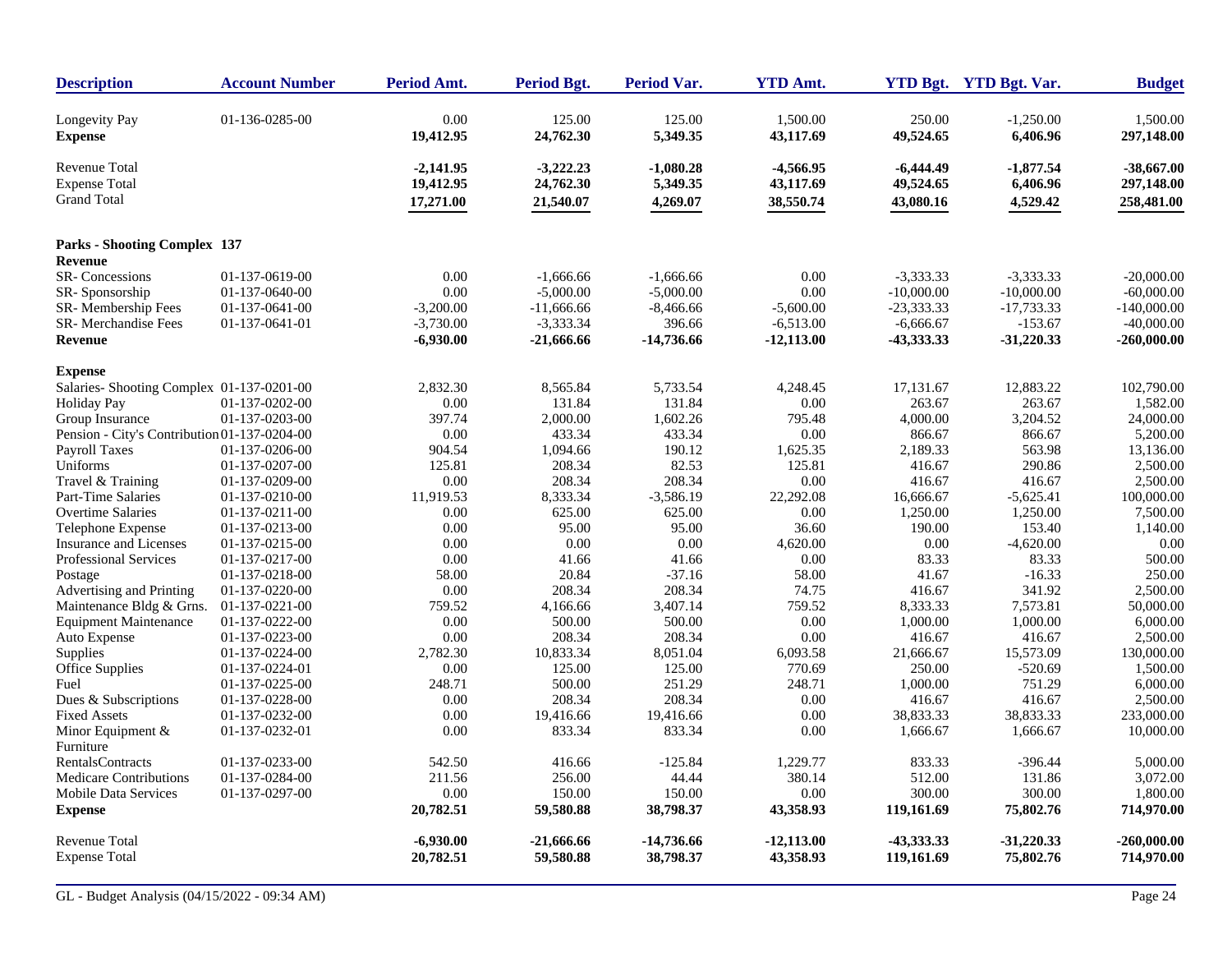| <b>Description</b>                               | <b>Account Number</b> | Period Amt. | <b>Period Bgt.</b> | <b>Period Var.</b> | <b>YTD Amt.</b> |              | YTD Bgt. YTD Bgt. Var. | <b>Budget</b> |
|--------------------------------------------------|-----------------------|-------------|--------------------|--------------------|-----------------|--------------|------------------------|---------------|
| <b>Grand Total</b>                               |                       | 13,852.51   | 37,914.22          | 24,061.71          | 31,245.93       | 75,828.36    | 44,582.43              | 454,970.00    |
| Parks - Jonesboro Pool                           | 138                   |             |                    |                    |                 |              |                        |               |
| <b>Center</b>                                    |                       |             |                    |                    |                 |              |                        |               |
| Revenue                                          |                       |             |                    |                    |                 |              |                        |               |
| <b>JPC</b> Concessions                           | 01-138-0619-00        | 0.00        | $-1,476.75$        | $-1,476.75$        | 0.00            | $-2,953.50$  | $-2,953.50$            | $-17,721.00$  |
| <b>JPC</b> Admissions                            | 01-138-0646-00        | 0.00        | $-3,154.91$        | $-3,154.91$        | 0.00            | $-6,309.83$  | $-6,309.83$            | $-37,859.00$  |
| <b>JPC</b> Rentals                               | 01-138-0648-00        | $-2,000.00$ | $-1,707.59$        | 292.41             | $-2,000.00$     | $-3,415.17$  | $-1,415.17$            | $-20,491.00$  |
| Revenue                                          |                       | $-2,000.00$ | $-6,339.25$        | $-4,339.25$        | $-2,000.00$     | $-12,678.50$ | $-10,678.50$           | $-76,071.00$  |
| <b>Expense</b>                                   |                       |             |                    |                    |                 |              |                        |               |
| <b>Payroll Taxes</b>                             | 01-138-0206-00        | 38.95       | 421.09             | 382.14             | 93.95           | 842.17       | 748.22                 | 5,053.00      |
| Uniforms                                         | 01-138-0207-00        | $0.00\,$    | 166.66             | 166.66             | 0.00            | 333.33       | 333.33                 | 2,000.00      |
| Travel & Training                                | 01-138-0209-00        | 0.00        | 41.66              | 41.66              | 0.00            | 83.33        | 83.33                  | 500.00        |
| Part-Time Salaries                               | 01-138-0210-00        | 628.25      | 6,666.66           | 6,038.41           | 1,515.25        | 13,333.33    | 11,818.08              | 80,000.00     |
| <b>Overtime Salaries</b>                         | 01-138-0211-00        | 0.00        | 125.00             | 125.00             | 0.00            | 250.00       | 250.00                 | 1,500.00      |
| Insurance and Licenses                           | 01-138-0215-00        | 0.00        | 8.34               | 8.34               | 0.00            | 16.67        | 16.67                  | 100.00        |
| Maintenance Bldg & Grns.                         | 01-138-0221-00        | 0.00        | 2,916.66           | 2,916.66           | 4,996.43        | 5,833.33     | 836.90                 | 35,000.00     |
| <b>Equipment Maintenance</b>                     | 01-138-0222-00        | 0.00        | 208.34             | 208.34             | 0.00            | 416.67       | 416.67                 | 2,500.00      |
| Supplies                                         | 01-138-0224-00        | 234.69      | 2,500.00           | 2,265.31           | 234.69          | 5,000.00     | 4,765.31               | 30,000.00     |
| Office Supplies                                  | 01-138-0224-01        | 0.00        | 12.50              | 12.50              | 0.00            | 25.00        | 25.00                  | 150.00        |
| Fuel                                             | 01-138-0225-00        | 0.00        | 83.34              | 83.34              | 0.00            | 166.67       | 166.67                 | 1,000.00      |
| Dues & Subscriptions                             | 01-138-0228-00        | 0.00        | 20.84              | 20.84              | 0.00            | 41.67        | 41.67                  | 250.00        |
| <b>Fixed Assets</b>                              | 01-138-0232-00        | 0.00        | 750.00             | 750.00             | 0.00            | 1,500.00     | 1,500.00               | 9,000.00      |
| Minor Equipment &<br>Furniture                   | 01-138-0232-01        | 0.00        | 265.00             | 265.00             | 0.00            | 530.00       | 530.00                 | 3,180.00      |
| <b>RentalsContracts</b>                          | 01-138-0233-00        | 0.00        | 62.50              | 62.50              | 0.00            | 125.00       | 125.00                 | 750.00        |
| Concessions-Cost of Goods 01-138-0280-00<br>Sold |                       | 0.00        | 1,500.00           | 1,500.00           | 0.00            | 3,000.00     | 3,000.00               | 18,000.00     |
| <b>Medicare Contributions</b>                    | 01-138-0284-00        | 9.11        | 98.50              | 89.39              | 21.97           | 197.00       | 175.03                 | 1,182.00      |
| <b>Expense</b>                                   |                       | 911.00      | 15,847.09          | 14,936.09          | 6,862.29        | 31,694.17    | 24,831.88              | 190,165.00    |
| <b>Revenue Total</b>                             |                       | $-2,000.00$ | $-6,339.25$        | $-4,339.25$        | $-2,000.00$     | $-12,678.50$ | $-10,678.50$           | $-76,071.00$  |
| <b>Expense Total</b>                             |                       | 911.00      | 15,847.09          | 14,936.09          | 6,862.29        | 31,694.17    | 24,831.88              | 190,165.00    |
| <b>Grand Total</b>                               |                       | $-1,089.00$ | 9,507.84           | 10,596.84          | 4,862.29        | 19,015.67    | 14,153.38              | 114,094.00    |
|                                                  |                       |             |                    |                    |                 |              |                        |               |
| <b>Parks - Sports Programs</b>                   | 139                   |             |                    |                    |                 |              |                        |               |
| <b>Expense</b>                                   |                       |             |                    |                    |                 |              |                        |               |
| Salaries- Sports Programs                        | 01-139-0201-00        | 9,275.80    | 10,023.75          | 747.95             | 18,551.60       | 20,047.50    | 1,495.90               | 120,285.00    |
| <b>Holiday Pay</b>                               | 01-139-0202-00        | 0.00        | 158.16             | 158.16             | 0.00            | 316.33       | 316.33                 | 1,898.00      |
| Group Insurance                                  | 01-139-0203-00        | 2,046.02    | 2,500.00           | 453.98             | 4,092.04        | 5,000.00     | 907.96                 | 30,000.00     |
| Pension - City's Contribution 01-139-0204-00     |                       | 463.80      | 495.84             | 32.04              | 927.60          | 991.67       | 64.07                  | 5,950.00      |
| <b>Payroll Taxes</b>                             | 01-139-0206-00        | 897.25      | 1,054.91           | 157.66             | 1,759.20        | 2,109.83     | 350.63                 | 12,659.00     |
| Uniforms                                         | 01-139-0207-00        | 0.00        | 41.66              | 41.66              | 0.00            | 83.33        | 83.33                  | 500.00        |
| Travel & Training                                | 01-139-0209-00        | 0.00        | 20.84              | 20.84              | 0.00            | 41.67        | 41.67                  | 250.00        |
| Part-Time Salaries                               | 01-139-0210-00        | 6,314.00    | 6,666.66           | 352.66             | 11,877.25       | 13,333.33    | 1,456.08               | 80,000.00     |
| <b>Overtime Salaries</b>                         | 01-139-0211-00        | 0.00        | 166.66             | 166.66             | 181.50          | 333.33       | 151.83                 | 2,000.00      |
| GL - Budget Analysis (04/15/2022 - 09:34 AM)     |                       |             |                    |                    |                 |              |                        | Page 25       |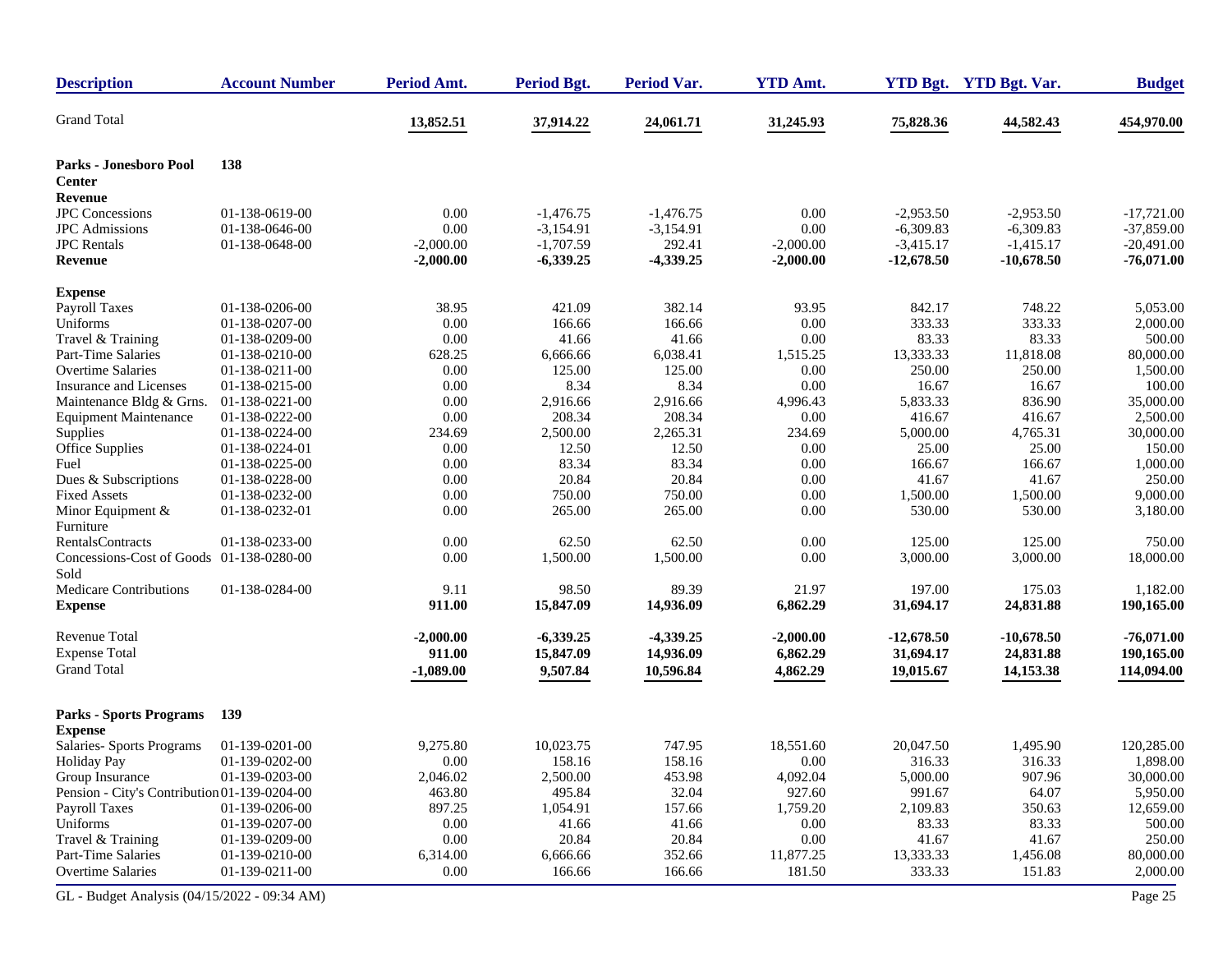| <b>Description</b>                           | <b>Account Number</b> | <b>Period Amt.</b> | <b>Period Bgt.</b> | <b>Period Var.</b> | <b>YTD Amt.</b> |           | YTD Bgt. YTD Bgt. Var. | <b>Budget</b> |
|----------------------------------------------|-----------------------|--------------------|--------------------|--------------------|-----------------|-----------|------------------------|---------------|
| Telephone Expense                            | 01-139-0213-00        | 0.00               | 145.84             | 145.84             | 118.15          | 291.67    | 173.52                 | 1,750.00      |
| Postage                                      | 01-139-0218-00        | 0.00               | 20.84              | 20.84              | 0.00            | 41.67     | 41.67                  | 250.00        |
| Advertising and Printing                     | 01-139-0220-00        | 0.00               | 125.00             | 125.00             | 0.00            | 250.00    | 250.00                 | 1,500.00      |
| Maintenance Bldg & Grns.                     | 01-139-0221-00        | 0.00               | 125.00             | 125.00             | 0.00            | 250.00    | 250.00                 | 1,500.00      |
| <b>Equipment Maintenance</b>                 | 01-139-0222-00        | 0.00               | 125.00             | 125.00             | 0.00            | 250.00    | 250.00                 | 1,500.00      |
| Auto Expense                                 | 01-139-0223-00        | 0.00               | 208.34             | 208.34             | 97.49           | 416.67    | 319.18                 | 2,500.00      |
| Supplies                                     | 01-139-0224-00        | 1,078.42           | 1,333.34           | 254.92             | 1,156.54        | 2,666.67  | 1,510.13               | 16,000.00     |
| <b>Office Supplies</b>                       | 01-139-0224-01        | 0.00               | 62.50              | 62.50              | 0.00            | 125.00    | 125.00                 | 750.00        |
| Fuel                                         | 01-139-0225-00        | 927.49             | 500.00             | $-427.49$          | 1,387.63        | 1,000.00  | $-387.63$              | 6,000.00      |
| Minor Equipment &                            | 01-139-0232-01        | 0.00               | 41.66              | 41.66              | 0.00            | 83.33     | 83.33                  | 500.00        |
| Furniture                                    |                       |                    |                    |                    |                 |           |                        |               |
| <b>Rentals Contracts</b>                     | 01-139-0233-00        | 0.00               | 83.34              | 83.34              | 15.24           | 166.67    | 151.43                 | 1,000.00      |
| <b>Medicare Contributions</b>                | 01-139-0284-00        | 209.84             | 246.66             | 36.82              | 411.43          | 493.33    | 81.90                  | 2,960.00      |
| <b>Expense</b>                               |                       | 21,212.62          | 24,146.00          | 2,933.38           | 40,575.67       | 48,292.00 | 7,716.33               | 289,752.00    |
| Revenue Total                                |                       | 0.00               | 0.00               | 0.00               | 0.00            | 0.00      | 0.00                   | 0.00          |
| <b>Expense Total</b>                         |                       | 21,212.62          | 24,146.00          | 2,933.38           | 40,575.67       | 48,292.00 | 7,716.33               | 289,752.00    |
| <b>Grand Total</b>                           |                       |                    |                    |                    |                 |           |                        |               |
|                                              |                       | 21,212.62          | 24,146.00          | 2,933.38           | 40,575.67       | 48,292.00 | 7,716.33               | 289,752.00    |
| <b>Communications</b>                        | 141                   |                    |                    |                    |                 |           |                        |               |
| <b>Expense</b>                               |                       |                    |                    |                    |                 |           |                        |               |
| Salaries-Communications                      | $01-141-0201-00$      | 11,462.38          | 12,583.34          | 1,120.96           | 22,828.74       | 25,166.67 | 2,337.93               | 151,000.00    |
| <b>Holiday Pay</b>                           | 01-141-0202-00        | $0.00\,$           | 195.25             | 195.25             | 0.00            | 390.50    | 390.50                 | 2,343.00      |
| Group Insurance                              | 01-141-0203-00        | 1,199.02           | 1,666.66           | 467.64             | 2,398.04        | 3,333.33  | 935.29                 | 20,000.00     |
| Pension - City's Contribution 01-141-0204-00 |                       | 277.78             | 325.00             | 47.22              | 555.56          | 650.00    | 94.44                  | 3,900.00      |
| <b>Payroll Taxes</b>                         | 01-141-0206-00        | 671.76             | 792.25             | 120.49             | 1,337.56        | 1,584.50  | 246.94                 | 9,507.00      |
| Travel & Training                            | 01-141-0209-00        | $-9.25$            | 100.00             | 109.25             | 314.09          | 200.00    | $-114.09$              | 1,200.00      |
| Telephone Expense                            | 01-141-0213-00        | 0.00               | 125.00             | 125.00             | 122.01          | 250.00    | 127.99                 | 1,500.00      |
| Professional Services                        | 01-141-0217-00        | 0.00               | 41.66              | 41.66              | 0.00            | 83.33     | 83.33                  | 500.00        |
| Advertising and Printing                     | 01-141-0220-00        | 0.00               | 8.34               | 8.34               | 0.00            | 16.67     | 16.67                  | 100.00        |
| <b>Equipment Maintenance</b>                 | 01-141-0222-00        | 0.00               | 50.00              | 50.00              | 0.00            | 100.00    | 100.00                 | 600.00        |
| Auto Expense                                 | 01-141-0223-00        | 0.00               | 33.34              | 33.34              | 0.00            | 66.67     | 66.67                  | 400.00        |
| Supplies                                     | 01-141-0224-00        | 0.00               | 33.34              | 33.34              | 1,138.23        | 66.67     | $-1,071.56$            | 400.00        |
| <b>Office Supplies</b>                       | 01-141-0224-01        | 0.00               | 12.50              | 12.50              | 0.00            | 25.00     | 25.00                  | 150.00        |
| Fuel                                         | 01-141-0225-00        | 0.00               | 41.66              | 41.66              | 44.99           | 83.33     | 38.34                  | 500.00        |
| Dues & Subscriptions                         | 01-141-0228-00        | 4.00               | 133.34             | 129.34             | 247.88          | 266.67    | 18.79                  | 1,600.00      |
| <b>Fixed Assets</b>                          | 01-141-0232-00        | 0.00               | 0.00               | 0.00               | 2,212.32        | 0.00      | $-2,212.32$            | 0.00          |
| Minor Equipment &                            | 01-141-0232-01        | 0.00               | 166.66             | 166.66             | 1,593.85        | 333.33    | $-1,260.52$            | 2,000.00      |
| Furniture                                    |                       |                    |                    |                    |                 |           |                        |               |
| <b>Medicare Contributions</b>                | 01-141-0284-00        | 157.10             | 185.25             | 28.15              | 312.80          | 370.50    | 57.70                  | 2,223.00      |
| <b>Mobile Data Services</b>                  | 01-141-0297-00        | 0.00               | 0.00               | 0.00               | 55.59           | 0.00      | $-55.59$               | 0.00          |
| <b>Maintenance Contracts</b>                 | 01-141-0318-00        | 0.00               | 4.16               | 4.16               | 0.00            | 8.33      | 8.33                   | 50.00         |
| <b>Expense</b>                               |                       | 13,762.79          | 16,497.75          | 2,734.96           | 33,161.66       | 32,995.50 | $-166.16$              | 197,973.00    |
| <b>Revenue Total</b>                         |                       | 0.00               | 0.00               | 0.00               | 0.00            | 0.00      | 0.00                   | 0.00          |
| <b>Expense Total</b>                         |                       | 13,762.79          | 16,497.75          | 2,734.96           | 33,161.66       | 32,995.50 | $-166.16$              | 197,973.00    |
| <b>Grand Total</b>                           |                       | 13,762.79          | 16,497.75          | 2,734.96           | 33,161.66       | 32,995.50 | $-166.16$              | 197,973.00    |
|                                              |                       |                    |                    |                    |                 |           |                        |               |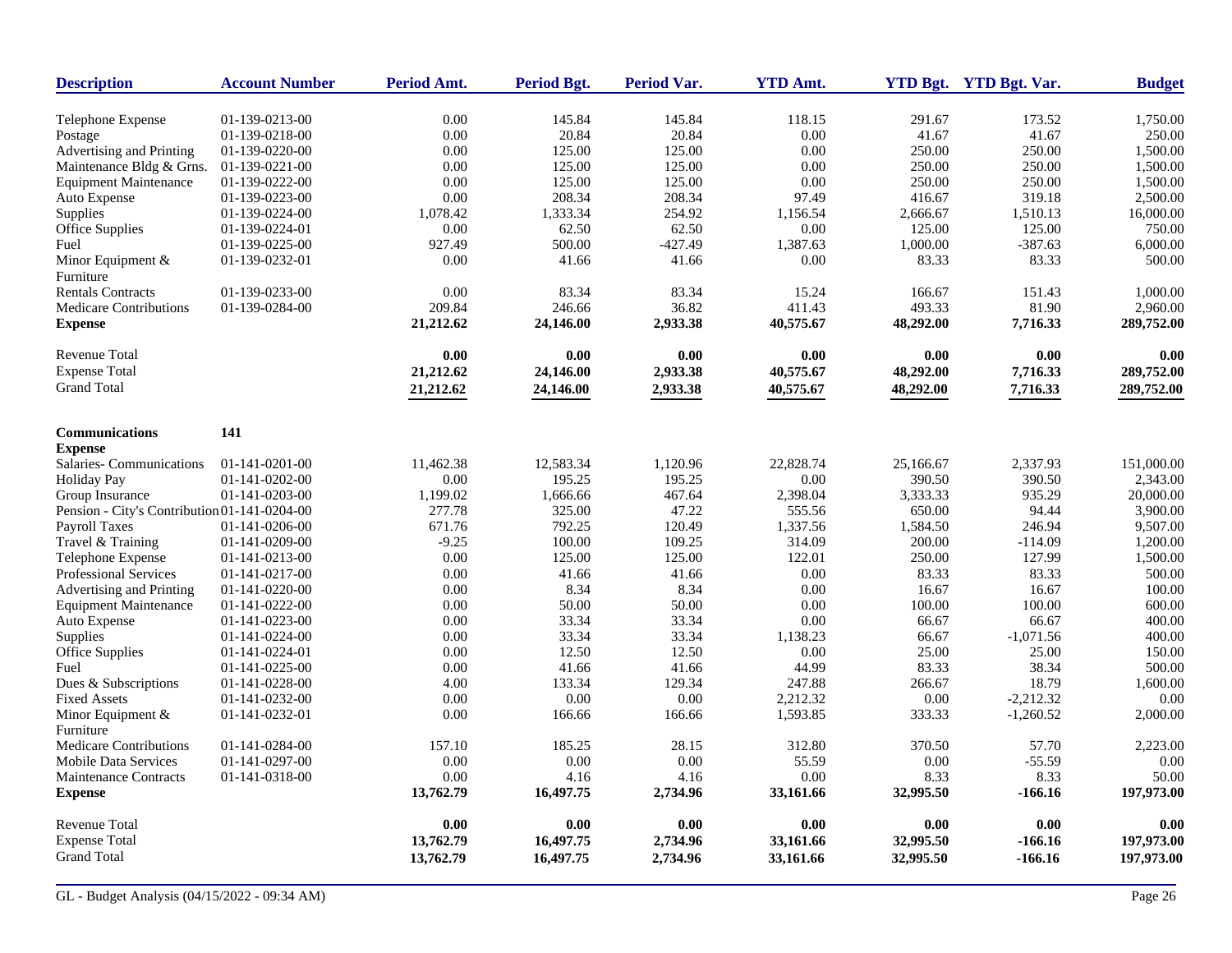| <b>Description</b>                      | <b>Account Number</b> | Period Amt.  | <b>Period Bgt.</b> | <b>Period Var.</b> | <b>YTD Amt.</b> |              | YTD Bgt. YTD Bgt. Var. | <b>Budget</b> |
|-----------------------------------------|-----------------------|--------------|--------------------|--------------------|-----------------|--------------|------------------------|---------------|
|                                         |                       |              |                    |                    |                 |              |                        |               |
| <b>Land Bank</b>                        | 162                   |              |                    |                    |                 |              |                        |               |
| <b>Expense</b>                          |                       |              |                    |                    |                 |              |                        |               |
| Travel & Training                       | 01-162-0209-00        | 0.00         | 250.00             | 250.00             | 0.00            | 500.00       | 500.00                 | 3,000.00      |
| <b>Insurance and Licenses</b>           | 01-162-0215-00        | 0.00         | 12.50              | 12.50              | 136.47          | 25.00        | $-111.47$              | 150.00        |
| <b>Professional Services</b>            | 01-162-0217-00        | 0.00         | 500.00             | 500.00             | 450.00          | 1,000.00     | 550.00                 | 6,000.00      |
| Supplies                                | 01-162-0224-00        | 0.00         | 20.84              | 20.84              | 0.00            | 41.67        | 41.67                  | 250.00        |
| Dues & Subscriptions                    | 01-162-0228-00        | 0.00         | 41.66              | 41.66              | 0.00            | 83.33        | 83.33                  | 500.00        |
| Rentals Contracts                       | 01-162-0233-00        | 0.00         | 83.34              | 83.34              | 0.00            | 166.67       | 166.67                 | 1,000.00      |
| Land & Improvements                     | 01-162-0253-00        | 0.00         | 4,166.66           | 4,166.66           | 0.00            | 8,333.33     | 8,333.33               | 50,000.00     |
| CondemnationsDemolitions 01-162-0317-00 |                       | 0.00         | 1,166.66           | 1,166.66           | 0.00            | 2,333.33     | 2,333.33               | 14,000.00     |
| <b>Expense</b>                          |                       | 0.00         | 6,241.66           | 6,241.66           | 586.47          | 12,483.33    | 11,896.86              | 74,900.00     |
| Revenue Total                           |                       | 0.00         | 0.00               | 0.00               | 0.00            | 0.00         | 0.00                   | 0.00          |
| <b>Expense Total</b>                    |                       | 0.00         | 6,241.66           | 6,241.66           | 586.47          | 12,483.33    | 11,896.86              | 74,900.00     |
| <b>Grand Total</b>                      |                       | 0.00         | 6,241.66           | 6,241.66           | 586.47          | 12,483.33    | 11,896.86              | 74,900.00     |
|                                         |                       |              |                    |                    |                 |              |                        |               |
| <b>Capital Improvement</b><br>Revenue   | 170                   |              |                    |                    |                 |              |                        |               |
| City Water & Light                      | 01-170-0538-00        | $-14.913.51$ | $-14.913.50$       | $0.01\,$           | $-29.827.00$    | $-29.827.00$ | 0.00                   | $-178.962.00$ |
| Revenue                                 |                       | -14,913.51   | $-14,913.50$       | 0.01               | $-29,827.00$    | $-29,827.00$ | 0.00                   | $-178,962.00$ |
| <b>Expense</b>                          |                       |              |                    |                    |                 |              |                        |               |
| US Army Corps of                        | 01-170-0752-02        | 0.00         | 12,500.00          | 12,500.00          | 0.00            | 25,000.00    | 25,000.00              | 150,000.00    |
| Engineers                               |                       |              |                    |                    |                 |              |                        |               |
| Misc. Drainage Projects                 | 01-170-0752-03        | 3,906.00     | 0.00               | $-3.906.00$        | 3,906.00        | 0.00         | $-3,906.00$            | 0.00          |
| <b>USGS Stream Gauges</b>               | 01-170-0752-04        | 7,375.00     | 2,458.34           | $-4,916.66$        | 7,375.00        | 4,916.67     | $-2,458.33$            | 29,500.00     |
| CI Facilities Project                   | 01-170-0753-00        | 0.00         | 28,364.16          | 28,364.16          | 0.00            | 56,728.33    | 56,728.33              | 340,370.00    |
| GIS Web Mapping                         | 01-170-0753-10        | 0.00         | 208.34             | 208.34             | 0.00            | 416.67       | 416.67                 | 2,500.00      |
| <b>NEA Development</b>                  | 01-170-0754-01        | 0.00         | 18,958.34          | 18,958.34          | 0.00            | 37,916.67    | 37,916.67              | 227,500.00    |
| <b>CI Parks Projects</b>                | 01-170-0755-00        | 19,530.00    | 177,916.66         | 158,386.66         | 68,548.35       | 355,833.33   | 287,284.98             | 2,135,000.00  |
| Jonesboro Shooting<br>Complex           | 01-170-0755-09        | 42.96        | 133,750.00         | 133,707.04         | 42.96           | 267,500.00   | 267,457.04             | 1,605,000.00  |
| <b>Expense</b>                          |                       | 30,853.96    | 374,155.84         | 343,301.88         | 79,872.31       | 748,311.67   | 668,439.36             | 4,489,870.00  |
| <b>Revenue Total</b>                    |                       | -14,913.51   | $-14,913.50$       | 0.01               | $-29,827.00$    | $-29,827.00$ | 0.00                   | $-178,962.00$ |
| <b>Expense Total</b>                    |                       | 30,853.96    | 374,155.84         | 343,301.88         | 79,872.31       | 748,311.67   | 668,439.36             | 4,489,870.00  |
| <b>Grand Total</b>                      |                       | 15,940.45    | 359,242.34         | 343,301.89         | 50,045.31       | 718,484.67   | 668,439.36             | 4,310,908.00  |
|                                         |                       |              |                    |                    |                 |              |                        |               |
| <b>Other Expenses</b>                   | 888                   |              |                    |                    |                 |              |                        |               |
| <b>Expense</b>                          |                       |              |                    |                    |                 |              |                        |               |
| Coronavirus Pandemic<br>Expense         | 01-888-0500-03        | 13,860.00    | 0.00               | $-13,860.00$       | 15,012.00       | 0.00         | $-15,012.00$           | 0.00          |
| <b>Insurance Claim Expenses</b>         | 01-888-0500-16        | 0.00         | 0.00               | 0.00               | 12,160.50       | 0.00         | $-12,160.50$           | 0.00          |
| <b>Expense</b>                          |                       | 13,860.00    | 0.00               | $-13,860.00$       | 27,172.50       | 0.00         | $-27,172.50$           | 0.00          |
|                                         |                       |              |                    |                    |                 |              |                        |               |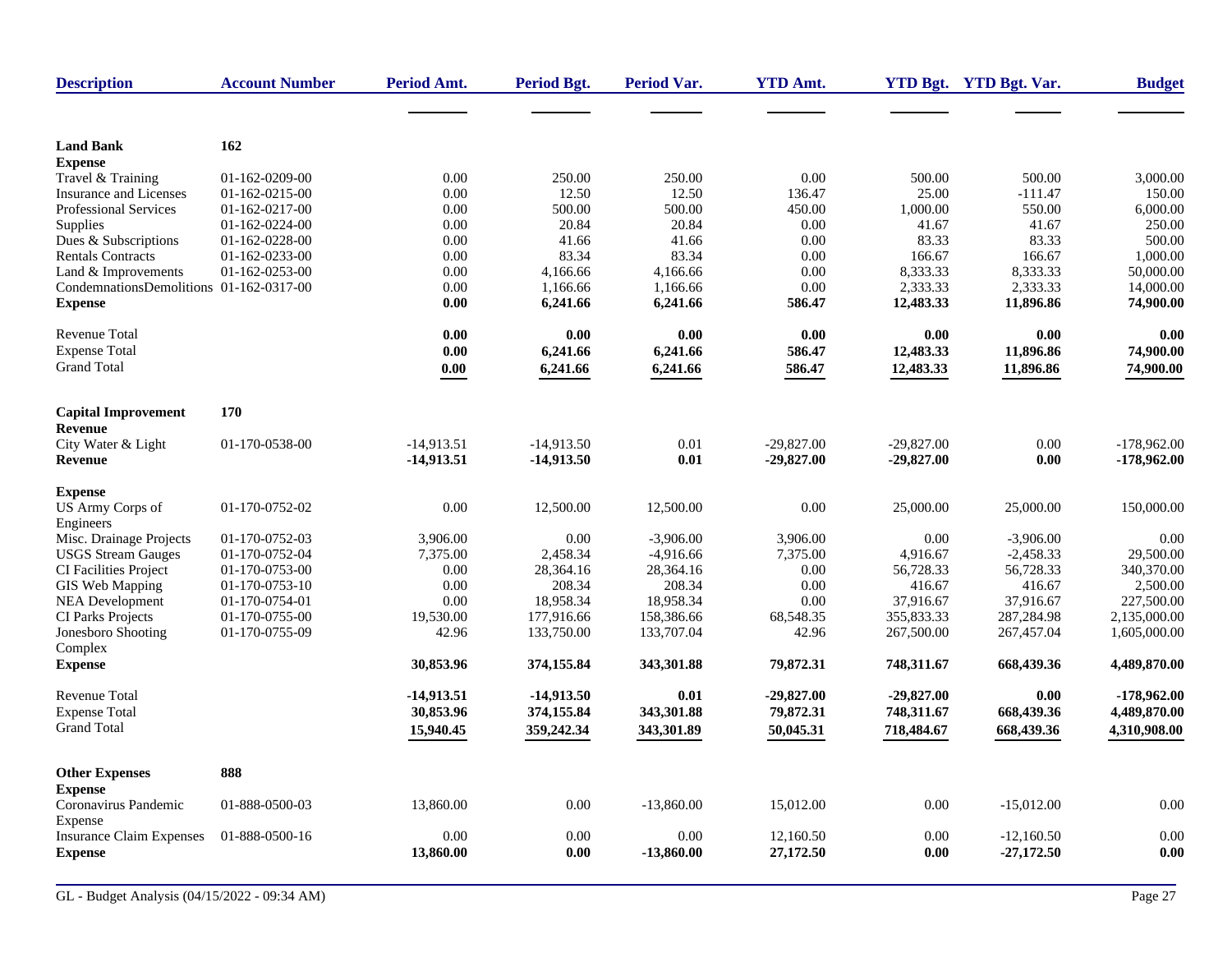| <b>Description</b>                                                 | <b>Account Number</b> | <b>Period Amt.</b>             | <b>Period Bgt.</b>   | Period Var.                          | <b>YTD Amt.</b>                |                      | YTD Bgt. YTD Bgt. Var.               | <b>Budget</b>        |
|--------------------------------------------------------------------|-----------------------|--------------------------------|----------------------|--------------------------------------|--------------------------------|----------------------|--------------------------------------|----------------------|
| <b>Revenue Total</b><br><b>Expense Total</b><br><b>Grand Total</b> |                       | 0.00<br>13,860.00<br>13,860.00 | 0.00<br>0.00<br>0.00 | 0.00<br>$-13,860.00$<br>$-13,860.00$ | 0.00<br>27,172.50<br>27,172.50 | 0.00<br>0.00<br>0.00 | 0.00<br>$-27,172.50$<br>$-27,172.50$ | 0.00<br>0.00<br>0.00 |
|                                                                    |                       |                                |                      |                                      |                                |                      |                                      |                      |
| <b>Grants Administration</b>                                       | 900                   |                                |                      |                                      |                                |                      |                                      |                      |
| <b>Expense</b>                                                     |                       |                                |                      |                                      |                                |                      |                                      |                      |
| Salaries- Grants Admin                                             | 01-900-0201-00        | 6,314.55                       | 6,680.66             | 366.11                               | 10,730.00                      | 13,361.33            | 2,631.33                             | 80,168.00            |
| <b>Holiday Pay</b>                                                 | 01-900-0202-00        | 0.00                           | 102.84               | 102.84                               | 0.00                           | 205.67               | 205.67                               | 1,234.00             |
| Group Insurance                                                    | 01-900-0203-00        | 920.44                         | 843.84               | $-76.60$                             | 1,840.87                       | 1,687.67             | $-153.20$                            | 10,126.00            |
| Pension - City's Contribution 01-900-0204-00                       |                       | 259.41                         | 308.34               | 48.93                                | 386.34                         | 616.67               | 230.33                               | 3,700.00             |
| <b>Payroll Taxes</b>                                               | 01-900-0206-00        | 368.24                         | 472.25               | 104.01                               | 650.01                         | 944.50               | 294.49                               | 5,667.00             |
| Travel & Training                                                  | 01-900-0209-00        | $-66.35$                       | 666.66               | 733.01                               | 46.79                          | 1,333.33             | 1,286.54                             | 8,000.00             |
| Part-Time Salaries                                                 | 01-900-0210-00        | 0.00                           | 833.34               | 833.34                               | 504.00                         | 1,666.67             | 1,162.67                             | 10,000.00            |
| Telephone Expense                                                  | 01-900-0213-00        | 0.00                           | 91.66                | 91.66                                | 75.90                          | 183.33               | 107.43                               | 1,100.00             |
| Professional Services                                              | 01-900-0217-00        | 0.00                           | 5,000.00             | 5,000.00                             | 0.00                           | 10,000.00            | 10,000.00                            | 60,000.00            |
| Postage                                                            | 01-900-0218-00        | 0.00                           | 20.66                | 20.66                                | 0.00                           | 41.33                | 41.33                                | 248.00               |
| Advertising and Printing                                           | 01-900-0220-00        | 0.00                           | 166.66               | 166.66                               | 0.00                           | 333.33               | 333.33                               | 2,000.00             |
| Supplies                                                           | 01-900-0224-00        | 0.00                           | 41.66                | 41.66                                | 0.00                           | 83.33                | 83.33                                | 500.00               |
| Office Supplies                                                    | 01-900-0224-01        | 52.71                          | 41.66                | $-11.05$                             | 102.58                         | 83.33                | $-19.25$                             | 500.00               |
| Fuel                                                               | 01-900-0225-00        | 0.00                           | 4.16                 | 4.16                                 | 0.00                           | 8.33                 | 8.33                                 | 50.00                |
| Dues & Subscriptions                                               | 01-900-0228-00        | 0.00                           | 416.66               | 416.66                               | 0.00                           | 833.33               | 833.33                               | 5,000.00             |
| Minor Equipment $&$                                                | 01-900-0232-01        | 0.00                           | 100.00               | 100.00                               | 0.00                           | 200.00               | 200.00                               | 1,200.00             |
| Furniture                                                          |                       |                                |                      |                                      |                                |                      |                                      |                      |
| <b>Rentals Contracts</b>                                           | 01-900-0233-00        | 0.00                           | 108.34               | 108.34                               | 55.33                          | 216.67               | 161.34                               | 1,300.00             |
| <b>Medicare Contributions</b>                                      | 01-900-0284-00        | 86.14                          | 110.41               | 24.27                                | 152.08                         | 220.83               | 68.75                                | 1,325.00             |
| Computer Software                                                  | 01-900-0296-00        | 0.00                           | 83.34                | 83.34                                | 0.00                           | 166.67               | 166.67                               | 1,000.00             |
| <b>Mobile Data Services</b>                                        | 01-900-0297-00        | 50.11                          | 54.16                | 4.05                                 | 100.73                         | 108.33               | 7.60                                 | 650.00               |
| Grants Cost Share -                                                | 01-900-2300-02        | 0.00                           | 1,125.00             | 1,125.00                             | 0.00                           | 2,250.00             | 2,250.00                             | 13,500.00            |
| Americorps<br><b>Expense</b>                                       |                       | 7,985.25                       | 17,272.30            | 9,287.05                             | 14,644.63                      | 34,544.65            | 19,900.02                            | 207,268.00           |
| <b>Revenue Total</b>                                               |                       | 0.00                           | 0.00                 | 0.00                                 | 0.00                           | 0.00                 | 0.00                                 | 0.00                 |
| <b>Expense Total</b>                                               |                       | 7,985.25                       | 17,272.30            | 9,287.05                             | 14,644.63                      | 34,544.65            | 19,900.02                            | 207,268.00           |
| <b>Grand Total</b>                                                 |                       |                                |                      |                                      |                                | 34,544.65            |                                      |                      |
|                                                                    |                       | 7,985.25                       | 17,272.30            | 9,287.05                             | 14,644.63                      |                      | 19,900.02                            | 207,268.00           |
| <b>Veterans Cottages</b>                                           | 901                   |                                |                      |                                      |                                |                      |                                      |                      |
| <b>Expense</b>                                                     |                       |                                |                      |                                      |                                |                      |                                      |                      |
| Maintenance Bldg & Grns.                                           | 01-901-0221-00        | 1,781.62                       | 0.00                 | $-1,781.62$                          | 1,781.62                       | 0.00                 | $-1,781.62$                          | 0.00                 |
| Supplies                                                           | 01-901-0224-00        | 53.17                          | 0.00                 | $-53.17$                             | 53.17                          | 0.00                 | $-53.17$                             | 0.00                 |
| <b>Expense</b>                                                     |                       | 1,834.79                       | 0.00                 | -1,834.79                            | 1,834.79                       | 0.00                 | $-1,834.79$                          | 0.00                 |
| <b>Revenue Total</b>                                               |                       | 0.00                           | 0.00                 | 0.00                                 | 0.00                           | 0.00                 | 0.00                                 | 0.00                 |
| <b>Expense Total</b>                                               |                       | 1,834.79                       | 0.00                 | $-1,834.79$                          | 1,834.79                       | 0.00                 | $-1,834.79$                          | 0.00                 |
| <b>Grand Total</b>                                                 |                       | 1,834.79                       | 0.00                 | -1,834.79                            | 1,834.79                       | 0.00                 | -1,834.79                            | 0.00                 |
| <b>Other Revenues</b>                                              | 999                   |                                |                      |                                      |                                |                      |                                      |                      |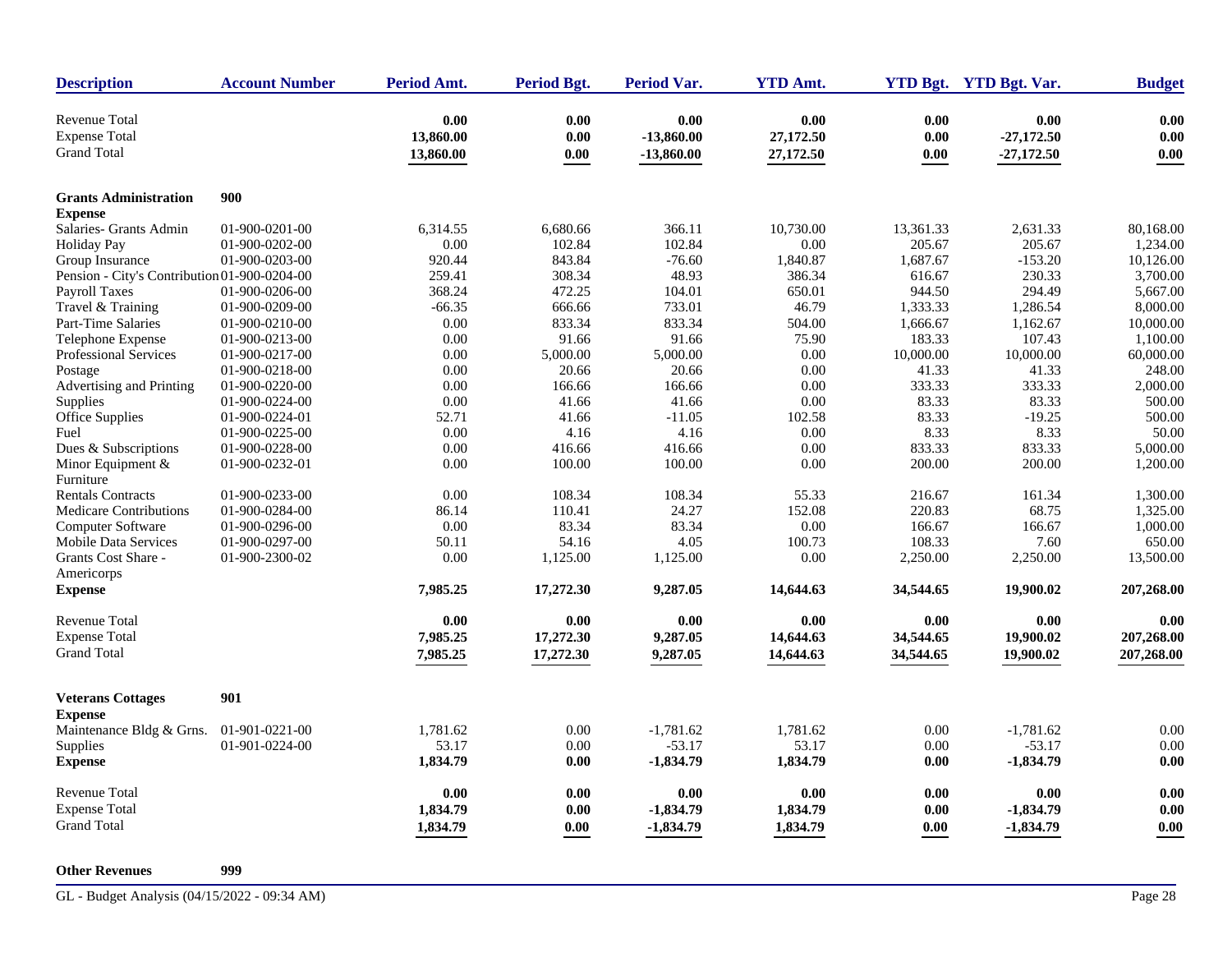| <b>Description</b>              | <b>Account Number</b> | <b>Period Amt.</b> | Period Bgt.     | <b>Period Var.</b> | <b>YTD Amt.</b>  | <b>YTD Bgt.</b> | <b>YTD Bet. Var.</b> | <b>Budget</b>    |
|---------------------------------|-----------------------|--------------------|-----------------|--------------------|------------------|-----------------|----------------------|------------------|
| Revenue                         |                       |                    |                 |                    |                  |                 |                      |                  |
| <b>Insurance Claim Recovery</b> | 01-999-0500-16        | $-29.244.34$       | 0.00            | 29.244.34          | $-40.178.62$     | 0.00            | 40.178.62            | 0.00             |
| Revenue                         |                       | $-29,244,34$       | 0.00            | 29,244.34          | $-40.178.62$     | 0.00            | 40,178.62            | 0.00             |
| Revenue Total                   |                       | $-29,244,34$       | 0.00            | 29.244.34          | $-40.178.62$     | 0.00            | 40,178.62            | 0.00             |
| <b>Expense Total</b>            |                       | 0.00               | 0.00            | 0.00               | 0.00             | 0.00            | 0.00                 | 0.00             |
| <b>Grand Total</b>              |                       | $-29,244.34$       | 0.00            | 29,244.34          | $-40,178.62$     | 0.00            | 40,178.62            | 0.00             |
| Revenue Total                   |                       | -5.659.742.57      | $-5,051,817,12$ | 607,925.45         | $-10.999.042.56$ | -9,498,457.21   | 1.500.585.35         | $-54.055.099.00$ |
| <b>Expense Total</b>            |                       | 3.989,411.17       | 4.479.875.33    | 490.464.16         | 9.179.458.23     | 8,959,750.54    | -219,707.69          | 53,758,503,00    |
| <b>Grand Total</b>              |                       | $-1.670.331.40$    | -571.941.79     | 1,098,389.61       | -1.819.584.33    | -538,706.67     | 1,280,877.66         | $-296,596,00$    |
| <b>General Fund</b>             | 01                    | $-1.670.331.40$    | -571,941.79     | 1.098.389.61       | -1,819,584.33    | -538,706.67     | 1.280.877.66         | $-296,596,00$    |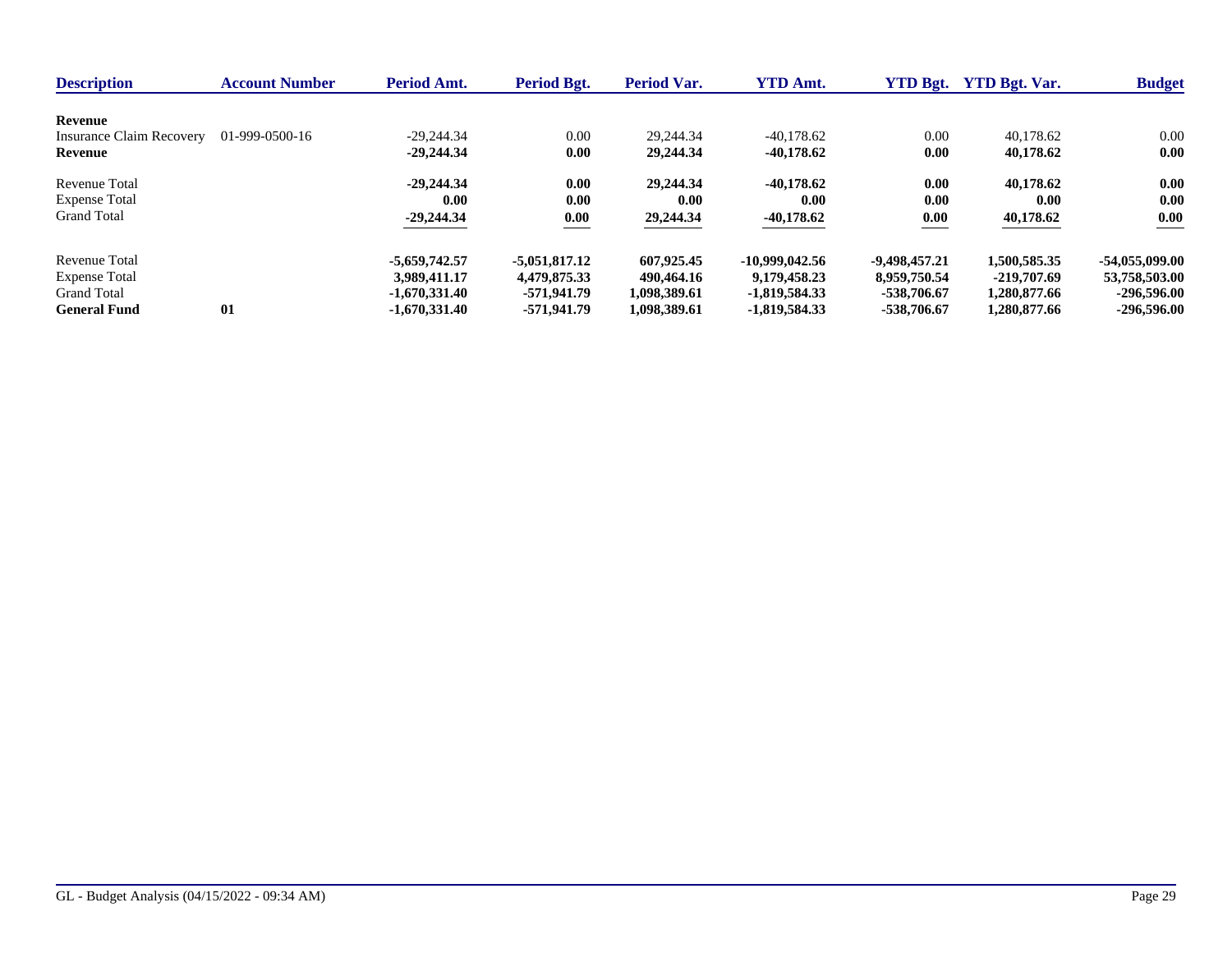

| <b>Description</b>                           | <b>Account Number</b> | Period Amt.   | Period Bgt.   | Period Var.    | <b>YTD Amt.</b> |                 | YTD Bgt. YTD Bgt. Var. | <b>Budget</b>   |
|----------------------------------------------|-----------------------|---------------|---------------|----------------|-----------------|-----------------|------------------------|-----------------|
| <b>Street Fund</b>                           |                       |               |               |                |                 |                 |                        |                 |
| <b>General Admin</b>                         | 02<br>134             |               |               |                |                 |                 |                        |                 |
| <b>Revenue</b>                               |                       |               |               |                |                 |                 |                        |                 |
| <b>State Turnback Funds</b>                  | 02-134-0510-00        | $-341,017.64$ | $-322,389.00$ | 18,628.64      | $-689,431.19$   | $-646,422.55$   | 43,008.64              | $-3,823,658.00$ |
| <b>State Turnback Funds-Hwy</b>              | 02-134-0510-01        | $-184,275.64$ | $-155,336.25$ | 28,939.39      | $-368,661.57$   | -312,869.59     | 55,791.98              | $-1,904,185.00$ |
| Const                                        |                       |               |               |                |                 |                 |                        |                 |
| <b>Interest Earned</b>                       | 02-134-0515-00        | $-677.99$     | $-1,333,34$   | $-655.35$      | $-1,498.25$     | $-2,666.67$     | $-1,168.42$            | $-16,000,00$    |
| Miscellaneous Revenue                        | 02-134-0517-00        | $-2,300.00$   | $-8,358.75$   | $-6,058.75$    | $-2,300.00$     | $-16,717.50$    | $-14,417.50$           | $-100,305.00$   |
| County Road Tax                              | 02-134-0520-00        | $-21,334.29$  | $-170,449.91$ | $-149, 115.62$ | $-245,008.17$   | -340,899.83     | $-95,891.66$           | $-2,045,399.00$ |
| Natural Gas Severance Tax                    | 02-134-0548-00        | $-38,244.62$  | $-13,333.34$  | 24,911.28      | $-76,359.83$    | $-26,666.67$    | 49,693.16              | $-160,000.00$   |
| Adopt an Intersection                        | 02-134-0582-00        | 0.00          | $-1,594.00$   | $-1,594.00$    | 0.00            | $-3,188.00$     | $-3,188.00$            | $-19,128.00$    |
| Revenue                                      |                       | $-587,850.18$ | -672,794.59   | $-84,944,41$   | $-1,383,259.01$ | -1,349,430.81   | 33,828.20              | $-8,068,675.00$ |
|                                              |                       |               |               |                |                 |                 |                        |                 |
| <b>Revenue Total</b>                         |                       | $-587,850.18$ | $-672,794.59$ | $-84,944.41$   | $-1,383,259.01$ | $-1,349,430.81$ | 33,828.20              | $-8,068,675.00$ |
| <b>Expense Total</b>                         |                       | 0.00          | 0.00          | 0.00           | 0.00            | 0.00            | 0.00                   | 0.00            |
| <b>Grand Total</b>                           |                       | $-587,850.18$ | $-672,794.59$ | $-84,944.41$   | $-1,383,259.01$ | $-1,349,430.81$ | 33,828.20              | $-8,068,675.00$ |
|                                              |                       |               |               |                |                 |                 |                        |                 |
| <b>Street Department</b>                     | 160                   |               |               |                |                 |                 |                        |                 |
| Revenue                                      |                       |               |               |                |                 |                 |                        |                 |
| Miscellaneous Revenue                        | 02-160-0517-00        | $-1,101.40$   | 0.00          | 1,101.40       | $-1,101.40$     | 0.00            | 1,101.40               | 0.00            |
| <b>Street Plate Fees</b>                     | 02-160-0721-00        | $-360.00$     | $-375.00$     | $-15.00$       | $-1,080.00$     | $-750.00$       | 330.00                 | $-4,500.00$     |
| <b>Barricade Fees</b>                        | 02-160-0722-00        | 0.00          | $-83.34$      | $-83.34$       | 0.00            | $-166.67$       | $-166.67$              | $-1,000.00$     |
| Cone Fees                                    | 02-160-0723-00        | 0.00          | $-6.25$       | $-6.25$        | 0.00            | $-12.50$        | $-12.50$               | $-75.00$        |
| <b>Asphalt Repair Fees</b>                   | 02-160-0724-00        | $-1,150.00$   | $-1,083.34$   | 66.66          | $-2,530.00$     | $-2,166.67$     | 363.33                 | $-13,000.00$    |
| Sign & Post Fees                             | 02-160-0725-00        | 0.00          | $-83.34$      | $-83.34$       | 0.00            | $-166.67$       | $-166.67$              | $-1,000.00$     |
| Revenue                                      |                       | $-2,611.40$   | $-1,631.27$   | 980.13         | $-4,711.40$     | $-3,262.51$     | 1,448.89               | $-19,575.00$    |
|                                              |                       |               |               |                |                 |                 |                        |                 |
| <b>Expense</b>                               |                       |               |               |                |                 |                 |                        |                 |
| Salaries- Street                             | 02-160-0201-00        | 145,040.28    | 169,826.66    | 24,786.38      | 269,551.03      | 339,653.33      | 70,102.30              | 2,037,920.00    |
| <b>Holiday Pay</b>                           | 02-160-0202-00        | 112.11        | 2,641.16      | 2,529.05       | 12.89           | 5,282.33        | 5,269.44               | 31,694.00       |
| Group Insurance                              | 02-160-0203-00        | 21,387.80     | 23,791.66     | 2,403.86       | 42,398.68       | 47,583.33       | 5,184.65               | 285,500.00      |
| Pension - City's Contribution 02-160-0204-00 |                       | 4,943.65      | 4,927.09      | $-16.56$       | 9,527.34        | 9,854.17        | 326.83                 | 59,125.00       |
| <b>Payroll Taxes</b>                         | 02-160-0206-00        | 8,923.71      | 11,240.66     | 2,316.95       | 16,524.15       | 22,481.33       | 5,957.18               | 134,888.00      |
| Uniforms                                     | 02-160-0207-00        | 1,351.94      | 1,833.34      | 481.40         | 4,299.01        | 3,666.67        | $-632.34$              | 22,000.00       |
| Travel & Training                            | 02-160-0209-00        | 0.00          | 166.66        | 166.66         | 0.00            | 333.33          | 333.33                 | 2,000.00        |
| Part-Time Salaries                           | 02-160-0210-00        | 0.00          | 6,500.00      | 6,500.00       | 0.00            | 13,000.00       | 13,000.00              | 78,000.00       |
|                                              |                       |               |               |                |                 |                 |                        |                 |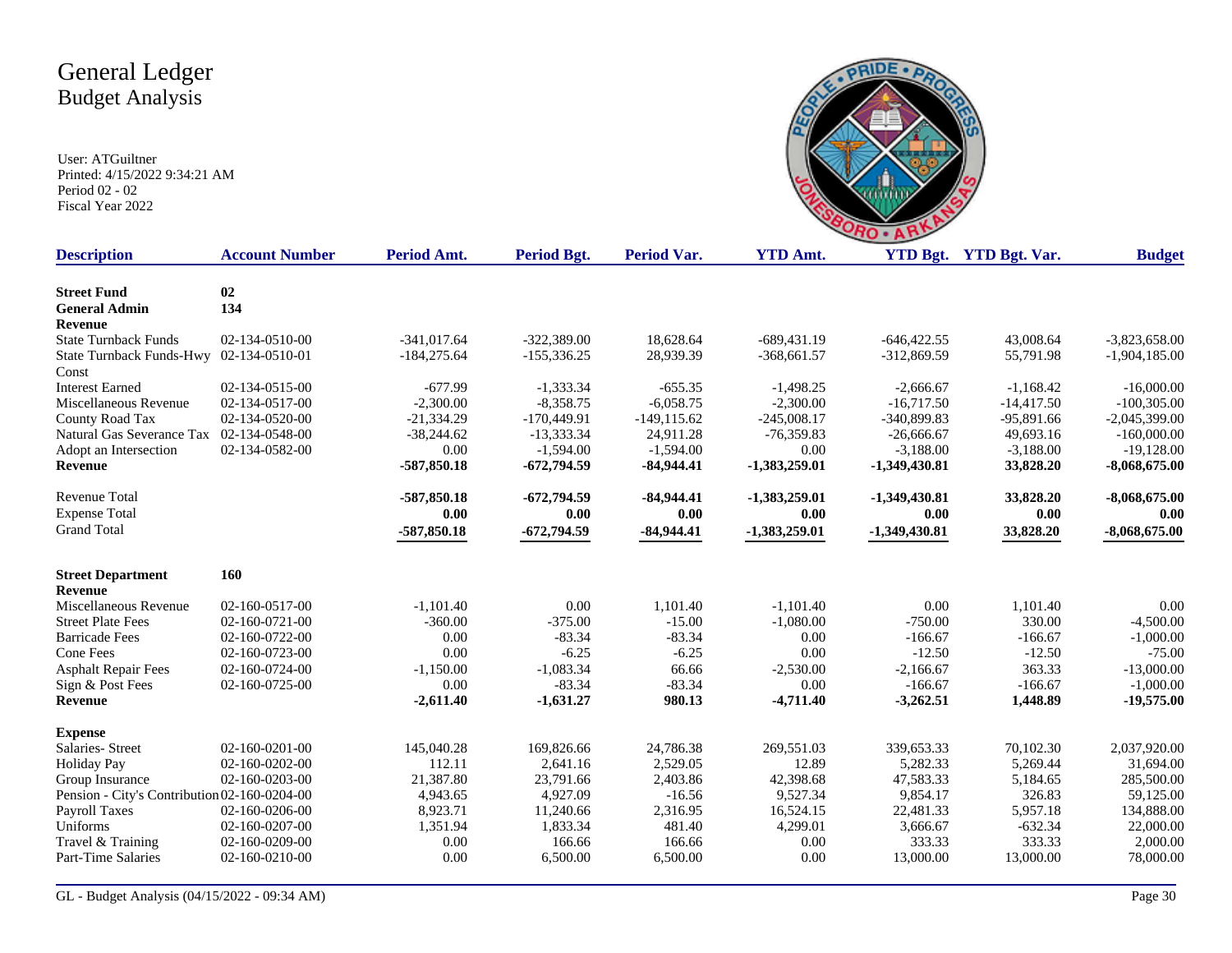| <b>Description</b>                           | <b>Account Number</b> | Period Amt.          | <b>Period Bgt.</b>       | Period Var.          | <b>YTD Amt.</b>      |                           | <b>YTD Bgt.</b> YTD Bgt. Var. | <b>Budget</b>                |
|----------------------------------------------|-----------------------|----------------------|--------------------------|----------------------|----------------------|---------------------------|-------------------------------|------------------------------|
| <b>Overtime Salaries</b>                     | 02-160-0211-00        | 9,124.38             | 1,666.66                 | $-7,457.72$          | 9,263.12             | 3,333.33                  | $-5,929.79$                   | 20,000.00                    |
| Telephone Expense                            | 02-160-0213-00        | 0.00                 | 183.34                   | 183.34               | 115.99               | 366.67                    | 250.68                        | 2,200.00                     |
| Insurance and Licenses                       | 02-160-0215-00        | 715.57               | 5,291.66                 | 4,576.09             | 63,908.93            | 10,583.33                 | $-53,325.60$                  | 63,500.00                    |
| <b>Earned Benefits Payout</b>                | 02-160-0216-00        | 43.16                | 500.00                   | 456.84               | 306.07               | 1,000.00                  | 693.93                        | 6,000.00                     |
| Professional Services                        | 02-160-0217-00        | 43.90                | 1,666.66                 | 1,622.76             | 70.80                | 3,333.33                  | 3,262.53                      | 20,000.00                    |
| Postage                                      | 02-160-0218-00        | 0.00                 | 8.34                     | 8.34                 | 0.00                 | 16.67                     | 16.67                         | 100.00                       |
| Advertising and Printing                     | 02-160-0220-00        | 0.00                 | 25.00                    | 25.00                | 0.00                 | 50.00                     | 50.00                         | 300.00                       |
| Maintenance Bldg & Grns.                     | 02-160-0221-00        | 0.00                 | 0.00                     | $0.00\,$             | 62.47                | 0.00                      | $-62.47$                      | 0.00                         |
| <b>Equipment Maintenance</b>                 | 02-160-0222-00        | 980.91               | 1,666.66                 | 685.75               | 6,152.45             | 3,333.33                  | $-2,819.12$                   | 20,000.00                    |
| Auto Expense                                 | 02-160-0223-00        | 9,550.07             | 25,000.00                | 15,449.93            | 29,582.32            | 50,000.00                 | 20,417.68                     | 300,000.00                   |
| Supplies                                     | 02-160-0224-00        | 7,247.67             | 7,500.00                 | 252.33               | 9,795.99             | 15,000.00                 | 5,204.01                      | 90,000.00                    |
| Office Supplies                              | 02-160-0224-01        | 0.00                 | 83.34                    | 83.34                | 10.90                | 166.67                    | 155.77                        | 1,000.00                     |
| Fuel                                         | 02-160-0225-00        | 9,309.88             | 16,666.66                | 7,356.78             | 15,083.27            | 33,333.33                 | 18,250.06                     | 200,000.00                   |
| Dues & Subscriptions                         | 02-160-0228-00        | 0.00                 | 8.34                     | 8.34                 | 0.00                 | 16.67                     | 16.67                         | 100.00                       |
| <b>Fixed Assets</b>                          | 02-160-0232-00        | 303,424.09           | 70,074.66                | $-233,349.43$        | 312,809.09           | 140,149.33                | $-172,659.76$                 | 840,896.00                   |
| Minor Equipment &<br>Furniture               | 02-160-0232-01        | 1,463.43             | 458.34                   | $-1,005.09$          | 1,463.43             | 916.67                    | $-546.76$                     | 5,500.00                     |
| <b>Rentals Contracts</b>                     | 02-160-0233-00        | 0.00                 | 500.00                   | 500.00               | 453.03               | 1.000.00                  | 546.97                        | 6,000.00                     |
| <b>Street Materials</b>                      | 02-160-0235-00        | 22,697.33            | 33,333.34                | 10,636.01            | 47,927.35            | 66,666.67                 | 18.739.32                     | 400,000.00                   |
| <b>Street Contracts</b>                      | 02-160-0236-00        | 18,577.70            | 16,666.66                | $-1,911.04$          | 25,570.30            | 33,333.33                 | 7,763.03                      | 200,000.00                   |
| <b>Street Signalization</b>                  | 02-160-0239-00        | 18,916.63            | 14,583.34                | $-4,333.29$          | 20,531.26            | 29,166.67                 | 8,635.41                      | 175,000.00                   |
| UnemploymentWkms.Comp.02-160-0279-00         |                       | 0.00                 | 6,291.66                 | 6,291.66             | 67,887.95            | 12,583.33                 | $-55,304.62$                  | 75,500.00                    |
| Medicare Contributions                       | 02-160-0284-00        | 2,086.97             | 2,628.84                 | 541.87               | 3,864.45             | 5,257.67                  | 1,393.22                      | 31,546.00                    |
| Longevity Pay                                | 02-160-0285-00        | 0.00                 | 666.66                   | 666.66               | 8,000.00             | 1,333.33                  | $-6,666.67$                   | 8,000.00                     |
| Computer Software                            | 02-160-0296-00        | 0.00                 | 199.16                   | 199.16               | 0.00                 | 398.33                    | 398.33                        | 2,390.00                     |
| <b>Mobile Data Services</b>                  | 02-160-0297-00        | 35.03                | 291.66                   | 256.63               | 582.97               | 583.33                    | 0.36                          | 3,500.00                     |
| Maintenance Contracts                        | 02-160-0318-00        | 0.00                 | 1,085.00                 | 1,085.00             | 0.00                 | 2,170.00                  | 2,170.00                      | 13,020.00                    |
| <b>Expense</b>                               |                       | 585,976.21           | 427,973.21               | $-158,003.00$        | 965,755.24           | 855,946.48                | $-109,808.76$                 | 5,135,679.00                 |
| Revenue Total                                |                       | $-2,611.40$          | $-1,631.27$              | 980.13               | $-4,711.40$          | $-3,262.51$               | 1,448.89                      | $-19,575.00$                 |
| <b>Expense Total</b>                         |                       | 585,976.21           | 427,973.21               | $-158,003.00$        | 965,755.24           | 855,946.48                | $-109,808.76$                 | 5,135,679.00                 |
| <b>Grand Total</b>                           |                       | 583,364.81           | 426,341.94               | $-157,022.87$        | 961,043.84           | 852,683.97                | $-108,359.87$                 | 5,116,104.00                 |
| <b>Street Engineering</b><br>Revenue         | 161                   |                      |                          |                      |                      |                           |                               |                              |
| Miscellaneous Revenue                        | 02-161-0517-00        | $-7,063.08$          | 0.00                     | 7,063.08             | $-7,063.08$          | 0.00                      | 7,063.08                      | 0.00                         |
| Floodplain Permits                           | 02-161-0553-00        | $-35.00$             | $-1,404.25$              | $-1,369.25$          | $-35.00$             | $-2,808.50$               | $-2,773.50$                   | $-16,851.00$                 |
| RoadLane Closure Permits                     | 02-161-0556-00        | $-25.00$             | $-63.41$                 | $-38.41$             | $-100.00$            | $-126.83$                 | $-26.83$                      | $-761.00$                    |
| <b>Residential Site Permits</b>              | 02-161-0558-00        | $-1,150.00$          | $-1,397.84$              | $-247.84$            | $-1,425.00$          | $-2,795.67$               | $-1,370.67$                   | $-16,774.00$                 |
| Stormwater Grading Permits 02-161-0563-00    |                       | $-5,100.00$          | $-3,833.34$              | 1,266.66             | $-5,450.00$          | $-7,666.67$               | $-2,216.67$                   | $-46,000.00$                 |
| <b>Site Dev Review Permits</b>               | 02-161-0565-00        | 0.00                 | $-376.25$                | $-376.25$            | 0.00                 | $-752.50$                 | $-752.50$                     | $-4,515.00$                  |
| <b>Stormwater Management</b>                 | 02-161-0573-00        | $-350.00$            | $-4,077.84$              | $-3,727.84$          | $-4,450.00$          | $-8,155.67$               | $-3,705.67$                   | $-48,934.00$                 |
| Permits                                      |                       |                      |                          |                      |                      |                           |                               |                              |
| Driveway Permits                             | 02-161-0575-00        | $-1,390.00$          | $-1,851.50$              | $-461.50$            | $-1,740.00$          | $-3,703.00$               | $-1,963.00$                   | $-22,218.00$                 |
| <b>Stormwater Appeal Fees</b><br>Revenue     | 02-161-0577-00        | 0.00<br>$-15,113.08$ | $-91.91$<br>$-13,096.34$ | $-91.91$<br>2,016.74 | 0.00<br>$-20,263.08$ | $-183.83$<br>$-26,192.67$ | $-183.83$<br>$-5,929.59$      | $-1,103.00$<br>$-157,156.00$ |
| <b>Expense</b>                               |                       |                      |                          |                      |                      |                           |                               |                              |
| Salaries-Engineering                         | 02-161-0201-00        | 52,696.90            | 63,455.09                | 10,758.19            | 105,359.88           | 126,910.17                | 21,550.29                     | 761,461.00                   |
| GL - Budget Analysis (04/15/2022 - 09:34 AM) |                       |                      |                          |                      |                      |                           |                               | Page 31                      |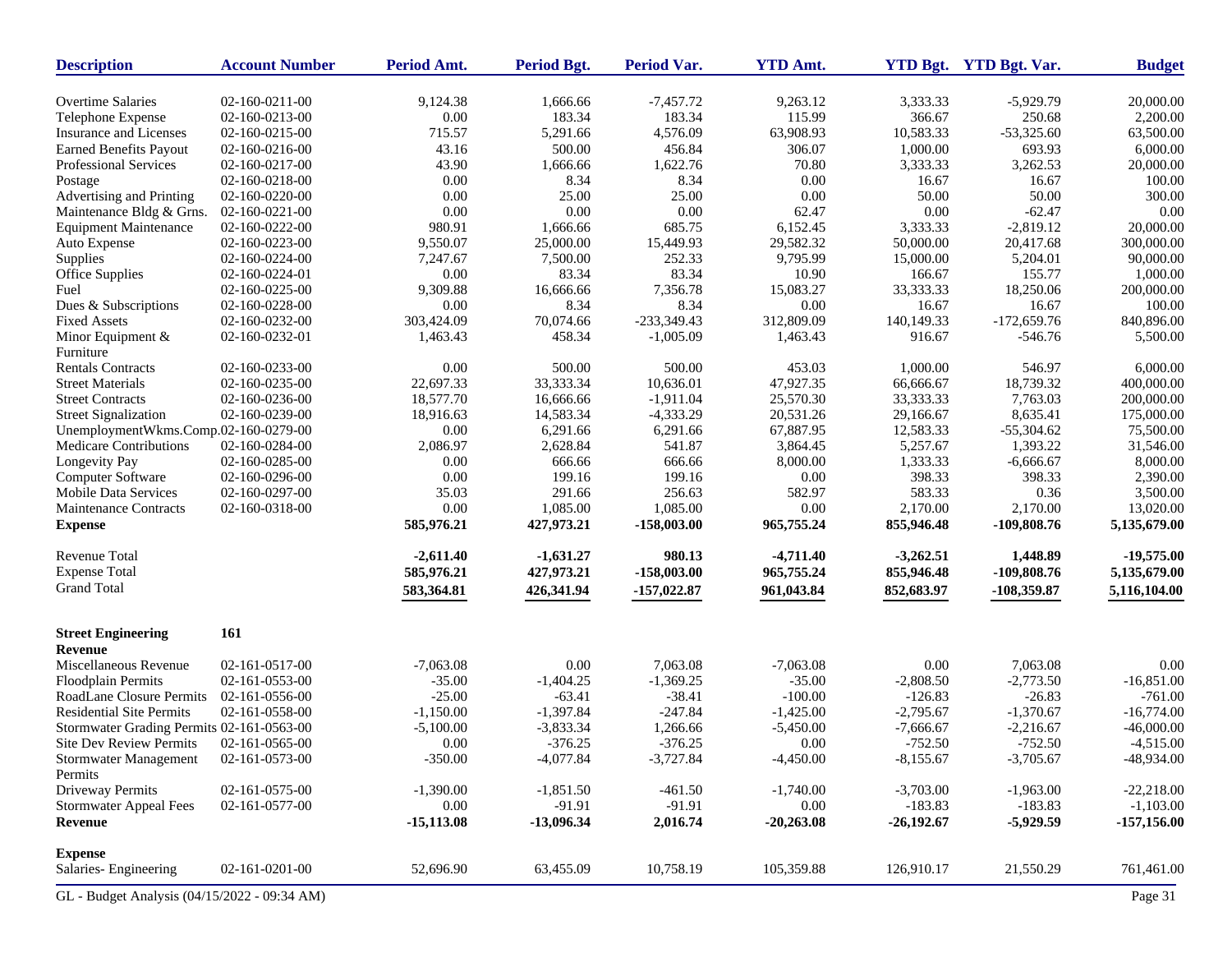| <b>Description</b>                           | <b>Account Number</b> | Period Amt.  | <b>Period Bgt.</b> | <b>Period Var.</b> | <b>YTD Amt.</b> |              | YTD Bgt. YTD Bgt. Var. | <b>Budget</b> |
|----------------------------------------------|-----------------------|--------------|--------------------|--------------------|-----------------|--------------|------------------------|---------------|
| <b>Holiday Pay</b>                           | 02-161-0202-00        | 0.00         | 982.75             | 982.75             | 0.00            | 1.965.50     | 1.965.50               | 11,793.00     |
| Group Insurance                              | 02-161-0203-00        | 7,477.14     | 8,833.34           | 1,356.20           | 14,954.28       | 17,666.67    | 2,712.39               | 106,000.00    |
| Pension - City's Contribution 02-161-0204-00 |                       | 2,432.52     | 2,592.50           | 159.98             | 5,013.33        | 5,185.00     | 171.67                 | 31,110.00     |
| Payroll Taxes                                | 02-161-0206-00        | 2,981.73     | 4,023.50           | 1,041.77           | 6,147.37        | 8,047.00     | 1,899.63               | 48,282.00     |
| Travel & Training                            | 02-161-0209-00        | 170.00       | 500.00             | 330.00             | 270.00          | 1,000.00     | 730.00                 | 6,000.00      |
| Telephone Expense                            | 02-161-0213-00        | 986.74       | 1,260.00           | 273.26             | 2,197.85        | 2,520.00     | 322.15                 | 15,120.00     |
| Insurance and Licenses                       | 02-161-0215-00        | 0.00         | 333.34             | 333.34             | 3,660.43        | 666.67       | $-2,993.76$            | 4,000.00      |
| Professional Services                        | 02-161-0217-00        | 0.00         | 125.00             | 125.00             | 172.00          | 250.00       | 78.00                  | 1,500.00      |
| Postage                                      | 02-161-0218-00        | 0.00         | 58.34              | 58.34              | 290.00          | 116.67       | $-173.33$              | 700.00        |
| Advertising and Printing                     | 02-161-0220-00        | 0.00         | 208.34             | 208.34             | 1,258.40        | 416.67       | $-841.73$              | 2,500.00      |
| Auto Expense                                 | 02-161-0223-00        | 139.19       | 208.34             | 69.15              | 251.11          | 416.67       | 165.56                 | 2,500.00      |
| Supplies                                     | 02-161-0224-00        | 281.66       | 166.66             | $-115.00$          | 535.66          | 333.33       | $-202.33$              | 2,000.00      |
| Office Supplies                              | 02-161-0224-01        | 62.32        | 125.00             | 62.68              | 196.34          | 250.00       | 53.66                  | 1,500.00      |
| Fuel                                         | 02-161-0225-00        | 503.08       | 1,166.66           | 663.58             | 768.18          | 2,333.33     | 1,565.15               | 14,000.00     |
| Dues & Subscriptions                         | 02-161-0228-00        | 0.00         | 125.00             | 125.00             | 0.00            | 250.00       | 250.00                 | 1,500.00      |
| <b>Fixed Assets</b>                          | 02-161-0232-00        | 11,490.00    | 1,041.66           | $-10,448.34$       | 11,490.00       | 2,083.33     | $-9,406.67$            | 12,500.00     |
| Minor Equipment &                            | 02-161-0232-01        | 0.00         | 1,666.66           | 1,666.66           | 0.00            | 3,333.33     | 3,333.33               | 20,000.00     |
| Furniture                                    |                       |              |                    |                    |                 |              |                        |               |
| <b>Rentals Contracts</b>                     | 02-161-0233-00        | 0.00         | 208.34             | 208.34             | 226.79          | 416.67       | 189.88                 | 2,500.00      |
| <b>Street Signalization</b>                  | 02-161-0239-00        | 919.99       | 11,074.16          | 10,154.17          | 3,905.94        | 22,148.33    | 18,242.39              | 132,890.00    |
| Medicare Contributions                       | 02-161-0284-00        | 697.31       | 941.00             | 243.69             | 1,437.66        | 1,882.00     | 444.34                 | 11,292.00     |
| Longevity Pay                                | 02-161-0285-00        | 0.00         | 250.00             | 250.00             | 3,000.00        | 500.00       | $-2,500.00$            | 3,000.00      |
| Computer Software                            | 02-161-0296-00        | 0.00         | 4,166.66           | 4,166.66           | 0.00            | 8,333.33     | 8,333.33               | 50,000.00     |
| <b>Mobile Data Services</b>                  | 02-161-0297-00        | 150.46       | 375.00             | 224.54             | 461.78          | 750.00       | 288.22                 | 4,500.00      |
| Maintenance Contracts                        | 02-161-0318-00        | 0.00         | 1,750.00           | 1,750.00           | 0.00            | 3,500.00     | 3,500.00               | 21,000.00     |
| <b>Street Overlays</b>                       | 02-161-0329-00        | 0.00         | 83,333.34          | 83,333.34          | 0.00            | 166,666.67   | 166,666.67             | 1,000,000.00  |
| <b>Expense</b>                               |                       | 80,989.04    | 188,970.68         | 107,981.64         | 161,597.00      | 377,941.34   | 216,344.34             | 2,267,648.00  |
| <b>Revenue Total</b>                         |                       | $-15,113.08$ | $-13,096.34$       | 2,016.74           | $-20,263.08$    | $-26,192.67$ | $-5,929.59$            | $-157,156.00$ |
| <b>Expense Total</b>                         |                       | 80,989.04    | 188,970.68         | 107,981.64         | 161,597.00      | 377,941.34   | 216,344.34             | 2,267,648.00  |
| <b>Grand Total</b>                           |                       | 65,875.96    | 175,874.34         | 109,998.38         | 141,333.92      | 351,748.67   | 210,414.75             | 2,110,492.00  |
| <b>Capital Improvement</b>                   | 170                   |              |                    |                    |                 |              |                        |               |
| Revenue<br>AHTD100657 MLK<br>Extension       | 02-170-0536-13        | 0.00         | -48,333.34         | -48,333.34         | 0.00            | $-96,666.67$ | $-96,666.67$           | $-580,000.00$ |
| Revenue                                      |                       | 0.00         | -48,333.34         | -48,333.34         | 0.00            | -96,666.67   | -96,666.67             | $-580,000.00$ |
| <b>Expense</b>                               |                       |              |                    |                    |                 |              |                        |               |
| Caraway - Parker to Fox                      | 02-170-0751-03        | 0.00         | 0.00               | 0.00               | 29,460.69       | 0.00         | $-29,460.69$           | 0.00          |
| Meadow                                       |                       |              |                    |                    |                 |              |                        |               |
| Misc. Street Projects                        | 02-170-0751-04        | 0.00         | 62,500.00          | 62,500.00          | 0.00            | 125,000.00   | 125,000.00             | 750,000.00    |
| SidewalksMisc Concrete                       | 02-170-0751-05        | 57,705.90    | 62,500.00          | 4,794.10           | 57,705.90       | 125,000.00   | 67,294.10              | 750,000.00    |
| <b>AHTD Bridge Inspections</b>               | 02-170-0751-09        | 0.00         | 250.00             | 250.00             | 0.00            | 500.00       | 500.00                 | 3,000.00      |
| Railroad Maintenance                         | 02-170-0751-11        | 5,450.00     | 12,500.00          | 7,050.00           | 9,838.00        | 25,000.00    | 15,162.00              | 150,000.00    |
| AHTD100881 1B- Widening02-170-0759-09        |                       | 15,268.99    | 0.00               | $-15,268.99$       | 15,268.99       | 0.00         | $-15,268.99$           | 0.00          |
| <b>Expense</b>                               |                       | 78,424.89    | 137,750.00         | 59,325.11          | 112,273.58      | 275,500.00   | 163,226.42             | 1,653,000.00  |
| Revenue Total                                |                       | $0.00\,$     | -48,333.34         | -48,333.34         | 0.00            | $-96,666.67$ | -96,666.67             | $-580,000.00$ |
| GL - Budget Analysis (04/15/2022 - 09:34 AM) |                       |              |                    |                    |                 |              |                        | Page 32       |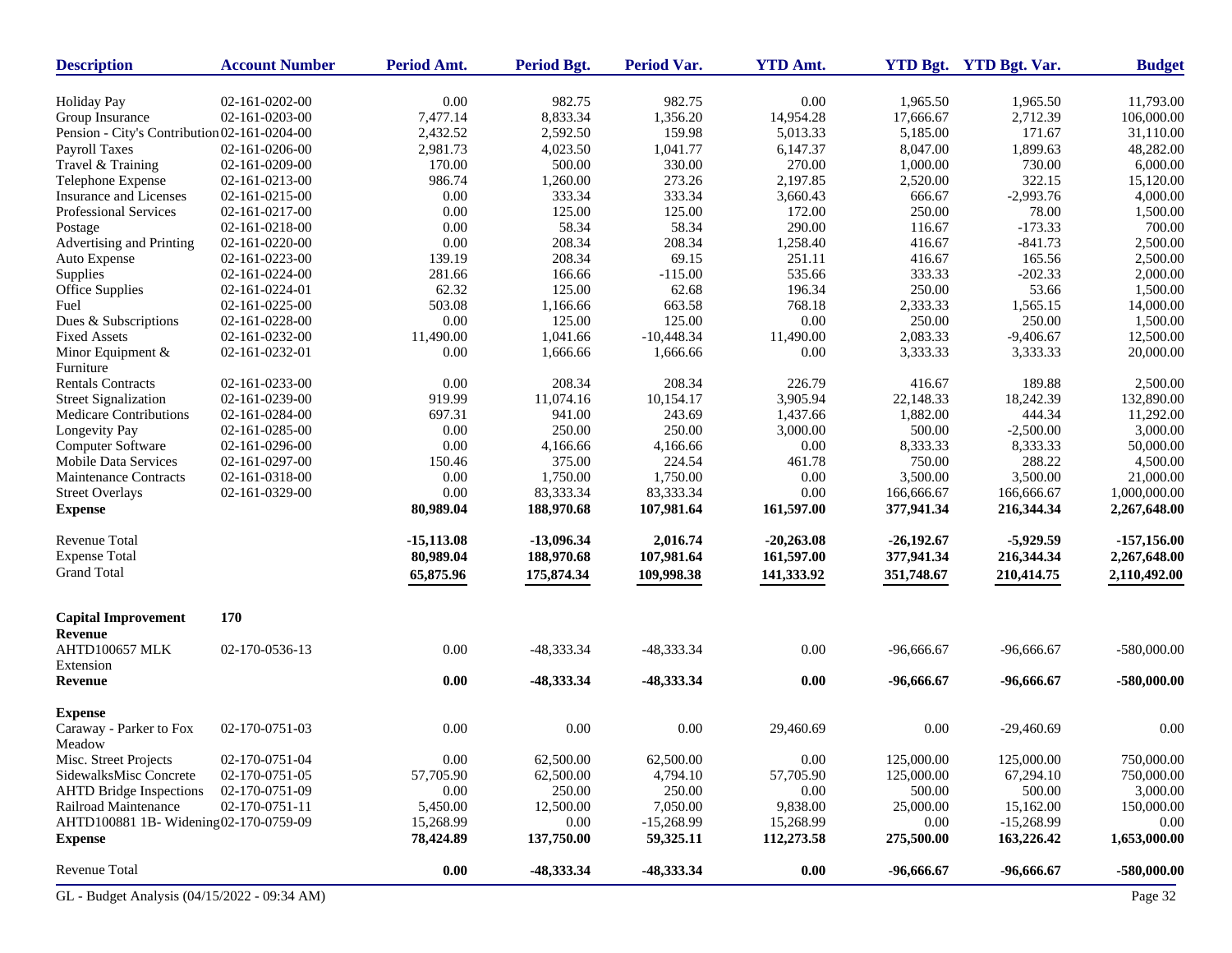| <b>Description</b>                      | <b>Account Number</b> | Period Amt.   | Period Bgt.   | <b>Period Var.</b> | <b>YTD Amt.</b> | <b>YTD Bgt.</b> | <b>YTD Bgt. Var.</b> | <b>Budget</b>   |
|-----------------------------------------|-----------------------|---------------|---------------|--------------------|-----------------|-----------------|----------------------|-----------------|
| <b>Expense Total</b>                    |                       | 78,424.89     | 137,750.00    | 59,325.11          | 112,273.58      | 275,500.00      | 163,226.42           | 1,653,000.00    |
| <b>Grand Total</b>                      |                       | 78,424.89     | 89,416.66     | 10,991.77          | 112,273.58      | 178,833.33      | 66,559.75            | 1,073,000.00    |
| <b>Other Expenses</b><br><b>Expense</b> | 888                   |               |               |                    |                 |                 |                      |                 |
| <b>Insurance Claim Expenses</b>         | 02-888-0500-16        | 209,021.06    | 0.00          | $-209.021.06$      | 216,684.42      | 0.00            | $-216,684.42$        | 0.00            |
| <b>Expense</b>                          |                       | 209,021.06    | 0.00          | $-209,021.06$      | 216,684.42      | 0.00            | $-216,684.42$        | 0.00            |
| Revenue Total                           |                       | 0.00          | 0.00          | 0.00               | 0.00            | 0.00            | 0.00                 | 0.00            |
| <b>Expense Total</b>                    |                       | 209,021.06    | 0.00          | $-209,021.06$      | 216,684.42      | 0.00            | $-216,684.42$        | 0.00            |
| <b>Grand Total</b>                      |                       | 209,021.06    | 0.00          | $-209,021.06$      | 216,684.42      | 0.00            | $-216,684.42$        | 0.00            |
| <b>Revenue Total</b>                    | 02                    | $-605,574.66$ | $-735,855.54$ | $-130,280.88$      | $-1,408,233.49$ | $-1,475,552.66$ | $-67,319,17$         | $-8,825,406.00$ |
| <b>Expense Total</b>                    |                       | 954,411.20    | 754,693.89    | -199,717.31        | 1,456,310.24    | 1,509,387.82    | 53,077.58            | 9,056,327.00    |
| <b>Grand Total</b>                      |                       | 348,836.54    | 18,838.35     | -329,998.19        | 48,076.75       | 33,835.16       | -14,241.59           | 230,921.00      |
| <b>Street Fund</b>                      |                       | 348,836.54    | 18,838.35     | -329,998.19        | 48,076.75       | 33,835.16       | -14,241.59           | 230,921.00      |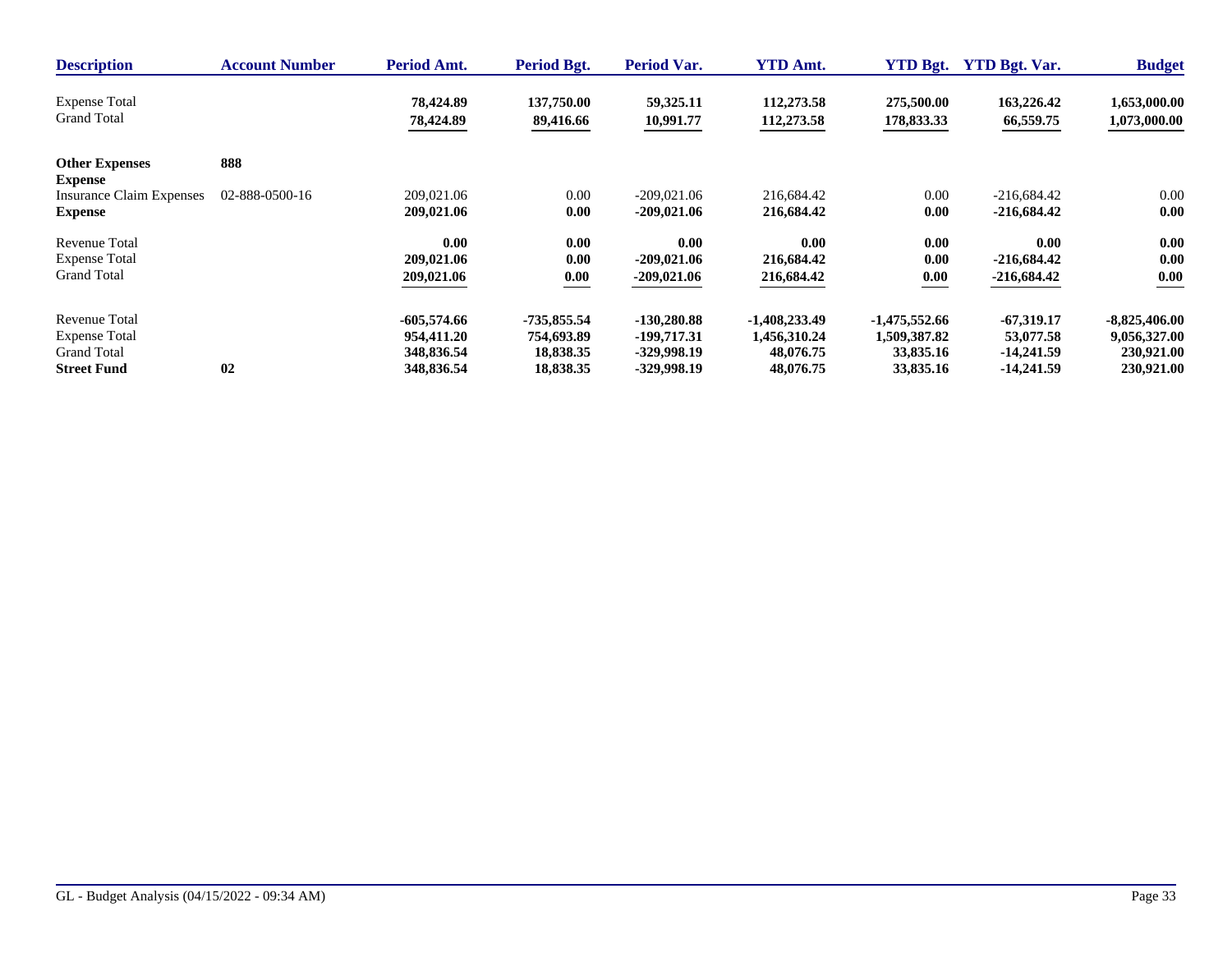User: ATGuiltner Printed: 4/15/2022 9:34:21 AM Period 02 - 02 Fiscal Year 2022



| <b>Description</b>                           | <b>Account Number</b> | Period Amt.  | <b>Period Bgt.</b> | <b>Period Var.</b> | <b>YTD Amt.</b> |               | <b>YTD Bgt.</b> YTD Bgt. Var. | <b>Budget</b>   |
|----------------------------------------------|-----------------------|--------------|--------------------|--------------------|-----------------|---------------|-------------------------------|-----------------|
| <b>Emergency 911 Fund</b>                    | 06                    |              |                    |                    |                 |               |                               |                 |
| E-911                                        | 145                   |              |                    |                    |                 |               |                               |                 |
| Revenue                                      |                       |              |                    |                    |                 |               |                               |                 |
| <b>Interest Earned</b>                       | 06-145-0515-00        | $-129.60$    | $-233.34$          | $-103.74$          | $-302.59$       | $-466.67$     | $-164.08$                     | $-2,800.00$     |
| E911 Surcharge                               | 06-145-0550-00        | $-12,908.83$ | $-7,916.66$        | 4,992.17           | $-17,102.13$    | $-15,833.33$  | 1,268.80                      | $-95,000.00$    |
| <b>PSAP Distribution</b>                     | 06-145-0600-00        | 0.00         | $-140,000.00$      | $-140,000.00$      | 0.00            | $-280,000.00$ | $-280,000.00$                 | $-1,680,000.00$ |
| <b>Revenue</b>                               |                       | $-13,038.43$ | $-148,150.00$      | $-135, 111.57$     | $-17,404.72$    | $-296,300.00$ | $-278,895.28$                 | $-1,777,800.00$ |
| <b>Expense</b>                               |                       |              |                    |                    |                 |               |                               |                 |
| Salaries-E-911                               | 06-145-0201-00        | 56,037.44    | 70,790.59          | 14,753.15          | 107,355.06      | 141,581.17    | 34,226.11                     | 849,487.00      |
| <b>Holiday Pay</b>                           | 06-145-0202-00        | 241.11       | 3,022.75           | 2,781.64           | 11.48           | 6,045.50      | 6,034.02                      | 36,273.00       |
| Group Insurance                              | 06-145-0203-00        | 8,917.02     | 11,541.66          | 2,624.64           | 17,009.14       | 23,083.33     | 6,074.19                      | 138,500.00      |
| Pension - City's Contribution 06-145-0204-00 |                       | 1,735.50     | 2,250.00           | 514.50             | 3,460.22        | 4,500.00      | 1,039.78                      | 27,000.00       |
| Payroll Taxes                                | 06-145-0206-00        | 3,714.15     | 4,638.41           | 924.26             | 7,151.15        | 9,276.83      | 2,125.68                      | 55,661.00       |
| Uniforms                                     | 06-145-0207-00        | 0.00         | 83.34              | 83.34              | 0.00            | 166.67        | 166.67                        | 1,000.00        |
| Travel & Training                            | 06-145-0209-00        | 0.00         | 416.66             | 416.66             | 319.00          | 833.33        | 514.33                        | 5,000.00        |
| <b>Part-Time Salaries</b>                    | 06-145-0210-00        | 1,953.75     | 416.66             | $-1,537.09$        | 4,158.75        | 833.33        | $-3,325.42$                   | 5,000.00        |
| <b>Overtime Salaries</b>                     | 06-145-0211-00        | 5,534.84     | 833.34             | $-4,701.50$        | 9,264.95        | 1,666.67      | $-7,598.28$                   | 10,000.00       |
| Telephone Expense                            | 06-145-0213-00        | 39.24        | 208.34             | 169.10             | 188.58          | 416.67        | 228.09                        | 2,500.00        |
| <b>Insurance and Licenses</b>                | 06-145-0215-00        | 0.00         | 1,258.34           | 1,258.34           | 15,032.88       | 2,516.67      | $-12,516.21$                  | 15,100.00       |
| <b>Earned Benefits Payout</b>                | 06-145-0216-00        | 90.72        | 833.34             | 742.62             | 96.03           | 1,666.67      | 1,570.64                      | 10,000.00       |
| Professional Services                        | 06-145-0217-00        | 26.00        | 41.66              | 15.66              | 78.00           | 83.33         | 5.33                          | 500.00          |
| Advertising and Printing                     | 06-145-0220-00        | 0.00         | 25.00              | 25.00              | 0.00            | 50.00         | 50.00                         | 300.00          |
| Maintenance Bldg & Grns.                     | 06-145-0221-00        | 7,372.15     | 333.34             | $-7,038.81$        | 7,791.29        | 666.67        | $-7,124.62$                   | 4,000.00        |
| <b>Equipment Maintenance</b>                 | 06-145-0222-00        | 0.00         | 83.34              | 83.34              | 0.00            | 166.67        | 166.67                        | 1,000.00        |
| Auto Expense                                 | 06-145-0223-00        | 0.00         | 66.66              | 66.66              | 0.00            | 133.33        | 133.33                        | 800.00          |
| Supplies                                     | 06-145-0224-00        | 328.07       | 700.00             | 371.93             | 382.29          | 1,400.00      | 1,017.71                      | 8,400.00        |
| <b>Office Supplies</b>                       | 06-145-0224-01        | 553.04       | 166.66             | $-386.38$          | 760.96          | 333.33        | $-427.63$                     | 2,000.00        |
| Fuel                                         | 06-145-0225-00        | 397.99       | 416.66             | 18.67              | 822.72          | 833.33        | 10.61                         | 5,000.00        |
| Dues & Subscriptions                         | 06-145-0228-00        | 244.13       | 698.00             | 453.87             | 468.43          | 1,396.00      | 927.57                        | 8,376.00        |
| <b>Fixed Assets</b>                          | 06-145-0232-00        | 9,042.06     | 1,541.66           | $-7,500.40$        | 9,042.06        | 3,083.33      | $-5,958.73$                   | 18,500.00       |
| Minor Equipment &                            | 06-145-0232-01        | 0.00         | 987.50             | 987.50             | 1,942.58        | 1,975.00      | 32.42                         | 11,850.00       |
| Furniture                                    |                       |              |                    |                    |                 |               |                               |                 |
| <b>Rentals Contracts</b>                     | 06-145-0233-00        | 1,666.44     | 1,666.66           | 0.22               | 2,893.89        | 3,333.33      | 439.44                        | 20,000.00       |
| UnemploymentWkms.Comp.06-145-0279-00         |                       | 0.00         | 979.16             | 979.16             | 11,621.56       | 1,958.33      | $-9,663.23$                   | 11,750.00       |
| <b>Medicare Contributions</b>                | 06-145-0284-00        | 868.59       | 1,084.75           | 216.16             | 1,672.42        | 2,169.50      | 497.08                        | 13,017.00       |
| <b>Longevity Pay</b>                         | 06-145-0285-00        | 0.00         | 166.66             | 166.66             | 2,000.00        | 333.33        | $-1,666.67$                   | 2,000.00        |
| Mobile Data Services                         | 06-145-0297-00        | 33.78        | 83.34              | 49.56              | 150.35          | 166.67        | 16.32                         | 1,000.00        |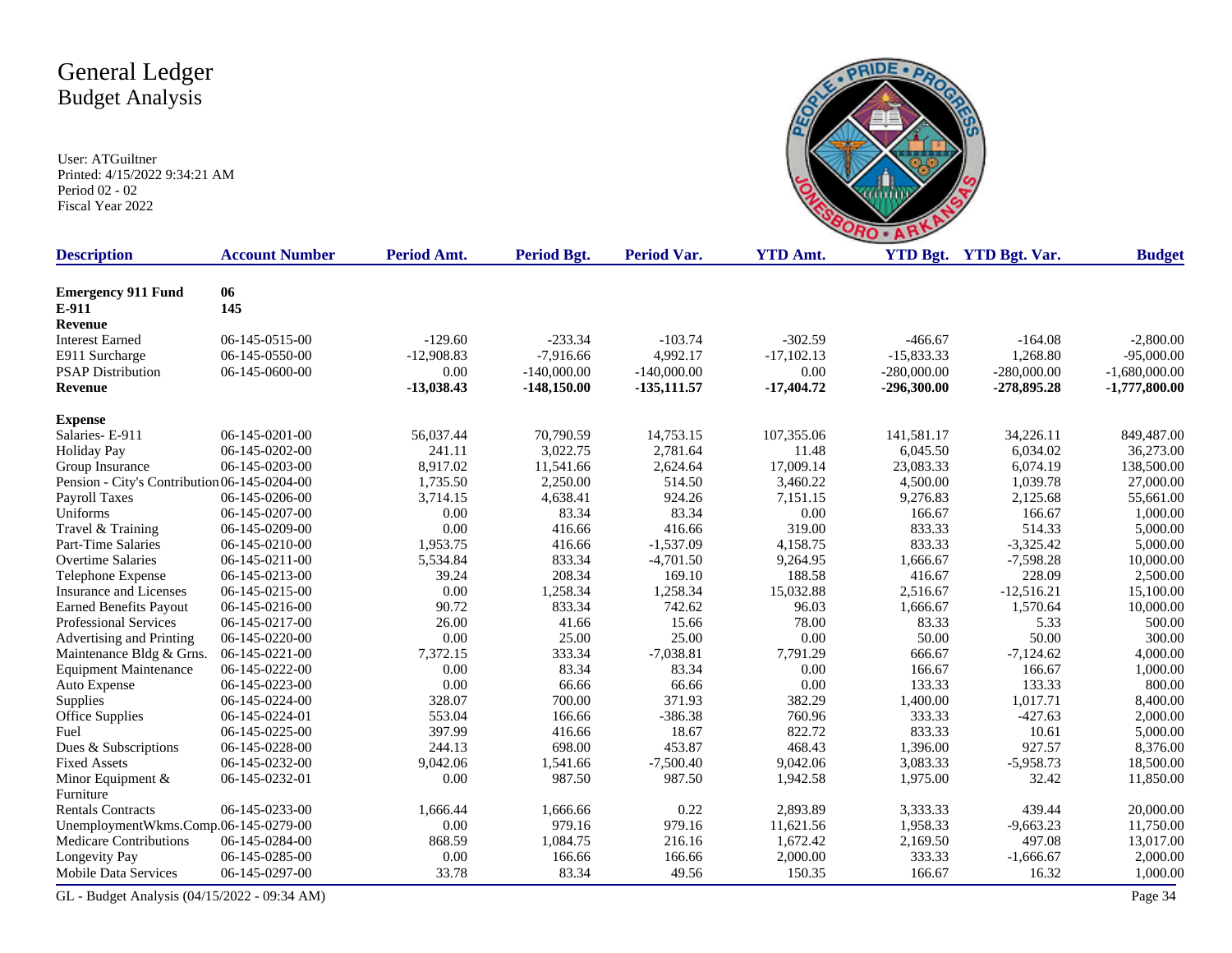| <b>Description</b>                        | <b>Account Number</b> | <b>Period Amt.</b> | Period Bgt.   | <b>Period Var.</b> | <b>YTD Amt.</b> | <b>YTD Bgt.</b> | <b>YTD Bgt. Var.</b> | <b>Budget</b>   |
|-------------------------------------------|-----------------------|--------------------|---------------|--------------------|-----------------|-----------------|----------------------|-----------------|
| Maintenance Contracts                     | 06-145-0318-00        | 0.00               | 34.458.34     | 34.458.34          | 12.936.46       | 68,916.67       | 55,980.21            | 413,500.00      |
| Dedicated Circuits & Cable 06-145-0320-00 |                       | 1,736.50           | 9,000.00      | 7.263.50           | 11.059.30       | 18,000.00       | 6,940.70             | 108,000.00      |
| <b>Expense</b>                            |                       | 100,532.52         | 148.792.82    | 48,260.30          | 227,669.55      | 297,585.66      | 69.916.11            | 1,785,514.00    |
| Revenue Total                             |                       | $-13.038.43$       | $-148,150.00$ | -135,111.57        | $-17,404.72$    | $-296,300.00$   | $-278.895.28$        | $-1,777,800.00$ |
| <b>Expense Total</b>                      |                       | 100.532.52         | 148,792.82    | 48,260.30          | 227,669.55      | 297,585.66      | 69.916.11            | 1,785,514.00    |
| <b>Grand Total</b>                        |                       | 87,494.09          | 642.82        | $-86,851.27$       | 210,264.83      | 1,285.66        | $-208,979.17$        | 7,714.00        |
| Revenue Total                             |                       | $-13.038.43$       | $-148.150.00$ | -135,111.57        | $-17,404.72$    | $-296,300.00$   | $-278.895.28$        | $-1,777,800.00$ |
| <b>Expense Total</b>                      |                       | 100.532.52         | 148,792.82    | 48,260.30          | 227,669.55      | 297,585.66      | 69.916.11            | 1,785,514.00    |
| <b>Grand Total</b>                        |                       | 87,494.09          | 642.82        | $-86.851.27$       | 210,264.83      | 1,285.66        | $-208.979.17$        | 7,714.00        |
| <b>Emergency 911 Fund</b>                 | 06                    | 87,494.09          | 642.82        | $-86.851.27$       | 210,264.83      | 1,285.66        | -208.979.17          | 7,714.00        |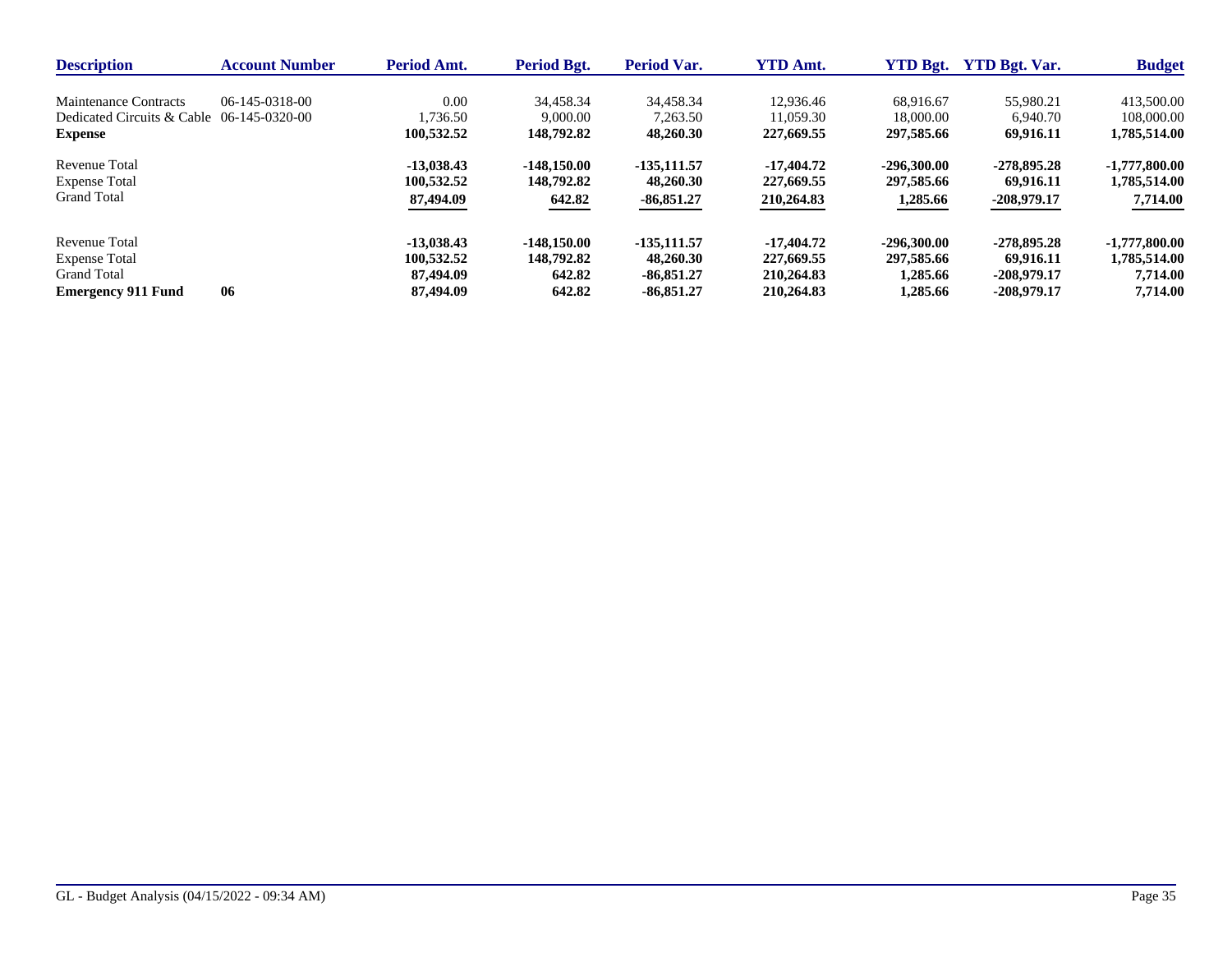|         | PRO                    |       |
|---------|------------------------|-------|
| $A = 4$ | $VT \mathbf{D} \sim 4$ | VTD D |

| A & P Fund<br>08<br>180<br>Advertising &<br><b>Promotion</b><br><b>Revenue</b><br>08-180-0515-00<br>$-136.80$<br>$-636.84$<br>$-500.04$<br>$-271.63$<br>$-1,273.67$<br>$-1,002.04$<br><b>Interest Earned</b><br>$-64,081.51$<br>$-66,797.66$<br>$-2,716.15$<br>$-138,202.51$<br>4,607.18<br>Hotel & Motel 3%<br>08-180-0567-00<br>-133,595.33<br>Tourism<br>Hotel & Motel 1%<br>08-180-0567-01<br>$-13,880.00$<br>$-22,265.09$<br>$-8,385.09$<br>$-13,880.00$<br>$-44,530.17$<br>$-30,650.17$<br>Tourism<br>A & P Prepared Food 08-180-0567-02<br>$-230.208.34$<br>88,453.70<br>$-318,736.28$<br>$-460, 416, 67$<br>$-141,680.39$<br>$-318,662.04$<br>-396,760.35<br>-319,907.93<br>76,852.42<br>$-471,090.42$<br>-639,815.84<br>$-168,725.42$<br>Revenue |                 |
|-----------------------------------------------------------------------------------------------------------------------------------------------------------------------------------------------------------------------------------------------------------------------------------------------------------------------------------------------------------------------------------------------------------------------------------------------------------------------------------------------------------------------------------------------------------------------------------------------------------------------------------------------------------------------------------------------------------------------------------------------------------|-----------------|
|                                                                                                                                                                                                                                                                                                                                                                                                                                                                                                                                                                                                                                                                                                                                                           |                 |
|                                                                                                                                                                                                                                                                                                                                                                                                                                                                                                                                                                                                                                                                                                                                                           |                 |
|                                                                                                                                                                                                                                                                                                                                                                                                                                                                                                                                                                                                                                                                                                                                                           |                 |
|                                                                                                                                                                                                                                                                                                                                                                                                                                                                                                                                                                                                                                                                                                                                                           |                 |
|                                                                                                                                                                                                                                                                                                                                                                                                                                                                                                                                                                                                                                                                                                                                                           | $-7,642.00$     |
|                                                                                                                                                                                                                                                                                                                                                                                                                                                                                                                                                                                                                                                                                                                                                           | $-801,572.00$   |
|                                                                                                                                                                                                                                                                                                                                                                                                                                                                                                                                                                                                                                                                                                                                                           |                 |
|                                                                                                                                                                                                                                                                                                                                                                                                                                                                                                                                                                                                                                                                                                                                                           | $-267,181.00$   |
|                                                                                                                                                                                                                                                                                                                                                                                                                                                                                                                                                                                                                                                                                                                                                           |                 |
|                                                                                                                                                                                                                                                                                                                                                                                                                                                                                                                                                                                                                                                                                                                                                           | $-2,762,500.00$ |
|                                                                                                                                                                                                                                                                                                                                                                                                                                                                                                                                                                                                                                                                                                                                                           | -3,838,895.00   |
| <b>Expense</b>                                                                                                                                                                                                                                                                                                                                                                                                                                                                                                                                                                                                                                                                                                                                            |                 |
| Salaries-A & P<br>08-180-0201-00<br>0.00<br>9,070.16<br>0.00<br>$-9,070.16$<br>4,535.08<br>$-4,535.08$                                                                                                                                                                                                                                                                                                                                                                                                                                                                                                                                                                                                                                                    | 0.00            |
| 562.35<br>Payroll Taxes<br>08-180-0206-00<br>281.18<br>0.00<br>$-281.18$<br>0.00<br>$-562.35$                                                                                                                                                                                                                                                                                                                                                                                                                                                                                                                                                                                                                                                             | 0.00            |
| 0.00<br>0.00<br>1,113.68<br>$-1,113.68$<br>Dues & Subscriptions 08-180-0228-00<br>0.00<br>0.00                                                                                                                                                                                                                                                                                                                                                                                                                                                                                                                                                                                                                                                            | 0.00            |
| 1,896.58<br>0.00<br>$-1,896.58$<br>1,896.58<br>0.00<br>$-1,896.58$<br>Minor Equipment & 08-180-0232-01                                                                                                                                                                                                                                                                                                                                                                                                                                                                                                                                                                                                                                                    | 0.00            |
| Furniture                                                                                                                                                                                                                                                                                                                                                                                                                                                                                                                                                                                                                                                                                                                                                 |                 |
| <b>Contract Labor</b><br>08-180-0236-00<br>1,003.50<br>0.00<br>$-1,003.50$<br>1,007.00<br>0.00<br>$-1,007.00$                                                                                                                                                                                                                                                                                                                                                                                                                                                                                                                                                                                                                                             | 0.00            |
| UnemploymentWkms 08-180-0279-00<br>28.83<br>0.00<br>$-28.83$<br>70.83<br>0.00<br>$-70.83$                                                                                                                                                                                                                                                                                                                                                                                                                                                                                                                                                                                                                                                                 | 0.00            |
| Comp                                                                                                                                                                                                                                                                                                                                                                                                                                                                                                                                                                                                                                                                                                                                                      |                 |
| Medicare<br>08-180-0284-00<br>65.76<br>0.00<br>$-65.76$<br>131.52<br>0.00<br>$-131.52$                                                                                                                                                                                                                                                                                                                                                                                                                                                                                                                                                                                                                                                                    | 0.00            |
| Contributions                                                                                                                                                                                                                                                                                                                                                                                                                                                                                                                                                                                                                                                                                                                                             |                 |
| Adv.& Promotion<br>08-180-0313-00<br>1,250.00<br>60,416.66<br>59,166.66<br>16,250.00<br>120,833.33<br>104,583.33                                                                                                                                                                                                                                                                                                                                                                                                                                                                                                                                                                                                                                          | 725,000.00      |
| Expense                                                                                                                                                                                                                                                                                                                                                                                                                                                                                                                                                                                                                                                                                                                                                   |                 |
| 90,731.21<br>9,060.93<br>60,416.66<br>51,355.73<br>30,102.12<br>120,833.33<br><b>Expense</b>                                                                                                                                                                                                                                                                                                                                                                                                                                                                                                                                                                                                                                                              | 725,000.00      |
| <b>Revenue Total</b><br>-396,760.35<br>-319,907.93<br>76,852.42<br>$-471,090.42$<br>$-639,815.84$<br>$-168,725.42$                                                                                                                                                                                                                                                                                                                                                                                                                                                                                                                                                                                                                                        | -3,838,895.00   |
| <b>Expense Total</b><br>9,060.93<br>60,416.66<br>51,355.73<br>30,102.12<br>120,833.33<br>90,731.21                                                                                                                                                                                                                                                                                                                                                                                                                                                                                                                                                                                                                                                        | 725,000.00      |
| <b>Grand Total</b><br>$-387,699,42$<br>$-259,491.27$<br>128,208.15<br>-440,988.30<br>-518,982.51<br>$-77,994.21$                                                                                                                                                                                                                                                                                                                                                                                                                                                                                                                                                                                                                                          | -3,113,895.00   |
|                                                                                                                                                                                                                                                                                                                                                                                                                                                                                                                                                                                                                                                                                                                                                           |                 |
| <b>Revenue Total</b><br>-396,760.35<br>-319,907.93<br>76,852.42<br>$-471,090.42$<br>$-639,815.84$<br>$-168,725.42$                                                                                                                                                                                                                                                                                                                                                                                                                                                                                                                                                                                                                                        | -3,838,895.00   |
| <b>Expense Total</b><br>9,060.93<br>60,416.66<br>51,355.73<br>30,102.12<br>120,833.33<br>90,731.21                                                                                                                                                                                                                                                                                                                                                                                                                                                                                                                                                                                                                                                        | 725,000.00      |
| <b>Grand Total</b><br>-387,699.42<br>$-259,491,27$<br>128,208.15<br>-440,988.30<br>-518,982.51<br>$-77,994.21$                                                                                                                                                                                                                                                                                                                                                                                                                                                                                                                                                                                                                                            | $-3,113,895.00$ |
| A & P Fund<br>08<br>$-259,491,27$<br>128,208.15<br>-440,988.30<br>-518,982.51<br>$-77,994.21$<br>-387,699.42                                                                                                                                                                                                                                                                                                                                                                                                                                                                                                                                                                                                                                              | $-3,113,895.00$ |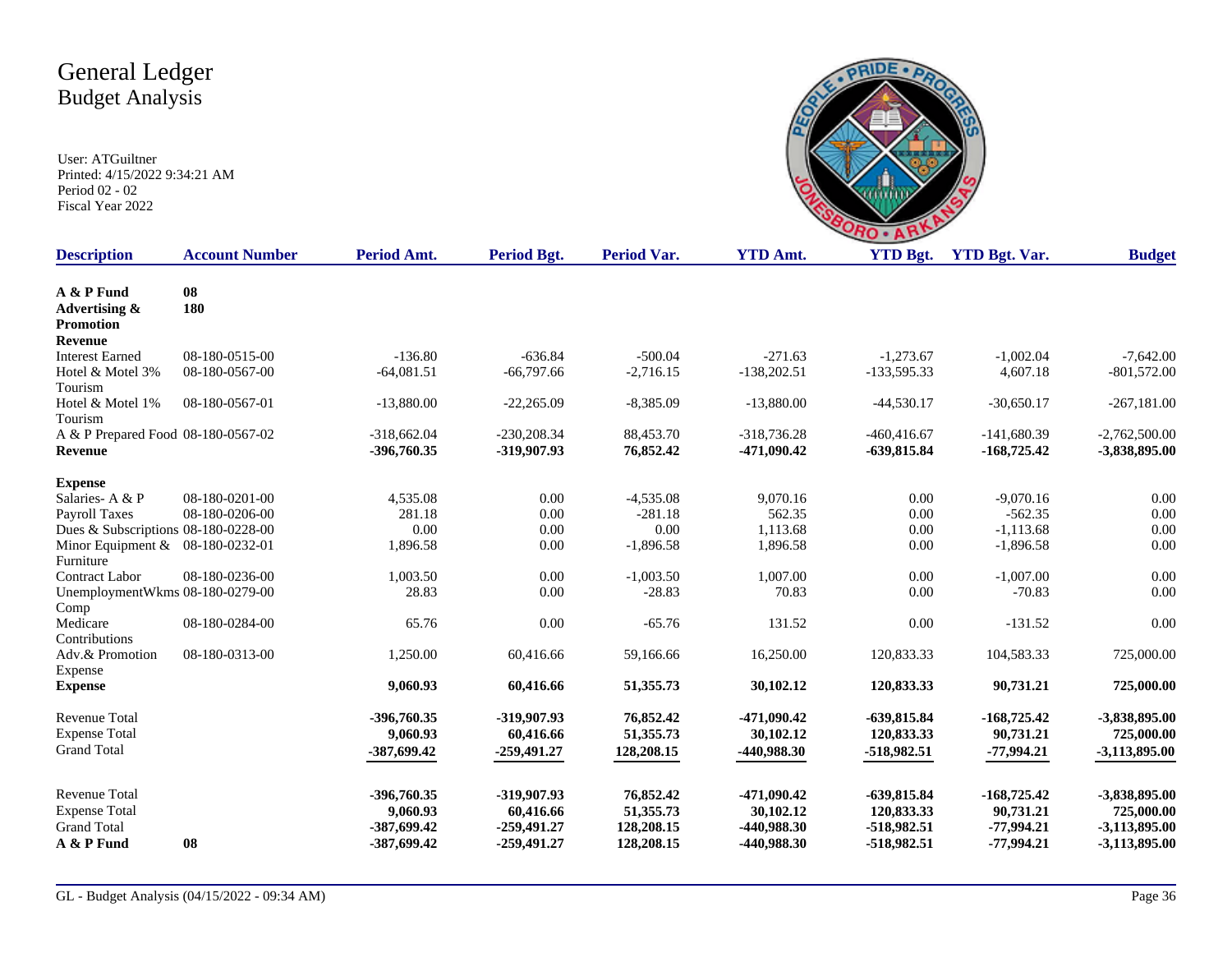|                        | ٠                  |        |
|------------------------|--------------------|--------|
| $\Delta$ $\rightarrow$ | $V$ Th D $_{\sim}$ | VTD D. |
|                        |                    |        |

| <b>Description</b>                                                                              | <b>Account Number</b> | Period Amt.                          | <b>Period Bgt.</b>                  | Period Var.                        | <b>YTD Amt.</b>                      | <b>YTD Bgt.</b>                                | <b>YTD Bgt. Var.</b>               | <b>Budget</b>                     |
|-------------------------------------------------------------------------------------------------|-----------------------|--------------------------------------|-------------------------------------|------------------------------------|--------------------------------------|------------------------------------------------|------------------------------------|-----------------------------------|
| <b>Federal Grants Fund09</b><br><b>HazardFlood</b><br><b>Mitigation Grant</b><br><b>Revenue</b> | 932                   |                                      |                                     |                                    |                                      |                                                |                                    |                                   |
| Federal Funding -<br><b>FEMA</b>                                                                | 09-932-0664-00        | $-55,718.03$                         | 0.00                                | 55,718.03                          | $-55,718.03$                         | 0.00                                           | 55,718.03                          | 0.00                              |
| <b>Revenue</b>                                                                                  |                       | $-55,718.03$                         | 0.00                                | 55,718.03                          | $-55,718.03$                         | 0.00                                           | 55,718.03                          | 0.00                              |
| <b>Revenue Total</b><br><b>Expense Total</b><br><b>Grand Total</b>                              |                       | $-55,718.03$<br>0.00<br>$-55,718.03$ | 0.00<br>0.00<br>$\boldsymbol{0.00}$ | 55,718.03<br>0.00<br>55,718.03     | $-55,718.03$<br>0.00<br>$-55,718.03$ | 0.00<br>0.00<br>$\boldsymbol{0.00}$            | 55,718.03<br>0.00<br>55,718.03     | 0.00<br>0.00<br>0.00              |
| <b>Bullet Proof Vests</b><br>Grant<br>Revenue                                                   | 950                   |                                      |                                     |                                    |                                      |                                                |                                    |                                   |
| Federal Funding -<br><b>DOJ</b>                                                                 | 09-950-0662-00        | $-21,800.00$                         | $-3,839.59$                         | 17,960.41                          | $-21,800.00$                         | $-7,679.17$                                    | 14,120.83                          | $-46,075.00$                      |
| Revenue                                                                                         |                       | $-21,800.00$                         | $-3,839.59$                         | 17,960.41                          | $-21,800.00$                         | $-7,679.17$                                    | 14,120.83                          | $-46,075.00$                      |
| <b>Expense</b><br>Police Equipment -<br><b>BVP</b>                                              | 09-950-0224-00        | 0.00                                 | 3,839.59                            | 3,839.59                           | 0.00                                 | 7,679.17                                       | 7,679.17                           | 46,075.00                         |
| <b>Expense</b>                                                                                  |                       | 0.00                                 | 3,839.59                            | 3,839.59                           | 0.00                                 | 7,679.17                                       | 7,679.17                           | 46,075.00                         |
| <b>Revenue Total</b><br><b>Expense Total</b><br><b>Grand Total</b>                              |                       | $-21,800.00$<br>0.00<br>$-21,800.00$ | $-3,839.59$<br>3,839.59<br>0.00     | 17,960.41<br>3,839.59<br>21,800.00 | $-21,800.00$<br>0.00<br>$-21,800.00$ | $-7,679.17$<br>7,679.17<br>$\boldsymbol{0.00}$ | 14,120.83<br>7,679.17<br>21,800.00 | $-46,075.00$<br>46,075.00<br>0.00 |
| <b>JAG</b> Grant<br>Revenue                                                                     | 954                   |                                      |                                     |                                    |                                      |                                                |                                    |                                   |
| Federal Funding -<br><b>DOJ</b>                                                                 | 09-954-0662-00        | 0.00                                 | 0.00                                | 0.00                               | $-6,926.00$                          | 0.00                                           | 6,926.00                           | 0.00                              |
| Revenue                                                                                         |                       | 0.00                                 | 0.00                                | 0.00                               | $-6,926.00$                          | 0.00                                           | 6,926.00                           | 0.00                              |
| <b>Expense</b>                                                                                  |                       |                                      |                                     |                                    |                                      |                                                |                                    |                                   |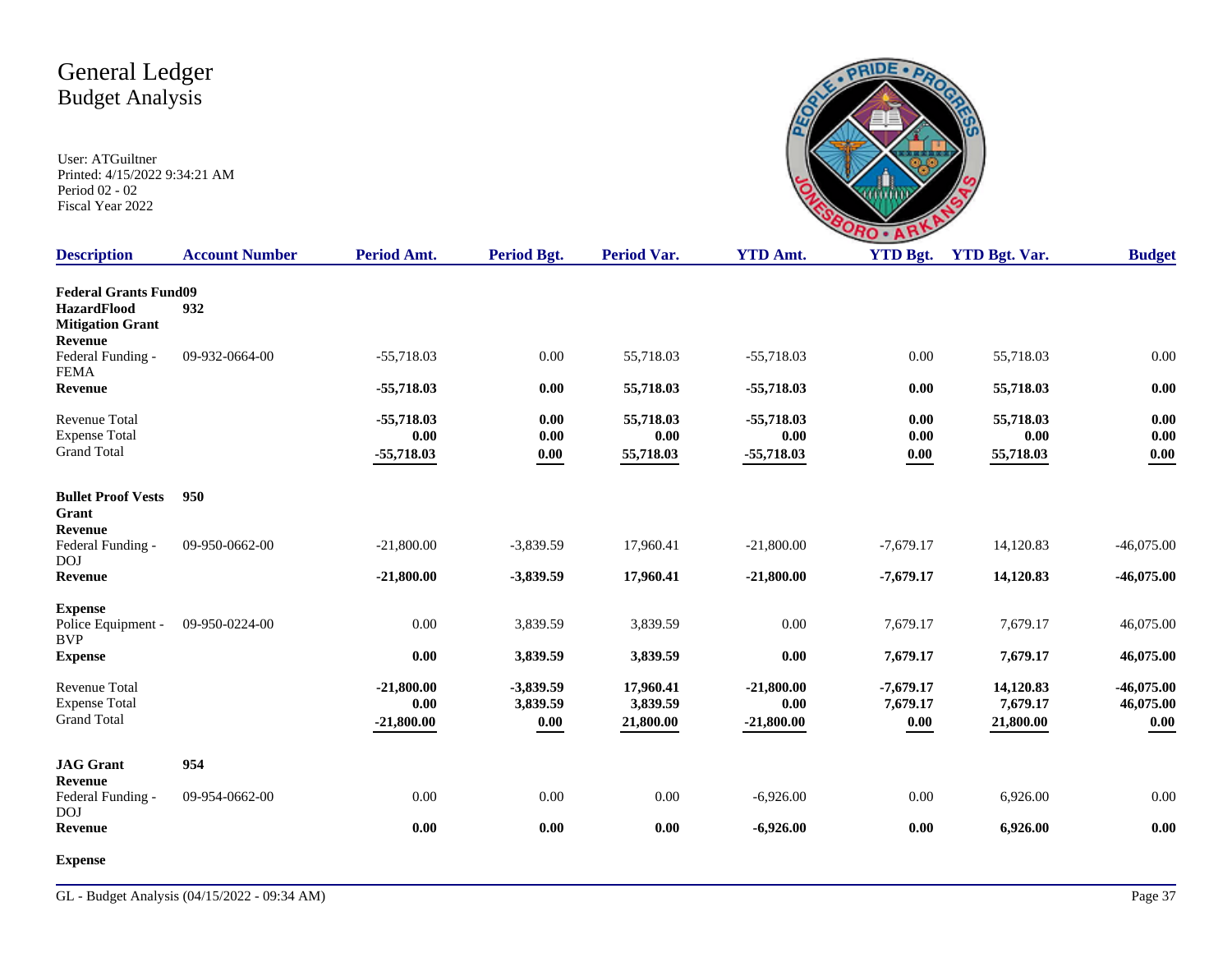| <b>Description</b>                                                  | <b>Account Number</b>            | <b>Period Amt.</b>                      | Period Bgt.                             | <b>Period Var.</b>                      | <b>YTD Amt.</b>                          | <b>YTD Bgt.</b>                   | <b>YTD Bgt. Var.</b>                      | <b>Budget</b>                     |
|---------------------------------------------------------------------|----------------------------------|-----------------------------------------|-----------------------------------------|-----------------------------------------|------------------------------------------|-----------------------------------|-------------------------------------------|-----------------------------------|
| Supplies<br><b>Fixed Assets</b><br><b>Expense</b>                   | 09-954-0224-00<br>09-954-0232-00 | 0.00<br>0.00<br>0.00                    | 0.00<br>0.00<br>0.00                    | 0.00<br>0.00<br>$0.00\,$                | 1,036.00<br>5,890.00<br>6,926.00         | 0.00<br>0.00<br>0.00              | $-1.036.00$<br>$-5,890.00$<br>$-6,926.00$ | $0.00\,$<br>0.00<br>$0.00\,$      |
| Revenue Total<br><b>Expense Total</b><br><b>Grand Total</b>         |                                  | 0.00<br>0.00<br>0.00                    | 0.00<br>$0.00\,$<br>$\boldsymbol{0.00}$ | $0.00\,$<br>$0.00\,$<br>0.00            | $-6,926.00$<br>6,926.00<br>0.00          | 0.00<br>$0.00\,$<br>0.00          | 6,926.00<br>$-6,926.00$<br>0.00           | 0.00<br>$0.00\,$<br>0.00          |
| <b>STEP Grant</b>                                                   | 955                              |                                         |                                         |                                         |                                          |                                   |                                           |                                   |
| Revenue<br>Federal Funding -<br><b>DOJ</b>                          | 09-955-0662-00                   | $-12,131.63$                            | $-5,608.34$                             | 6,523.29                                | $-12,131.63$                             | $-11,216.67$                      | 914.96                                    | $-67,300.00$                      |
| Revenue                                                             |                                  | $-12,131.63$                            | $-5,608.34$                             | 6,523.29                                | $-12,131.63$                             | $-11,216.67$                      | 914.96                                    | $-67,300.00$                      |
| <b>Expense</b><br>Group Insurance<br>LOPFI - City's<br>Contribution | 09-955-0203-00<br>09-955-0205-00 | 0.31<br>809.97                          | 0.00<br>0.00                            | $-0.31$<br>$-809.97$                    | 61.48<br>1,895.33                        | 0.00<br>0.00                      | $-61.48$<br>$-1,895.33$                   | $0.00\,$<br>0.00                  |
| <b>STEP Overtime</b><br>Salaries                                    | 09-955-0211-00                   | 3,446.71                                | 5,608.34                                | 2,161.63                                | 8,065.23                                 | 11,216.67                         | 3,151.44                                  | 67,300.00                         |
| Medicare<br>Contributions                                           | 09-955-0284-00                   | 42.47                                   | 0.00                                    | $-42.47$                                | 99.24                                    | 0.00                              | $-99.24$                                  | 0.00                              |
| <b>Expense</b>                                                      |                                  | 4,299.46                                | 5,608.34                                | 1,308.88                                | 10,121.28                                | 11,216.67                         | 1,095.39                                  | 67,300.00                         |
| <b>Revenue Total</b><br><b>Expense Total</b><br><b>Grand Total</b>  |                                  | $-12,131.63$<br>4,299.46<br>$-7,832.17$ | $-5,608.34$<br>5,608.34<br>0.00         | 6,523.29<br>1,308.88<br>7,832.17        | $-12,131.63$<br>10,121.28<br>$-2,010.35$ | $-11,216.67$<br>11,216.67<br>0.00 | 914.96<br>1,095.39<br>2,010.35            | $-67,300.00$<br>67,300.00<br>0.00 |
| FY17 SAFER Grant 956                                                |                                  |                                         |                                         |                                         |                                          |                                   |                                           |                                   |
| Revenue<br>Federal Funding -<br><b>FEMA</b><br>Revenue              | 09-956-0664-00                   | 0.00<br>0.00                            | $-778.91$<br>$-778.91$                  | $-778.91$<br>$-778.91$                  | $0.00\,$<br>0.00                         | $-1,557.83$<br>$-1,557.83$        | $-1,557.83$<br>$-1,557.83$                | $-9,347.00$<br>$-9,347.00$        |
|                                                                     |                                  |                                         |                                         |                                         |                                          |                                   |                                           |                                   |
| <b>Expense</b><br>Salaries-FY17<br><b>SAFER Grant</b>               | 09-956-0201-00                   | 3,122.46                                | 583.34                                  | $-2,539.12$                             | 6,179.84                                 | 1,166.67                          | $-5,013.17$                               | 7,000.00                          |
| Group Insurance<br>LOPFI - City's<br>Contribution                   | 09-956-0203-00<br>09-956-0205-00 | 298.34<br>733.77                        | 50.00<br>137.09                         | $-248.34$<br>$-596.68$                  | 581.32<br>1,452.29                       | 100.00<br>274.17                  | $-481.32$<br>$-1,178.12$                  | 600.00<br>1,645.00                |
| Medicare<br>Contributions                                           | 09-956-0284-00                   | 39.30                                   | 8.50                                    | $-30.80$                                | 77.87                                    | 17.00                             | $-60.87$                                  | 102.00                            |
| <b>Expense</b>                                                      |                                  | 4,193.87                                | 778.93                                  | $-3,414.94$                             | 8,291.32                                 | 1,557.84                          | $-6,733.48$                               | 9,347.00                          |
| Revenue Total<br><b>Expense Total</b><br><b>Grand Total</b>         |                                  | 0.00<br>4,193.87<br>4,193.87            | $-778.91$<br>778.93<br>$\bf{0.02}$      | $-778.91$<br>$-3,414.94$<br>$-4,193.85$ | 0.00<br>8,291.32<br>8,291.32             | $-1,557.83$<br>1,557.84<br>0.01   | $-1,557.83$<br>$-6,733.48$<br>$-8,291.31$ | $-9,347.00$<br>9,347.00<br>0.00   |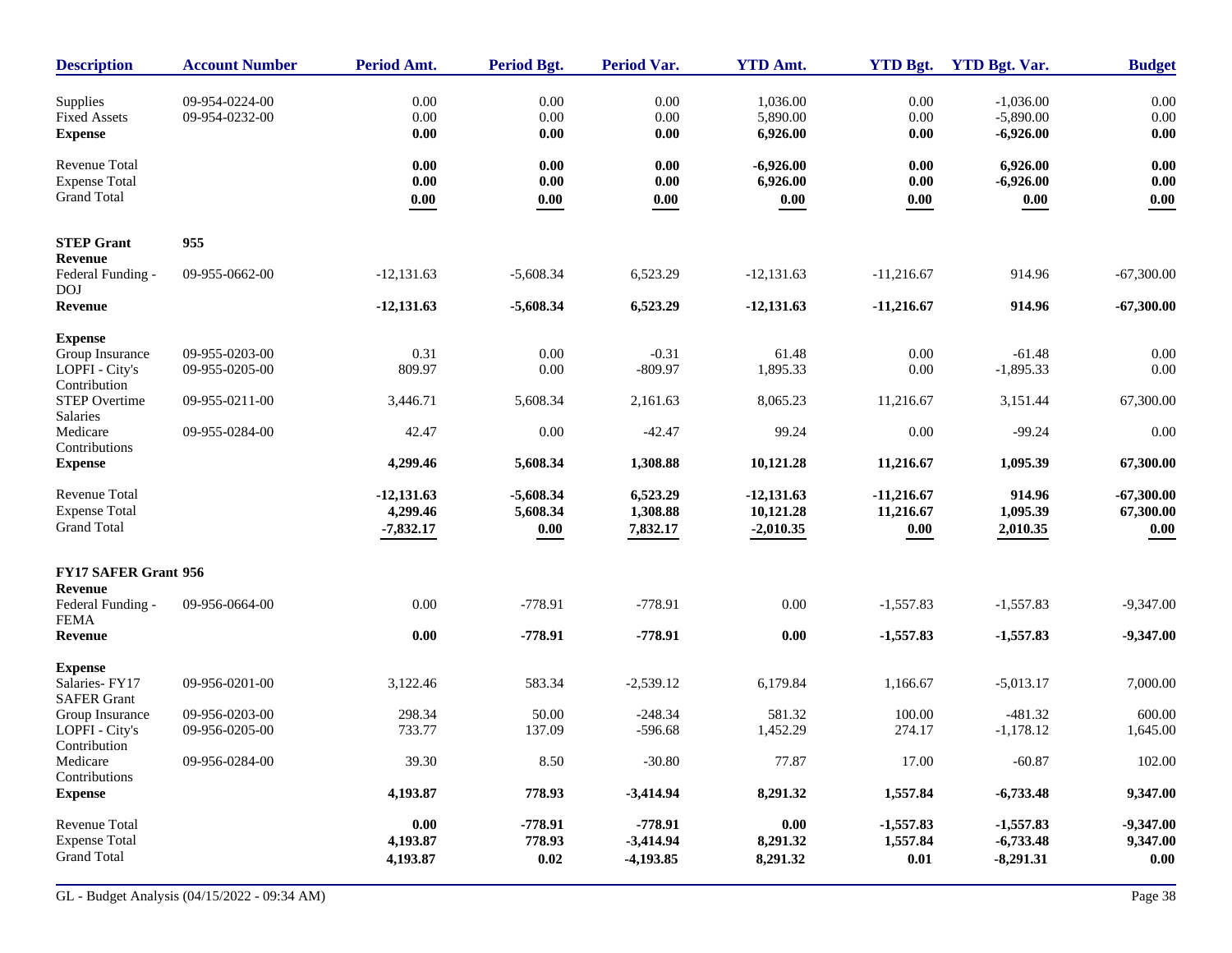| <b>Description</b>                          | <b>Account Number</b>                        | Period Amt.          | Period Bgt.          | <b>Period Var.</b> | <b>YTD Amt.</b>      | <b>YTD Bgt.</b>      | <b>YTD Bgt. Var.</b> | <b>Budget</b>          |
|---------------------------------------------|----------------------------------------------|----------------------|----------------------|--------------------|----------------------|----------------------|----------------------|------------------------|
|                                             |                                              |                      |                      |                    |                      |                      |                      |                        |
| <b>FY18 SAFER Grant 958</b>                 |                                              |                      |                      |                    |                      |                      |                      |                        |
| Revenue<br>Federal Funding -                | 09-958-0664-00                               | $0.00\,$             | $-13,660.84$         | $-13,660.84$       | $0.00\,$             | $-27,321.67$         | $-27,321.67$         | $-163,930.00$          |
| <b>FEMA</b><br>Revenue                      |                                              | $0.00\,$             | $-13,660.84$         | $-13,660.84$       | $0.00\,$             | $-27,321.67$         | $-27,321.67$         | $-163,930.00$          |
| <b>Expense</b>                              |                                              |                      |                      |                    |                      |                      |                      |                        |
| Salaries-FY18<br><b>SAFER Grant</b>         | 09-958-0201-00                               | 6,390.78             | 9,231.00             | 2,840.22           | 12,718.86            | 18,462.00            | 5,743.14             | 110,772.00             |
| Group Insurance                             | 09-958-0203-00                               | 1,438.33             | 2,126.75             | 688.42             | 2,969.27             | 4,253.50             | 1,284.23             | 25,521.00              |
| LOPFI - City's<br>Contribution              | 09-958-0205-00                               | 1,501.86             | 2,169.25             | 667.39             | 2,988.97             | 4,338.50             | 1,349.53             | 26,031.00              |
| Medicare<br>Contributions                   | 09-958-0284-00                               | 75.78                | 133.84               | 58.06              | 150.19               | 267.67               | 117.48               | 1,606.00               |
| <b>Expense</b>                              |                                              | 9,406.75             | 13,660.84            | 4,254.09           | 18,827.29            | 27,321.67            | 8,494.38             | 163,930.00             |
| Revenue Total                               |                                              | 0.00                 | $-13,660.84$         | $-13,660.84$       | 0.00                 | $-27,321.67$         | $-27,321.67$         | $-163,930.00$          |
| <b>Expense Total</b>                        |                                              | 9,406.75             | 13,660.84            | 4,254.09           | 18,827.29            | 27,321.67            | 8,494.38             | 163,930.00             |
| <b>Grand Total</b>                          |                                              | 9,406.75             | $\boldsymbol{0.00}$  | $-9,406.75$        | 18,827.29            | 0.00                 | $-18,827.29$         | 0.00                   |
| FY20 COPS Hiring 963                        |                                              |                      |                      |                    |                      |                      |                      |                        |
| Grant                                       |                                              |                      |                      |                    |                      |                      |                      |                        |
| Revenue<br>Federal Funding -<br><b>DOJ</b>  | 09-963-0662-00                               | $-30,640.98$         | $-21,956.59$         | 8,684.39           | $-46,150.51$         | $-43,913.17$         | 2,237.34             | $-263,479.00$          |
| <b>Revenue</b>                              |                                              | $-30,640.98$         | $-21,956.59$         | 8,684.39           | $-46,150.51$         | -43,913.17           | 2,237.34             | $-263,479.00$          |
| <b>Expense</b>                              |                                              |                      |                      |                    |                      |                      |                      |                        |
| Salaries-2020 COPS 09-963-0201-00           |                                              | 10,718.26            | 15,529.50            | 4,811.24           | 21,680.65            | 31,059.00            | 9,378.35             | 186,354.00             |
| Hiring Gran                                 |                                              |                      |                      |                    |                      |                      |                      |                        |
| Group Insurance<br>LOPFI - City's           | 09-963-0203-00<br>09-963-0205-00             | 1,843.70<br>2,518.80 | 2,356.09<br>3,882.34 | 512.39<br>1,363.54 | 3,670.57<br>5,094.95 | 4,712.17<br>7,764.67 | 1,041.60<br>2,669.72 | 28,273.00<br>46,588.00 |
| Contribution                                |                                              |                      |                      |                    |                      |                      |                      |                        |
| Medicare<br>Contributions                   | 09-963-0284-00                               | 131.88               | 188.66               | 56.78              | 263.86               | 377.33               | 113.47               | 2,264.00               |
| <b>Expense</b>                              |                                              | 15,212.64            | 21,956.59            | 6,743.95           | 30,710.03            | 43,913.17            | 13,203.14            | 263,479.00             |
| <b>Revenue Total</b>                        |                                              | $-30,640.98$         | $-21,956.59$         | 8,684.39           | $-46,150.51$         | -43,913.17           | 2,237.34             | $-263,479.00$          |
| <b>Expense Total</b>                        |                                              | 15,212.64            | 21,956.59            | 6,743.95           | 30,710.03            | 43,913.17            | 13,203.14            | 263,479.00             |
| <b>Grand Total</b>                          |                                              | $-15,428.34$         | 0.00                 | 15,428.34          | $-15,440.48$         | 0.00                 | 15,440.48            | 0.00                   |
| <b>Industrial Rail Spur 982</b>             |                                              |                      |                      |                    |                      |                      |                      |                        |
| Projects                                    |                                              |                      |                      |                    |                      |                      |                      |                        |
| Revenue                                     |                                              |                      |                      |                    |                      |                      |                      |                        |
| FRA Reimbursement 09-982-0647-00<br>Revenue |                                              | 0.00<br>0.00         | 0.00<br>0.00         | 0.00<br>0.00       | 0.00<br>0.00         | 0.00<br>0.00         | 0.00<br>0.00         | 0.00<br>0.00           |
|                                             | GL - Budget Analysis (04/15/2022 - 09:34 AM) |                      |                      |                    |                      |                      |                      | Page 39                |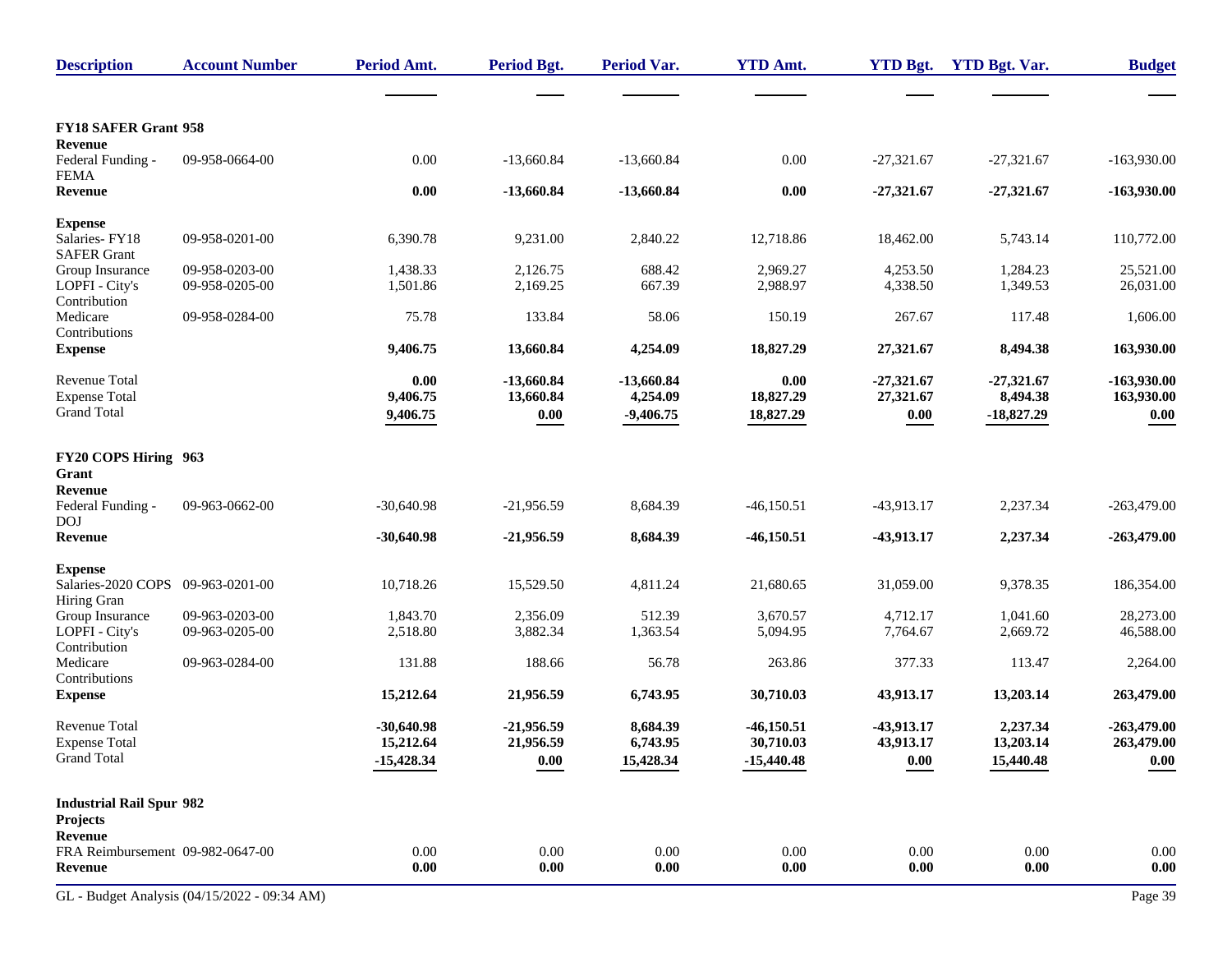| <b>Description</b>           | <b>Account Number</b> | <b>Period Amt.</b> | Period Bgt.  | <b>Period Var.</b> | <b>YTD Amt.</b> | <b>YTD Bgt.</b> | <b>YTD Bgt. Var.</b> | <b>Budget</b> |
|------------------------------|-----------------------|--------------------|--------------|--------------------|-----------------|-----------------|----------------------|---------------|
|                              |                       |                    |              |                    |                 |                 |                      |               |
| <b>Expense</b>               |                       |                    |              |                    |                 |                 |                      |               |
| <b>CRISI</b> Construction    | 09-982-2100-00        | $-64.095.57$       | 0.00         | 64,095.57          | $-1,963.88$     | 0.00            | 1,963.88             | 0.00          |
| <b>EDA</b> Construction      | 09-982-2301-00        | 3.079.11           | 0.00         | $-3.079.11$        | 4.784.54        | 0.00            | $-4.784.54$          | 0.00          |
| <b>DRA</b> Construction      | 09-982-2302-00        | 769.77             | 0.00         | $-769.77$          | 1,196.13        | 0.00            | $-1.196.13$          | 0.00          |
| <b>Expense</b>               |                       | $-60,246.69$       | 0.00         | 60,246.69          | 4,016.79        | 0.00            | $-4,016.79$          | 0.00          |
| Revenue Total                |                       | 0.00               | 0.00         | 0.00               | 0.00            | 0.00            | 0.00                 | 0.00          |
| <b>Expense Total</b>         |                       | $-60,246.69$       | 0.00         | 60.246.69          | 4,016.79        | 0.00            | $-4.016.79$          | 0.00          |
| <b>Grand Total</b>           |                       | $-60,246.69$       | 0.00         | 60,246.69          | 4,016.79        | 0.00            | $-4,016.79$          | 0.00          |
| Revenue Total                |                       | $-120,290,64$      | $-45,844,27$ | 74,446.37          | $-142,726,17$   | $-91,688.51$    | 51,037.66            | $-550.131.00$ |
| <b>Expense Total</b>         |                       | -27.133.97         | 45,844.29    | 72,978.26          | 78,892.71       | 91,688.52       | 12,795.81            | 550,131.00    |
| <b>Grand Total</b>           |                       | $-147,424.61$      | 0.02         | 147,424.63         | -63,833.46      | 0.01            | 63,833.47            | 0.00          |
| <b>Federal Grants Fund09</b> |                       | $-147,424.61$      | 0.02         | 147,424.63         | $-63,833.46$    | 0.01            | 63,833.47            | 0.00          |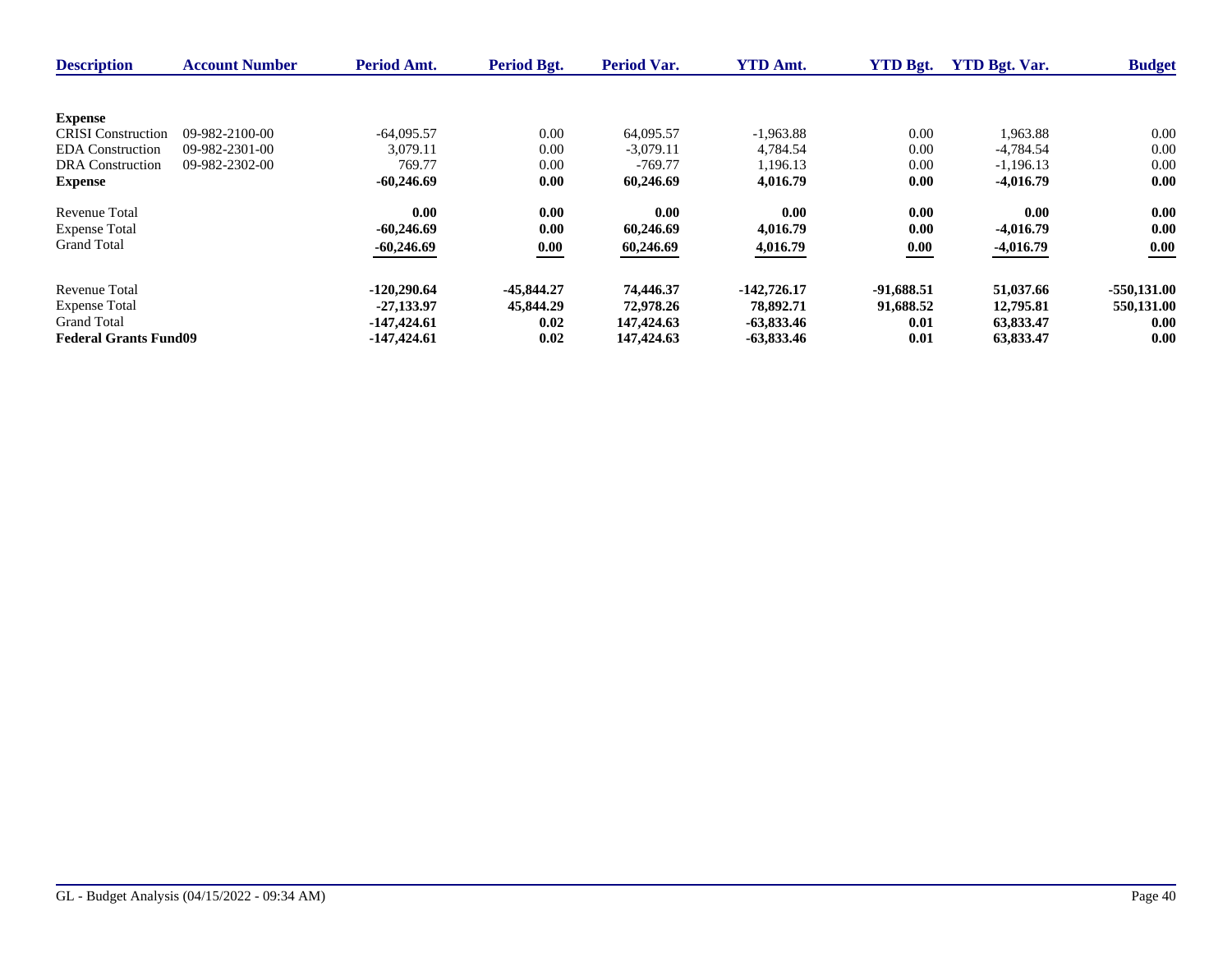

| <b>Description</b>                   | <b>Account Number</b>                        | Period Amt.  | <b>Period Bgt.</b> | <b>Period Var.</b> | <b>YTD Amt.</b> | <b>YTD Bgt.</b> | <b>YTD Bgt. Var.</b> | <b>Budget</b>   |
|--------------------------------------|----------------------------------------------|--------------|--------------------|--------------------|-----------------|-----------------|----------------------|-----------------|
| <b>CDBG</b> Fund<br><b>CDBG</b>      | 10<br>165                                    |              |                    |                    |                 |                 |                      |                 |
| <b>Revenue</b>                       |                                              |              |                    |                    |                 |                 |                      |                 |
| Miscellaneous                        | 10-165-0517-00                               | 0.00         | 0.00               | 0.00               | $-12,294.43$    | 0.00            | 12,294.43            | 0.00            |
| Revenue                              |                                              |              |                    |                    |                 |                 |                      |                 |
| CDBG Funding -                       | 10-165-0660-00                               | $-11,812.80$ | $-59,211.66$       | -47,398.86         | $-11,812.80$    | $-118,423.33$   | $-106,610.53$        | $-710,540.00$   |
| <b>HUD</b>                           |                                              |              |                    |                    |                 |                 |                      |                 |
| <b>CDBG</b> Funding-                 | 10-165-0660-01                               | 0.00         | $-18,424.34$       | $-18,424.34$       | 0.00            | $-36,848.67$    | $-36,848.67$         | $-221,092.00$   |
| HUD-CV1                              |                                              |              |                    |                    |                 |                 |                      |                 |
| <b>CDBG</b> Funding-                 | 10-165-0660-02                               | 0.00         | $-37,500.00$       | $-37,500.00$       | 0.00            | $-75,000.00$    | $-75,000.00$         | $-450,000.00$   |
| HUD-CV3                              |                                              |              |                    |                    |                 |                 |                      |                 |
| Revenue                              |                                              | $-11,812.80$ | $-115,136.00$      | $-103,323.20$      | $-24,107.23$    | $-230,272.00$   | $-206,164.77$        | $-1,381,632.00$ |
| <b>Expense</b>                       |                                              |              |                    |                    |                 |                 |                      |                 |
| Salaries-CDBG                        | 10-165-0201-00                               | 9,797.50     | 10,692.50          | 895.00             | 19,492.71       | 21,385.00       | 1,892.29             | 128,310.00      |
| <b>Holiday Pay</b>                   | 10-165-0202-00                               | 0.00         | 164.50             | 164.50             | 0.00            | 329.00          | 329.00               | 1,974.00        |
| Group Insurance                      | 10-165-0203-00                               | 659.12       | 667.25             | 8.13               | 1,318.25        | 1,334.50        | 16.25                | 8,007.00        |
| Pension - City's                     | 10-165-0204-00                               | 489.88       | 524.75             | 34.87              | 974.63          | 1,049.50        | 74.87                | 6,297.00        |
| Contribution                         |                                              |              |                    |                    |                 |                 |                      |                 |
| <b>Payroll Taxes</b>                 | 10-165-0206-00                               | 578.69       | 673.09             | 94.40              | 1,151.03        | 1,346.17        | 195.14               | 8,077.00        |
| Travel & Training                    | 10-165-0209-00                               | 637.50       | 416.66             | $-220.84$          | 637.50          | 833.33          | 195.83               | 5,000.00        |
| Insurance and                        | 10-165-0215-00                               | 0.00         | 0.00               | 0.00               | $-26.71$        | 0.00            | 26.71                | 0.00            |
| Licenses                             |                                              |              |                    |                    |                 |                 |                      |                 |
| Professional Services 10-165-0217-00 |                                              | 15.00        | 508.34             | 493.34             | 15.00           | 1,016.67        | 1,001.67             | 6,100.00        |
| Postage                              | 10-165-0218-00                               | 0.00         | 11.66              | 11.66              | 0.00            | 23.33           | 23.33                | 140.00          |
| Advertising and                      | 10-165-0220-00                               | 244.40       | 208.34             | $-36.06$           | 244.40          | 416.67          | 172.27               | 2,500.00        |
| Printing                             |                                              |              |                    |                    |                 |                 |                      |                 |
| Auto Expense                         | 10-165-0223-00                               | 0.00         | 8.34               | 8.34               | 81.38           | 16.67           | $-64.71$             | 100.00          |
| Supplies                             | 10-165-0224-00                               | 0.00         | 70.84              | 70.84              | 21.68           | 141.67          | 119.99               | 850.00          |
| Office Supplies                      | 10-165-0224-01                               | 281.78       | 33.34              | $-248.44$          | 290.98          | 66.67           | $-224.31$            | 400.00          |
| Dues & Subscriptions 10-165-0228-00  |                                              | 0.00         | 125.00             | 125.00             | 0.00            | 250.00          | 250.00               | 1,500.00        |
| <b>Rentals Contracts</b>             | 10-165-0233-00                               | 0.00         | 22.91              | 22.91              | 0.00            | 45.83           | 45.83                | 275.00          |
| Medicare                             | 10-165-0284-00                               | 135.33       | 157.41             | 22.08              | 269.15          | 314.83          | 45.68                | 1,889.00        |
| Contributions                        |                                              |              |                    |                    |                 |                 |                      |                 |
| Computer Software                    | 10-165-0296-00                               | 0.00         | 22.91              | 22.91              | 0.00            | 45.83           | 45.83                | 275.00          |
| Projects - General<br>Government     | 10-165-2004-00                               | 0.00         | 19,594.66          | 19,594.66          | 0.00            | 39,189.33       | 39,189.33            | 235,136.00      |
| Projects - Social                    | 10-165-2005-00                               | 0.00         | 14,142.50          | 14,142.50          | 0.00            | 28,285.00       | 28,285.00            | 169,710.00      |
|                                      |                                              |              |                    |                    |                 |                 |                      |                 |
|                                      | GL - Budget Analysis (04/15/2022 - 09:34 AM) |              |                    |                    |                 |                 |                      | Page 41         |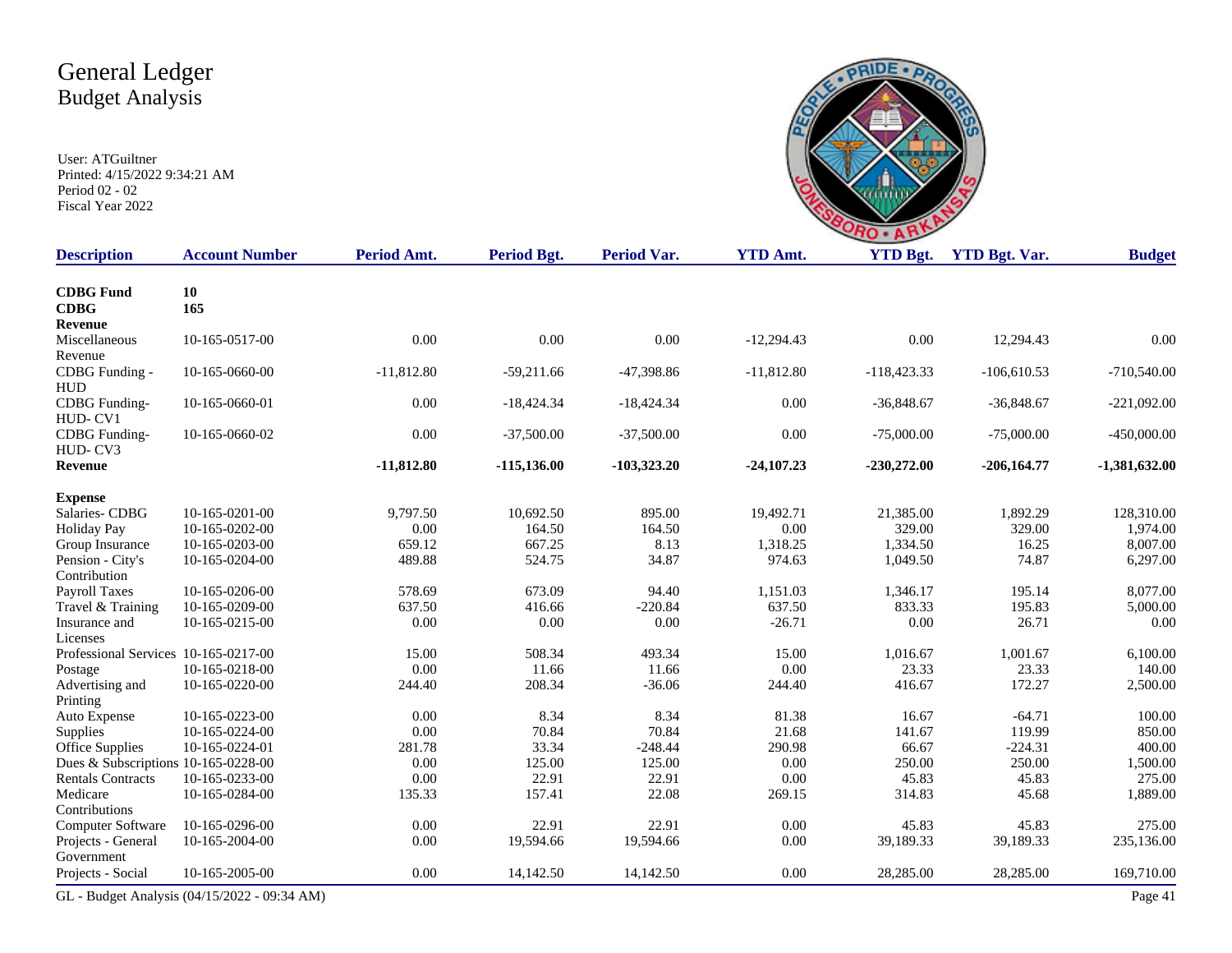| <b>Description</b>                  | <b>Account Number</b> | Period Amt.  | Period Bgt.    | Period Var.   | <b>YTD Amt.</b> | <b>YTD Bgt.</b> | <b>YTD Bgt. Var.</b> | <b>Budget</b>   |
|-------------------------------------|-----------------------|--------------|----------------|---------------|-----------------|-----------------|----------------------|-----------------|
|                                     |                       |              |                |               |                 |                 |                      |                 |
| Service                             |                       |              |                |               |                 |                 |                      |                 |
| Projects -                          | 10-165-2006-00        | 0.00         | 7,500.00       | 7,500.00      | 0.00            | 15,000.00       | 15,000.00            | 90,000.00       |
| <b>RecreationCulture</b>            |                       |              |                |               |                 |                 |                      |                 |
| Projects - Housing                  | 10-165-2007-00        | 18,138.11    | 3,666.66       | $-14,471.45$  | 18,138.11       | 7,333.33        | $-10,804.78$         | 44,000.00       |
| Services                            |                       |              |                |               |                 |                 |                      |                 |
| Projects - CARES Act 10-165-2008-00 |                       | 0.00         | 18,424.34      | 18,424.34     | 0.00            | 36,848.67       | 36,848.67            | 221,092.00      |
| CV <sub>1</sub>                     |                       |              |                |               |                 |                 |                      |                 |
| Projects - CARES Act 10-165-2009-00 |                       | 0.00         | 37,500.00      | 37,500.00     | 0.00            | 75,000.00       | 75,000.00            | 450,000.00      |
| CV <sub>3</sub>                     |                       |              |                |               |                 |                 |                      |                 |
| <b>Expense</b>                      |                       | 30,977.31    | 115,136.00     | 84,158.69     | 42,608.11       | 230,272.00      | 187,663.89           | 1,381,632.00    |
| Revenue Total                       |                       | $-11,812.80$ | $-115,136.00$  | $-103,323.20$ | $-24,107,23$    | $-230,272.00$   | $-206,164.77$        | $-1,381,632.00$ |
| <b>Expense Total</b>                |                       | 30,977.31    | 115,136.00     | 84,158.69     | 42,608.11       | 230,272.00      | 187,663.89           | 1,381,632.00    |
| <b>Grand Total</b>                  |                       | 19,164.51    | 0.00           | $-19,164.51$  | 18,500.88       | 0.00            | $-18,500.88$         | 0.00            |
|                                     |                       |              |                |               |                 |                 |                      |                 |
| <b>Revenue Total</b>                |                       | $-11,812.80$ | $-115, 136.00$ | $-103,323.20$ | $-24,107,23$    | $-230,272.00$   | $-206,164.77$        | $-1,381,632.00$ |
| <b>Expense Total</b>                |                       | 30.977.31    | 115,136.00     | 84,158.69     | 42,608.11       | 230,272.00      | 187,663.89           | 1,381,632.00    |
| <b>Grand Total</b>                  |                       | 19,164.51    | 0.00           | $-19,164.51$  | 18,500.88       | 0.00            | $-18,500.88$         | 0.00            |
| <b>CDBG</b> Fund                    | 10                    | 19,164.51    | 0.00           | $-19,164.51$  | 18,500.88       | 0.00            | $-18,500.88$         | 0.00            |
|                                     |                       |              |                |               |                 |                 |                      |                 |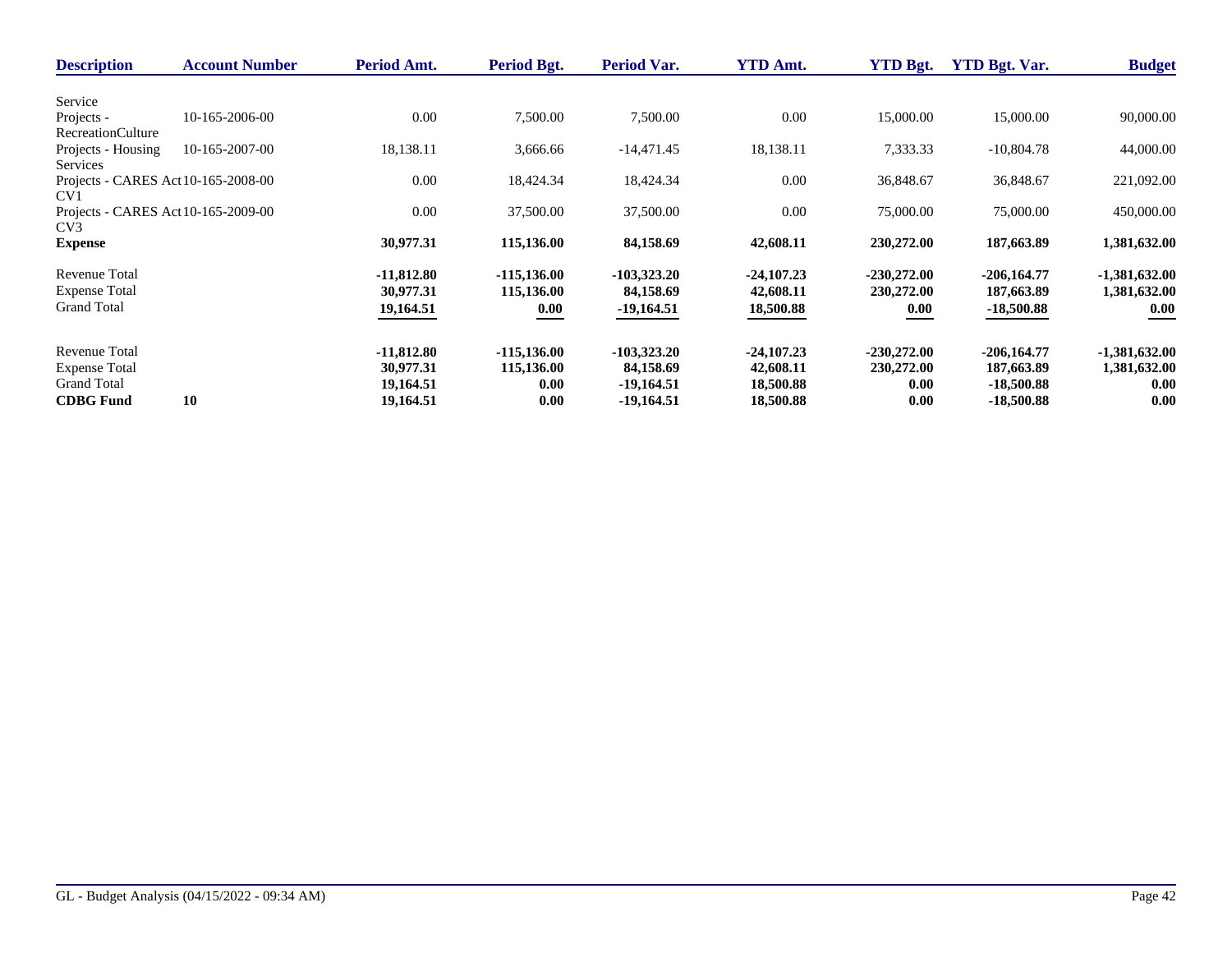

| <b>Description</b>                    | <b>Account Number</b> | Period Amt.  | <b>Period Bgt.</b> | <b>Period Var.</b> | <b>YTD Amt.</b> | <b>YTD Bgt.</b> | <b>YTD Bgt. Var.</b> | <b>Budget</b>  |
|---------------------------------------|-----------------------|--------------|--------------------|--------------------|-----------------|-----------------|----------------------|----------------|
| <b>MPO</b> Fund                       | 11                    |              |                    |                    |                 |                 |                      |                |
| <b>MPO</b>                            | 166                   |              |                    |                    |                 |                 |                      |                |
| Revenue                               |                       |              |                    |                    |                 |                 |                      |                |
| <b>Interest Earned</b>                | 11-166-0515-00        | $-27.19$     | $-48.34$           | $-21.15$           | $-55.45$        | $-96.67$        | $-41.22$             | $-580.00$      |
| <b>MPO</b>                            | 11-166-0602-00        | 0.00         | $-260.25$          | $-260.25$          | $-7,711.11$     | $-520.50$       | 7,190.61             | $-3,123.00$    |
| Contributions-Other                   |                       |              |                    |                    |                 |                 |                      |                |
| Cities                                |                       |              |                    |                    |                 |                 |                      |                |
| <b>MPO</b>                            | 11-166-0602-01        | 0.00         | $-2,293.75$        | $-2,293.75$        | $-28,644.04$    | $-4,587.50$     | 24,056.54            | $-27,525.00$   |
| Contributions-City of                 |                       |              |                    |                    |                 |                 |                      |                |
| Jone                                  |                       |              |                    |                    |                 |                 |                      |                |
| MPO Planning Grants 11-166-0603-00    |                       | $-15,935.71$ | $-10,409.16$       | 5,526.55           | $-35,594.53$    | $-20,818.33$    | 14,776.20            | $-124,910.00$  |
| Revenue                               |                       | $-15,962.90$ | $-13,011.50$       | 2,951.40           | $-72,005.13$    | $-26,023.00$    | 45,982.13            | $-156, 138.00$ |
| <b>Expense</b>                        |                       |              |                    |                    |                 |                 |                      |                |
| Salaries-MPO                          | 11-166-0201-00        | 7,944.39     | 8.700.66           | 756.27             | 15,861.78       | 17,401.33       | 1,539.55             | 104,408.00     |
| <b>Holiday Pay</b>                    | 11-166-0202-00        | 0.00         | 137.25             | 137.25             | 0.00            | 274.50          | 274.50               | 1,647.00       |
| Group Insurance                       | 11-166-0203-00        | 852.16       | 1,237.50           | 385.34             | 1,704.32        | 2,475.00        | 770.68               | 14,850.00      |
| Pension - City's                      | 11-166-0204-00        | 62.27        | 100.00             | 37.73              | 124.00          | 200.00          | 76.00                | 1,200.00       |
| Contribution                          |                       |              |                    |                    |                 |                 |                      |                |
| <b>Payroll Taxes</b>                  | 11-166-0206-00        | 467.39       | 547.91             | 80.52              | 933.11          | 1.095.83        | 162.72               | 6,575.00       |
| Travel & Training                     | 11-166-0209-00        | 0.00         | 666.66             | 666.66             | 0.00            | 1,333.33        | 1,333.33             | 8,000.00       |
| Telephone Expense                     | 11-166-0213-00        | 0.00         | 47.50              | 47.50              | 39.02           | 95.00           | 55.98                | 570.00         |
| Professional Services 11-166-0217-00  |                       | 0.00         | 458.34             | 458.34             | 0.00            | 916.67          | 916.67               | 5,500.00       |
| Postage                               | 11-166-0218-00        | 0.00         | 20.84              | 20.84              | 0.00            | 41.67           | 41.67                | 250.00         |
| Advertising and                       | 11-166-0220-00        | 0.00         | 291.66             | 291.66             | 0.00            | 583.33          | 583.33               | 3,500.00       |
| Printing                              |                       |              |                    |                    |                 |                 |                      |                |
| Office Supplies                       | 11-166-0224-01        | 0.00         | 66.66              | 66.66              | 0.00            | 133.33          | 133.33               | 800.00         |
| Dues & Subscriptions $11-166-0228-00$ |                       | 0.00         | 208.34             | 208.34             | 0.00            | 416.67          | 416.67               | 2,500.00       |
| Minor Equipment & 11-166-0232-01      |                       | 0.00         | 125.00             | 125.00             | 0.00            | 250.00          | 250.00               | 1,500.00       |
| Furniture                             |                       |              |                    |                    |                 |                 |                      |                |
| <b>Rentals Contracts</b>              | 11-166-0233-00        | 0.00         | 166.66             | 166.66             | 1.54            | 333.33          | 331.79               | 2,000.00       |
| Medicare                              | 11-166-0284-00        | 109.31       | 128.16             | 18.85              | 218.23          | 256.33          | 38.10                | 1,538.00       |
| Contributions                         |                       |              |                    |                    |                 |                 |                      |                |
| Computer Software                     | 11-166-0296-00        | 0.00         | 66.66              | 66.66              | 0.00            | 133.33          | 133.33               | 800.00         |
| Maintenance                           | 11-166-0318-00        | 0.00         | 41.66              | 41.66              | 0.00            | 83.33           | 83.33                | 500.00         |
| Contracts                             |                       |              |                    |                    |                 |                 |                      |                |
| <b>Expense</b>                        |                       | 9,435.52     | 13,011.46          | 3,575.94           | 18,882.00       | 26,022.98       | 7,140.98             | 156,138.00     |
|                                       |                       |              |                    |                    |                 |                 |                      |                |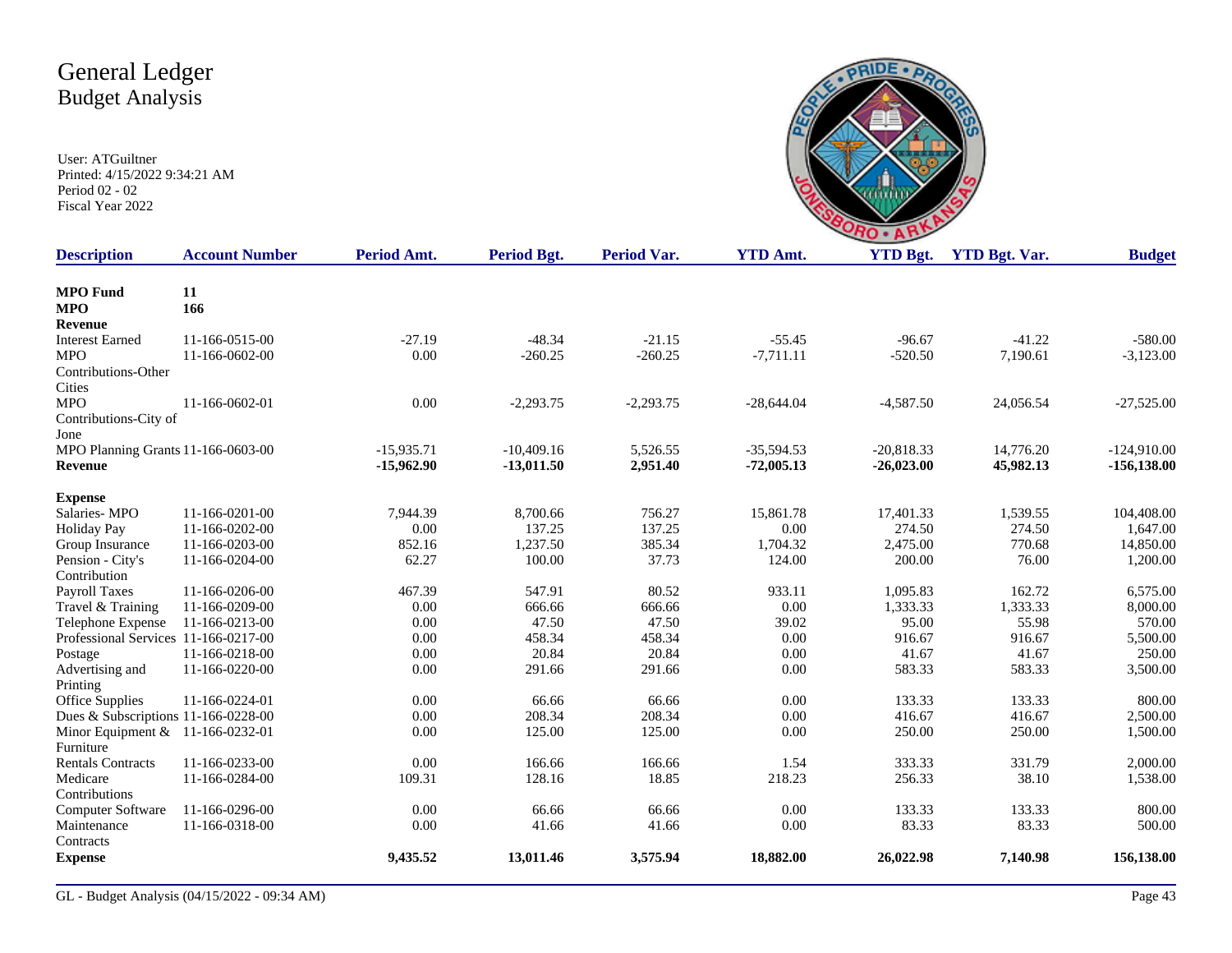| <b>Description</b>   | <b>Account Number</b> | <b>Period Amt.</b> | Period Bgt.  | <b>Period Var.</b> | <b>YTD Amt.</b> | <b>YTD Bgt.</b> | <b>YTD Bgt. Var.</b> | <b>Budget</b> |
|----------------------|-----------------------|--------------------|--------------|--------------------|-----------------|-----------------|----------------------|---------------|
|                      |                       |                    |              |                    |                 |                 |                      |               |
| Revenue Total        |                       | -15,962.90         | $-13.011.50$ | 2.951.40           | $-72,005.13$    | $-26,023,00$    | 45,982.13            | $-156.138.00$ |
| <b>Expense Total</b> |                       | 9,435.52           | 13,011.46    | 3,575.94           | 18,882.00       | 26,022.98       | 7,140.98             | 156,138.00    |
| <b>Grand Total</b>   |                       | $-6,527.38$        | $-0.04$      | 6,527.34           | $-53,123.13$    | $-0.02$         | 53,123.11            | 0.00          |
| Revenue Total        |                       | -15,962.90         | $-13.011.50$ | 2.951.40           | $-72,005.13$    | $-26,023,00$    | 45,982.13            | $-156.138.00$ |
| <b>Expense Total</b> |                       | 9.435.52           | 13,011.46    | 3,575.94           | 18,882.00       | 26,022.98       | 7.140.98             | 156,138.00    |
| <b>Grand Total</b>   |                       | $-6.527.38$        | $-0.04$      | 6,527.34           | $-53,123,13$    | $-0.02$         | 53,123,11            | 0.00          |
| <b>MPO</b> Fund      | 11                    | $-6,527.38$        | $-0.04$      | 6,527.34           | $-53,123,13$    | $-0.02$         | 53,123.11            | 0.00          |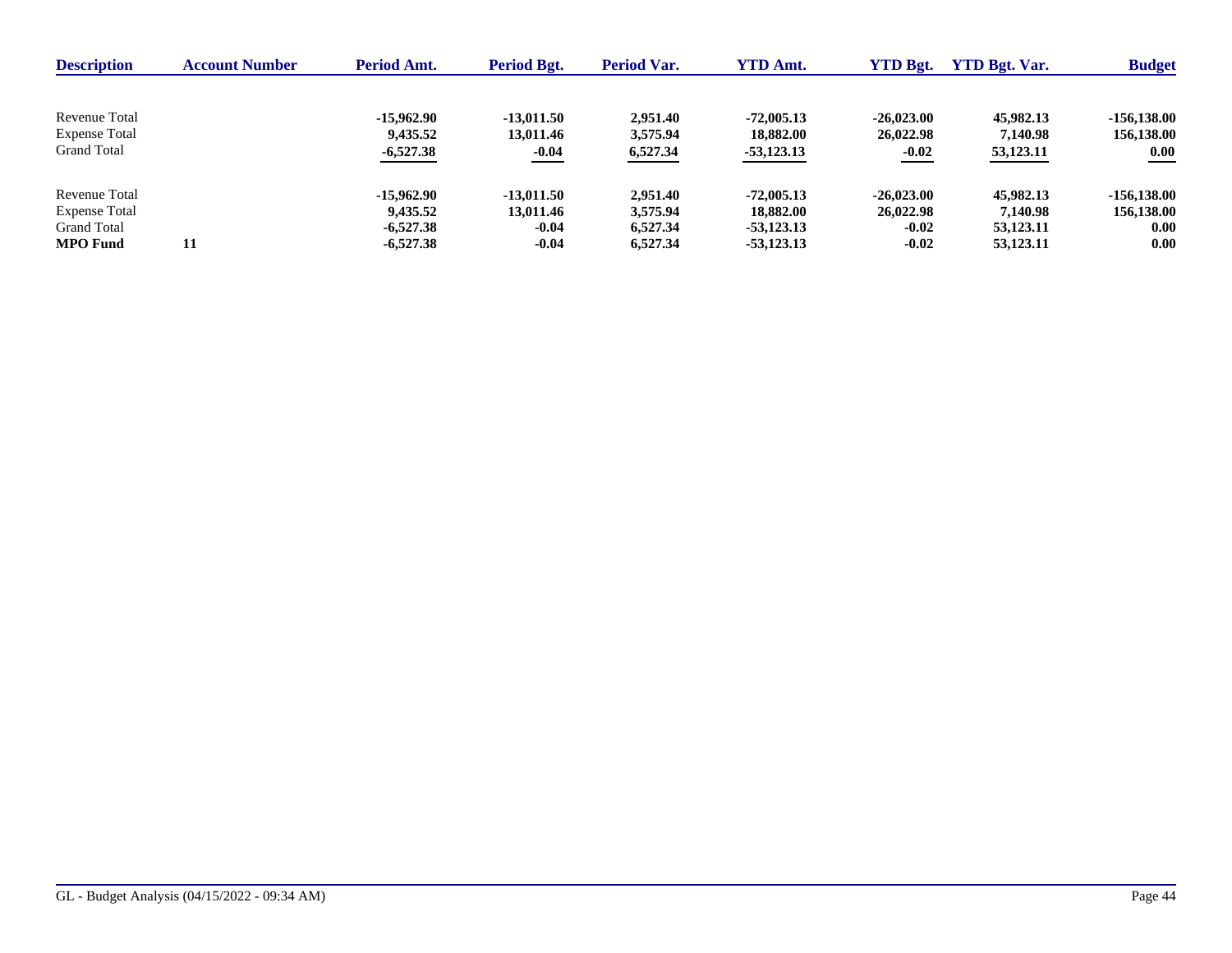User: ATGuiltner Printed: 4/15/2022 9:34:21 AM Period 02 - 02 Fiscal Year 2022

|                 | HO      |         |
|-----------------|---------|---------|
| A <sub>mt</sub> | VTD Rot | VTD Rot |

| <b>Description</b>     | <b>Account Number</b> | Period Amt. | <b>Period Bgt.</b> | Period Var.   | <b>YTD Amt.</b> | <b>YTD Bgt.</b> | <b>YTD Bgt. Var.</b> | <b>Budget</b> |
|------------------------|-----------------------|-------------|--------------------|---------------|-----------------|-----------------|----------------------|---------------|
| <b>American Rescue</b> | 12                    |             |                    |               |                 |                 |                      |               |
| Plan                   |                       |             |                    |               |                 |                 |                      |               |
| <b>American Rescue</b> | 975                   |             |                    |               |                 |                 |                      |               |
| Plan                   |                       |             |                    |               |                 |                 |                      |               |
| Revenue                |                       |             |                    |               |                 |                 |                      |               |
| <b>Interest Earned</b> | 12-975-0515-00        | $-1,185.25$ | $0.00\,$           | 1,185.25      | $-2,505.70$     | 0.00            | 2,505.70             | 0.00          |
| Revenue                |                       | $-1,185.25$ | 0.00               | 1,185.25      | $-2,505.70$     | 0.00            | 2,505.70             | 0.00          |
| <b>Expense</b>         |                       |             |                    |               |                 |                 |                      |               |
| American Rescue        | 12-975-2303-25        | 124,453.21  | $0.00\,$           | $-124,453.21$ | 143,997.70      | 0.00            | $-143,997.70$        | 0.00          |
| Plan Expense           |                       |             |                    |               |                 |                 |                      |               |
| <b>Expense</b>         |                       | 124,453.21  | 0.00               | $-124,453.21$ | 143,997.70      | 0.00            | $-143,997.70$        | 0.00          |
| Revenue Total          |                       | $-1,185.25$ | 0.00               | 1,185.25      | $-2,505.70$     | $0.00\,$        | 2,505.70             | 0.00          |
| <b>Expense Total</b>   |                       | 124,453.21  | 0.00               | $-124,453.21$ | 143,997.70      | 0.00            | -143,997.70          | 0.00          |
| <b>Grand Total</b>     |                       | 123,267.96  | 0.00               | $-123,267.96$ | 141,492.00      | 0.00            | -141,492.00          | 0.00          |
| <b>Revenue Total</b>   |                       | $-1,185.25$ | 0.00               | 1,185.25      | $-2,505.70$     | 0.00            | 2,505.70             | 0.00          |
| <b>Expense Total</b>   |                       | 124,453.21  | 0.00               | $-124,453.21$ | 143,997.70      | 0.00            | -143,997.70          | 0.00          |
| <b>Grand Total</b>     |                       | 123,267.96  | 0.00               | -123,267.96   | 141,492.00      | 0.00            | $-141,492.00$        | 0.00          |
| <b>American Rescue</b> | 12                    | 123,267.96  | 0.00               | -123,267.96   | 141,492.00      | 0.00            | $-141,492.00$        | 0.00          |
| <b>Plan</b>            |                       |             |                    |               |                 |                 |                      |               |

**Plan**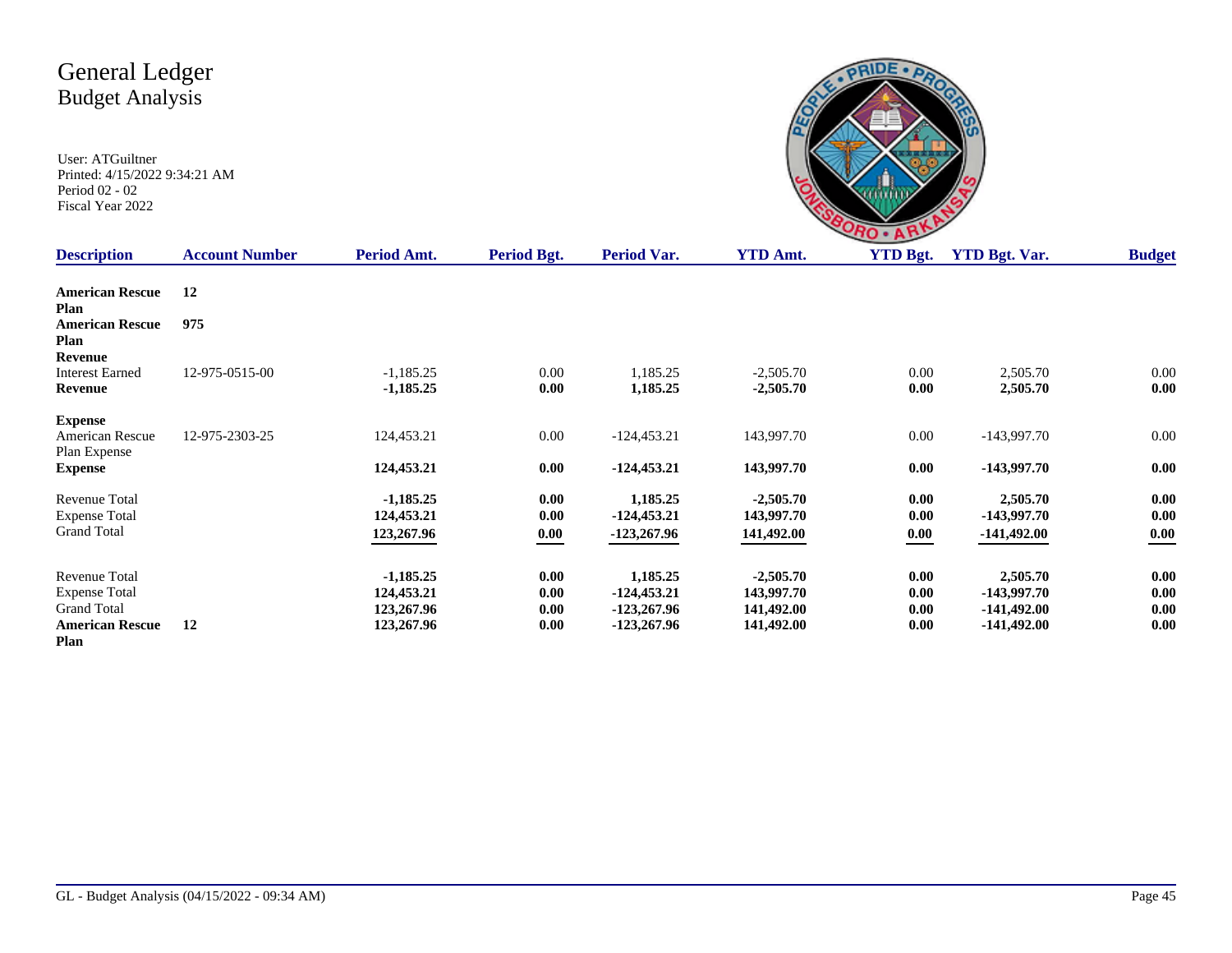

| <b>Description</b>                           | <b>Account Number</b> | Period Amt.   | <b>Period Bgt.</b> | <b>Period Var.</b> | <b>YTD Amt.</b> |               | <b>YTD Bgt.</b> YTD Bgt. Var. | <b>Budget</b>   |
|----------------------------------------------|-----------------------|---------------|--------------------|--------------------|-----------------|---------------|-------------------------------|-----------------|
|                                              |                       |               |                    |                    |                 |               |                               |                 |
| <b>JET Fund</b>                              | 13                    |               |                    |                    |                 |               |                               |                 |
| <b>JET</b>                                   | 167                   |               |                    |                    |                 |               |                               |                 |
| <b>Revenue</b>                               |                       |               |                    |                    |                 |               |                               |                 |
| Promotional Revenue                          | 13-167-0627-00        | 0.00          | $-1,000.00$        | $-1,000.00$        | 0.00            | $-2,000.00$   | $-2,000.00$                   | $-12,000.00$    |
| Other State Aid - AHTD                       | 13-167-0652-01        | 0.00          | $-4,666.66$        | $-4,666.66$        | 0.00            | $-9,333.33$   | $-9,333.33$                   | $-56,000.00$    |
| Revenue                                      |                       | 0.00          | $-5,666.66$        | $-5,666.66$        | 0.00            | $-11,333.33$  | $-11,333.33$                  | $-68,000.00$    |
| <b>Revenue Total</b>                         |                       | 0.00          | $-5,666.66$        | $-5,666.66$        | 0.00            | $-11,333,33$  | $-11,333.33$                  | $-68,000.00$    |
| <b>Expense Total</b>                         |                       | 0.00          | 0.00               | 0.00               | 0.00            | 0.00          | 0.00                          | 0.00            |
| <b>Grand Total</b>                           |                       | 0.00          | $-5,666.66$        | $-5,666.66$        | $0.00\,$        | $-11,333.33$  | -11,333.33                    | $-68,000.00$    |
|                                              |                       |               |                    |                    |                 |               |                               |                 |
| <b>JET Cares Act</b><br>Revenue              | 168                   |               |                    |                    |                 |               |                               |                 |
| <b>Interest Earned</b>                       | 13-168-0515-00        | $-74.45$      | $-71.66$           | 2.79               | $-159.19$       | $-143.33$     | 15.86                         | $-860.00$       |
| <b>JET Pass Sales</b>                        | 13-168-0629-00        | $-1,287.25$   | $-727.25$          | 560.00             | $-2,402.25$     | $-1,454.50$   | 947.75                        | $-8,727.00$     |
| <b>JET Bus Fares</b>                         | 13-168-0629-01        | $-3,448.21$   | $-3,037.34$        | 410.87             | $-7,108.38$     | $-6,074.67$   | 1,033.71                      | $-36,448.00$    |
| <b>CPT-HSTP Revenue</b>                      | 13-168-0653-02        | 0.00          | $-83.34$           | $-83.34$           | 0.00            | $-166.67$     | $-166.67$                     | $-1,000.00$     |
| Transit FTA 5307                             | 13-168-0655-00        | 0.00          | $-44,085.09$       | $-44,085.09$       | 0.00            | $-88,170.17$  | $-88,170.17$                  | $-529,021.00$   |
| JET Cares Act Funding                        | 13-168-0655-01        | $-179,042.00$ | $-115,169.41$      | 63,872.59          | $-179,042.00$   | -230,338.83   | $-51,296.83$                  | $-1,382,033.00$ |
| <b>Revenue</b>                               |                       | -183,851.91   | $-163,174.09$      | 20,677.82          | -188,711.82     | $-326,348.17$ | -137,636.35                   | -1,958,089.00   |
| <b>Expense</b>                               |                       |               |                    |                    |                 |               |                               |                 |
| Salaries- JET Cares Act                      | 13-168-0201-00        | 56,274.32     | 66,001.09          | 9,726.77           | 115,050.78      | 132,002.17    | 16,951.39                     | 792,013.00      |
| <b>Holiday Pay</b>                           | 13-168-0202-00        | 123.13        | 1,025.84           | 902.71             | 123.13          | 2,051.67      | 1,928.54                      | 12,310.00       |
| Group Insurance                              | 13-168-0203-00        | 7,133.56      | 8,384.75           | 1,251.19           | 15,061.24       | 16,769.50     | 1,708.26                      | 100,617.00      |
| Pension - City's Contribution 13-168-0204-00 |                       | 1,832.69      | 2,269.25           | 436.56             | 3,707.23        | 4,538.50      | 831.27                        | 27,231.00       |
| <b>Payroll Taxes</b>                         | 13-168-0206-00        | 3,865.73      | 5,320.66           | 1,454.93           | 7,808.52        | 10,641.33     | 2,832.81                      | 63,848.00       |
| Uniforms                                     | 13-168-0207-00        | 2,081.19      | 1,166.66           | $-914.53$          | 3,108.78        | 2,333.33      | $-775.45$                     | 14,000.00       |
| Travel & Training                            | 13-168-0209-00        | 0.00          | 416.66             | 416.66             | 0.00            | 833.33        | 833.33                        | 5,000.00        |
| Part-Time Salaries                           | 13-168-0210-00        | 8,336.03      | 17,125.00          | 8,788.97           | 17,280.45       | 34,250.00     | 16,969.55                     | 205,500.00      |
| <b>Overtime Salaries</b>                     | 13-168-0211-00        | 948.76        | 1,666.66           | 717.90             | 1,194.42        | 3,333.33      | 2,138.91                      | 20,000.00       |
| Telephone Expense                            | 13-168-0213-00        | 105.66        | 166.66             | 61.00              | 212.10          | 333.33        | 121.23                        | 2,000.00        |
| <b>Insurance and Licenses</b>                | 13-168-0215-00        | 0.00          | 1,291.66           | 1,291.66           | 14,686.91       | 2,583.33      | $-12,103.58$                  | 15,500.00       |
| <b>Earned Benefits Payout</b>                | 13-168-0216-00        | 696.60        | 500.00             | $-196.60$          | 696.60          | 1,000.00      | 303.40                        | 6,000.00        |
| <b>Professional Services</b>                 | 13-168-0217-00        | 31.90         | 1,666.66           | 1,634.76           | 31.90           | 3,333.33      | 3,301.43                      | 20,000.00       |
| Postage                                      | 13-168-0218-00        | 0.00          | 58.34              | 58.34              | 18.39           | 116.67        | 98.28                         | 700.00          |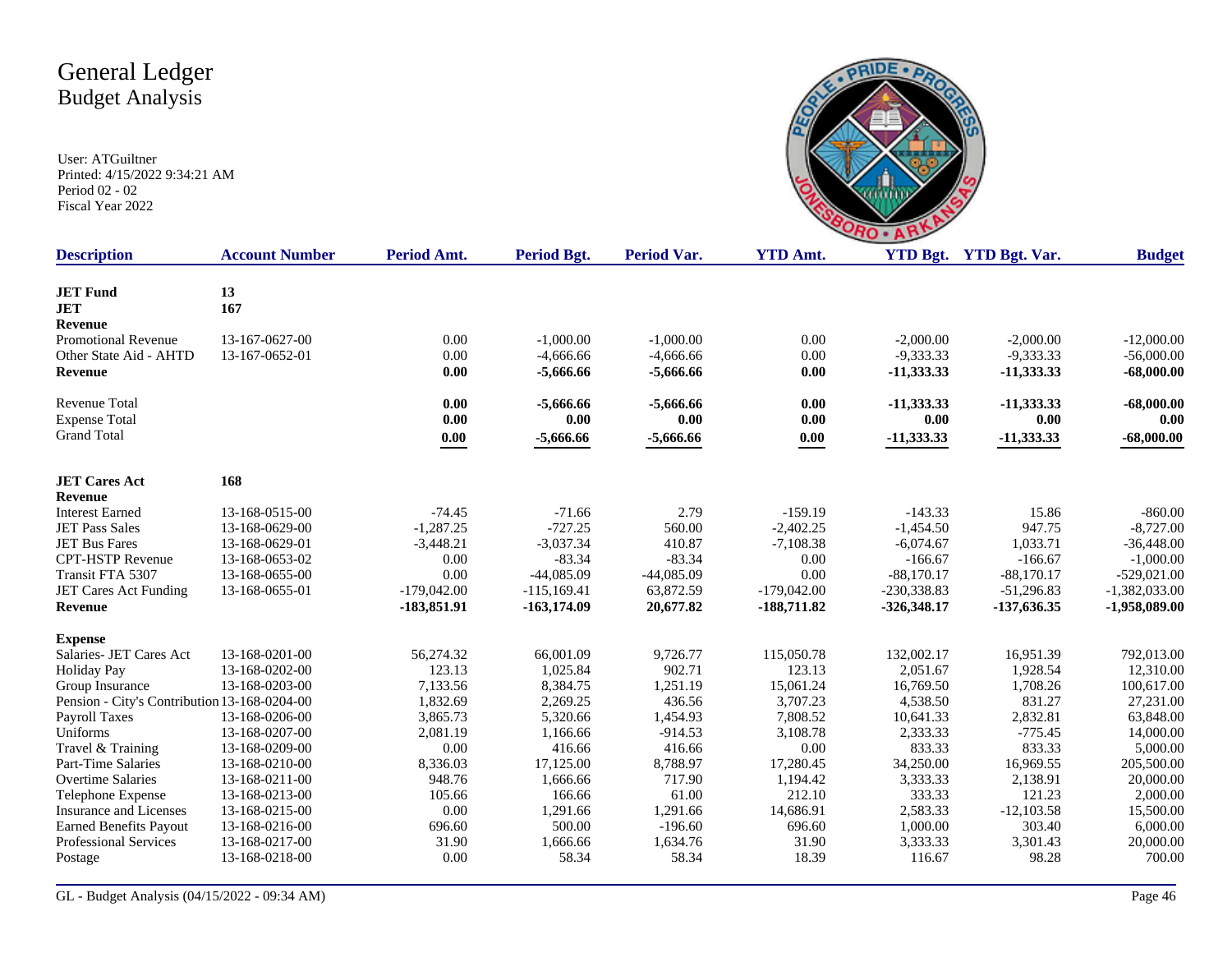| <b>Description</b>                        | <b>Account Number</b> | Period Amt.   | Period Bgt.   | <b>Period Var.</b> | <b>YTD Amt.</b> | <b>YTD Bgt.</b> | <b>YTD Bgt. Var.</b> | <b>Budget</b>   |
|-------------------------------------------|-----------------------|---------------|---------------|--------------------|-----------------|-----------------|----------------------|-----------------|
|                                           |                       |               |               |                    |                 |                 |                      |                 |
| Advertising and Printing                  | 13-168-0220-00        | 275.00        | 666.66        | 391.66             | 495.00          | 1,333.33        | 838.33               | 8,000.00        |
| Maintenance Bldg & Grns.                  | 13-168-0221-00        | 650.63        | 1,629.16      | 978.53             | 1,861.47        | 3,258.33        | 1,396.86             | 19,550.00       |
| <b>Equipment Maintenance</b>              | 13-168-0222-00        | 0.00          | 416.66        | 416.66             | 0.00            | 833.33          | 833.33               | 5,000.00        |
| Auto Expense                              | 13-168-0223-00        | 7,736.08      | 4,100.00      | $-3,636.08$        | 12,317.07       | 8,200.00        | $-4,117.07$          | 49,200.00       |
| Auto Expense- CPT-HSTP                    | 13-168-0223-01        | 0.00          | 125.00        | 125.00             | 0.00            | 250.00          | 250.00               | 1,500.00        |
| <b>Supplies</b>                           | 13-168-0224-00        | 0.00          | 500.00        | 500.00             | 271.26          | 1,000.00        | 728.74               | 6,000.00        |
| Office Supplies                           | 13-168-0224-01        | 10.84         | 83.34         | 72.50              | 198.86          | 166.67          | $-32.19$             | 1.000.00        |
| Fuel                                      | 13-168-0225-00        | 11,911.13     | 11,833.34     | $-77.79$           | 24,175.63       | 23,666.67       | $-508.96$            | 142,000.00      |
| Dues & Subscriptions                      | 13-168-0228-00        | 0.00          | 83.34         | 83.34              | 0.00            | 166.67          | 166.67               | 1,000.00        |
| <b>Fixed Assets</b>                       | 13-168-0232-00        | 0.00          | 28,104.00     | 28,104.00          | 0.00            | 56,208.00       | 56,208.00            | 337,248.00      |
| Minor Equipment &                         | 13-168-0232-01        | 0.00          | 500.00        | 500.00             | 0.00            | 1,000.00        | 1,000.00             | 6,000.00        |
| Furniture                                 |                       |               |               |                    |                 |                 |                      |                 |
| <b>Rentals Contracts</b>                  | 13-168-0233-00        | 0.00          | 208.34        | 208.34             | 36.70           | 416.67          | 379.97               | 2,500.00        |
| Sidewalk Improvements                     | 13-168-0252-00        | 0.00          | 18,521.09     | 18,521.09          | 37,760.03       | 37,042.17       | $-717.86$            | 222,253.00      |
| UnemploymentWkms.Comp.13-168-0279-00      |                       | 0.00          | 1,641.66      | 1,641.66           | 19,063.11       | 3,283.33        | $-15,779.78$         | 19,700.00       |
| <b>Medicare Contributions</b>             | 13-168-0284-00        | 904.09        | 1,244.34      | 340.25             | 1,826.21        | 2,488.67        | 662.46               | 14,932.00       |
| <b>Computer Software</b>                  | 13-168-0296-00        | 484.19        | 2,083.34      | 1,599.15           | 484.19          | 4,166.67        | 3,682.48             | 25,000.00       |
| <b>Mobile Data Services</b>               | 13-168-0297-00        | 0.00          | 104.16        | 104.16             | 140.21          | 208.33          | 68.12                | 1,250.00        |
| <b>Maintenance Contracts</b>              | 13-168-0318-00        | 0.00          | 1,250.00      | 1,250.00           | 10,000.00       | 2,500.00        | $-7,500.00$          | 15,000.00       |
| Dedicated Circuits & Cable 13-168-0320-00 |                       | 27.13         | 333.34        | 306.21             | 54.26           | 666.67          | 612.41               | 4,000.00        |
| ADA Improvement Projects 13-168-0710-00   |                       | 0.00          | 416.66        | 416.66             | 0.00            | 833.33          | 833.33               | 5,000.00        |
| <b>Expense</b>                            |                       | 103,428.66    | 180,904.32    | 77,475.66          | 287,664.45      | 361,808.66      | 74,144.21            | 2,170,852.00    |
| <b>Revenue Total</b>                      |                       | $-183,851.91$ | $-163,174.09$ | 20,677.82          | $-188,711.82$   | $-326,348.17$   | $-137,636.35$        | $-1,958,089.00$ |
| <b>Expense Total</b>                      |                       | 103,428.66    | 180,904.32    | 77,475.66          | 287,664.45      | 361,808.66      | 74,144.21            | 2,170,852.00    |
| <b>Grand Total</b>                        |                       | $-80,423.25$  | 17,730.23     | 98,153.48          | 98,952.63       | 35,460.49       | $-63,492.14$         | 212,763.00      |
| <b>Revenue Total</b>                      |                       | $-183,851.91$ | $-168,840.75$ | 15,011.16          | $-188,711.82$   | $-337,681.50$   | $-148,969.68$        | $-2,026,089.00$ |
| <b>Expense Total</b>                      |                       | 103,428.66    | 180,904.32    | 77,475.66          | 287,664.45      | 361,808.66      | 74,144.21            | 2,170,852.00    |
| <b>Grand Total</b>                        |                       | $-80,423.25$  | 12,063.57     | 92,486.82          | 98,952.63       | 24,127.16       | $-74,825.47$         | 144,763.00      |
| <b>JET Fund</b>                           | 13                    | $-80,423.25$  | 12,063.57     | 92,486.82          | 98,952.63       | 24,127.16       | $-74,825.47$         | 144,763.00      |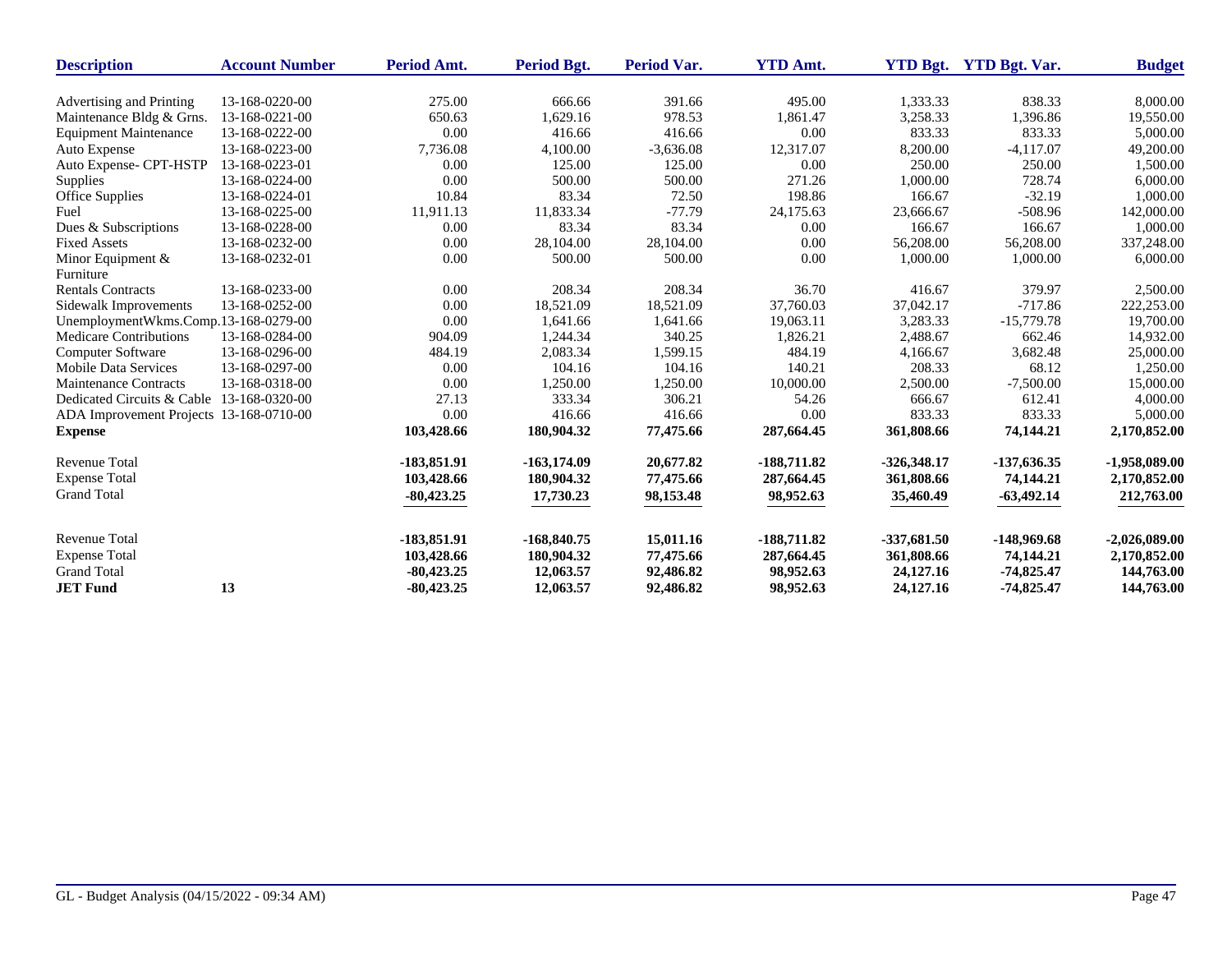|     | Ξ              |                    |  |
|-----|----------------|--------------------|--|
| Amt | <b>YTD Rot</b> | <b>YTD Rot</b> Var |  |

| <b>Description</b>                   | <b>Account Number</b>                        | <b>Period Amt.</b> | Period Bgt. | <b>Period Var.</b> | <b>YTD Amt.</b> | <b>YTD Bgt.</b> | <b>YTD Bgt. Var.</b> | <b>Budget</b> |
|--------------------------------------|----------------------------------------------|--------------------|-------------|--------------------|-----------------|-----------------|----------------------|---------------|
| <b>Restricted Fund</b>               | 17                                           |                    |             |                    |                 |                 |                      |               |
| Capital                              | 170                                          |                    |             |                    |                 |                 |                      |               |
| Improvement                          |                                              |                    |             |                    |                 |                 |                      |               |
| <b>Expense</b>                       |                                              |                    |             |                    |                 |                 |                      |               |
| <b>Industrial Rail Spur</b>          | 17-170-0751-01                               | 1,275.28           | 0.00        | $-1,275.28$        | 18,799.61       | 0.00            | $-18,799.61$         | 0.00          |
| Projects                             |                                              |                    |             |                    |                 |                 |                      |               |
| <b>CI Facilities Project</b>         | 17-170-0753-00                               | 2,200.00           | 0.00        | $-2,200.00$        | 3.132.29        | 0.00            | $-3.132.29$          | 0.00          |
| CI Parks Projects                    | 17-170-0755-00                               | 10,021.52          | 0.00        | $-10,021.52$       | 24,159.16       | 0.00            | $-24,159.16$         | 0.00          |
| Jonesboro Shooting                   | 17-170-0755-09                               | 201,213.10         | 0.00        | $-201,213.10$      | 226,566.20      | 0.00            | $-226,566.20$        | 0.00          |
| Complex                              |                                              |                    |             |                    |                 |                 |                      |               |
| J'boro Downtown to 17-170-0755-11    |                                              | 14,254.00          | 0.00        | $-14,254.00$       | 39,142.39       | 0.00            | $-39,142.39$         | 0.00          |
| <b>ASU</b> Connect                   |                                              |                    |             |                    |                 |                 |                      |               |
| AHTD100657 MLK 17-170-0759-13        |                                              | 0.00               | $0.00\,$    | 0.00               | 1,339.65        | 0.00            | $-1,339.65$          | 0.00          |
| Extension                            |                                              |                    |             |                    |                 |                 |                      |               |
| <b>Expense</b>                       |                                              | 228,963.90         | 0.00        | -228,963.90        | 313,139.30      | $0.00\,$        | $-313,139.30$        | 0.00          |
| <b>Revenue Total</b>                 |                                              | 0.00               | 0.00        | 0.00               | 0.00            | 0.00            | 0.00                 | 0.00          |
| <b>Expense Total</b>                 |                                              | 228,963.90         | 0.00        | $-228,963.90$      | 313,139.30      | 0.00            | $-313,139.30$        | 0.00          |
| <b>Grand Total</b>                   |                                              | 228,963.90         | 0.00        | $-228,963.90$      | 313,139.30      | 0.00            | -313,139.30          | 0.00          |
|                                      |                                              |                    |             |                    |                 |                 |                      |               |
| <b>Other Expenses</b>                | 888                                          |                    |             |                    |                 |                 |                      |               |
| <b>Expense</b>                       |                                              |                    |             |                    |                 |                 |                      |               |
| Fire Act 833                         | 17-888-0500-01                               | 10,431.45          | 14,583.34   | 4,151.89           | 13,737.21       | 29,166.67       | 15,429.46            | 175,000.00    |
| Keep Jonesboro                       | 17-888-0500-05                               | 275.00             | 1,166.66    | 891.66             | 4,878.50        | 2,333.33        | $-2,545.17$          | 14,000.00     |
| <b>Beautiful Comm</b>                |                                              |                    |             |                    |                 |                 |                      |               |
| Library Millage                      | 17-888-0500-09                               | 50,488.72          | 233,833.34  | 183,344.62         | 412,990.30      | 467,666.67      | 54,676.37            | 2,806,000.00  |
| Adopt An Intersection 17-888-0500-22 |                                              | 0.00               | 0.00        | 0.00               | 16.233.77       | 0.00            | $-16.233.77$         | 0.00          |
| <b>DARE</b> Expenses                 | 17-888-0500-29                               | 840.46             | 2,083.34    | 1,242.88           | 1,015.46        | 4,166.67        | 3,151.21             | 25,000.00     |
| K9 Aquisition                        | 17-888-0500-34                               | 0.00               | 833.34      | 833.34             | 0.00            | 1,666.67        | 1,666.67             | 10,000.00     |
| Expense                              |                                              |                    |             |                    |                 |                 |                      |               |
| Animal Control                       | 17-888-0500-67                               | 0.00               | 333.34      | 333.34             | 0.00            | 666.67          | 666.67               | 4,000.00      |
| Expenses                             |                                              |                    |             |                    |                 |                 |                      |               |
| Auto Depreciation                    | 17-888-0500-80                               | 43,358.00          | 0.00        | $-43,358.00$       | 43,358.00       | 0.00            | $-43,358.00$         | 0.00          |
| Fund                                 |                                              |                    |             |                    |                 |                 |                      |               |
| <b>Public Safety</b>                 | 17-888-0500-89                               | 0.00               | 250.00      | 250.00             | 0.00            | 500.00          | 500.00               | 3,000.00      |
| Surveillance Ept                     |                                              |                    |             |                    |                 |                 |                      |               |
| Police Suspense                      | 17-888-0500-90                               | 0.00               | 1,219.59    | 1,219.59           | 0.00            | 2,439.17        | 2,439.17             | 14,635.00     |
|                                      | GL - Budget Analysis (04/15/2022 - 09:34 AM) |                    |             |                    |                 |                 |                      | Page 48       |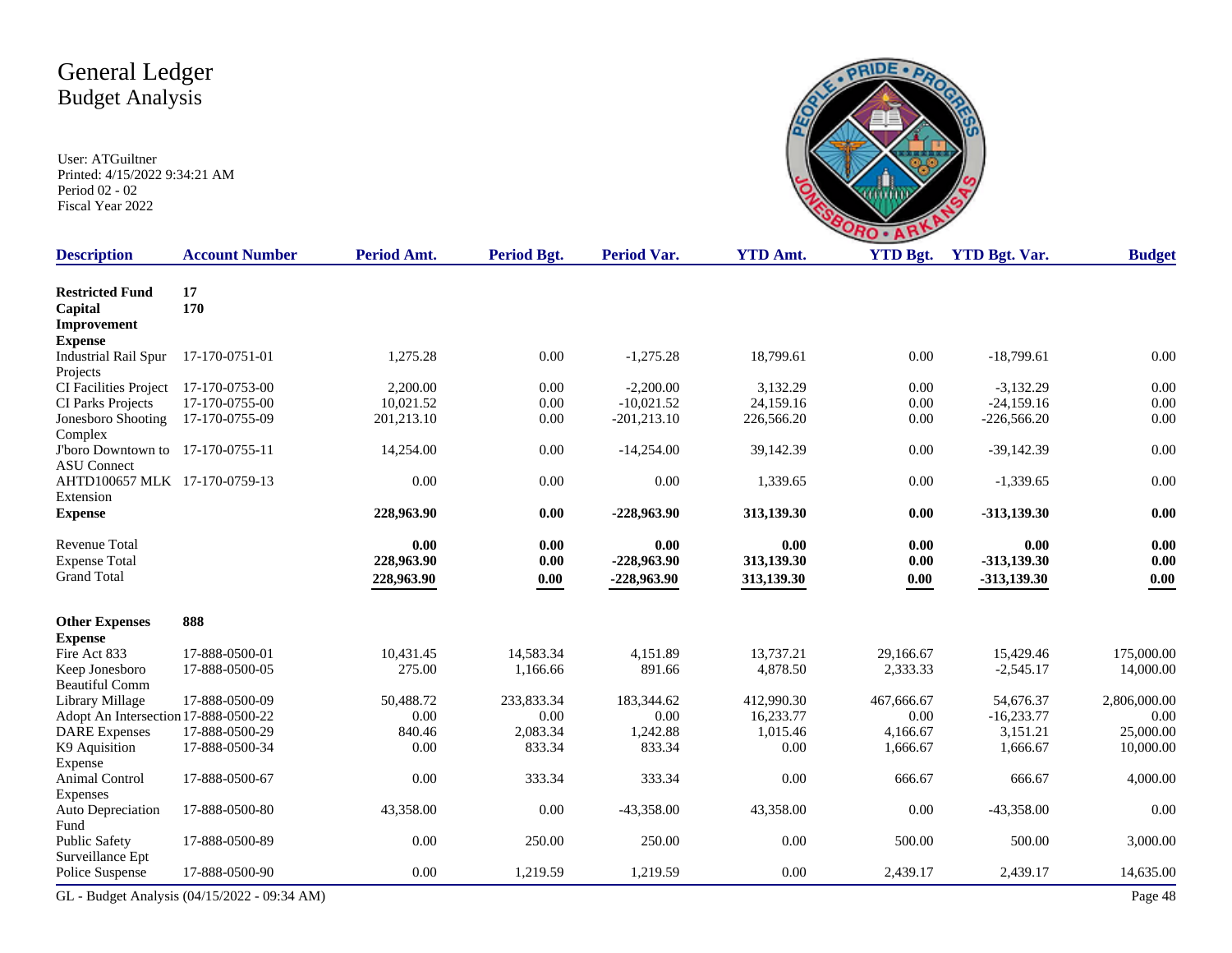| <b>Description</b>                    | <b>Account Number</b> | <b>Period Amt.</b> | Period Bgt.   | <b>Period Var.</b> | <b>YTD Amt.</b> | <b>YTD Bgt.</b> | <b>YTD Bgt. Var.</b> | <b>Budget</b>   |
|---------------------------------------|-----------------------|--------------------|---------------|--------------------|-----------------|-----------------|----------------------|-----------------|
| State Asset Forfeiture 17-888-0500-91 |                       | 7,951.74           | 4,166.66      | $-3,785.08$        | 12,510.69       | 8,333.33        | $-4,177.36$          | 50,000.00       |
| In Lieu of Sidewalks 17-888-0500-93   |                       | 0.00               | 3,333.34      | 3,333.34           | 0.00            | 6.666.67        | 6.666.67             | 40,000.00       |
| Cemetery Fund<br>Expense              | 17-888-0500-95        | 0.00               | 2,916.66      | 2,916.66           | 60.00           | 5,833.33        | 5,773.33             | 35,000.00       |
| <b>Expense</b>                        |                       | 113,345.37         | 264,719.61    | 151,374.24         | 504,783.93      | 529,439.18      | 24,655.25            | 3,176,635.00    |
| <b>Revenue Total</b>                  |                       | 0.00               | 0.00          | 0.00               | 0.00            | 0.00            | 0.00                 | 0.00            |
| <b>Expense Total</b>                  |                       | 113,345.37         | 264,719.61    | 151,374.24         | 504,783.93      | 529,439.18      | 24,655.25            | 3,176,635.00    |
| <b>Grand Total</b>                    |                       | 113,345.37         | 264,719.61    | 151,374.24         | 504,783.93      | 529,439.18      | 24,655.25            | 3,176,635.00    |
| <b>Other Revenues</b>                 | 999                   |                    |               |                    |                 |                 |                      |                 |
| <b>Revenue</b>                        |                       |                    |               |                    |                 |                 |                      |                 |
| Fire Act 833                          | 17-999-0500-01        | 0.00               | $-14,583.34$  | $-14,583.34$       | 0.00            | $-29,166.67$    | $-29,166.67$         | $-175,000.00$   |
| Library Millage                       | 17-999-0500-09        | $-35,015.13$       | $-233,833.34$ | -198,818.21        | -412,990.30     | $-467,666.67$   | $-54,676.37$         | $-2,806,000.00$ |
| <b>WWL Donations</b>                  | 17-999-0500-18        | 0.00               | 0.00          | 0.00               | $-114.99$       | 0.00            | 114.99               | 0.00            |
| Dare Donations                        | 17-999-0500-29        | $-2,500.00$        | $-1,422.09$   | 1,077.91           | $-3,793.00$     | $-2,844.17$     | 948.83               | $-17,065.00$    |
| K9 Aquisition                         | 17-999-0500-34        | 0.00               | $-833.34$     | $-833.34$          | 0.00            | $-1,666.67$     | $-1,666.67$          | $-10,000.00$    |
| Donations                             |                       |                    |               |                    |                 |                 |                      |                 |
| Contribution to<br>Animal Control     | 17-999-0500-67        | $-100.00$          | $-333.34$     | $-233.34$          | $-350.00$       | $-666.67$       | $-316.67$            | $-4,000.00$     |
| State Asset Forfeiture 17-999-0500-91 |                       | 0.00               | $-4,166.66$   | $-4,166.66$        | 0.00            | $-8,333.33$     | $-8,333.33$          | $-50,000.00$    |
| In Lieu of Sidewalks 17-999-0500-93   |                       | 0.00               | $-1,250.00$   | $-1,250.00$        | 0.00            | $-2,500.00$     | $-2,500.00$          | $-15,000.00$    |
| Cemetery Fund                         | 17-999-0500-95        | $-1,912.50$        | $-2,916.66$   | $-1,004.16$        | $-5,020.00$     | $-5,833.33$     | $-813.33$            | $-35,000.00$    |
| Revenue                               |                       |                    |               |                    |                 |                 |                      |                 |
| Revenue                               |                       | $-39,527.63$       | -259,338.77   | $-219,811.14$      | $-422,268.29$   | $-518,677.51$   | $-96,409.22$         | $-3,112,065.00$ |
| <b>Revenue Total</b>                  |                       | $-39,527.63$       | -259,338.77   | $-219,811.14$      | -422,268.29     | $-518,677.51$   | $-96,409.22$         | $-3,112,065.00$ |
| <b>Expense Total</b>                  |                       | 0.00               | 0.00          | 0.00               | 0.00            | 0.00            | 0.00                 | 0.00            |
| <b>Grand Total</b>                    |                       | $-39,527.63$       | $-259,338.77$ | -219,811.14        | $-422,268.29$   | $-518,677,51$   | $-96,409.22$         | $-3,112,065.00$ |
| <b>Revenue Total</b>                  |                       | $-39,527.63$       | -259,338.77   | $-219,811.14$      | $-422,268.29$   | $-518,677.51$   | $-96,409,22$         | $-3,112,065.00$ |
| <b>Expense Total</b>                  |                       | 342,309.27         | 264,719.61    | $-77,589.66$       | 817,923.23      | 529,439.18      | $-288,484.05$        | 3,176,635.00    |
| <b>Grand Total</b>                    |                       | 302,781.64         | 5,380.84      | $-297,400.80$      | 395,654.94      | 10,761.67       | -384,893.27          | 64,570.00       |
| <b>Restricted Fund</b>                | 17                    | 302,781.64         | 5,380.84      | $-297,400.80$      | 395,654.94      | 10,761.67       | -384,893.27          | 64,570.00       |
|                                       |                       |                    |               |                    |                 |                 |                      |                 |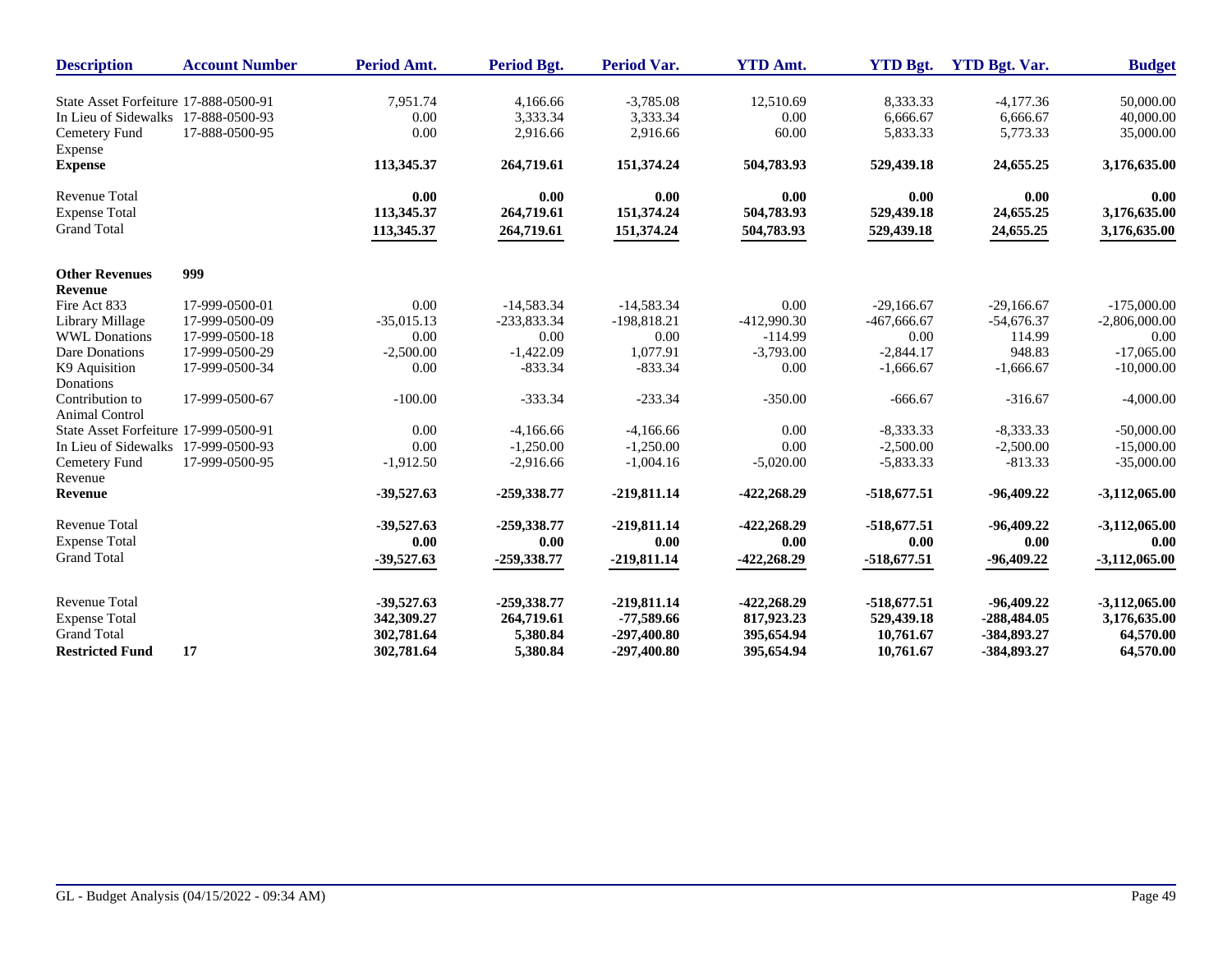

| <b>Description</b>       | <b>Account Number</b> | Period Amt. | Period Bgt. | Period Var.   | <b>YTD Amt.</b> | <b>YTD Bgt.</b> | <b>YTD Bgt. Var.</b> | <b>Budget</b> |
|--------------------------|-----------------------|-------------|-------------|---------------|-----------------|-----------------|----------------------|---------------|
| Non-Uniform              | 19                    |             |             |               |                 |                 |                      |               |
| <b>Pension Plan Fund</b> |                       |             |             |               |                 |                 |                      |               |
| <b>Non Department</b>    | 000                   |             |             |               |                 |                 |                      |               |
| <b>Revenue</b>           |                       |             |             |               |                 |                 |                      |               |
| <b>Interest Earned</b>   | 19-000-0515-00        | $-25.61$    | 0.00        | 25.61         | $-55.04$        | 0.00            | 55.04                | 0.00          |
| <b>Benefit Payments</b>  | 19-000-0539-00        | $-216.13$   | 0.00        | 216.13        | $-216.13$       | 0.00            | 216.13               | 0.00          |
| Credits                  |                       |             |             |               |                 |                 |                      |               |
| Dividends                | 19-000-0540-00        | $-2,209.55$ | 0.00        | 2,209.55      | $-2,209.55$     | 0.00            | 2,209.55             | 0.00          |
| <b>Investment Return</b> | 19-000-0541-00        | 683,395.86  | 0.00        | $-683,395.86$ | 683,395.86      | 0.00            | $-683,395.86$        | 0.00          |
| <b>Revenue</b>           |                       | 680,944.57  | 0.00        | $-680,944.57$ | 680,915.14      | 0.00            | $-680,915.14$        | 0.00          |
| <b>Expense</b>           |                       |             |             |               |                 |                 |                      |               |
| Pension - City's         | 19-000-0204-00        | 25,781.55   | 0.00        | $-25,781.55$  | 25,781.55       | $0.00\,$        | $-25,781.55$         | $0.00\,$      |
| Contribution             |                       |             |             |               |                 |                 |                      |               |
| Pension Benefits -       | 19-000-0204-01        | 27,591.05   | 0.00        | $-27,591.05$  | 54,911.52       | 0.00            | $-54,911.52$         | 0.00          |
| Stephens                 |                       |             |             |               |                 |                 |                      |               |
| Administrative           | 19-000-0217-00        | 3,300.15    | 0.00        | $-3,300.15$   | 3,300.15        | 0.00            | $-3,300.15$          | 0.00          |
| Expenses                 |                       |             |             |               |                 |                 |                      |               |
| <b>Expense</b>           |                       | 56,672.75   | 0.00        | $-56,672.75$  | 83,993.22       | 0.00            | $-83,993,22$         | 0.00          |
| <b>Revenue Total</b>     |                       | 680,944.57  | 0.00        | -680,944.57   | 680.915.14      | 0.00            | $-680,915.14$        | 0.00          |
| <b>Expense Total</b>     |                       | 56,672.75   | 0.00        | $-56,672.75$  | 83,993.22       | 0.00            | $-83,993,22$         | 0.00          |
| <b>Grand Total</b>       |                       | 737,617.32  | 0.00        | $-737,617.32$ | 764,908.36      | 0.00            | -764,908.36          | 0.00          |
|                          |                       |             |             |               |                 |                 |                      |               |
| <b>Revenue Total</b>     |                       | 680,944.57  | 0.00        | $-680,944.57$ | 680,915.14      | 0.00            | $-680,915.14$        | 0.00          |
| <b>Expense Total</b>     |                       | 56,672.75   | 0.00        | $-56,672.75$  | 83,993.22       | 0.00            | $-83,993.22$         | 0.00          |
| <b>Grand Total</b>       |                       | 737,617.32  | 0.00        | -737,617.32   | 764,908.36      | 0.00            | -764,908.36          | 0.00          |
| Non-Uniform              | 19                    | 737,617.32  | 0.00        | $-737,617.32$ | 764,908.36      | 0.00            | $-764,908.36$        | 0.00          |
| <b>Pension Plan Fund</b> |                       |             |             |               |                 |                 |                      |               |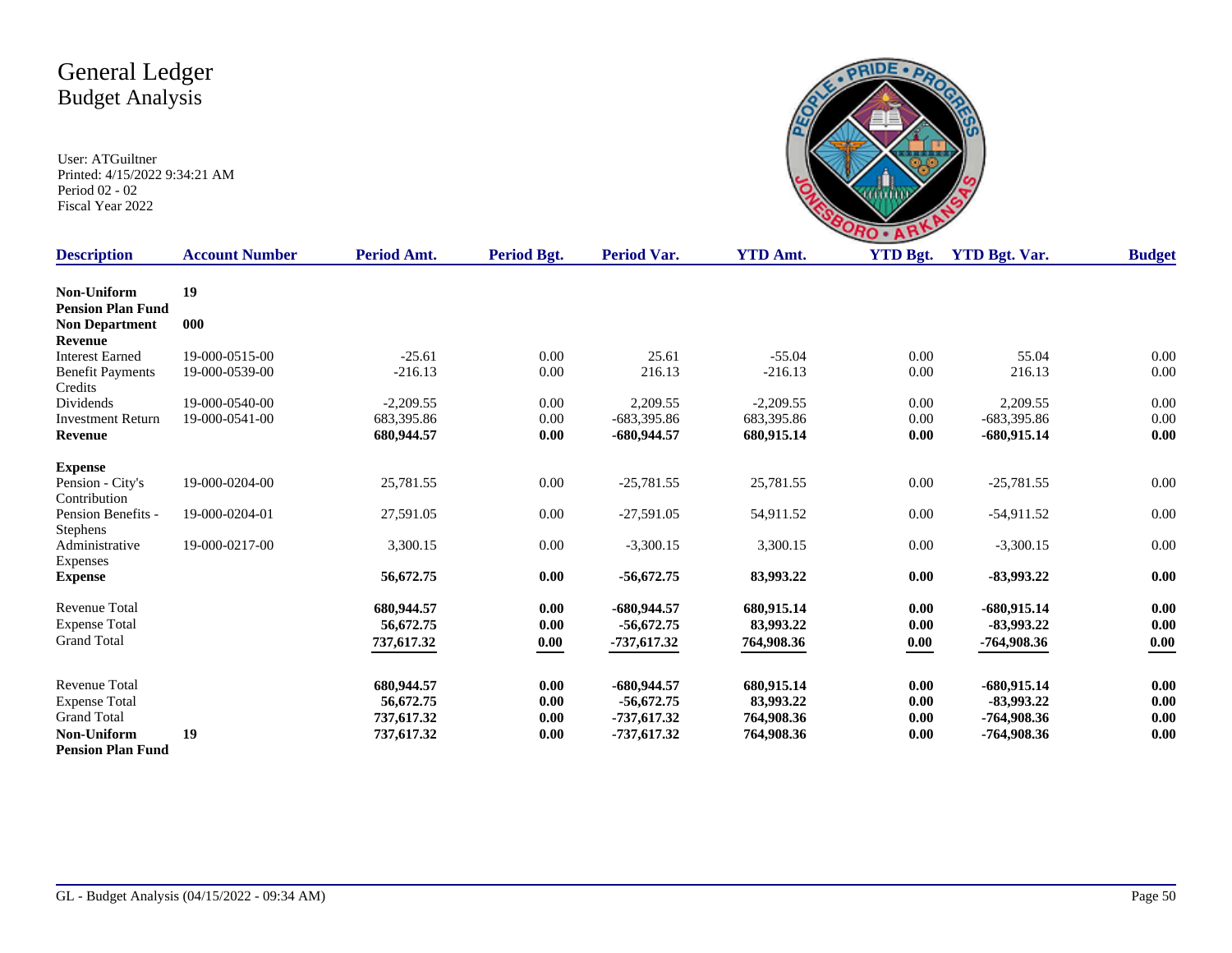

| <b>Description</b>       | <b>Account Number</b> | Period Amt.  | <b>Period Bgt.</b> | Period Var.  | <b>YTD Amt.</b> | <b>YTD Bgt.</b> | <b>YTD Bgt. Var.</b> | <b>Budget</b> |
|--------------------------|-----------------------|--------------|--------------------|--------------|-----------------|-----------------|----------------------|---------------|
|                          |                       |              |                    |              |                 |                 |                      |               |
| Non-Uniform 401A 21      |                       |              |                    |              |                 |                 |                      |               |
| <b>Pension Plan</b>      |                       |              |                    |              |                 |                 |                      |               |
| <b>Non Department</b>    | 000                   |              |                    |              |                 |                 |                      |               |
| Revenue                  |                       |              |                    |              |                 |                 |                      |               |
| Dividends-Income         | 21-000-0540-00        | $-4.451.03$  | 0.00               | 4.451.03     | $-11.041.05$    | 0.00            | 11.041.05            | 0.00          |
| <b>Investment Return</b> | 21-000-0541-00        | 51.110.12    | 0.00               | $-51,110,12$ | 152,540.31      | $0.00\,$        | $-152.540.31$        | $0.00\,$      |
| Employer                 | 21-000-0580-00        | $-28,742.73$ | 0.00               | 28,742.73    | $-58,179.89$    | 0.00            | 58,179.89            | 0.00          |
| Contributions            |                       |              |                    |              |                 |                 |                      |               |
| <b>Revenue</b>           |                       | 17,916.36    | 0.00               | $-17,916.36$ | 83,319.37       | 0.00            | $-83,319.37$         | 0.00          |
| <b>Expense</b>           |                       |              |                    |              |                 |                 |                      |               |
| Pension - City's         | 21-000-0204-00        | 5,983.46     | 0.00               | $-5,983.46$  | 37,358.25       | $0.00\,$        | $-37,358.25$         | 0.00          |
| Contribution             |                       |              |                    |              |                 |                 |                      |               |
| Administrative           | 21-000-0217-00        | 0.00         | 0.00               | 0.00         | 2,602.50        | $0.00\,$        | $-2,602.50$          | 0.00          |
| Expenses                 |                       |              |                    |              |                 |                 |                      |               |
| <b>Expense</b>           |                       | 5,983.46     | 0.00               | $-5,983.46$  | 39,960.75       | 0.00            | $-39,960.75$         | 0.00          |
| <b>Revenue Total</b>     |                       | 17,916.36    | 0.00               | $-17,916.36$ | 83.319.37       | 0.00            | $-83.319.37$         | 0.00          |
| <b>Expense Total</b>     |                       | 5,983.46     | 0.00               | $-5,983.46$  | 39,960.75       | 0.00            | $-39,960.75$         | $0.00\,$      |
| <b>Grand Total</b>       |                       |              |                    |              |                 |                 |                      |               |
|                          |                       | 23,899.82    | 0.00               | -23,899.82   | 123,280.12      | 0.00            | $-123,280.12$        | 0.00          |
|                          |                       |              |                    |              |                 |                 |                      |               |
| <b>Revenue Total</b>     |                       | 17,916.36    | 0.00               | $-17,916.36$ | 83.319.37       | 0.00            | $-83,319.37$         | 0.00          |
| <b>Expense Total</b>     |                       | 5,983.46     | 0.00               | $-5,983.46$  | 39,960.75       | 0.00            | $-39,960.75$         | 0.00          |
| <b>Grand Total</b>       |                       | 23,899.82    | 0.00               | -23,899.82   | 123,280.12      | 0.00            | -123,280.12          | 0.00          |
| Non-Uniform 401A 21      |                       | 23,899.82    | 0.00               | -23,899.82   | 123,280.12      | 0.00            | -123,280.12          | 0.00          |
| <b>Pension Plan</b>      |                       |              |                    |              |                 |                 |                      |               |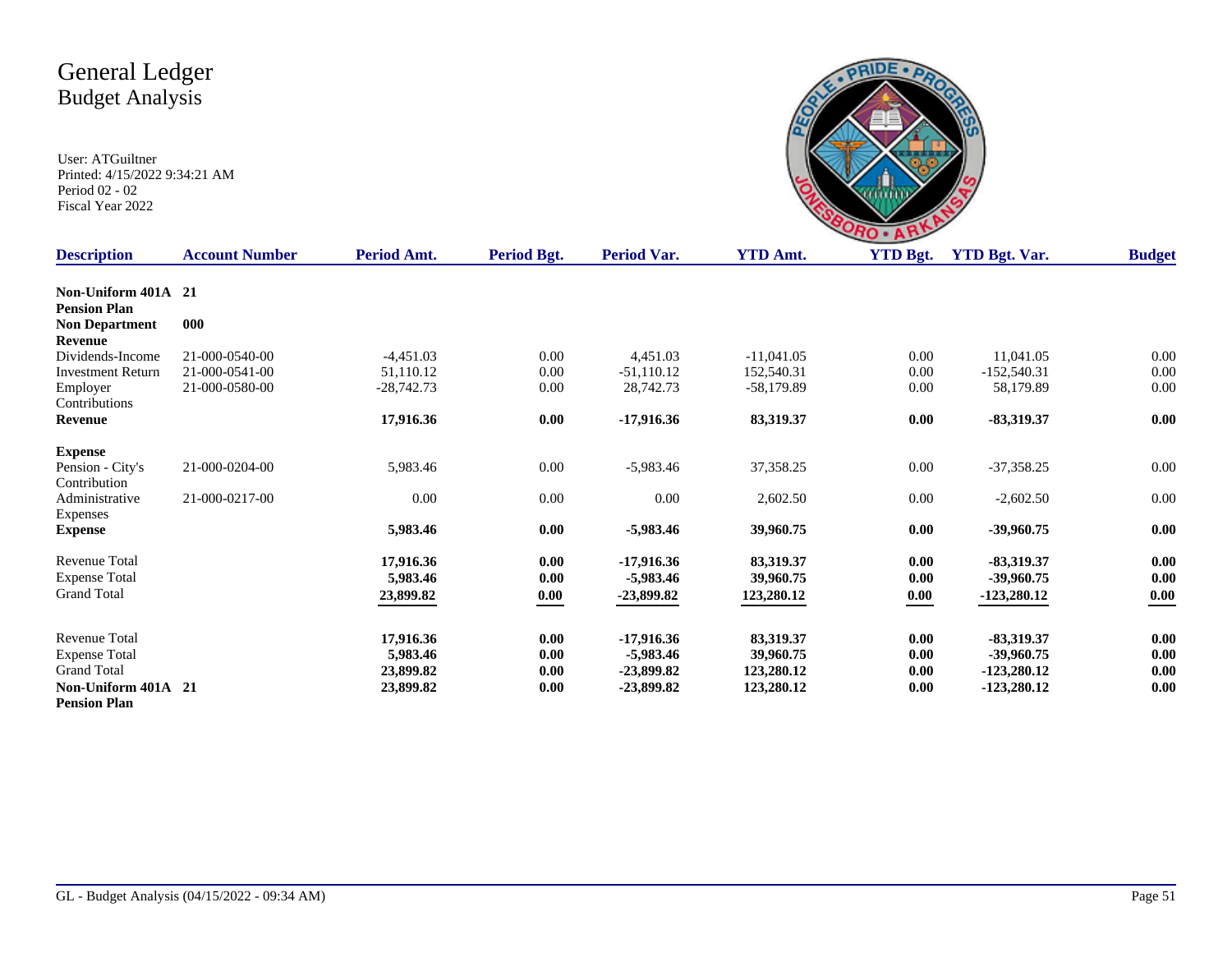

| <b>Description</b>                             | <b>Account Number</b> | Period Amt. | Period Bgt.         | <b>Period Var.</b> | <b>YTD Amt.</b> | <b>YTD Bgt.</b> | <b>YTD Bgt. Var.</b> | <b>Budget</b> |
|------------------------------------------------|-----------------------|-------------|---------------------|--------------------|-----------------|-----------------|----------------------|---------------|
| <b>Non-Federal Grants 23</b><br><b>Fund</b>    |                       |             |                     |                    |                 |                 |                      |               |
| <b>STEP Grant</b><br>Revenue                   | 955                   |             |                     |                    |                 |                 |                      |               |
| State Grants Funding 23-955-0652-00            |                       | $-5,477.67$ | $-666.66$           | 4,811.01           | $-5,477.67$     | $-1,333.33$     | 4,144.34             | $-8,000.00$   |
| <b>Revenue</b>                                 |                       | $-5,477.67$ | $-666.66$           | 4,811.01           | $-5,477.67$     | $-1,333.33$     | 4,144.34             | $-8,000.00$   |
| <b>Expense</b>                                 |                       |             |                     |                    |                 |                 |                      |               |
| Supplies                                       | 23-955-0224-00        | 0.00        | 666.66              | 666.66             | 0.00            | 1,333.33        | 1,333.33             | 8,000.00      |
| <b>Expense</b>                                 |                       | 0.00        | 666.66              | 666.66             | 0.00            | 1,333.33        | 1,333.33             | 8,000.00      |
| <b>Revenue Total</b>                           |                       | $-5,477.67$ | $-666.66$           | 4,811.01           | $-5,477.67$     | $-1,333.33$     | 4,144.34             | $-8,000.00$   |
| <b>Expense Total</b>                           |                       | 0.00        | 666.66              | 666.66             | 0.00            | 1,333.33        | 1,333.33             | 8,000.00      |
| <b>Grand Total</b>                             |                       | $-5,477.67$ | $\boldsymbol{0.00}$ | 5,477.67           | $-5,477.67$     | 0.00            | 5,477.67             | $0.00\,$      |
| <b>Skate Park at Allen</b> 970                 |                       |             |                     |                    |                 |                 |                      |               |
| Park                                           |                       |             |                     |                    |                 |                 |                      |               |
| Revenue<br>Private Funding                     | 23-970-0654-00        | 0.00        | $-6,666,66$         | $-6,666.66$        | 0.00            | $-13.333.33$    | $-13.333.33$         | $-80,000,00$  |
| Revenue                                        |                       | 0.00        | $-6,666.66$         | $-6,666.66$        | 0.00            | -13,333.33      | $-13,333.33$         | $-80,000.00$  |
| <b>Expense</b>                                 |                       |             |                     |                    |                 |                 |                      |               |
| <b>Park Structures</b>                         | 23-970-0232-00        | 0.00        | 6,666.66            | 6,666.66           | 0.00            | 13,333.33       | 13,333.33            | 80,000.00     |
| <b>Expense</b>                                 |                       | 0.00        | 6,666.66            | 6,666.66           | 0.00            | 13,333.33       | 13,333.33            | 80,000.00     |
| <b>Revenue Total</b>                           |                       | 0.00        | $-6,666.66$         | $-6,666.66$        | 0.00            | -13,333.33      | $-13,333,33$         | $-80,000.00$  |
| <b>Expense Total</b>                           |                       | 0.00        | 6,666.66            | 6,666.66           | $0.00\,$        | 13,333.33       | 13,333.33            | 80,000.00     |
| <b>Grand Total</b>                             |                       | 0.00        | 0.00                | 0.00               | 0.00            | 0.00            | 0.00                 | 0.00          |
| <b>Recycling Grants</b>                        | 981                   |             |                     |                    |                 |                 |                      |               |
| Revenue                                        |                       |             |                     |                    |                 |                 |                      |               |
| Recycling Advertising23-981-0653-01<br>- RSWMD |                       | 0.00        | $-416.66$           | $-416.66$          | 0.00            | $-833.33$       | $-833.33$            | $-5,000.00$   |
| Recycling Sorting -<br><b>RSWMD</b>            | 23-981-0653-02        | $-4,088.00$ | $-4,088.00$         | 0.00               | $-8,176.00$     | $-8,176.00$     | 0.00                 | $-49,056.00$  |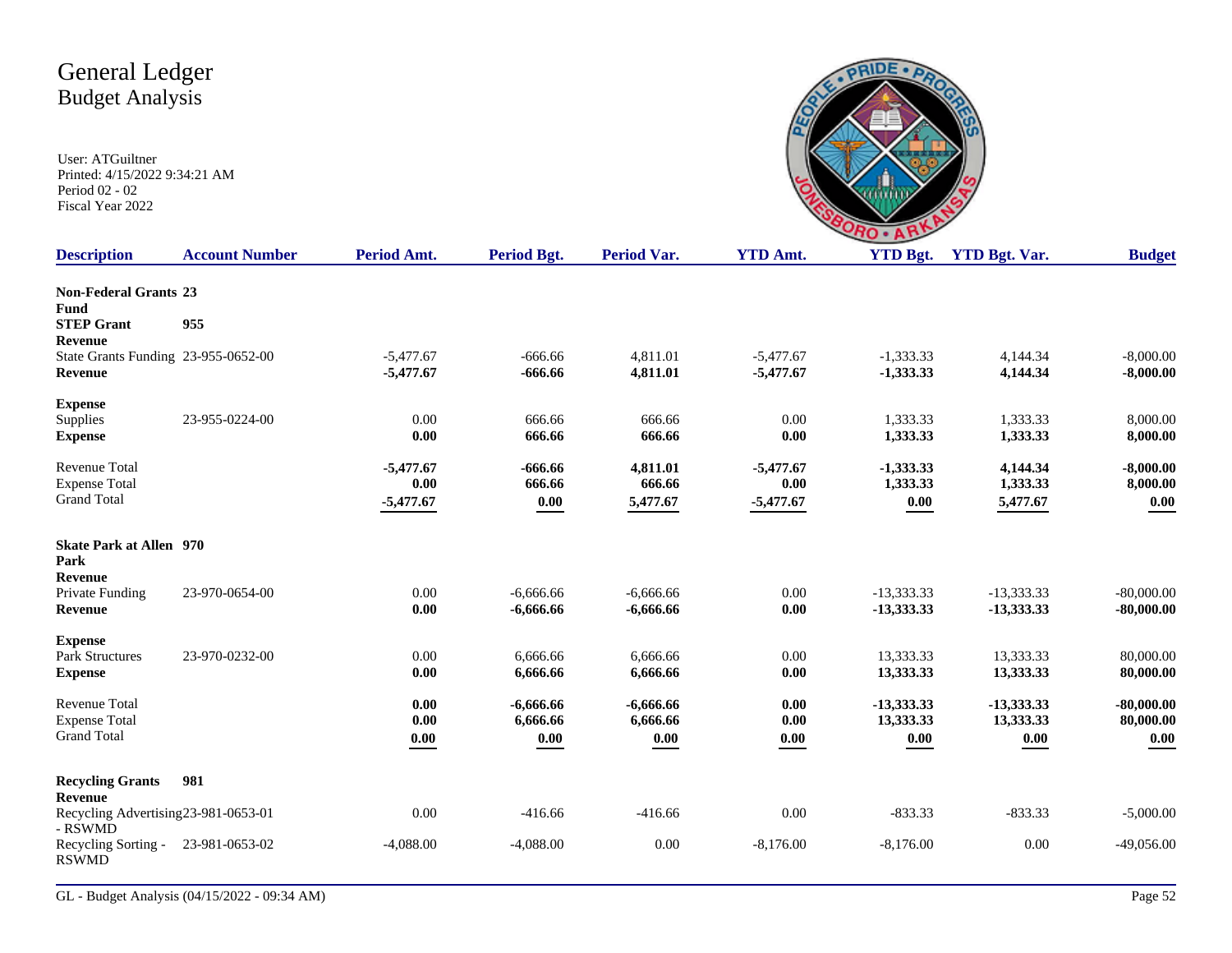| <b>Description</b>                         | <b>Account Number</b>                | Period Amt. | <b>Period Bgt.</b> | <b>Period Var.</b> | <b>YTD Amt.</b> | <b>YTD Bgt.</b> | <b>YTD Bgt. Var.</b> | <b>Budget</b> |
|--------------------------------------------|--------------------------------------|-------------|--------------------|--------------------|-----------------|-----------------|----------------------|---------------|
| <b>Revenue</b>                             |                                      | $-4,088.00$ | $-4,504.66$        | $-416.66$          | $-8,176.00$     | $-9,009.33$     | $-833.33$            | $-54,056.00$  |
| <b>Expense</b>                             |                                      |             |                    |                    |                 |                 |                      |               |
|                                            | Recycling Advertising 23-981-0220-00 | 0.00        | 416.66             | 416.66             | 0.00            | 833.33          | 833.33               | 5,000.00      |
| Recycling Sorting                          | 23-981-0291-00                       | 4,088.00    | 4,088.00           | 0.00               | 8.176.00        | 8,176.00        | 0.00                 | 49,056.00     |
| <b>Expense</b>                             |                                      | 4,088.00    | 4,504.66           | 416.66             | 8,176.00        | 9,009.33        | 833.33               | 54,056.00     |
| <b>Revenue Total</b>                       |                                      | $-4,088.00$ | $-4,504.66$        | $-416.66$          | $-8,176.00$     | $-9,009.33$     | $-833.33$            | $-54,056.00$  |
| <b>Expense Total</b>                       |                                      | 4,088.00    | 4,504.66           | 416.66             | 8,176.00        | 9,009.33        | 833.33               | 54,056.00     |
| <b>Grand Total</b>                         |                                      | 0.00        | 0.00               | 0.00               | 0.00            | 0.00            | 0.00                 | 0.00          |
| <b>Veteran's Village</b><br><b>Expense</b> | 983                                  |             |                    |                    |                 |                 |                      |               |
| Veteran's Village<br>Expense               | 23-983-0323-00                       | 15,000.01   | 7,019.16           | $-7,980.85$        | 15,000.01       | 14,038.33       | $-961.68$            | 84,230.00     |
| <b>Expense</b>                             |                                      | 15,000.01   | 7,019.16           | $-7,980.85$        | 15,000.01       | 14,038.33       | $-961.68$            | 84,230.00     |
| <b>Revenue Total</b>                       |                                      | 0.00        | 0.00               | 0.00               | 0.00            | 0.00            | 0.00                 | 0.00          |
| <b>Expense Total</b>                       |                                      | 15,000.01   | 7.019.16           | $-7.980.85$        | 15,000.01       | 14,038.33       | $-961.68$            | 84,230.00     |
| <b>Grand Total</b>                         |                                      | 15,000.01   | 7,019.16           | $-7,980.85$        | 15,000.01       | 14,038.33       | $-961.68$            | 84,230.00     |
| <b>Revenue Total</b>                       |                                      | $-9,565.67$ | $-11,837.98$       | $-2,272.31$        | $-13,653.67$    | $-23,675.99$    | $-10,022.32$         | $-142,056.00$ |
| <b>Expense Total</b>                       |                                      | 19,088.01   | 18,857.14          | $-230.87$          | 23,176.01       | 37,714.32       | 14,538.31            | 226,286.00    |
| <b>Grand Total</b>                         |                                      | 9,522.34    | 7,019.16           | $-2,503.18$        | 9,522.34        | 14,038.33       | 4,515.99             | 84,230.00     |
| <b>Non-Federal Grants 23</b>               |                                      | 9,522.34    | 7,019.16           | $-2,503.18$        | 9,522.34        | 14,038.33       | 4,515.99             | 84,230.00     |
| Fund                                       |                                      |             |                    |                    |                 |                 |                      |               |